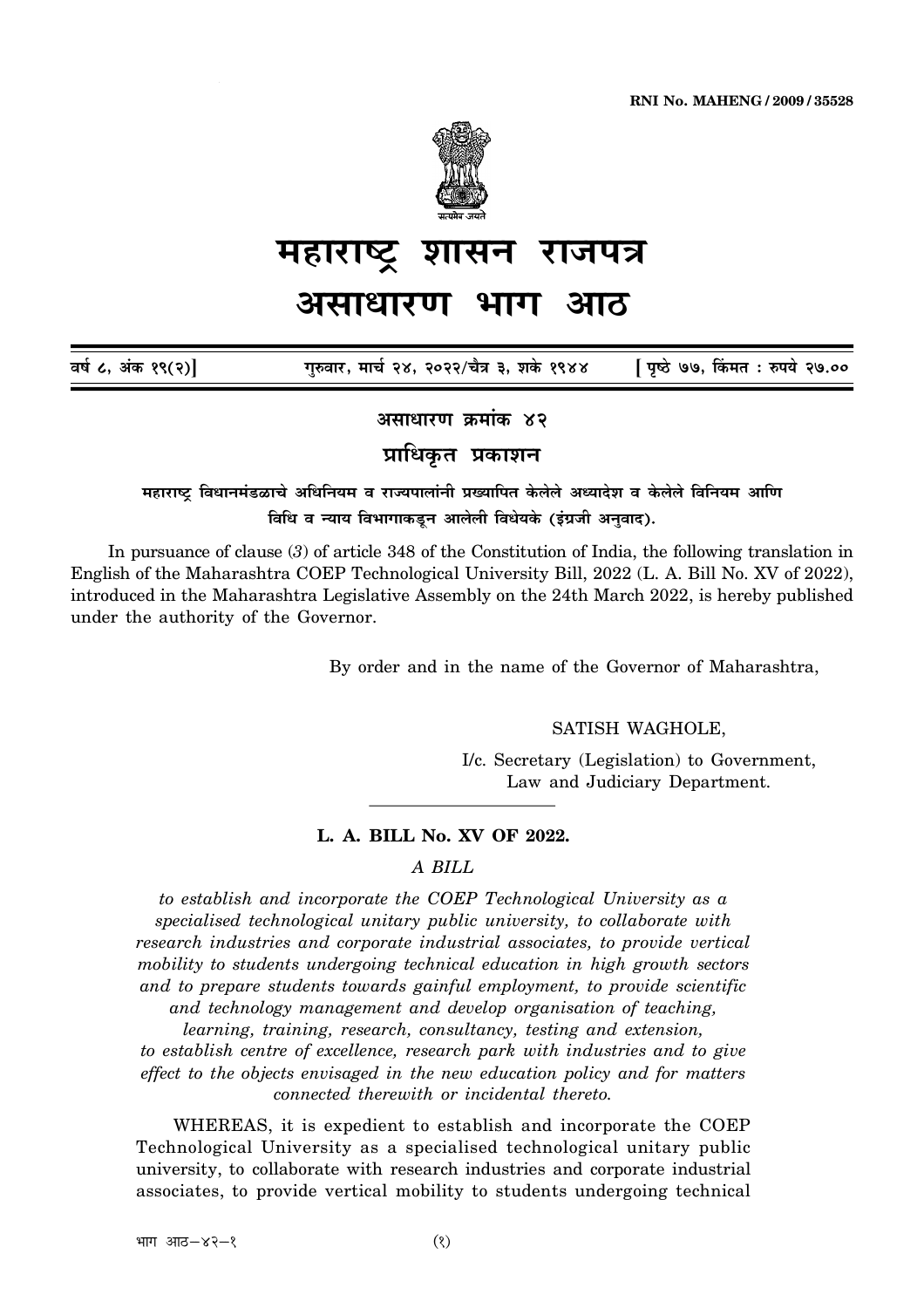education in high growth sectors and to prepare students towards gainful employment, to provide scientific and technology management and develop organisation of teaching, learning, training, research, consultancy, testing and extension, to establish centre of excellence, research park with industries and to give effect to the objects envisaged in the new education policy and for matters connected therewith or incidental thereto, it is hereby enacted in the Seventy-third Year of the Republic of India as follows :—

## CHAPTER I

## **PRELIMINARY**

**1.** *(1)* This Act may be called the Maharashtra COEP Technological and University Act, 2022. Short title commencement.

> *(2)* It shall come into force on such date as the State Government may, by notification in the *Official Gazette*, appoint.

Definitions.

**2.** In this Act, unless the context otherwise requires,—

*(1)* " Academic Council " means the Academic Council of the University ;

*(2)* " All India Council for Technical Education " means the All India Council for Technical Education established under the All India Council 52 of for Technical Education Act, 1987 ; 1987.

*(3)* " alumni " means former students of the University and includes former students of the Government College of Engineering, Pune ;

*(4)* "appointed date" means the date appointed under sub-section (*2*) of section 1 ;

*(5)* " authorities " means the authorities of the University as specified by or under this Act ;

*(6)* " Board of Governance " means the Board of Governance of the University ;

*(7)* " centre " means a Centre established, managed and maintained by the University as prescribed by the Statutes ;

*(8)* " Chancellor " or " Vice-Chancellor " means, respectively, the Chancellor or the Vice-Chancellor of the University ;

*(9)* " choice based credit system " means the curricular system that offers multiple inter-disciplinary choices for students to select from the courses (core, elective or minor or soft skill or skill enhancement courses, etc.) to accumulate credits as prescribed in the Statutes ;

*(10)* " collaboration " means collaborative academic activity of the University with other universities, academic institutions including local, regional, national or international institutions, research institutions and organizations in the field of science and technology, agriculture, industry, trade and commerce, sports, social, cultural, and any other field ;

*(11)* " Dean " means the Dean of the School of the University ;

*(12)* " De-notified Tribes (*Vimukta Jatis*) " means tribes declared as such by the State Government, from time to time ;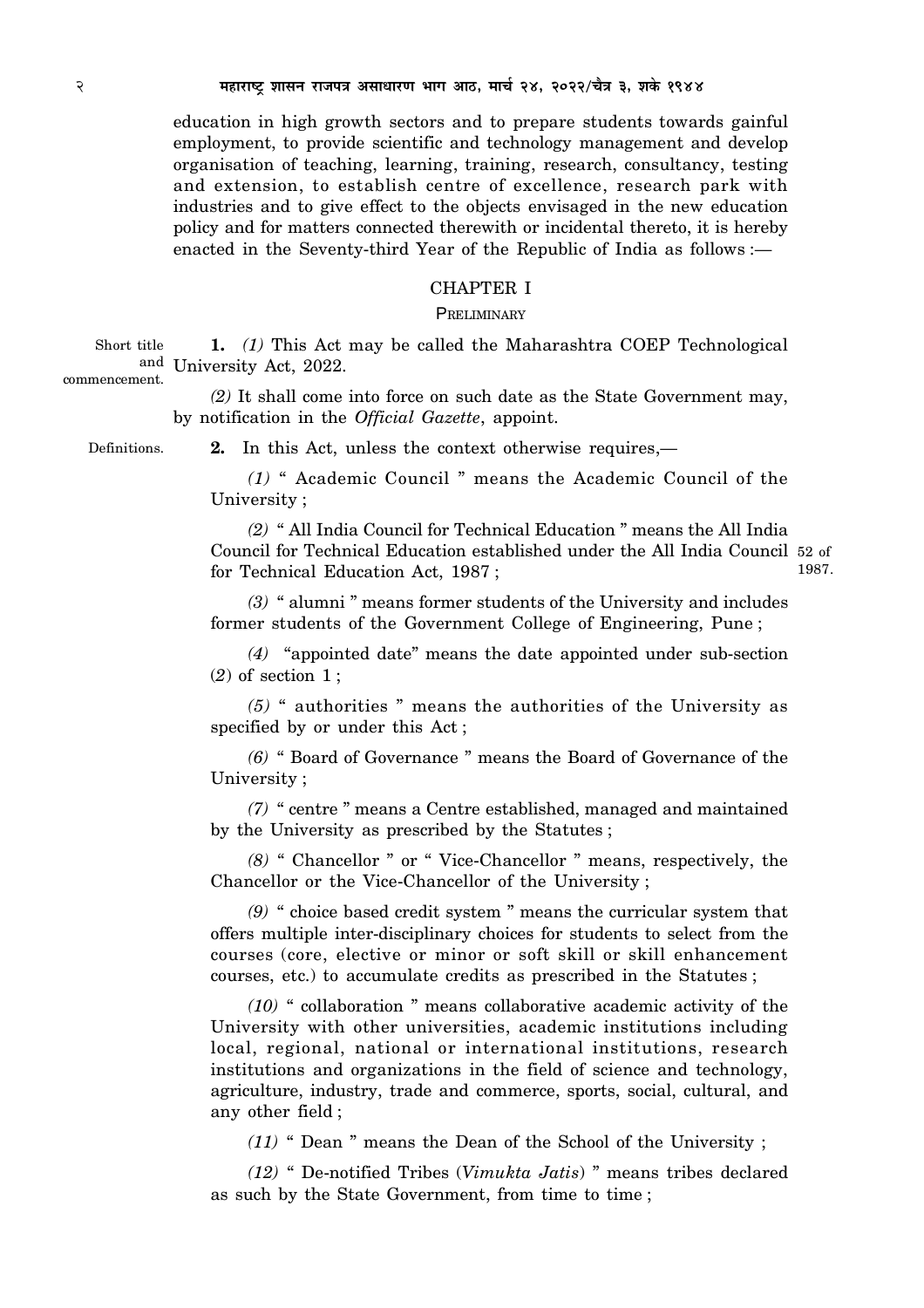*(13)* "department" means a department established by the University for teaching a particular subject or a group of subjects in the University ;

*(14)* " Economically Weaker Section " means any Economically Weaker Section as notified by the State Government, from time to time ;

*(15)* " existing college " means the Government College of Engineering, Pune (COEP) ;

*(16)* " fee " means tuition fees, other fees and charges, including developmental charges to be collected by the University ;

*(17)* " Head of the University Department " or " Head of the University Centre " means a Head of the University Department or Head of the University Centre ;

*(18)* " higher education " means the pursuit of knowledge beyond learning at the stage of higher secondary school education ;

*(19)* "hostel" means a place of residence for the students of the University, provided, established, maintained, by the University ;

*(20)* " inter-disciplinary studies " means the combined academic studies and research in different disciplines as prescribed by Statutes ;

*(21)* " Knowledge Resource Centre " means a library established by the University on the campus or sub-campuses of the University to hold in print, electronic and audio-video format material, monographs, reference volumes, texts and review books, all types of journals and any other material in various format useful for education, research, extension services or for similar purposes ;

*(22)* " multi-disciplinary studies " means the combined academic and research programs in different streams of a particular discipline as prescribed by the Statutes ;

*(23)* " Nomadic Tribes " means tribes wandering from place to place in search of their livelihood, as declared by the State Government, from time to time ;

*(24)* " Non-vacation academic staff " means such staff as the Board of Governance may classify to be non-vacation academic staff and includes all such staff which is complimentary to academic staff but, shall not include the staff engaged purely in discharging administrative functions, provided that these shall not be in contravention of the State Government policies in this regard ;

*(25)* " Other Backward Classes " means any socially and educationally backward classes of citizens as declared by the State Government and includes Other Backward Classes declared by the Government of India in relation to the State of Maharashtra, from time to time ;

*(26)* " prescribed " means prescribed by Statutes or Ordinances or Regulations, as the case may be, made by or under this Act ;

*(27)* " Registrar " means the Registrar of the University ;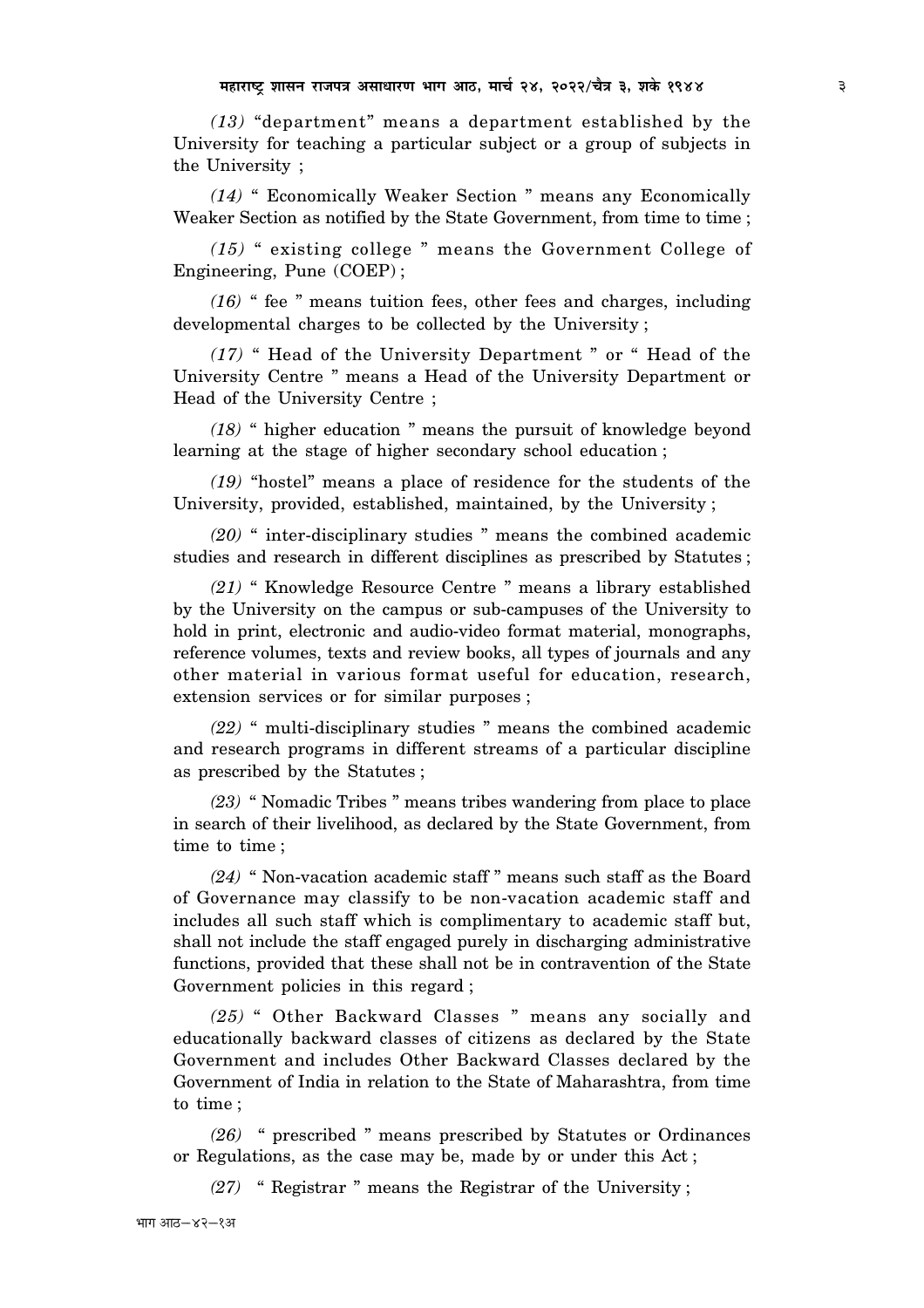*(28)* " regulatory authorities " means the regulatory authority established by the Government of India, from time to time, in respect of professional education ;

*(29)* " Scheduled Castes " means such castes, races or tribes or parts of, or groups within, such castes, races or tribes as are deemed to be Scheduled Castes, in relation to the State of Maharashtra under article 341 of the Constitution of India ;

*(30)* " Scheduled Tribes" means such tribes or tribal communities or parts of or groups within, such tribes or tribal communities as are deemed to be Scheduled Tribes in relation to the State of Maharashtra under article 342 of the Constitution of India residing in any part of the State of Maharashtra ;

*(31)* " School " means a school of studies maintained and managed by the University ;

*(32)* " Special Backward Category " means socially and educationally backward classes of citizens declared as a Special Backward Category by the State Government ;

*(33)* " State " means the State of Maharashtra ;

*(34)* " State Government " or "Government" means the Government of Maharashtra ;

*(35)* "Statutes", "Ordinances" and "Regulations" means, respectively, the Statutes, Ordinances and Regulations of the University, made by or under this Act ;

*(36)* " Student " means an individual who is admitted and registered for any academic programme of the University ;

*(37)* " Sub-Campus" means a comprehensive inherent independent unit of the University for decentralization of academic, administrative, research and extension activities, with the objective of improving efficiency and effectiveness.

*(38)* " Teacher " means full-time approved professor, associate professor, assistant professor, in any school, centre, department or subcampus of the University.

*(39)* " University " means the COEP Technological University established under section 3 of this Act ;

*(40)* " University Grants Commission " means the University Grants Commission established under the University Grants Commission Act, 1956.

3 of 1956.

#### CHAPTER II

#### **UNIVERSITY**

**3.** *(1)* With effect from the appointed date, the existing Government of University. College of Engineering, Pune (COEP) shall, stand constituted as a nonaffiliating unitary University, by the name of the "COEP Technological University ". Incorporation

> *(2)* The University shall be a body corporate, by the name specified in sub-section (*1*) and shall have perpetual succession and a common seal and shall sue and be sued by the said name.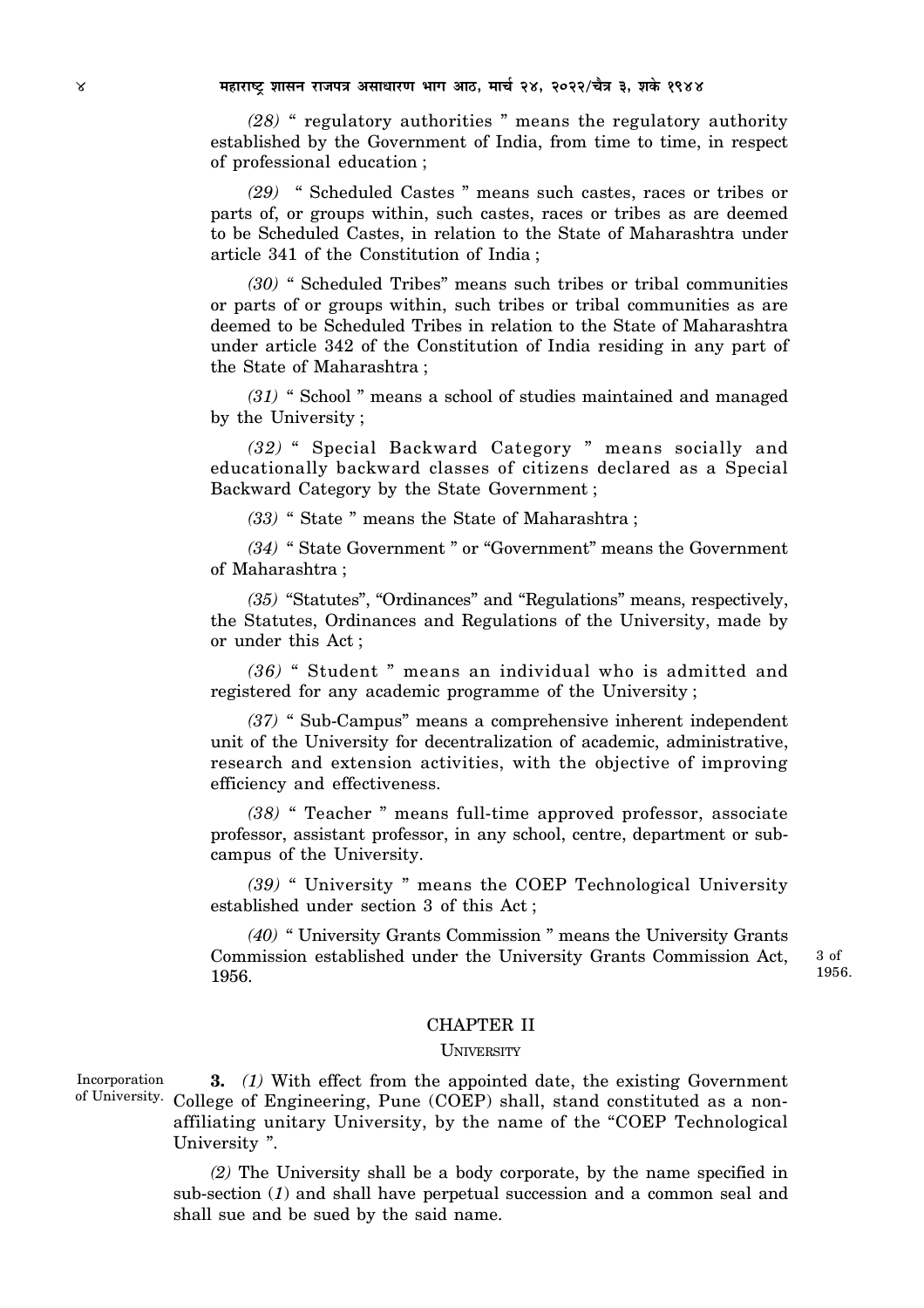(*3*) In all suits and other legal proceedings by or against the University, the pleadings shall be signed and verified by the Registrar or any other person authorized in this behalf, and all process in suits and proceedings shall be issued to and served on the Registrar.

(*4*) The headquarter of the University shall be at Pune, Maharashtra.

(*5*) The jurisdiction of the University shall extend to the whole of the State of Maharashtra.

*(6)* The University shall be competent to acquire and hold property, both movable and immovable, to transfer by way of lease, sell, mortgage, leave and license, gift, Memorandum of Understanding (MoU) or otherwise or dispose of any movable or immovable property, which may vest in or be acquired by it for the purposes of the University, and to contract and do all other things necessary for the purposes of this Act :

Provided that, no such transfer by way of lease, sell, mortgage, leave and license, gift, Memorandum of Understanding (MoU) or otherwise or dispose of such property shall be made without the valuation made thereof by the approved valuer appointed by the University and without the prior permission of the State Government :

Provided further that, no prior permission of the State Government shall be required under the first proviso, where the transfer of immovable property is temporarily made for for the period upto ten years or ten years in aggregate for activities as may be required to fulfill in furtherance of the objects of the University and for renewal of such transfer beyond ten years, the prior permission of the State Government shall be necessary.

*(7)* On and from the appointed date,—

*(a)* the control and management of the existing college together with the control and management of all properties and assets including any cash balance held by the existing college or on its account, whether in deposit with any Bank or otherwise pertaining thereto, shall stand transferred to, and vest in, the University ;

*(b)* save as provided in this section, all rights, powers and privileges, duties, debts, liabilities and obligations of the existing college contractual or otherwise, arising or accrued or incurred in relation to the affairs of the existing college, shall stand transferred to, and vest in, the University ;

*(c)* any doubt or difference in regard to transfer of any asset or liability under foregoing clauses shall be referred to the Government, through Director of Technical Education, and the decision of the State Government thereon shall be final.

*(8)* The properties, assets and rights transferred to the University by virtue of sub-section *(7),* shall continue to be utilized for the purposes for which they were being utilized or were intended to be utilized immediately before the appointed date.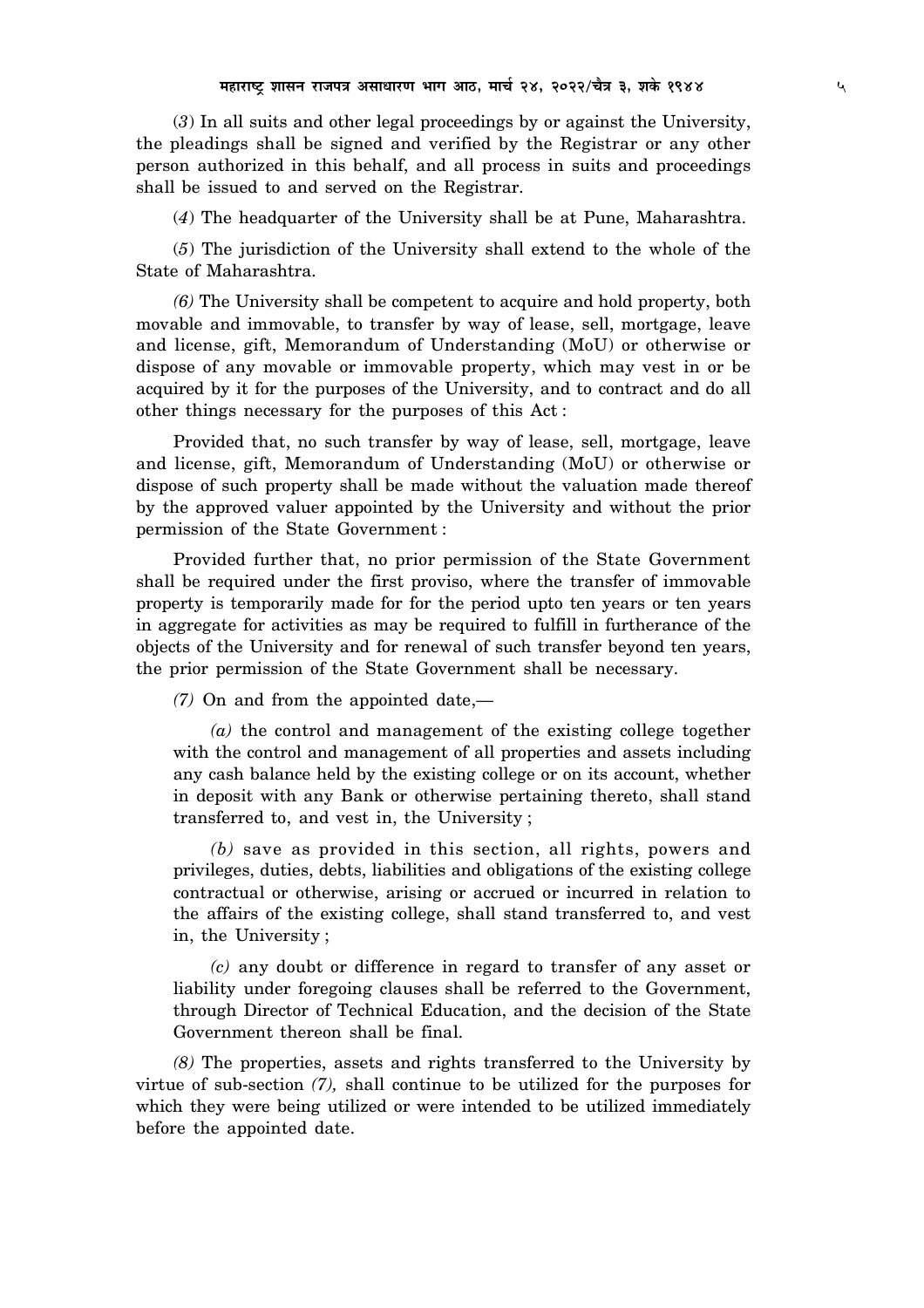*(9)* On and with effect from the appointed date,—

(*a*) the existing college shall stand de-affiliated in a phased manner from the Savitribai Phule Pune University, Pune :

Provided that, the students who have taken the admission prior to the appointed date, shall continue with the privileges of the Savitribai Phule Pune University, Pune, till the completion of their existing courses and get degrees or awards of the Savitribai Phule Pune University, Pune ;

*(b)* for the students of existing college, the Savitribai Phule Pune University, Pune shall make arrangement for conferment of the corresponding degree, diploma and other academic distinction, on the basis of the result of such examination.

**4.** The objects of the University, in general, shall be to disseminate, University. create and preserve knowledge and understanding by teaching, research and development, skill development, training and education, extension and service in engineering and technology in general, and in particular, the objects relating thereto shall be,— Objects of

> *(i)* to promote education, research and training in engineering and technology, including information technology and its application, architecture, planning, management and applied sciences for the advancement of knowledge and for the betterment of society ;

> *(ii)* to make provision for research and for the advancement and dissemination of knowledge, and generally to cultivate and promote the engineering and technology, pure and applied sciences, liberal arts, humanities and social sciences, finance and accounts managements, different forms of medicine, law, physical education and other branches of learning and culture and their multi-disciplinary and interdisciplinary areas ;

> *(iii)* to provide facilities and opportunities for graduate and postgraduate education, Ph.D. and research in the field of engineering and technology, including information technology and its application, architecture, planning, management and applied sciences and by instruction, training, research, development and extension and by such other means as the University may deem fit ;

> *(iv)* to serve as a centre for fostering co-operation and interaction between the academic and research community on the one hand and industry on the other ;

> *(v)* to organize exchange programmes with other institutions of repute in India and abroad with a view to keeping abreast of the latest developments in relevant areas of teaching and research ;

> *(vi)* to create and administer a research fund for supporting and facilitating research initiatives and projects of faculty members and students ;

> *(vii)* to define an enabling framework for researchers to obtain sponsorships for research projects and which makes the participating researchers responsible for the successful implementation of the project ;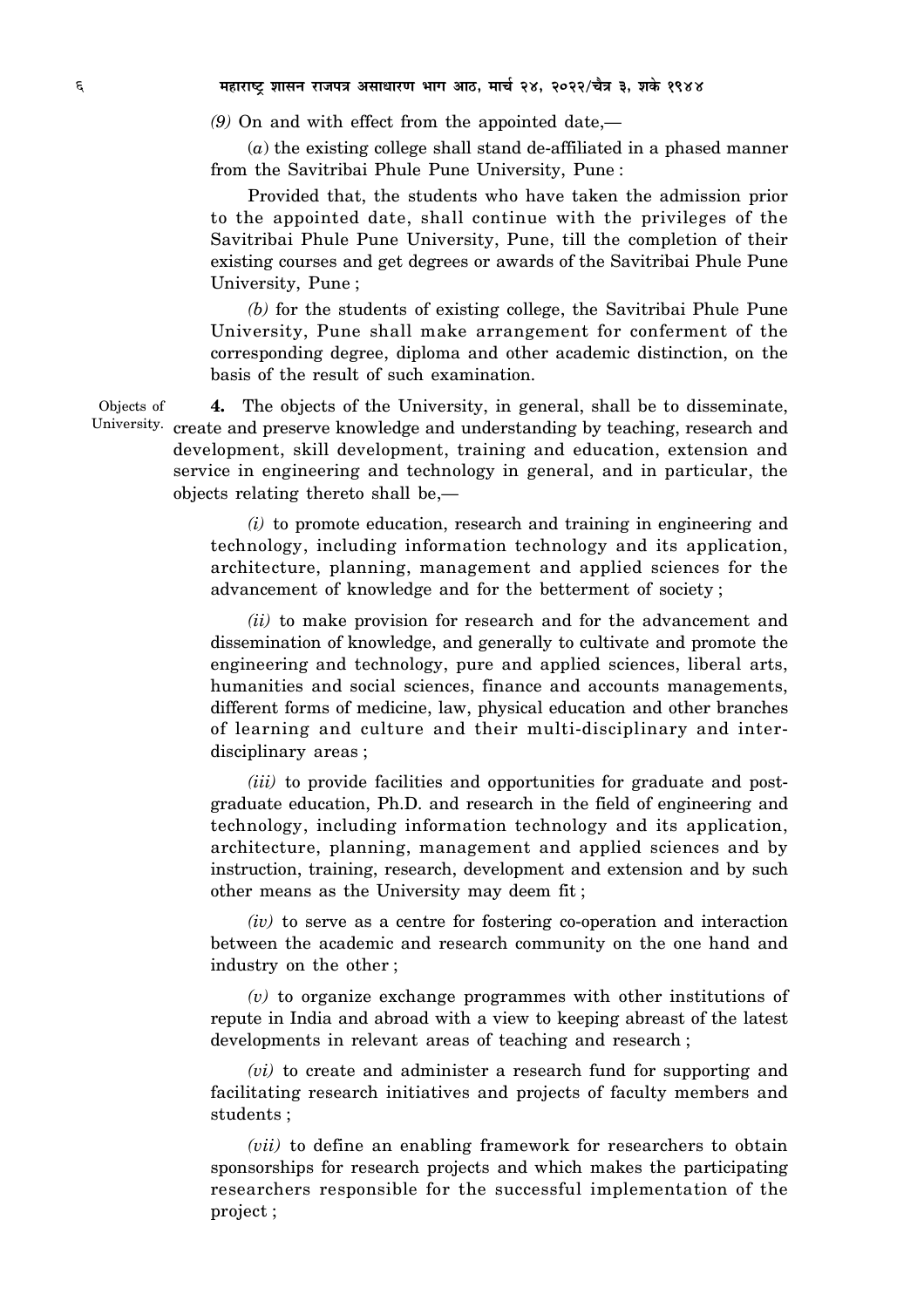*(viii)* to identify and establish linkages including Memorandum of Understandings (MoU) for long term relationships with national and international research organizations for widening the scope of research opportunities and funding options available to the teachers and students of the University ;

*(ix)* to identify and establish linkages including Memorandum of Understandings (MoU) for long term relationships with industry bodies and individual companies for creating opportunities for teachers and students of the University to involve themselves in real life research projects and obtaining sponsorships ;

*(x)* to utilize University resources for industrial manpower training ;

*(xi)* to provide assistance for improving employability including entrepreneurial training, specialized skilled training in soft skill requirement by industries ;

*(xii)* to carry out its responsibility of creation, preservation and dissemination of knowledge therefor ;

*(xiii)* to promote discipline and the spirit of intellectual inquiry and to dedicate itself as a fearless academic community to the sustained pursuit of excellence ;

*(xiv)* to encourage individuality and diversity within a climate of tolerance and mutual understanding ;

*(xv)* to promote freedom, secularism, equality and social justice enshrined in the Constitution of India, and to be catalyst in patriotic socio-economic transformation by promoting basic attitudes and values of essence to national development ;

*(xvi)* to extend the benefits of knowledge and skills for development of individuals and society by associating the University closely with local, regional and national problems of development ;

*(xvii)* to carry out social responsibility as an informed and objective critic, to identify and cultivate talent, to train the right kind of leadership in all walks of life and to help younger generation to develop right attitudes, interests and values ;

*(xviii)* to promote equitable distribution of teaching, learning, training and other support services facilities of higher education ;

*(xix)* to provide for efficient and responsive administration, scientific and technology management and develop organization of teaching, learning, training, research, consultancy, testing and extension ;

*(xx)* to devise motivational systems to ensure that individual cognitive abilities are not constrained but rather the innovative spirit and desire to make true contribution and realize self-achievement is nurtured ;

*(xxi)* to promote national integration, fraternity and preserve cultural heritage and inculcate respect towards different religions and diverse cultures of India through the study of different religions, literature, history, science, art, civilizations and cultures ;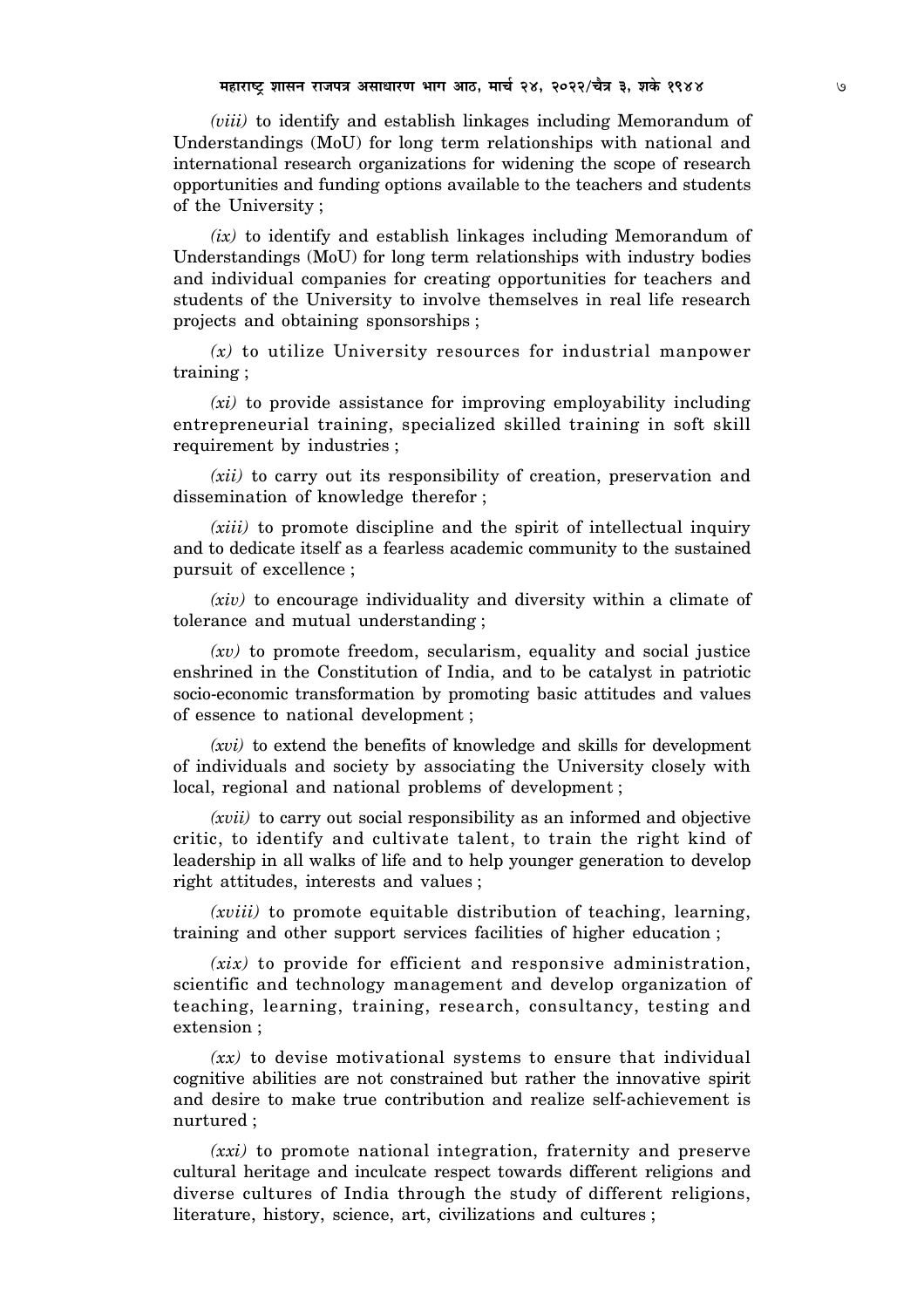8 **¨É½þÉ®úɹ]Åõ ¶ÉɺÉxÉ ®úÉVÉ{ÉjÉ +ºÉÉvÉÉ®úhÉ ¦ÉÉMÉ +É`ö, ¨ÉÉSÉÇ 24, 2022/SÉèjÉ 3, ¶ÉEäò 1944**

*(xxii)* to build up financial self-sufficiency by undertaking academic teaching, training and allied programmes, research, development, consultancy and testing activities for public and private industries, Governmental organizations at local, regional, national and global level and resource generative services in a cost-effective manner ;

*(xxiii)* to promote better interaction and co-ordination among different universities and other universities in the State, in the region, in the nation and at global level by all such means generally to improve the governance of the University and facility it provides for higher education ;

*(xxiv)* to promote gender equality and sensitivity in society ;

*(xxv)* to emerge as a University par excellence known for its scientific and technological breakthroughs, collaborations, symbiotic associations, transforming research and innovations for the well-being of society and humanity, and demonstrating eternal human values ;

*(xxvi)* to promote and maintain transparency of highest order in matters of admission, appointments, evaluation, accreditation, administration and finance ;

*(xxvii)* to establish state-of-art facilities for education, skills training and entrepreneurship development including establishment of centres of excellence ;

*(xxviii)* to establish research park with industries or academia or research laboratories or alumni ;

*(xxix)* to provide flexible and modular learning pathways thereby enabling multi-entry and exit options ;

*(xxx)* to provide learning opportunities to wide range of learners representing diverse background age groups and socio-economic status and geographic location through a self-paced, self-styled, face to face and online learning environment ;

*(xxxi)* to establish links, to collaborate and engage in partnerships with colleges, universities, research institutions, profit and non-profit organizations, corporate, industry, industry associations, professional societies, in India and overseas to conceptualize, design, develop, and offer specific joint education and research programmes, training programmes, and exchange programmes and research, consultancy for faculty, students and others ;

*(xxxii)* to ensure the proper utilization of high-end modern equipment and facility with removal of obsolescence as and when needed ;

*(xxxiii)* to offer mechanism and facility of credit banking or transfer system to create options of multi-entry and exit and opportunities for movement across universities or domains or sectors ;

*(xxxiv)* to provide students an opportunity of life long and continuous training through the University courses offered through conventional or blended or distance or open or online education for different pedagogical approaches and system ;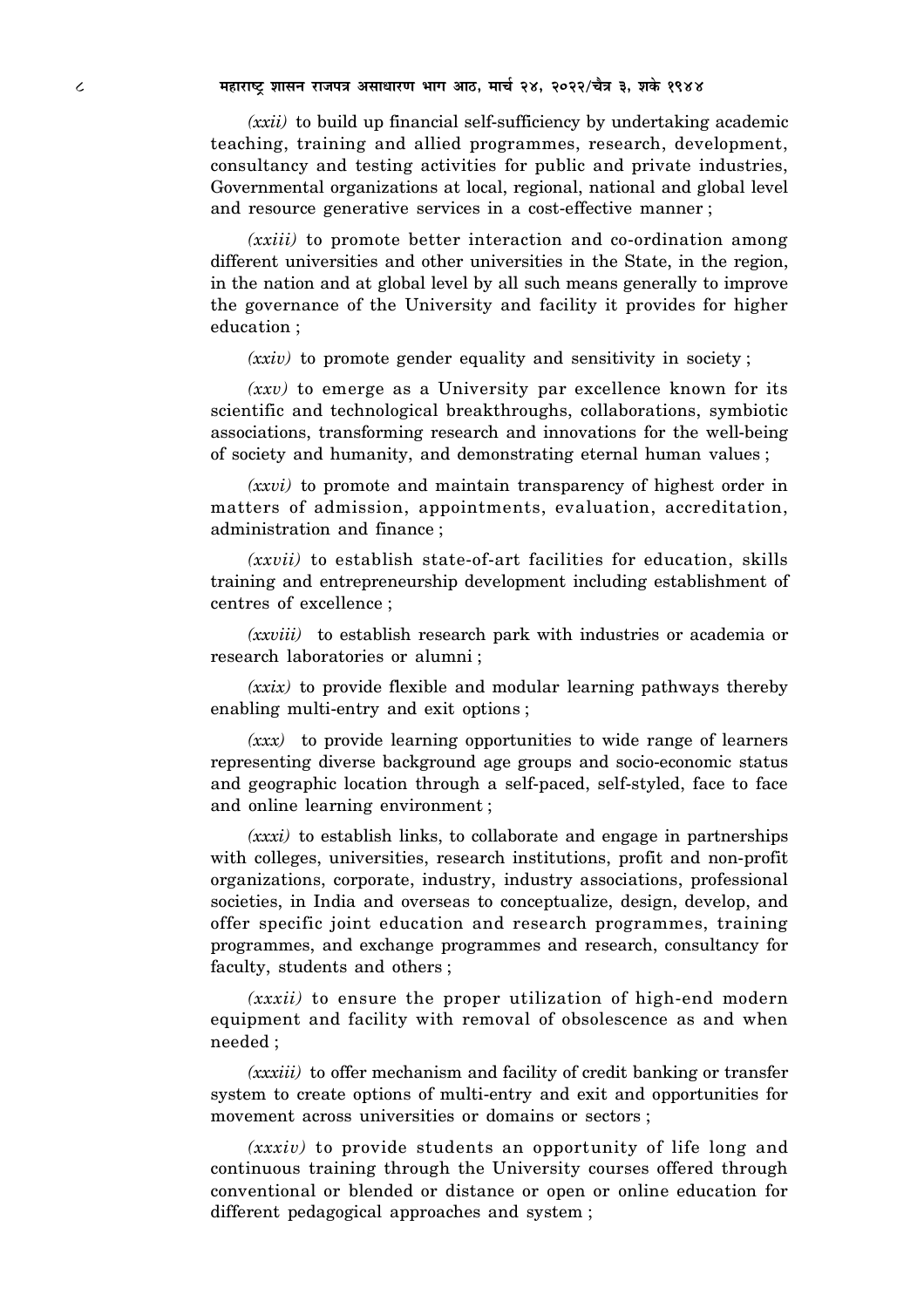*(xxxv)* to provide vertical mobility to students undergoing technical education by offering diploma, bachelors, masters and doctoral programme in high growth sectors and offer various specializations to prepare the youth towards gainful employment and entrepreneurship ;

*(xxxvi)* strive to promote competitive merit and excellence as the sole guiding criterion in all academic and other matters relating to students ;

*(xxxvii)* to undertake such other activities as may be required to fulfill and furtherance of the above objectives and education policy of the Central Government or any other regulatory authority.

**5.** The University shall have the following powers and duties, namely :— Powers and

duties of

 $(i)$  to provide for instructions, extension, teaching, learning and  $\frac{d}{d}$  University. training in such branches or subjects or disciplines and courses of study including a choice-based credit system and any other system that may emerge in future, as the University may, from time to time, determine ;

*(ii)* to make provision for research and for the advancement and dissemination of knowledge, and generally to cultivate and promote the engineering and technology, pure and applied sciences, liberal arts, humanities and social sciences, finance and accounts managements, different forms of medicine, law, physical education and other branches of learning and culture and their multi-disciplinary and interdisciplinary areas ;

*(iii)* to organize, maintain and manage University schools, departments, centres, sub-campuses, laboratories, Knowledge Resource Centres, learning resource centres, libraries, museums and equipment for teaching, learning, training, research and development or extension ;

*(iv)* to establish, maintain and manage hostels, health centres, auditoria and gymnasiums and sports facilities ;

*(v)* to provide for establishment on the University campus and subcampuses, multi-University and inter-University centres, research laboratories, modern technology facilitation centres, centres of life-long learning, set up by the regulatory authorities, Central Government or the State Government, teaching or learning or training at local, regional, national and global level, which may be used by a University :

Provided that, in the case of any industry or any non-Government organization availing themselves of such facility of a University or such organizations providing the facility to a University, prior approval of the Board of Governance shall be obtained by the University :

Provided further that, these shall not be in contravention of State Government policies in this regard ;

*(vi)* to create posts of University teachers, non-vacation academic staff, non-teaching skilled, administrative, ministerial staff and other posts required by the University, from its funds and from the funds received from other funding agencies (excluding State Government), prescribe their qualifications, experience and pay-scales and make appointments thereto ;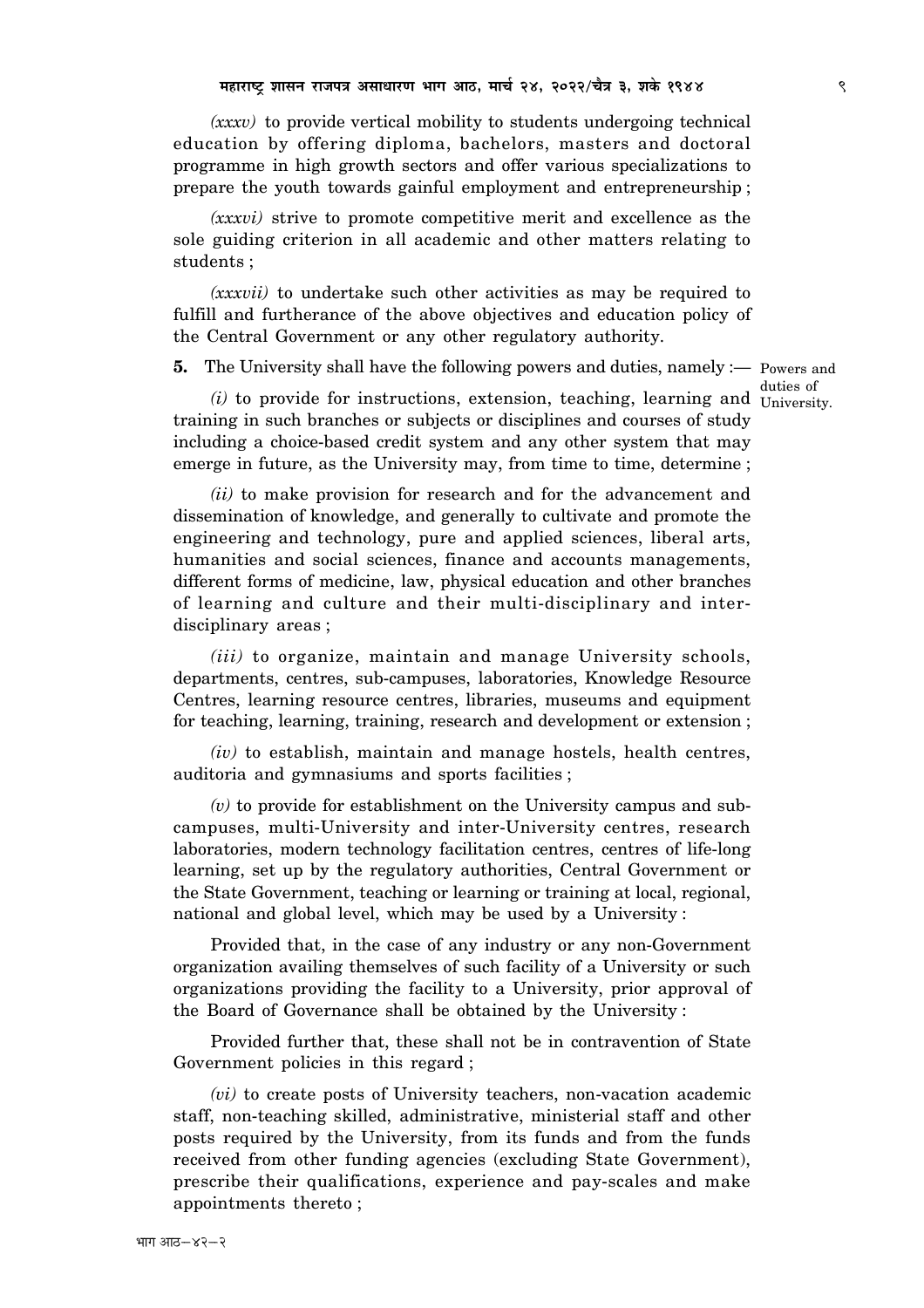## 10 **¨É½þÉ®úɹ]Åõ ¶ÉɺÉxÉ ®úÉVÉ{ÉjÉ +ºÉÉvÉÉ®úhÉ ¦ÉÉMÉ +É`ö, ¨ÉÉSÉÇ 24, 2022/SÉèjÉ 3, ¶ÉEäò 1944**

*(vii)* to make appointments to the posts of University teachers, nonvacation academic staff, non-teaching skilled, administrative, ministerial staff and other posts created by the University and also on the vacant posts sanctioned by the State Government, as per the qualifications and experience specified by the State Government, the University Grants Commission, All India Council for Technical Education and other regulatory authorities, from time to time ;

*(viii)* to appoint or recognize persons working in any other University, industry, research institutes or organization as adjunct professors, adjunct associate professors, adjunct assistant professors, professors of practice, emeritus professors, chair professors, distinguished professors, visiting professors of the University for specified periods ;

*(ix)* to nominate the eligible, performing and contributing individuals from within the University on various officers positions as prescribed by the statutes ;

*(x)* to prescribe the courses of instruction and studies, in conventional, contemporary and futuristic modes of delivery, in choice based credit system for the various examinations leading to specific degrees, diplomas or certificates in a stand-alone format or joint format with other State or national or global universities;

*(xi)* to decide the criteria for eligibility of admissions to various programs of studies in the University and to supervise, control and regulate admission of students for various courses of study in the academic units of the University such as multi-disciplinary and interdisciplinary schools, University departments, centres, including those on sub-campus ;

*(xii)* to institute degrees, and post-graduate diplomas, postdiplomas, and post-higher secondary diplomas, certificates and other academic distinctions on the basis of examinations or by other to hold examinations or evaluations and confer degrees, post-graduate diplomas, post-diplomas, and award post-higher secondary diplomas and certificates and other academic distinctions on persons who,—

*(a)* unless exempted therefrom in the manner prescribed, have pursued approved courses of study in the University, school, department or centre and have passed the examinations and earned the required credits or marks or grades prescribed by the University ; or

*(b)* have pursued approved courses of study in the University, school or centre and have passed the examinations and earned the required credits or marks or grades prescribed by the University ; or

*(c)* have engaged in research under the conditions provided by Ordinances and Regulations ;

*(xiii)* to confer and award such degrees, diplomas and certificates to, and provide for such lectures, instructions and training for blended and distance education, open, online, blended and continuing education courses ;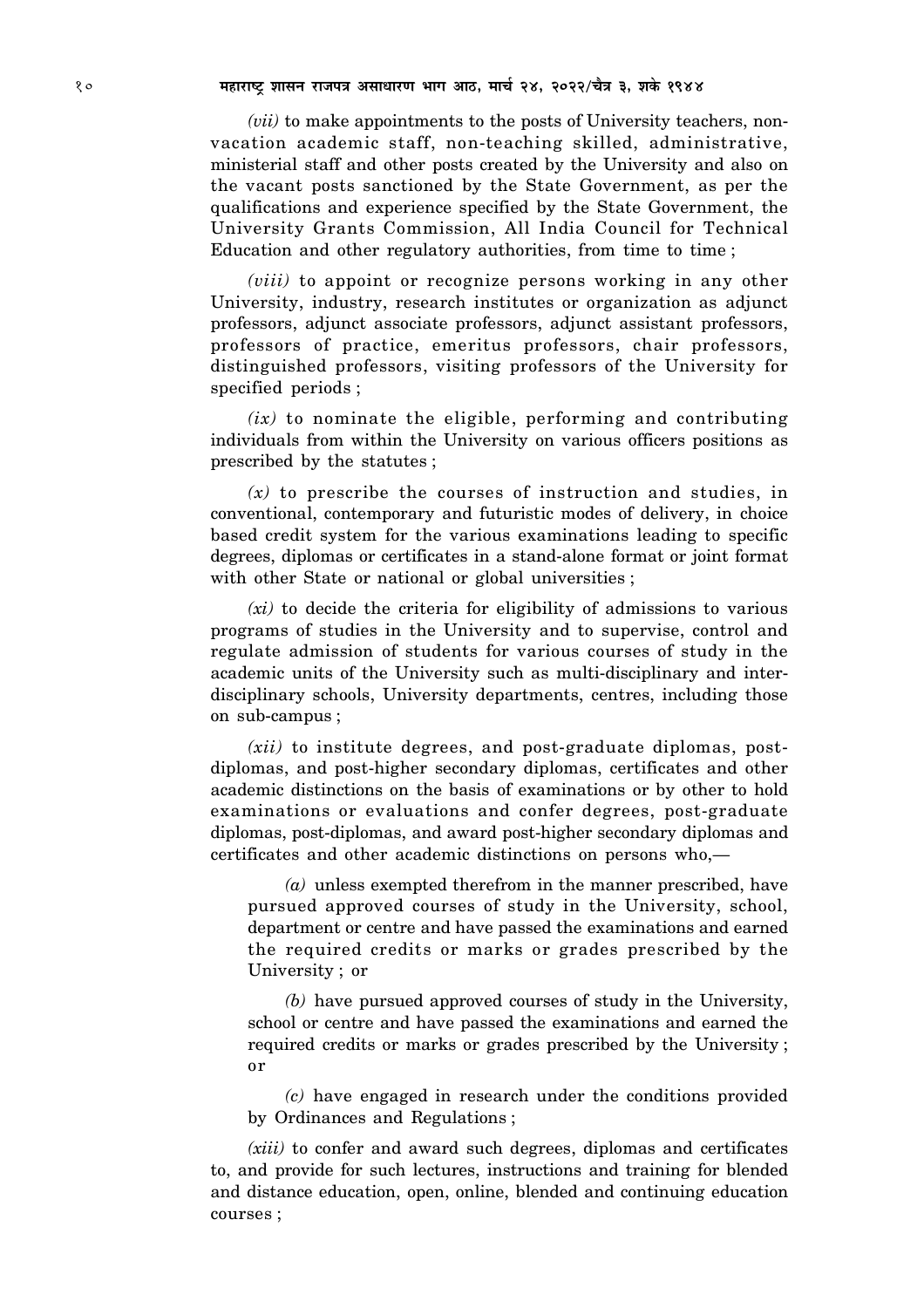*(xiv)* to confer honorary degrees or other academic distinctions as prescribed by the Statutes ;

(*xv*) to monitor and evaluate the academic performance of University schools, departments, centres and for periodical accreditations ;

*(xvi)* to hold and to manage trusts and endowments and to institute and award fellowship, travelling fellowship, scholarship, studentship, medals and prizes for teachers and students of the University ;

*(xvii)* to fix, demand and receive or recover such fees and other charges, as may be regulated by the Ordinances, from time to time ;

*(xviii)* to constitute a fee fixation committee ;

*(xix)* to supervise, control and regulate the conduct and discipline of the students of the University, schools, departments, centres and hostels ;

*(xx)* to provide for mobility of students from formal to non-formal stream and *vice-versa*, and also among the other universities in the State, outside the State and country ;

*(xxi)* to provide facilities for revision or in-service courses for teachers of the University ;

*(xxii)* to provide for the training and education in the domain of quality assurance, intensive workshops or learning exercises on enhancing quality and also mechanism for setting up of internal quality assurance for quality improvement of teachers and non-teaching employees ;

*(xxiii)* to provide for periodical assessment of the performance of teachers and non-teaching employees in the University in accordance with the norms prescribed by the University Grants Commission or other regulatory authorities and the State Government, as the case may be ;

*(xxiv)* to regulate and provide for attendance of the teachers and non-teaching employees on the premises of the University during teaching hours and beyond teaching hours, as prescribed and to prohibit teachers from taking or conducting private tuitions or private coaching classes ;

*(xxv)* to enforce, conduct and discipline rules for teachers and nonteaching employees prescribed in the Statutes ;

*(xxvi)* to prescribe and enforce students charter ;

*(xxvii)* to establish, maintain and manage, whenever necessary,

*(a)* Knowledge Resource Centre ;

*(b)* University schools, departments, centres or cells ;

*(c)* information bureaus ;

*(d)* training and placement cell and career guidance bureau ; and

*(e)* such other activities as may be necessary and possible to fulfill the objects of the University ;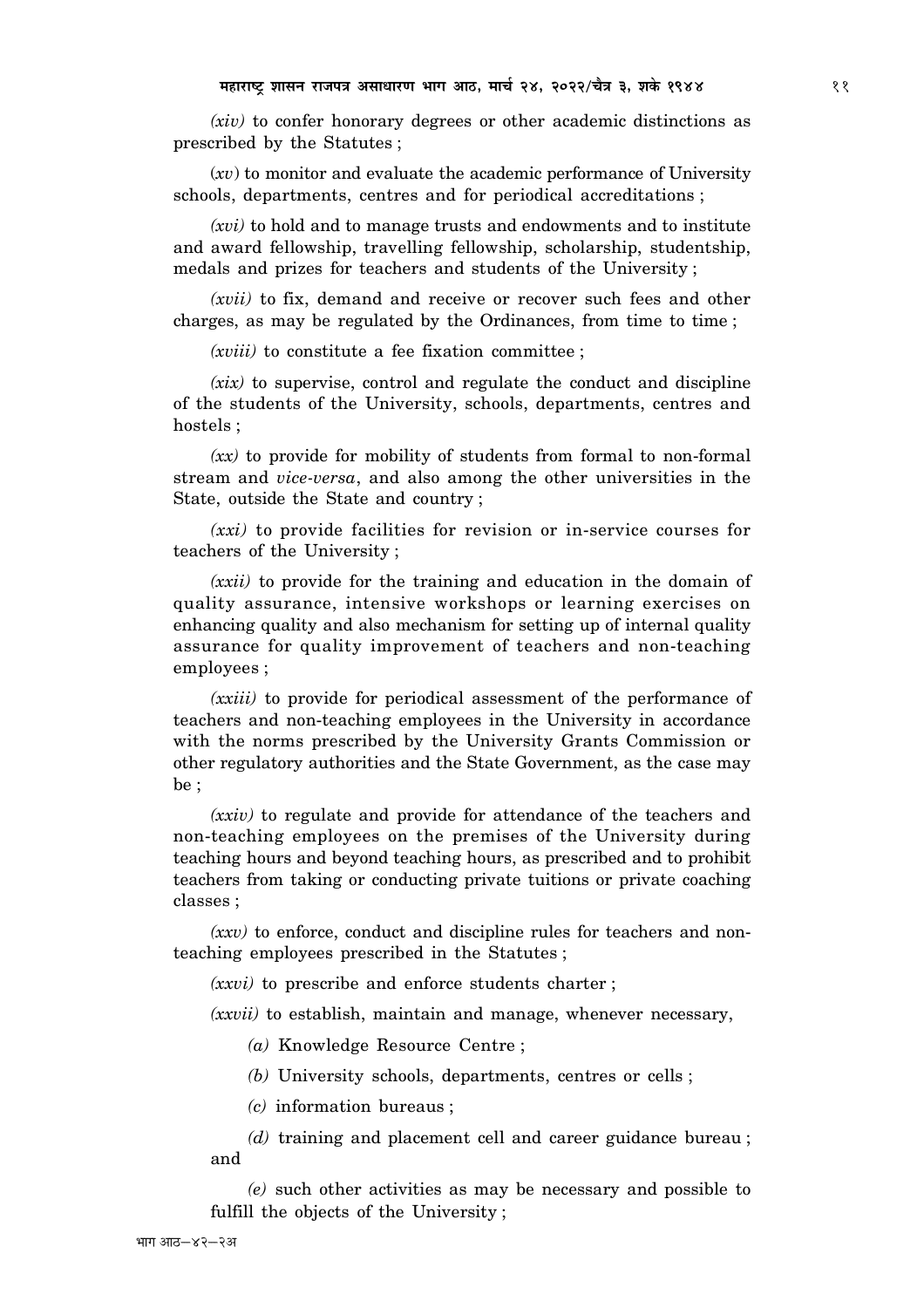## 12 **¨É½þÉ®úɹ]Åõ ¶ÉɺÉxÉ ®úÉVÉ{ÉjÉ +ºÉÉvÉÉ®úhÉ ¦ÉÉMÉ +É`ö, ¨ÉÉSÉÇ 24, 2022/SÉèjÉ 3, ¶ÉEäò 1944**

*(xxviii)* to make provision for participation of students in,—

- *(a)* the national service scheme ;
- *(b)* the national cadet corps ;
- *(c)* home guards and civil defense ;
- *(d)* the national sports organization ;
- *(e)* physical and military training ;
- *(f)* extra-mural teaching and research ;
- *(g)* programmes related to lifelong learning and extension ;

*(h)* any other programmes, services or activities directed towards cultural, economic and social betterment as may be necessary and possible, to fulfill the objects of the University ;

*(xxix)* to provide for special training or coaching for competitive examinations, for recruitment to the public services, public sector undertakings and other competitive employment opportunities ;

*(xxx)* to co-operate and collaborate with any other University, institution, industry, authority or organization, for research and advisory services and for such purposes to enter into appropriate arrangement with other universities, institutions, industry, authorities, or organizations to conduct certain courses as the situation may demand, to offer research solutions and consultancy ;

*(xxxi)* to transfer or receive transfers of any movable property on behalf of the University ;

*(xxxii)* to manage, regulate and administer the revenue, finance, accounts, investments, properties, business and all other administrative affairs of the University and for that purpose to appoint such agent or agents as it may deem fit ;

*(xxxiii)* to manage intellectual property rights, transfer technology, develop incubation centres, entrepreneurship centres and research parks ;

*(xxxiv)* to appoint in order to execute an instrument or transact any business of the University, any person as attorney of the University with such powers as it may deem fit;

*(xxxv)* to explore the possibilities of augmenting the resources of the University by exploring or innovating activities such as research and development, consultancy and testing, training programmes and providing services for different clients from universities, research institutions, profit and non-profit organizations, industry, trade, professional associations, industry associations, other organizations in India or overseas or any other non-government organizations ;

*(xxxvi)* to undertake academic collaboration programmes, research and advisory services with universities and institutions abroad, with prior approval of the Board of Governance :

Provided that, these shall not be in contravention of State Government policies in this regard ;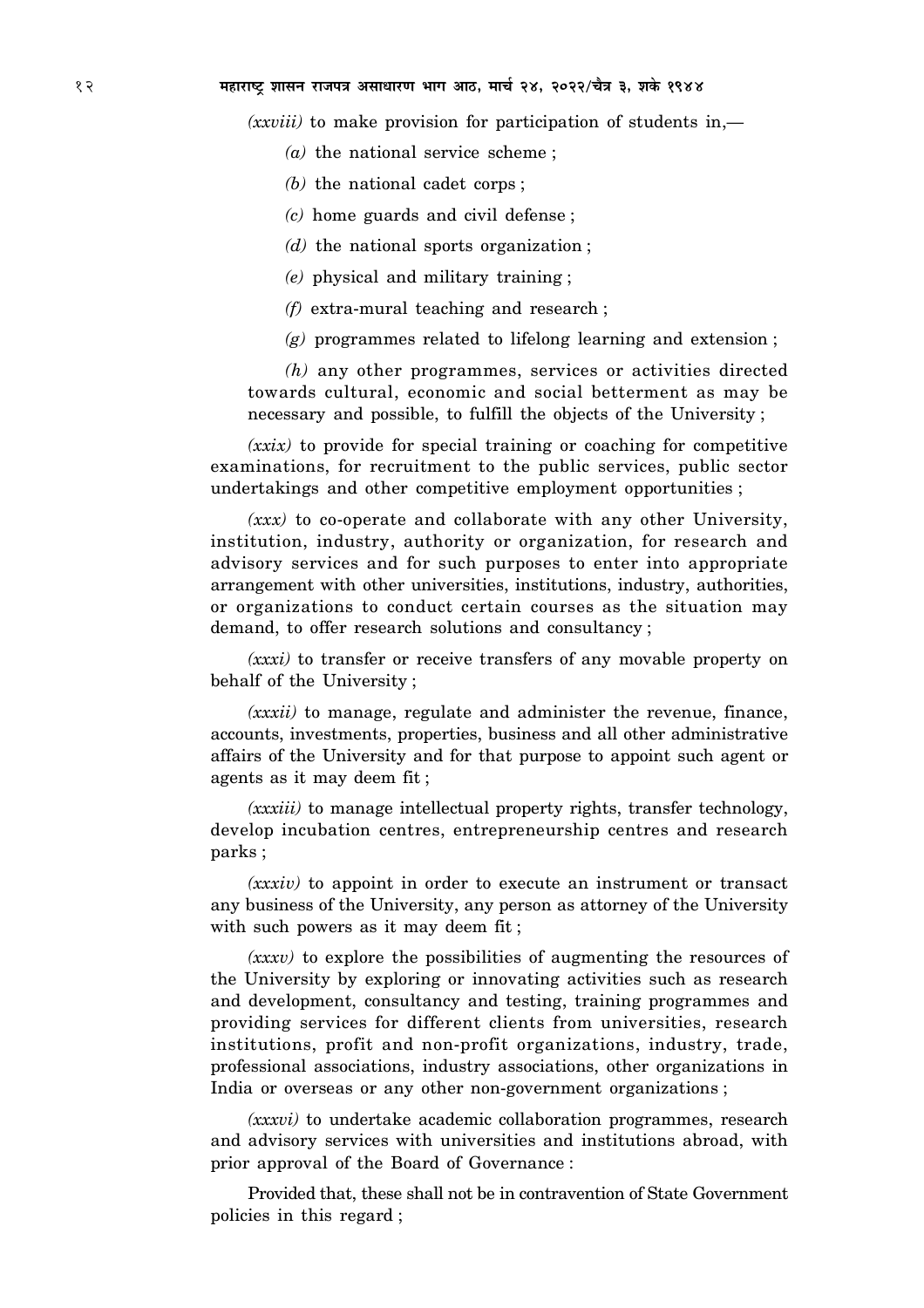*(xxxvii)* to receive funds for collaboration programmes from foreign agencies, within the rules and regulations of the Central Government and State Government in that regard ;

*(xxxviii)* to create development corpuses out of surplus that the University may generate through its teaching, learning, training, research and development, consultancy and testing, and any other academic and extension and outreach activities and to invest it in a professional manner and use the interest generated through it for the growth and development of academic, human resources, research and development, academic and physical infrastructure development and any other infrastructure ;

*(xxxix)* to lay down for University teachers, such instructions or directions as, in the opinion of the University, may be necessary in academic matters ;

*(xl)* to undertake development programmes in higher education, research, consultancy based projects and training programmes for outside agencies, by charging fees, so as to generate revenue and resources ;

*(xli)* to take appropriate measures in order to increase the gross enrolment ratio ;

*(xlii)* to promote by itself or in co-operation with other universities, the study of Marathi and the use of Marathi as a medium of instruction, study, research and examination, in adherence to the policies of the State Government ;

*(xliii)* to promote by itself, or in co-operation with other universities or organizations, the study of Indian, foreign languages in general and Asian languages in particular ;

*(xliv)* to evolve an operational scheme for ensuring accountability of teachers, non-vacation academic and non-teaching staff of the University ;

*(xlv)* to create knowledge and disseminate it and foster high quality research which is contemporary, globally competitive and locally as well as regionally and nationally relevant ;

*(xlvi)* to have a learner-centric approach and perform the role of being a knowledge creator ;

*(xlvii)* to develop products, services and technologies for industry and society and generate revenue and other resources for University ;

*(xlviii)* to create a comprehensive digital University framework for both, e-learning and e-administrative services to exploit the power of 'learning by collaboration' and 'participation' with use of information and communication technology ;

*(xlix)* to set-up research parks, technology incubators and other engagement entities to translate University research to commercial domain and co-ordinated projects involving multiple faculty groups from several disciplines that address some important issues before the State, country and society at large ;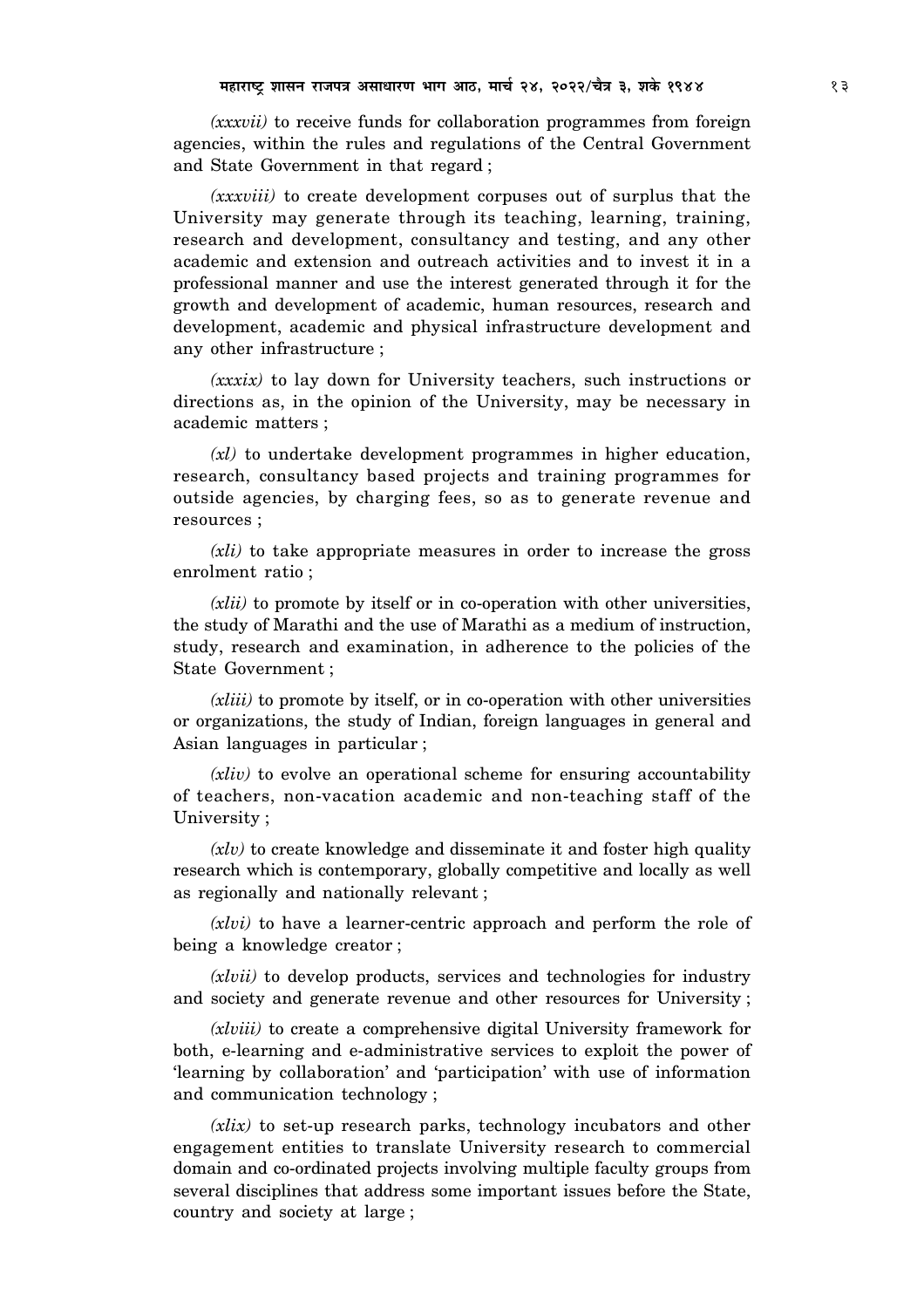*(l)* to identify skills to which students need to be exposed to, by taking into account the local needs, training facilities available, emerging needs and new employment opportunities ;

*(li)* to provide an environment for the all-round development of youth by exposing them to the rich cultural heritage of the country and creating opportunities for development of skills in technology ;

*(lii)* to ensure introduction of choice based credit system with transferable and receivable credit points from four streams, namely, the academic stream, the technology stream, the professional and social stream and the personality and cultural development stream ;

*(liii)* to facilitate mobility of teachers to collaborating institutions such as industries, research and development laboratories, professional associations, industry association, non-Government organizations, engaged in societal development, to enable translation of knowledge to viable real-life applications and in turn enrich University programmes ;

*(liv)* to comply with and carry out any directives issued by the State Government, from time to time, with reference to above powers, duties and responsibilities of the University ;

*(lv)* to conduct academic and administrative audit of University schools, departments, centres at regular intervals ;

*(lvi)* to establish sub-campuses, and centres outside the State and foreign countries with the respective permission of the Board of Governance, State and the Central Government ;

*(lvii)* to hire services of world class experts, trainers and agencies for specific assignment, with the recommendation of Academic Council ;

*(lviii)* to hire staff on contract (teaching, non-teaching, technical experts) for short term basis ;

*(lix)* to hire the outsourced services for the purpose of housekeeping, gardening, security and other such services as decided by the Board of Governance ;

*(lx)* to write-off and auction the un-serviceable equipment and utilities ;

*(lxi)* to appoint on contract or otherwise visiting professors, emeritus professors, consultants and such other persons who may contribute to the advancement of the objects of the University ;

*(lxii)* to do all such other acts and things as may be necessary for, or incidental or conducive to, the attainment of all or any of its objects.

**6.** *(1)* No citizen of India shall be excluded from any office of the open to all University or from membership of any of its authorities, bodies or  $\frac{\text{S}\text{S}\text{S}\text{C}\text{C}}{\text{S}\text{S}\text{C}\text{C}\text{C}}$  committees, or from appointment to any post, or from admission to any creed, class, degree, diploma, certificate or other academic distinction or course of study caste, place of on the ground only of sex, race, creed, class, caste, place of birth, religious birth, religion belief or profession or political or other opinion. University irespective of or opinion.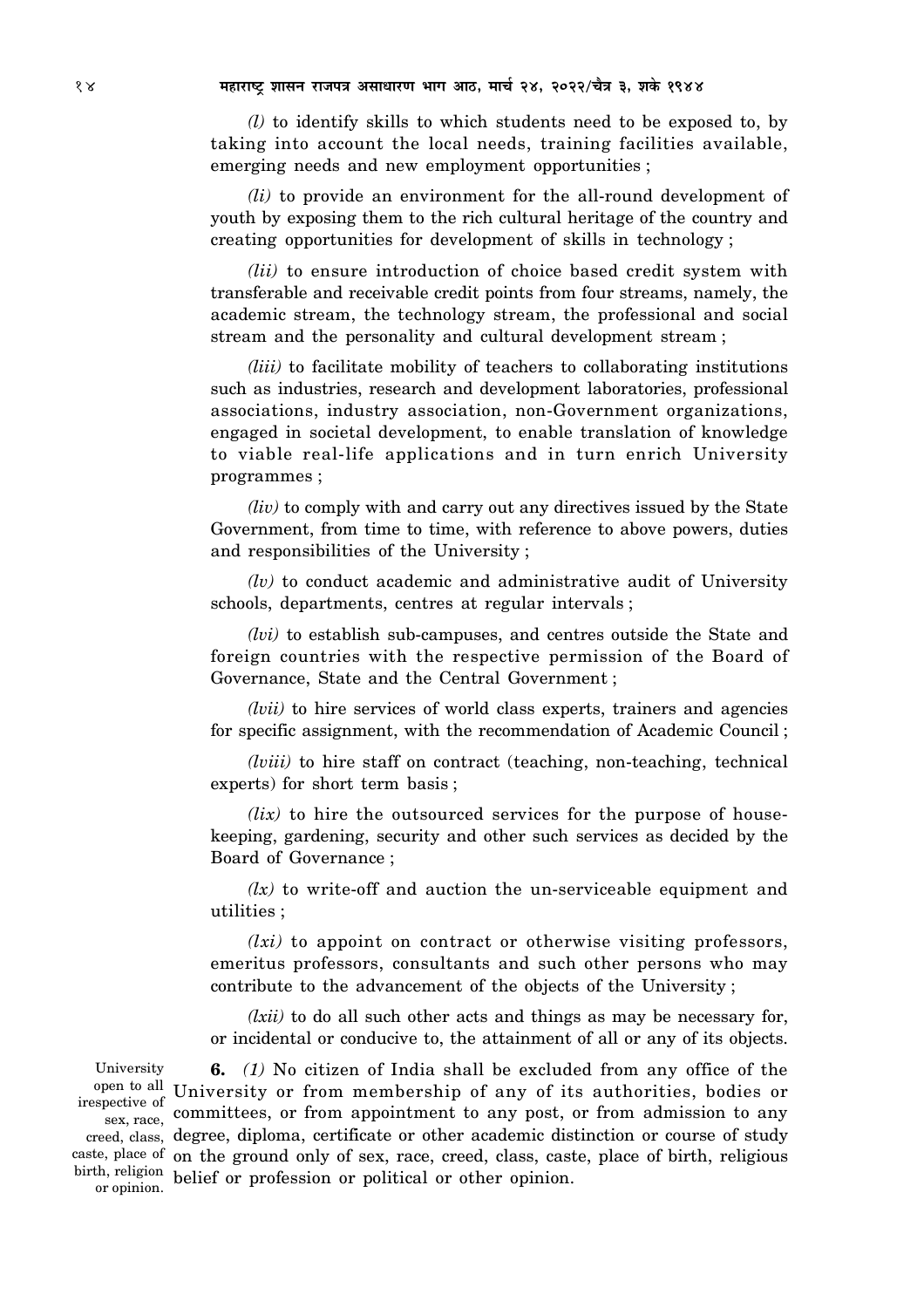*(2)* The University shall adopt Government policy and orders issued, from time to time, in regard to the reservation for Scheduled Castes, Scheduled Tribes, De-notified Tribes (*Vimukta Jatis*), Nomadic Tribes, Other Backward Classes and Economically Weaker Sections for appointment to different posts of teachers and non-teaching employees and for the purpose of admission of students in University.

*(3)* The University shall adopt the general policy of the State Government in regard to the welfare of various categories of weaker sections of the society, minorities, women, and persons with disabilities, as directed by the State Government, from time to time.

**7.** *(1)* Without prior permission of the State Government, the Control of University shall not,—

State Government

(a) create new posts of teachers, officers or other employees, which on University. will impose additional financial liability on the State Government exchequer ;

*(b)* revise the pay, allowances, post-retirement benefits and other benefits of its teachers, officers and other employees, who are appointed and established on State Government sanctioned posts ;

*(c)* grant any special pay, allowance or other extra remuneration of any description whatsoever, including ex-gratia payment or other benefits having financial implications, to any of its teachers, officers or other employees of the University appointed on State Government sanctioned posts from the State Government funds ;

*(d)* divert any earmarked funds received from the State Government for any purpose other than that for which it was received ;

*(e)* incur expenditure on any development work from the funds received from the State Government for the purposes other than the purposes for which the funds are received.

*(2)* The University shall be competent to incur expenditure, in consonance with the policies and directives of the State Government issued from time to time, from the funds received from,—

*(a)* various funding agencies without any share or contribution from the State Government ;

*(b)* contributions received from individuals, industries, institutions, organizations or any person whosoever, to further the objectives of the University ;

*(c)* contributions or fees for academic or other services offered by the University for aided and self-supporting academic programmes ;

*(d)* charges received from sponsored research and consultancy and testing ;

*(e)* development fund or any other funds established by the University ; for the purposes of,—

*(i)* creation of posts in various cadres ;

*(ii)* granting pay, allowances and other benefits to the posts created through its own funds ;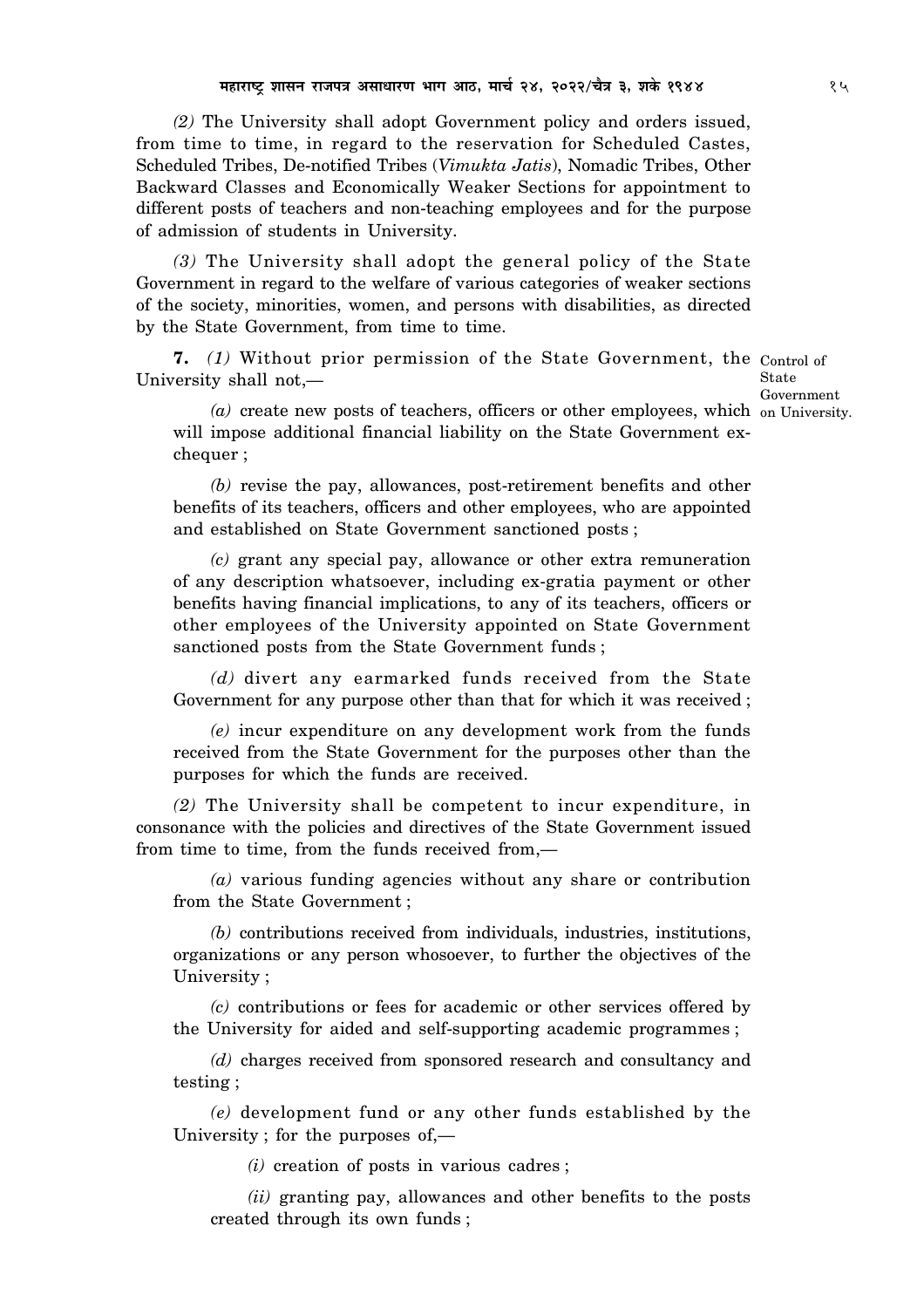*(iii)* starting any academic programmes on self-supporting basis ;

*(iv)* granting remunerations or incentives to its employees for performing any task assigned to them other than their regular duties and responsibilities ;

*(v)* incurring expenditure on any development work and on welfare activities of its students and employees :

Provided that, there is no financial liability, direct or indirect, immediate or in future, on the State Government.

*(3)* The State Government may, in accordance with the provisions contained in this Act, for the purpose of securing and maintaining uniform standards in the University, by notification in the *Official Gazette*, prescribe a Standard Code providing for the classification, manner and mode of selection, appointment, induction and advance training, field exposure, deputation and reservation of post in favor of members of the Scheduled Castes, Scheduled Tribes, De-notified Tribes (*Vimukta Jatis*), Nomadic Tribes, and Other Backward Classes, duties, workload, pay, allowances, postretirement benefits, other benefits, conduct and disciplinary matters and other conditions of service of the officers, teachers and other employees of the University and the teachers where such Code is prescribed, the provisions made in the Code shall prevail, and the provisions made in the Statutes, Ordinances and Regulations made under this Act, for matters included in the Code shall, to the extent to which they are inconsistent with the provisions of the Code, be invalid.

*(4) (a)* Qualifications and experience for the purpose of appointment of teaching employees in the University shall be, accordance with the norms laid down by the University Grants Commission, All India Council of Technical Education or any other regulatory authority as the case may be.

*(b)* Qualifications and experience for the purpose of appointment of nonteaching employees in the University shall be such as may be prescribed in the Statutes, in accordance with the norms laid down by the State Government.

*(5)* Notwithstanding anything contained in this Act, if the circumstances so require and the State Government considers it necessary to do so, it may appoint, on deputation, a suitable person possessing the requisite qualifications to perform the duties of the Registrar, Finance and Accounts Officer and Director-Board of Examinations and Evaluation, for a period of not more than one year at a time and not more than two years in the aggregate.

*(6)* In case of failure of the University to exercise powers or perform duties specified in section 5, or where the University has not exercised such powers or performed such duties adequately, or where there has been a failure to comply with any order issued by the State Government, or under any other circumstances as the State Government may deem fit, the State Government may issue a directive to the University for proper exercise of such powers or performance of such duties or comply with the order within such period as specified by the State Government **;** and it shall be the duty of the University to comply with such direction. In case the University fails to comply with the directives, the State Government shall call upon the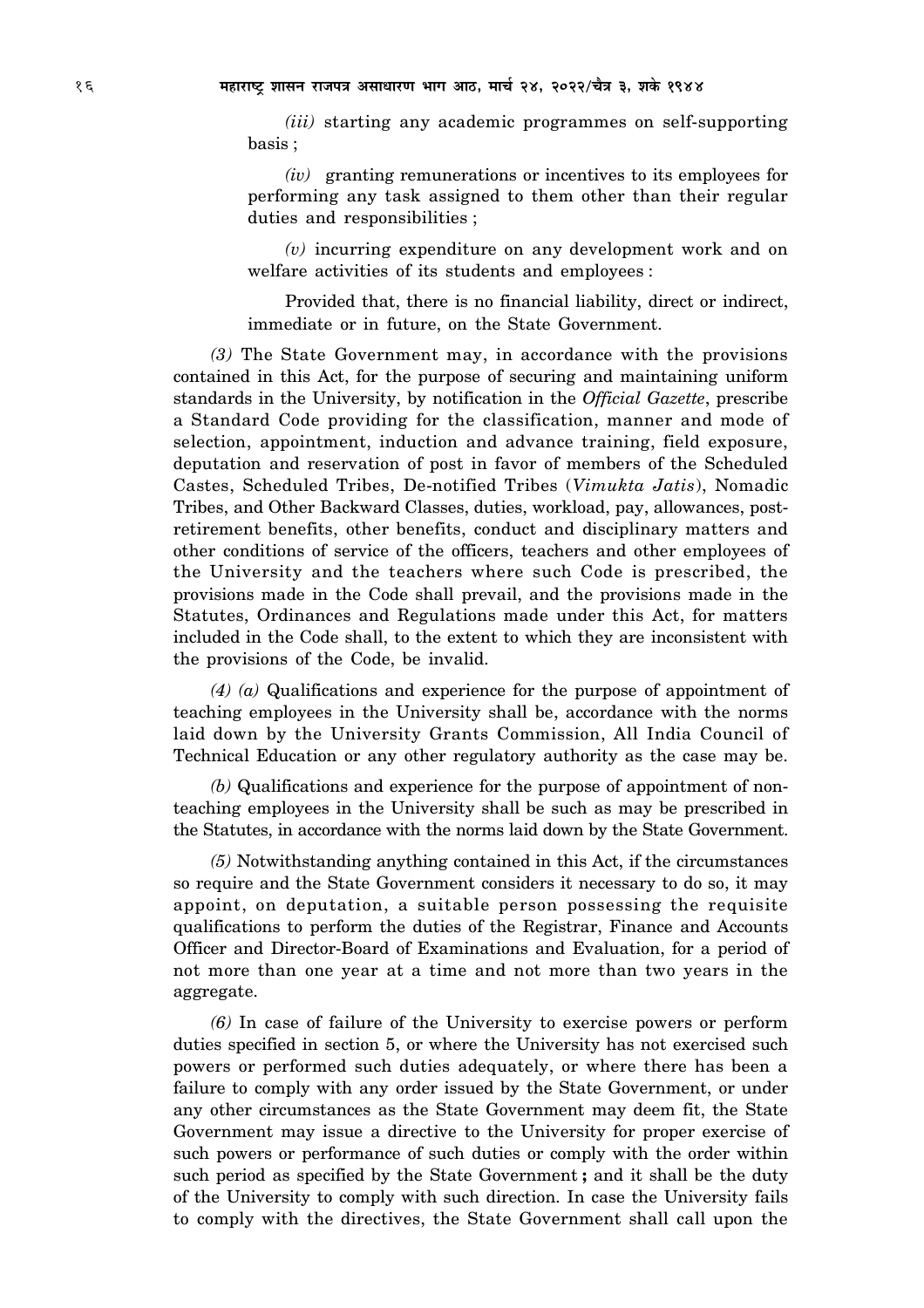University to give reasons in writing, within such period as specified by the State Government**,** as to why the directives were not complied with. If the university fails to give the reasons within the period specified by the State Government or the State Government is not satisfied with the explanation, it may refer the matter to the Chancellor for taking necessary action under sub-section *(3)* of section 8.

*(7)* The State Government shall carry out test audit or full audit of the accounts of the University regularly at such intervals as it may deem fit.

## CHAPTER III

## OFFICERS OF THE UNIVERSITY

**8.** *(1)* The Governor of Maharashtra shall be the Chancellor of every Chancellor University and the Chancellor, by virtue of his office, shall be the Head of and his the University. powers.

*(2)* The Chancellor, when present, shall preside over the convocation of the University and may issue directions to the Vice-Chancellor to convene the meeting of any authority of the University for specific purposes, whenever necessary, and the Vice-Chancellor shall submit the minutes of such meeting to the Chancellor for his perusal and necessary action.

*(3)* The Chancellor,—

*(a)* shall, on receiving a reference from the State Government under the provision of sub-section *(6)* of section 7 in such matter ; or

*(b)* may, in any matter *suo motu* or otherwise,

call for a report or an explanation or such information and record relating to such matter or any matter or affairs of the University, within such period as may be specified by the Chancellor and shall, after considering such report or explanation or information or record, issue such orders including imposition of penalty for its non-compliance thereupon as may be deemed fit in the interest of the University or students or larger interest of the public, and his orders shall be final and binding and shall be complied with by the University forthwith.

*(4)* The Chancellor may, after taking report in writing from the Vice-Chancellor, suspend or modify any resolution, order or proceeding of any authority, body, committee or officer which in his opinion, is not in conformity with this Act, Statutes, Ordinances or Regulations made thereunder, or is not in the interest of the University and the University, authority, body, committee and officer, shall comply with the same :

Provided that, before making any such order, the Chancellor shall call upon the University, authority, body, committee or, as the case may be, officer to show cause why such an order should not be made, and if any cause is shown, within the time specified by the Chancellor, he shall consider the same and wherever he deems it necessary, after consulting the State Government, decide the action to be taken in the matter, and his decision thereon shall be final.

*(5)* Where, in the opinion of the Chancellor, the conduct of any nominated or appointed member is detrimental to the smooth functioning of University or any authority or body or committee, he may, after giving  $4\overline{1}\overline{1}\overline{1}$   $3\overline{1}\overline{6}-8\overline{2}-3$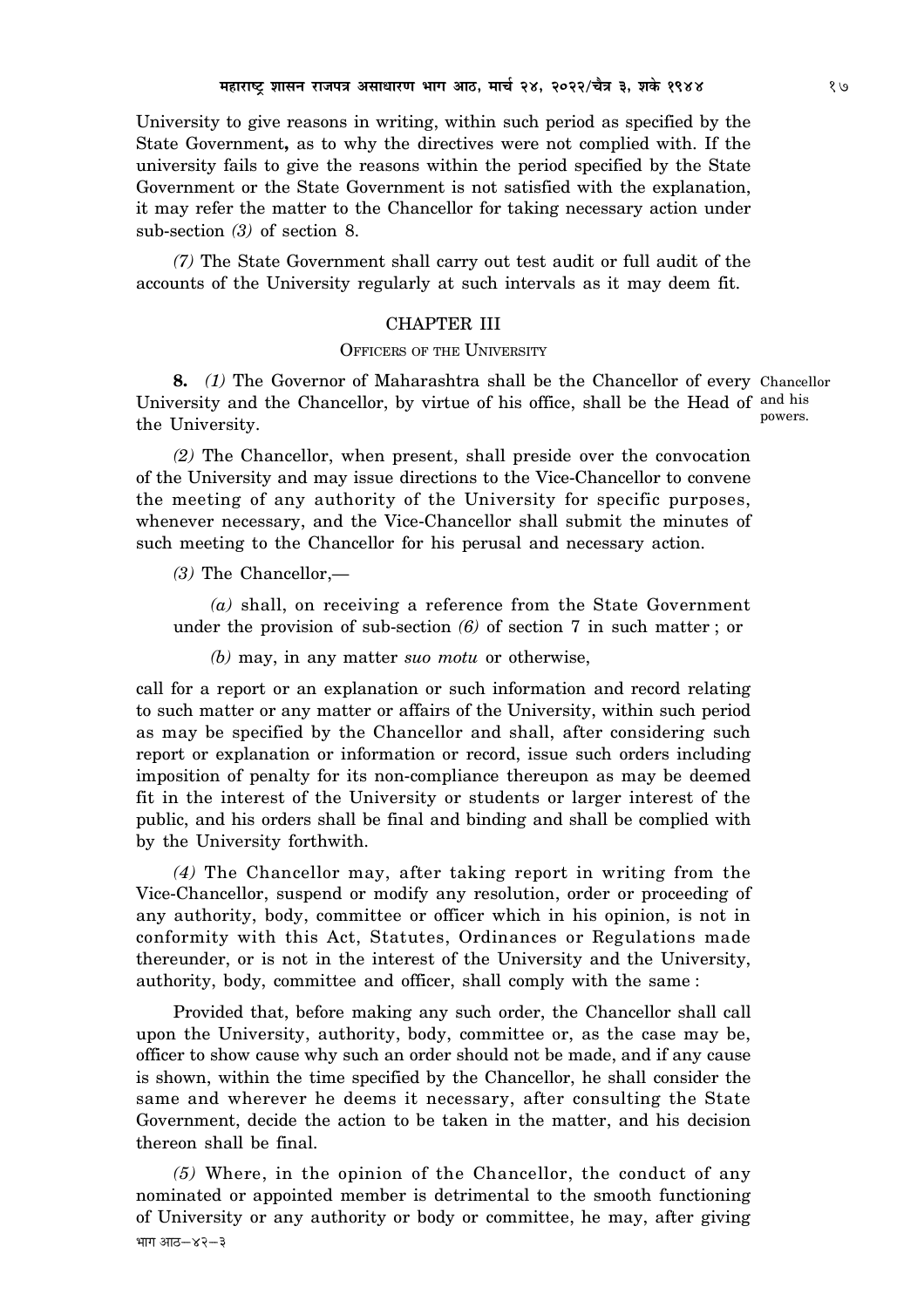such member an opportunity to offer his explanation in writing and after considering such explanation, if any, and satisfying himself that it is necessary so to do, disqualify such member or suspend him for such period, as he may deem fit.

*(6)* The Chancellor shall exercise such other powers and perform such other duties as may be conferred upon or vested in him by or under this Act.

**9.** *(1)* The Chairman of the Board of Governance shall be nominated by the State Government for a period of five years and shall be eligible for his reappointment for one more term. Chairman of

*(2)* The Chairman of the Board of Governance shall be an eminent and duties. academician or scientist or engineer of international repute, belonging to the domain of engineering or technology, having a fellowship of at least two academies or professional organizations in India or abroad, having earned a great reputation as a scholar or researcher, measured in terms of appropriate academic or professional or industrial standards and parameters or he should be an accomplished industrialist or entrepreneur or corporate leader, belonging to the domain of engineering or technology, and of national or international repute.

> *(3)* The position of the Chairman shall be honorary in nature and thus non-remunerative.

> *(4)* The Chairman shall preside, in the absence of the Chancellor, at any convocation for conferring degrees and he shall preside over the meetings of the Board of Governance and it shall be the responsibility of the Vice-Chancellor to implement the decisions taken by the Board of Governance and action taken report shall be placed before the ensuing meeting of the Board of Governance.

> *(5)* The Chairman shall exercise such other powers and perform such other duties as may be assigned to him by the State Government or by the Chancellor, from time to time.

> *(6)* The provisions of sub-sections *(13)* and *(14)* of section 11 shall apply *mutatis mutandis* in respect of Chairman with the modification therein that for the word "Vice-Chancellor" the words "Chairman of Board of Governance" and for the word "Chancellor" the words "State Government" shall be substituted.

> *(7)* When the post of the Chairman is vacant, the Vice-Chancellor shall act as a Chairman of Board of Governance.

**10.** The following shall be the other officers of the University, namely :—

- Other officers of University.
- *(1)* the Vice-Chancellor ;
- *(2)* the Registrar ;
- *(3)* Deans of Schools ;
- *(4)* Director-Board of Examinations and Evaluation ;

*(5)* Director-Board of Research, Innovation, Incubation and Linkages ;

the Board of Governance, appointment and powers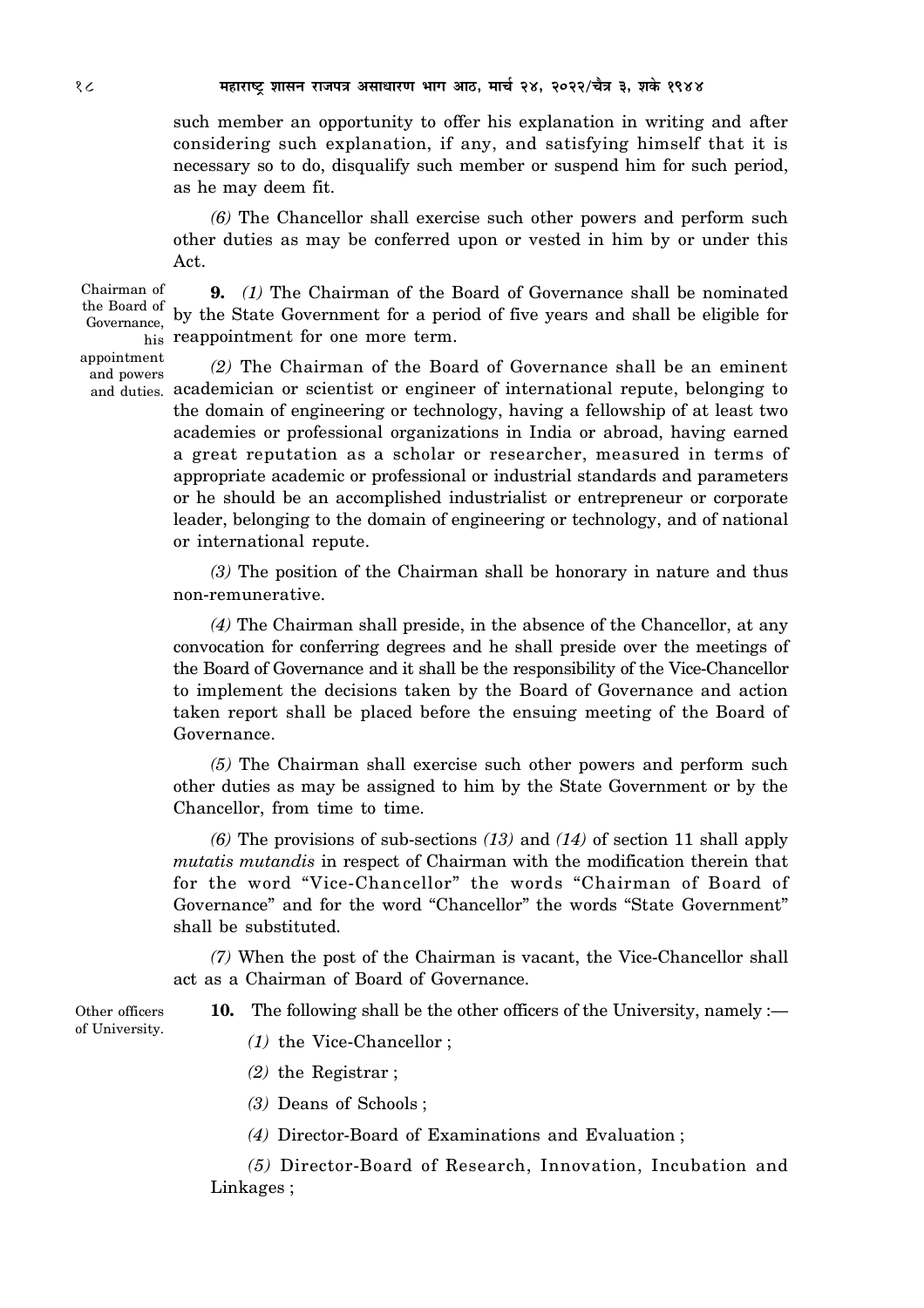*(6)* Director-Board of Students' Development ;

*(7)* Director- Knowledge Resource Centre ;

*(8)* the Finance and Accounts Officer ;

*(9)* such other officers in the service of the University as may be prescribed by the Statutes.

11. (1) There shall be a Vice-Chancellor who shall be the principal Vice-Chancellor academic and executive officer of the University and *ex-officio* Chairperson and his of the Academic Council, Board of Examinations and Evaluation, Board of Research, Innovation, Incubation and Linkages, Board of Students' Development and Finance and Accounts Committee and he shall preside, in the absence of the Chancellor and the Chairman, Board of Governance, at any convocation for conferring degrees. appointment.

*(2)* Save as otherwise provided, pay and allowances, terms and conditions of service of the Vice-Chancellor shall be such as may be determined by the State Government, from time to time.

*(3)* The Vice-Chancellor shall be appointed by the Chancellor in the manner stated hereunder :—

*(a)* There shall be a search-cum-selection committee consisting of the following members to recommend suitable names to the Chancellor for appointment of Vice-Chancellor, namely :-

*(i)* a member nominated by the Chancellor, who shall be the retired Judge of the Supreme Court or retired Chief Justice of a High Court ;

*(ii)* the Principal Secretary of Higher and Technical Education Department or any officer not below the rank of Principal Secretary to Government nominated by the State Government ;

*(iii)* the Director or Head of an institute or organization in engineering or technology discipline of national repute established by an Act of Parliament, nominated by the Board of Governance and the Academic Council, jointly.

*(b)* The member nominated by the Chancellor shall be the Chairman of the committee.

*(c)* No meeting of the committee shall be held unless all the three members of the committee are present.

*(d)* The members nominated on the committee shall be persons who are not connected with the University.

*(e)* The committee shall recommend a panel of three suitable persons for the consideration of the Chancellor for being appointed as the Vice-Chancellor. The names of the persons so recommended shall be in alphabetical order without any preference being indicated. The report shall be accompanied by a detailed write-up on suitability of each person included in the panel.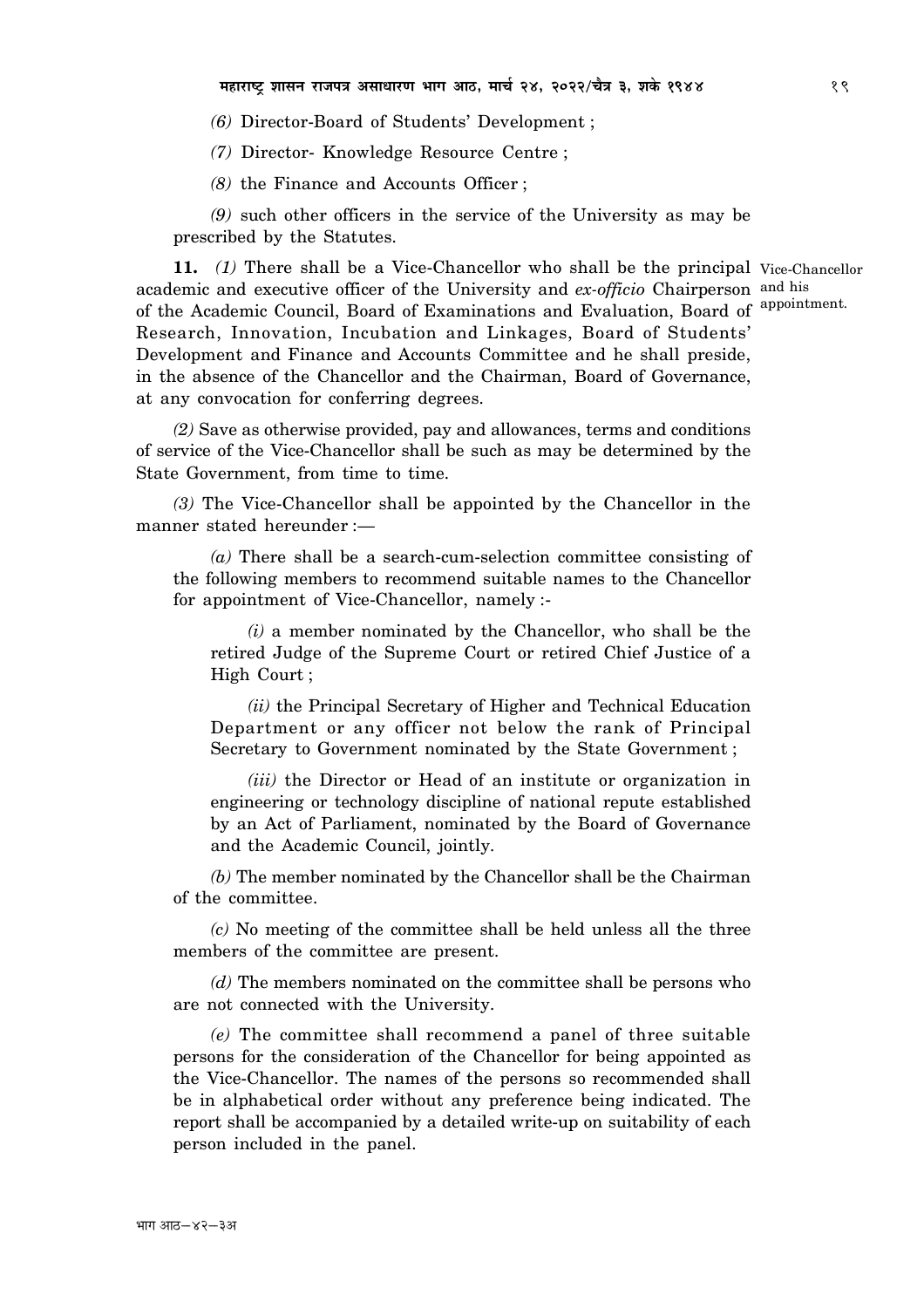*(f)* A person recommended by the committee for appointment as Vice-Chancellor shall,—

*(i)* be an distinguished academician in the field of engineering and technology with minimum ten years of experience as a Professor in a University or ten years of experience in a reputed research or academic administrative organization in the field of engineering and technology with proof of having demonstrated academic leadership ;

*(ii)* be able to provide leadership by his own example ; and

*(iii)* be able to provide vision ; and have ability to translate the same into reality in the interest of students and society ;

*(iv)* possess such educational qualifications and experience in the field of engineering and technology as may be specified by the State Government, by an order published in the *Official Gazette*, in consultation with the Chancellor :

Provided that the educational qualifications and experience shall be in consonance with the norms prescribed by University Grants Commission or any other regulatory authority, as the case may be.

*(g)* The eligibility conditions and the process for recommendation of names for appointment as Vice-Chancellor shall be given wide publicity to ensure the recommendation of most suitable candidates.

*(4)* The Chancellor may appoint one of the persons included in the panel recommended by the committee to be the Vice-Chancellor :

Provided that, if the Chancellor does not approve any of the persons so recommended, he may call for a fresh panel either from the same committee or after constitution of a new committee for the purpose, from such new committee.

*(5)* The process of preparing the panel of the suitable persons for being appointed as the Vice-Chancellor, shall begin at least six months before the probable date of occurrence of the vacancy of the Vice-Chancellor, and the process of appointment of the Vice-Chancellor shall be completed at least one month before the probable date of occurrence of the vacancy of the Vice-Chancellor.

*(6)* The person appointed as the Vice-Chancellor shall, subject to the terms and conditions of contract of service, hold office for a period of five years from the date on which he takes charge of his office or till he attains the age of sixty-five years, whichever is earlier and he shall not be eligible for re-appointment.

*(7)* The person appointed as the Vice-Chancellor shall hold a lien, if any, on the substantive post held by him prior to the appointment.

*(8)* In any of the following circumstances, the exigency whereof shall solely be judged by the Chancellor, namely :—

*(i)* where the committee appointed under clause *(a)* of sub-section *(3)* is unable to recommend any name within the time limit specified by the Chancellor ;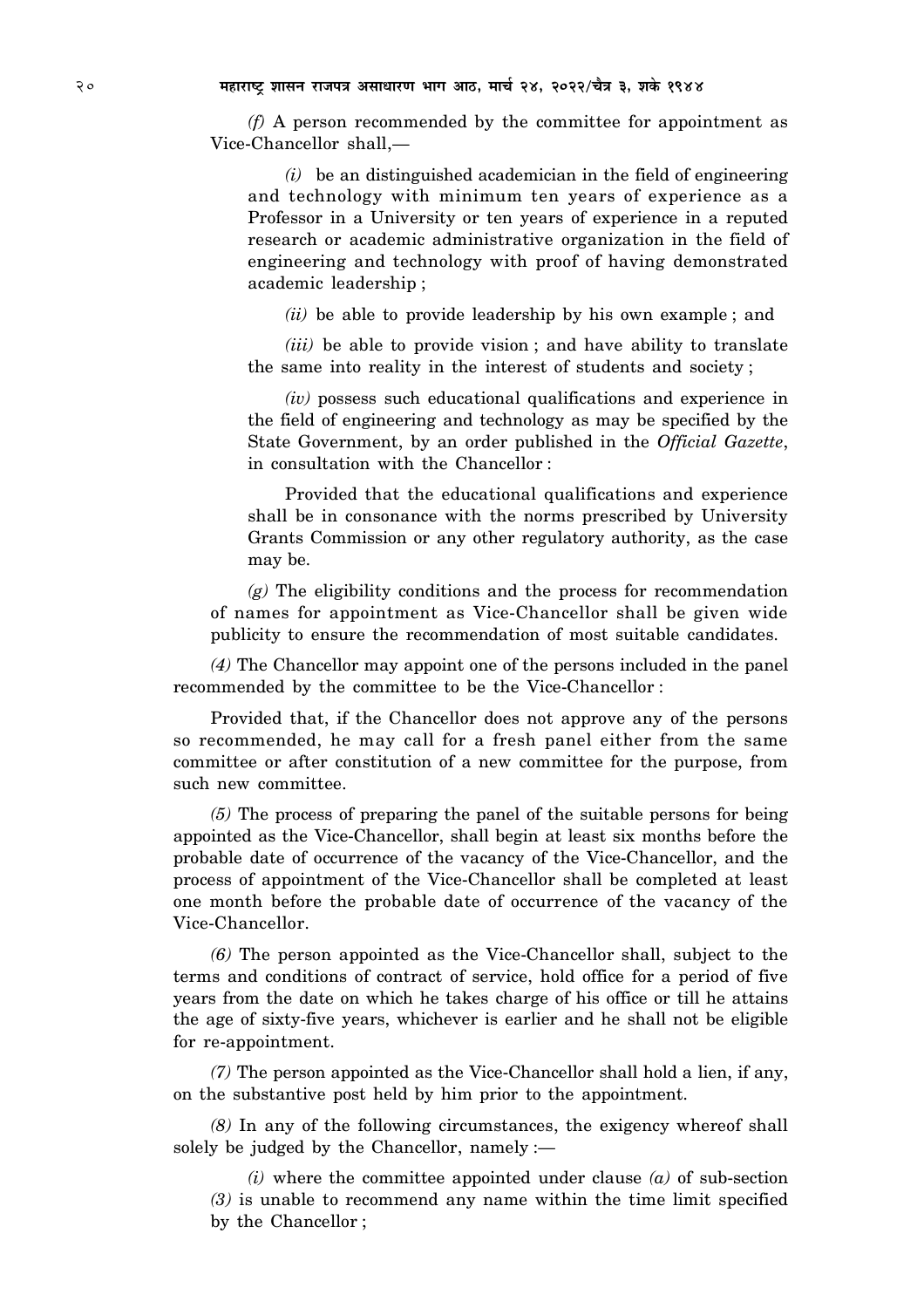*(ii)* where the vacancy occurs in the office of the Vice-Chancellor because of death, resignation or otherwise, and it cannot be conveniently and expeditiously filled in, in accordance with the provisions of sub-sections *(3)* and *(4) ;*

*(iii)* where the vacancy in the office of the Vice-Chancellor occurs temporarily because of leave, illness or other causes ; or

*(iv)* where there is any other emergency, the Chancellor may appoint any suitable person not below the rank of Professor, to act as the Vice-Chancellor for a term not exceeding six months, in the aggregate, as may be specified in his order :

Provided that, the person so appointed shall cease to hold such office on the date on which the person appointed as the Vice-Chancellor in accordance with the provisions of sub-sections *(3)* and *(4),* assumes office or the Vice-Chancellor resumes office.

*(9)* The Vice-Chancellor shall be a full-time salaried officer of the University and shall receive pay and allowances, and other facilities as determined by the State Government. In addition, he shall be entitled to free furnished residence, a motor car including its maintenance, repairs and fuel required therefor, with the service of a chauffeur, free of charge.

*(10)* Such sumptuary allowance shall be placed at the disposal of the Vice-Chancellor, as the State Government may approve.

*(11)* If a person receiving an honorarium from the Consolidated Fund of the State, or a University teacher is appointed as Vice-Chancellor, his terms and conditions of service shall not be altered to his disadvantage during his tenure as Vice-Chancellor.

*(12)* Notwithstanding anything contained in the foregoing sub-sections, the person referred to in sub-section *(7)* shall stand retired from his original post in accordance with the terms and conditions of service of that post.

*(13)* The Vice-Chancellor may, by writing under his signature addressed to the Chancellor, after giving one month's notice, resign from his office and shall cease to hold his office on the acceptance of his resignation by the Chancellor or from the date of expiry of the said notice period, whichever is earlier.

*(14)* The Vice-Chancellor may be removed from his office if the Chancellor is satisfied that the incumbent,—

*(a)* has become insane and stands so declared by a competent court ; or

(*b*) has been convicted by a court for any offence involving moral turpitude ; or

(*c*) has become an un-discharged insolvent and stands so declared by a competent court ; or

(*d*) has been physically unfit and incapable of discharging functions due to protracted illness or physical disability ; or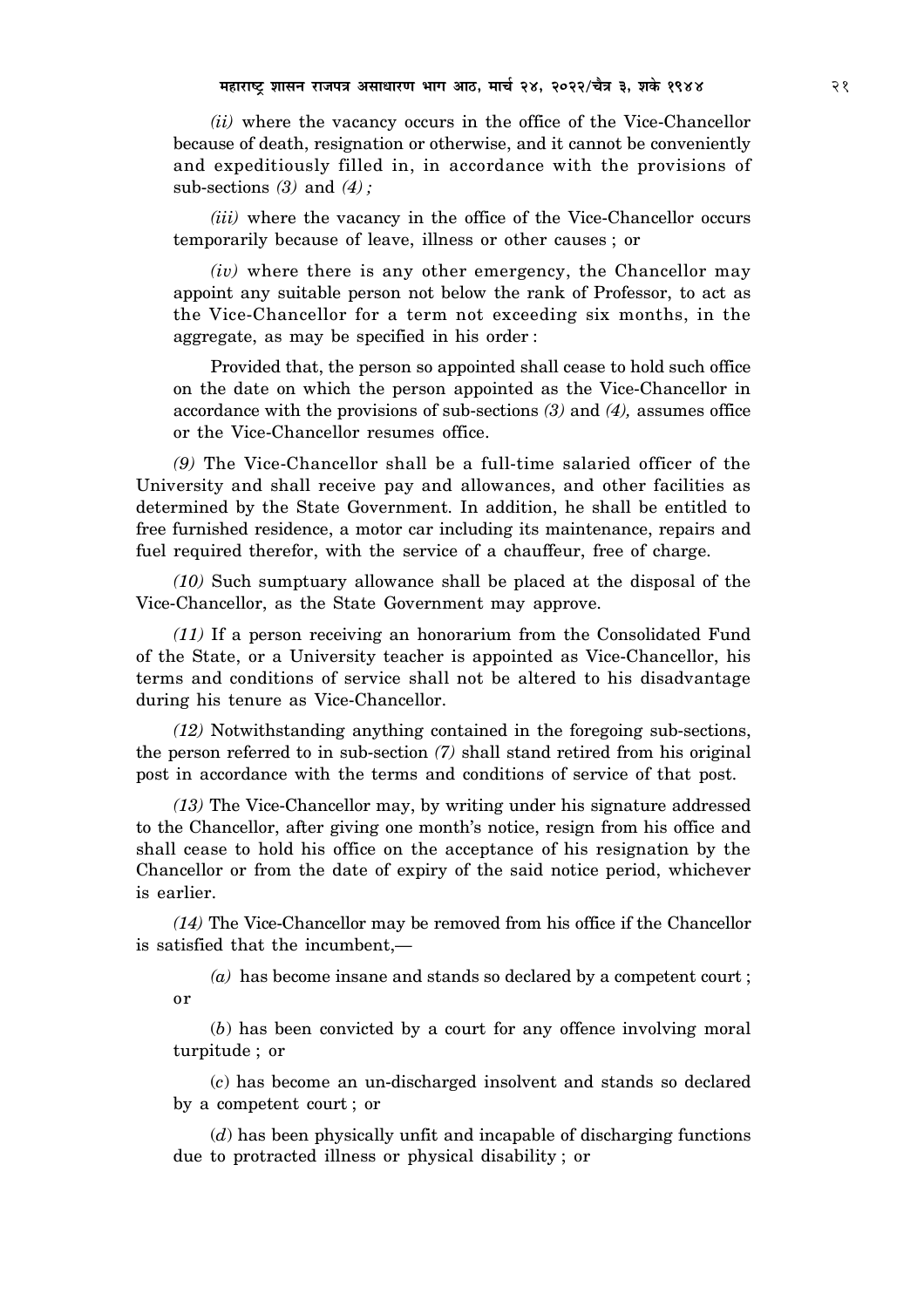(e) has willfully omitted or refused to carry out the provisions of this Act or has committed breach of any of the terms and conditions of the service or any other conditions, prescribed by the State Government under sub-section (*2*), or has abused the powers vested in him or if the continuance of the Vice-Chancellor in the office is detrimental to the interests of the University ; or

(*f*) is a member of, or is otherwise associated with, any political party or any organization which takes part in politics, or is taking part in, or subscribing in aid of, any political movement or activity.

*Explanation.—*For the purposes of this sub-clause, whether any party is a political party, or whether any organization takes part in politics or whether any movement or activity falls within the scope of this sub-clause, the decision of the Chancellor thereon shall be final :

Provided that, the Vice-Chancellor shall be given a reasonable opportunity to show cause by the Chancellor before taking recourse for his removal under sub-clauses *(d), (e)* and *(f).*

Powers and duties of Vice-

**12.** *(1)* The Vice-Chancellor shall be the principal academic and executive officer of the University responsible for the development of Chancellor, academic programmes of the University. He shall oversee and monitor the administration of the academic programmes and general administration of the University to ensure efficiency and good order of the University.

> *(2)* He shall be entitled to be present, with the right to speak, at any meeting of any other authority or body or committee of the University, but shall not be entitled to vote thereat, unless he is the Chairperson or member of that authority or body.

> *(3)* The Vice-Chancellor shall have the power to convene meetings of any of the authorities, bodies or committees, as and when he considers it necessary to do so.

> *(4)* The Vice-Chancellor shall ensure that directions issued by the Chancellor and State Government are strictly complied with or, as the case may be, implemented.

> *(5)* It shall be the duty of the Vice-Chancellor to ensure that the directives of the Board of Governance, if any, and the provisions of this Act, Statutes, Ordinances and Regulations are strictly observed and that the decisions of the authorities, bodies and committees which are not inconsistent with this Act, Statutes, Ordinances and Regulations are properly implemented.

> *(6)* The Vice-Chancellor may defer implementation of a decision taken or a resolution passed by any authority, body or committee of the University if, he is of the opinion that the same is not consistent with the directives of the Board of Governance or with the provisions of the Act, Statutes, Ordinances and Regulations or that such decision or resolution is not in the interest of the University and at the earliest opportunity refer it back to the authority, body or committee concerned, for reconsideration in its next meeting with reasons to be recorded in writing. If differences persist, he shall within a week, giving reasons submit it to the Chancellor for decision and inform about having done so to the members of the authority, body or committee concerned. After receipt of the decision of the Chancellor, the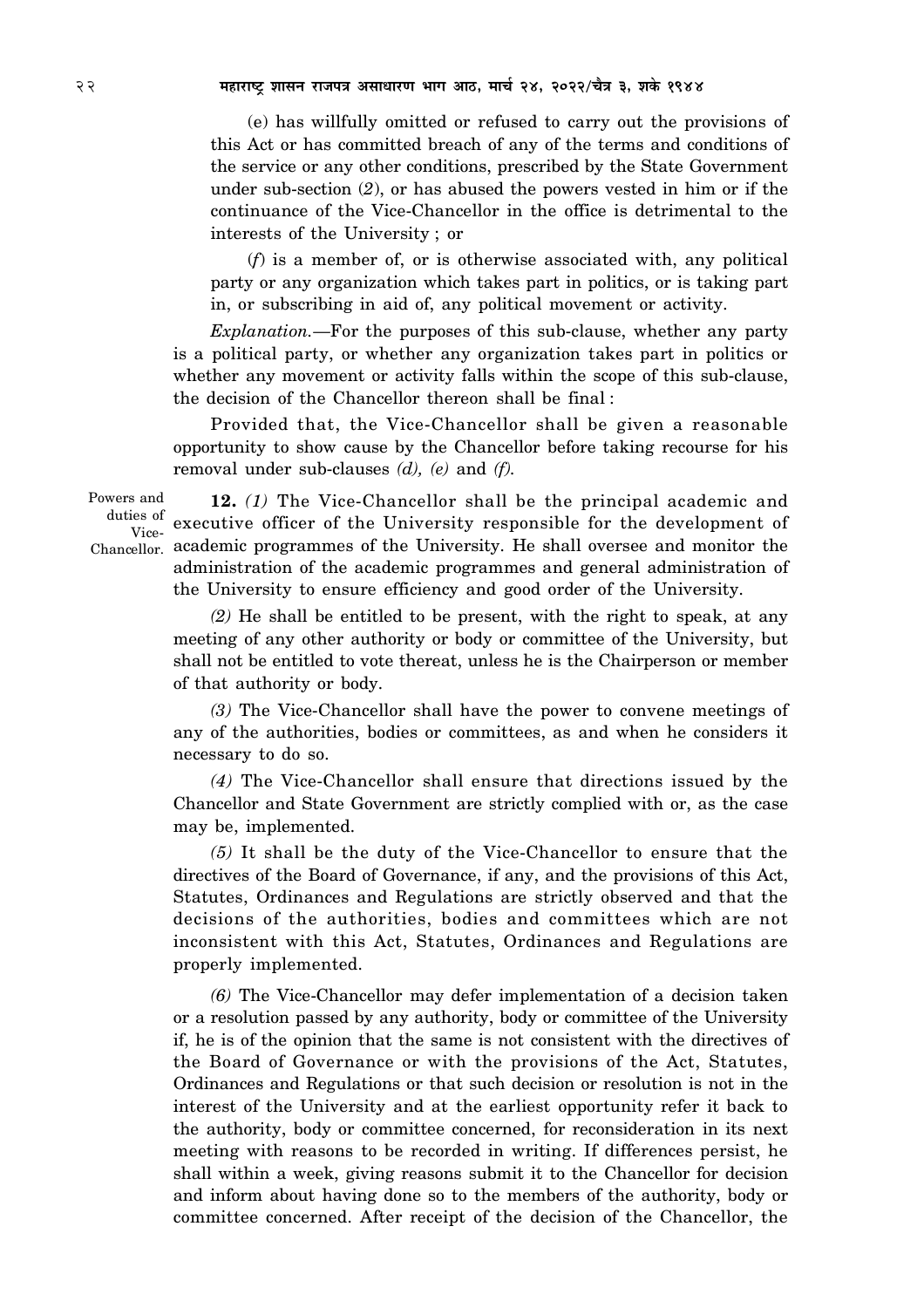Vice-Chancellor shall take action as directed by the Chancellor and inform the authority, body or committee concerned, accordingly.

*(7)* If there are reasonable grounds for the Vice-Chancellor to believe that there is an emergency which requires immediate action to be taken, or if any action is required to be taken in the interest of the University, he shall take such action, as he thinks necessary, and shall at the earliest opportunity, report in writing the grounds for his belief that there was an emergency, and the action taken by him, to such authority or body as shall, in the ordinary course, have dealt with the matter. In the event of a difference arising between the Vice-Chancellor and the authority or body whether there was in fact an emergency, or on the action taken, where such action does not affect any person in the service of the University, or on both, the matter shall be referred to the Chancellor whose decision shall be final :

Provided that, where any such action taken by the Vice-Chancellor affects any person in the service of the University, such person shall be entitled to prefer, within thirty days from the date on which he receives notice of such action, an appeal to the Board of Governance.

*Explanation*.—For the purposes of this sub-section, action taken by the Vice-Chancellor shall not include disciplinary action taken against any employee of the University.

*(8)* Where any matter is required to be regulated by the Statutes, Ordinances or Regulations, but no Statutes, Ordinances or Regulations are made in that behalf or where there is an exigency to amend Statutes, Ordinances or Regulations, the Vice-Chancellor may, for the time being, regulate the matter by issuing such directions as he thinks necessary, and shall, at the earliest opportunity thereafter, place them before the Board of Governance or other authority or body concerned for approval. He shall, at the same time, place before such authority or body for consideration the draft of the Statutes, Ordinances or Regulations, as the case may be, required to be made in that behalf :

Provided that, such direction shall have to be converted into Statutes, Ordinances or Regulations as the case may be, within six months of issuing of such direction failing which such direction shall automatically lapse.

*(9)* The Vice-Chancellor shall be the appointing and disciplinary authority for the University teachers.

*(10)* The Vice-Chancellor shall be the appointing and disciplinary authority for officers of the University of the rank of Assistant Registrar and of the rank equivalent thereto and above excluding the post of Finance and Accounts Officer.

*(11)* As the Chairperson of the authorities or bodies or committees except the Board of Governance of the University, the Vice-Chancellor shall be empowered to suspend member from the meeting of the authority, body or committee for persisting to obstruct or stall the proceedings or for indulging in behavior unbecoming of a member, and shall report the matter accordingly, to the Chancellor.

*(12)* The Vice-Chancellor shall place before the Board of Governance and the State Government, a report of the work of the University periodically as provided under the Ordinances.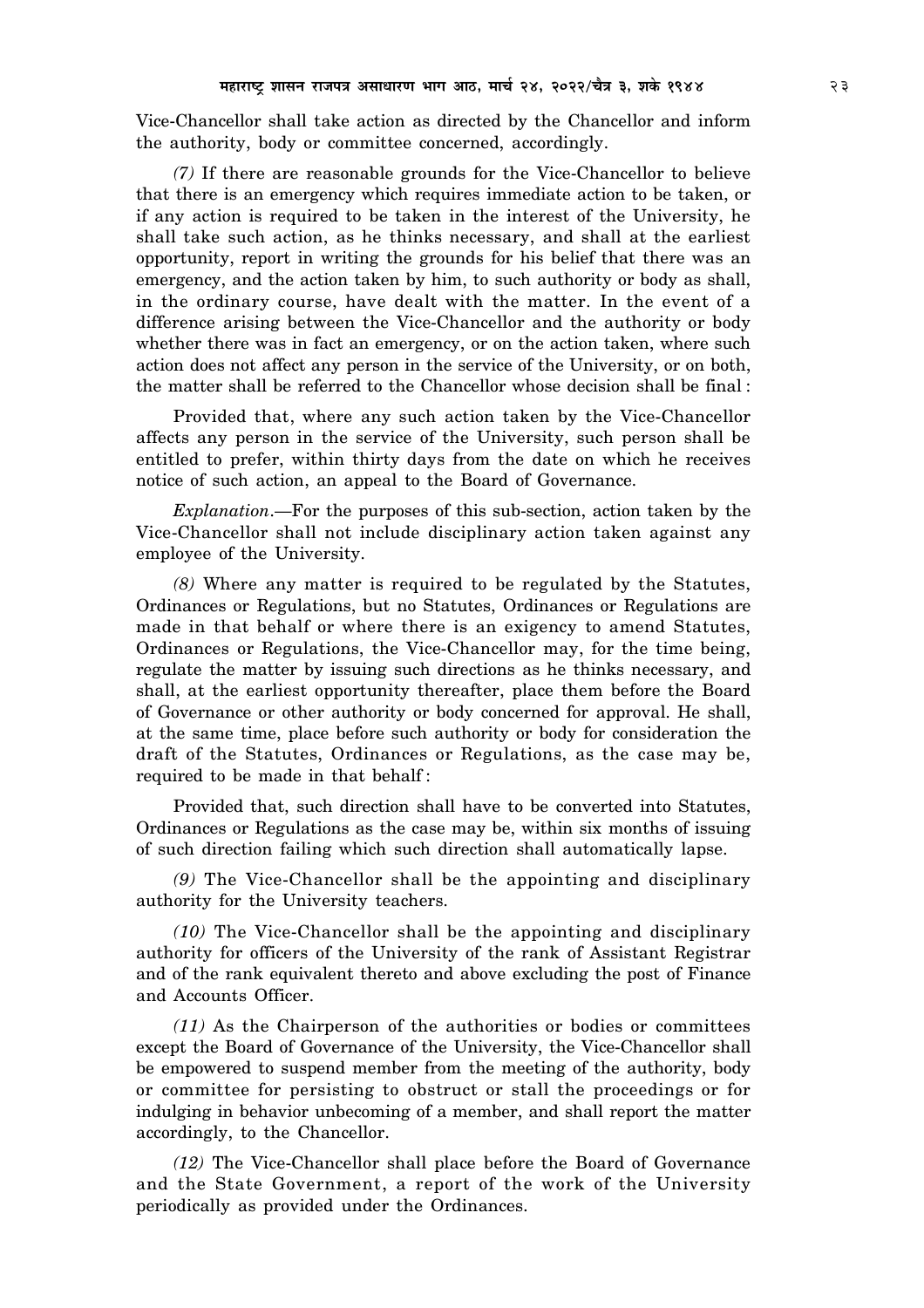*(13)* The Vice-Chancellor shall have the power to approve the recommended panel of referees for thesis or dissertations for awarding postgraduate, doctorate and higher degrees.

*(14)* The Vice-Chancellor shall have right to cause inspection to be made by such person or persons or body of persons as he may direct, of the University, its buildings, laboratories, libraries, museums, workshops and equipment and of halls or hostel maintained or recognized by the University, and of the examinations, teachings and other work conducted by or on behalf of the University, and to cause an inquiry to be made in a like manner regarding any matter connected with the administration or finance of the University.

*(15)* The Vice-Chancellor shall exercise such other powers and perform such other duties as may be conferred upon him by or under this Act.

Registrar and his powers and duties.

**13.** *(1)* The Registrar shall be a full time officer of the University and shall be appointed by the Board of Governance.

*(2)* The qualifications and experience for the purpose of selection of the Registrar for appointment under sub-section *(1)* shall be such as laid down by the University Grants Commission and approved by State Government from time to time. The Registrar shall be appointed by the Board of Governance on the recommendation of a selection committee constituted for the purpose as prescribed by the Statutes.

*(3)* The Registrar shall work directly under the superintendence, direction and control of the Vice-Chancellor.

*(4)* Appointment of the Registrar shall be for a term of five years or till he attains the age of superannuation whichever is earlier and he shall not be eligible for re-appointment.

*(5)* When the office of the Registrar falls vacant or the Registrar is, by reason of illness or absence or any other cause, unable to perform the duties of his office for a period not exceeding three months, the Vice-Chancellor shall appoint a suitable person to officiate temporarily as the Registrar until the new Registrar assumes duty or the Registrar resumes duty, as the case may be.

*(6)* The Registrar shall,—

*(a)* act as a Member-Secretary of the Board of Governance, Academic Council and such other authorities, bodies and committees, as prescribed by or under this Act ;

*(b)* be the appointing and the disciplinary authority of the employees of the University other than the teachers, non-vacation academic staff and officers below the rank of Assistant Registrar and other officers holding posts equivalent thereto. An appeal by a person aggrieved by the decision of the Registrar may be preferred within thirty days from the date of communication of such decision, to the Vice-Chancellor ;

*(c)* be the custodian of the records, the common seal and such other property of the University as the Board of Governance may, commit to his charge ;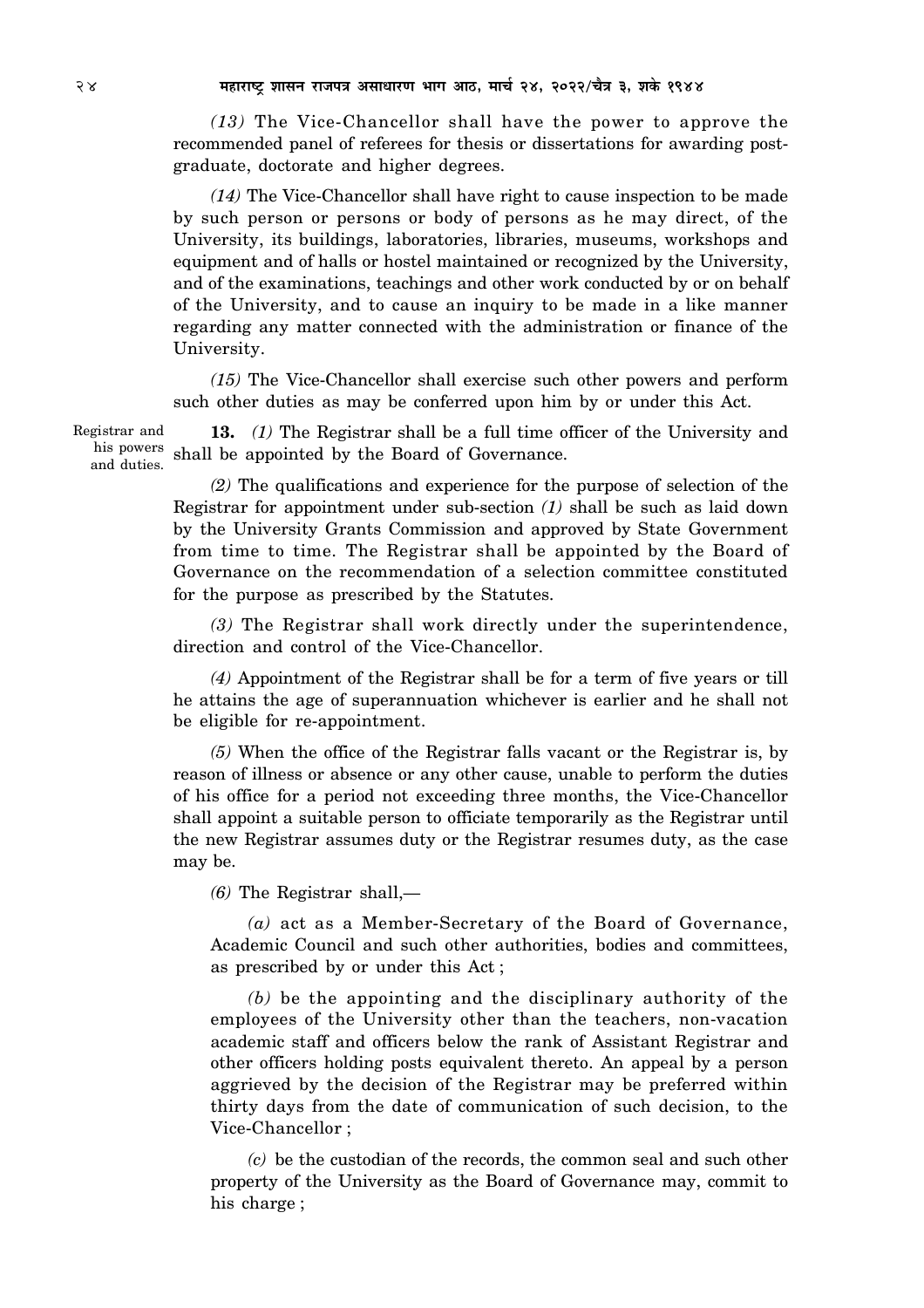*(d)* prepare and update the Handbook of the Statutes and Regulations approved by the authorities, bodies or committees, from time to time, and make them available to all members of the authorities and officers of the University ;

*(e)* receive complaints and suggestions in regard to the improvement of administration and consider them for appropriate action ;

*(f)* render necessary assistance for inspection of the University, its buildings, class rooms, laboratories, libraries, Knowledge Resource Centre, museums, workshops and equipments which is made by such person or persons or body of persons, as directed by the Vice-Chancellor ;

*(g)* organize training and orientation of non-teaching employees in the University ;

*(h)* have the power to enter into agreements, sign documents and authenticate records on behalf of the University, subject to the decision of the authorities of the University ;

*(i)* place before the Board of Governance, a report of the development activities of the University every six months ;

*(j)* have the power to seek information in regard to any matter of the University, from the Deans, Finance and Accounts Officer and any other officer of the University for submission to the State Government and other external agencies ;

*(k)* exercise such other powers and perform such other duties, as prescribed by or under this Act or assigned to him, by the Vice-Chancellor, from time to time.

**14.** *(1)* The University shall constitute such number of schools as may Dean of be prescribed by the Statutes from time to time and each of such school shall, school. subject to control of Academic Council, be responsible for the co-ordination of study and research in the branches coming under its purview.

*(2)* There shall be a Dean for each school, who shall be nominated by the Vice-Chancellor.

*(3)* Subject to the provisions of this Act, Dean of each school shall exercise such powers and perform such duties as may be prescribed by the Statutes.

*(4)* The Dean of each school shall be responsible for the due observance of the Statutes, Regulations, Ordinances and Rules in guiding the research activities of faculty.

*(5)* The Dean of school shall hold office for a term of three years.

15. (1) The Director, Board of Examinations and Evaluation shall be Director, full-time salaried officer and shall work directly under the directions and Board of control of the Vice-Chancellor. He shall discharge his function under the superintendence, direction and control of the Board of Examinations and Evaluation Evaluation, and shall be concerned with the implementation of the policies and his and directives given by the Board of Examinations and Evaluation.

Examinations and powers and duties.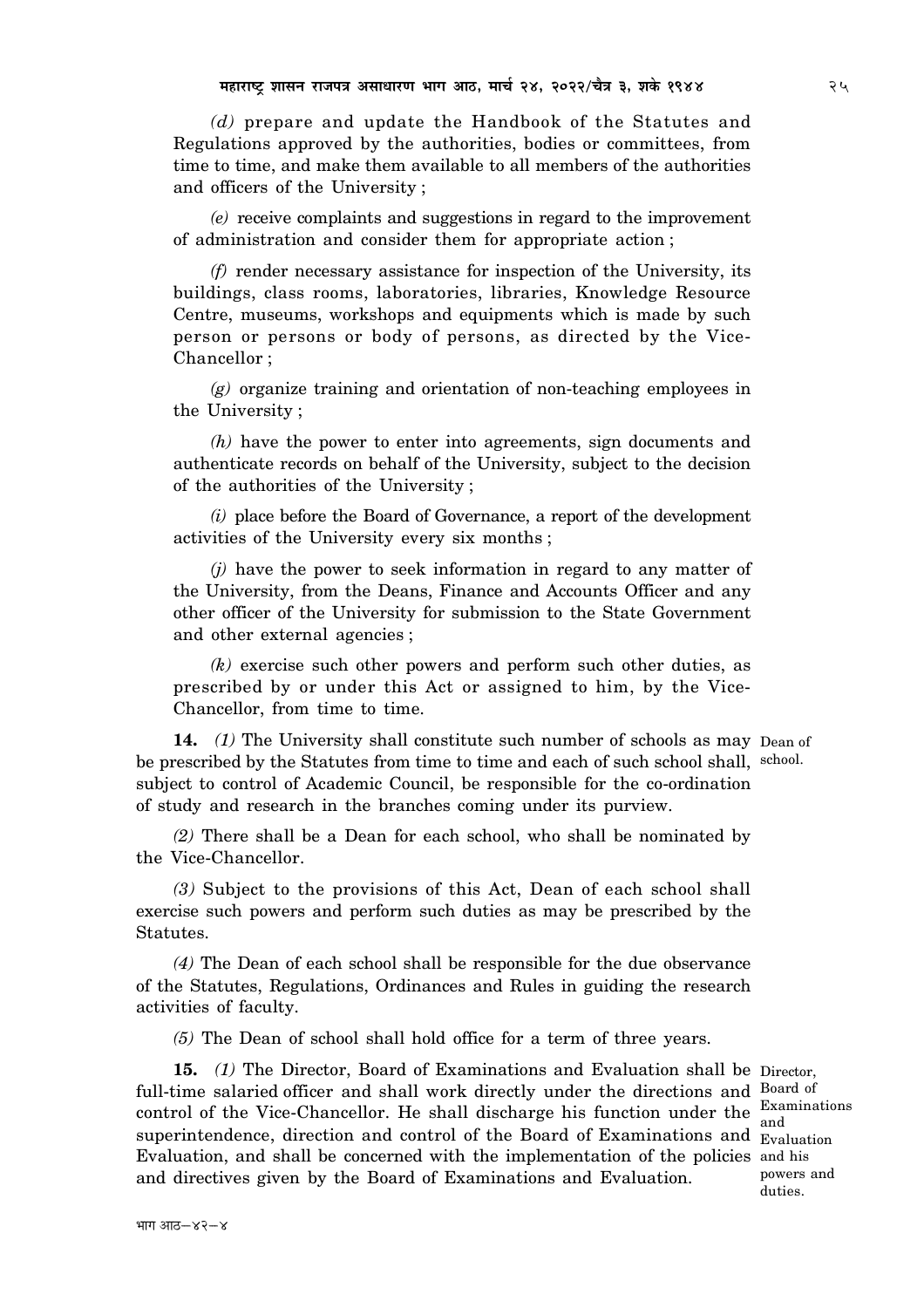*(2)* The Director, Board of Examinations and Evaluation shall be appointed by the Vice-Chancellor from amongst faculty member of University on the recommendation of a selection committee constituted for the purpose as prescribed in the Statutes.

*(3)* The term of Director, Board of Examinations and Evaluation shall be five years or till he attains the age of superannuation, whichever is earlier :

Provided further that, in case vacancy occurs because of death, resignation or otherwise, the Vice-Chancellor shall appoint officiating Director till the new Director is appointed.

*(4)* The Director, Board of Examinations and Evaluation shall,—

*(a)* be the principal officer-in-charge of the conduct of University examinations, tests and evaluation, and declaration of their results ;

*(b)* be the Member-Secretary of the Board of Examinations and Evaluation ;

*(c)* be responsible for making all arrangements necessary for holding examinations, tests and evaluation, and for timely declaration of results ;

*(d)* evolve and implement in consultation with the Examinations and Evaluation Cell, processes for proper and smooth conduct of examinations and evaluation ;

*(e)* prepare and announce in advance the programme of examinations, after seeking approval of the Board of Examinations and Evaluation ;

*(f)* arrange for auto-generated questions papers from scientifically developed question banks by using Artificial Intelligence (AI) techniques, both for offline and online examinations ;

*(g)* postpone or cancel examinations, in part or in whole, in the event of malpractices or if the circumstances so warrant, and take disciplinary action or initiate any civil or criminal proceedings against any person or a group of persons alleged to have committed malpractices, with approval of the Vice-Chancellor ;

*(h)* take disciplinary action where necessary against the candidates, paper setters, examiners, moderators, or any other persons connected with examinations and evaluation, found guilty of malpractices in relation to the examinations and evaluation ;

*(i)* review, from time to time, the results of University examinations and evaluation, and forward reports thereon to the Board of Examinations and Evaluation ;

*(j)* strive to declare the results of every examination and evaluation conducted by the University within fifteen days from the last date of the examination for that particular course and shall in any case declare the results as provided in section 53 and in case of delay, prepare a detailed report outlining the reasons ;

*(k)* take all steps for implementation of all academic and administrative decisions taken by the Board of Examinations and Evaluation ;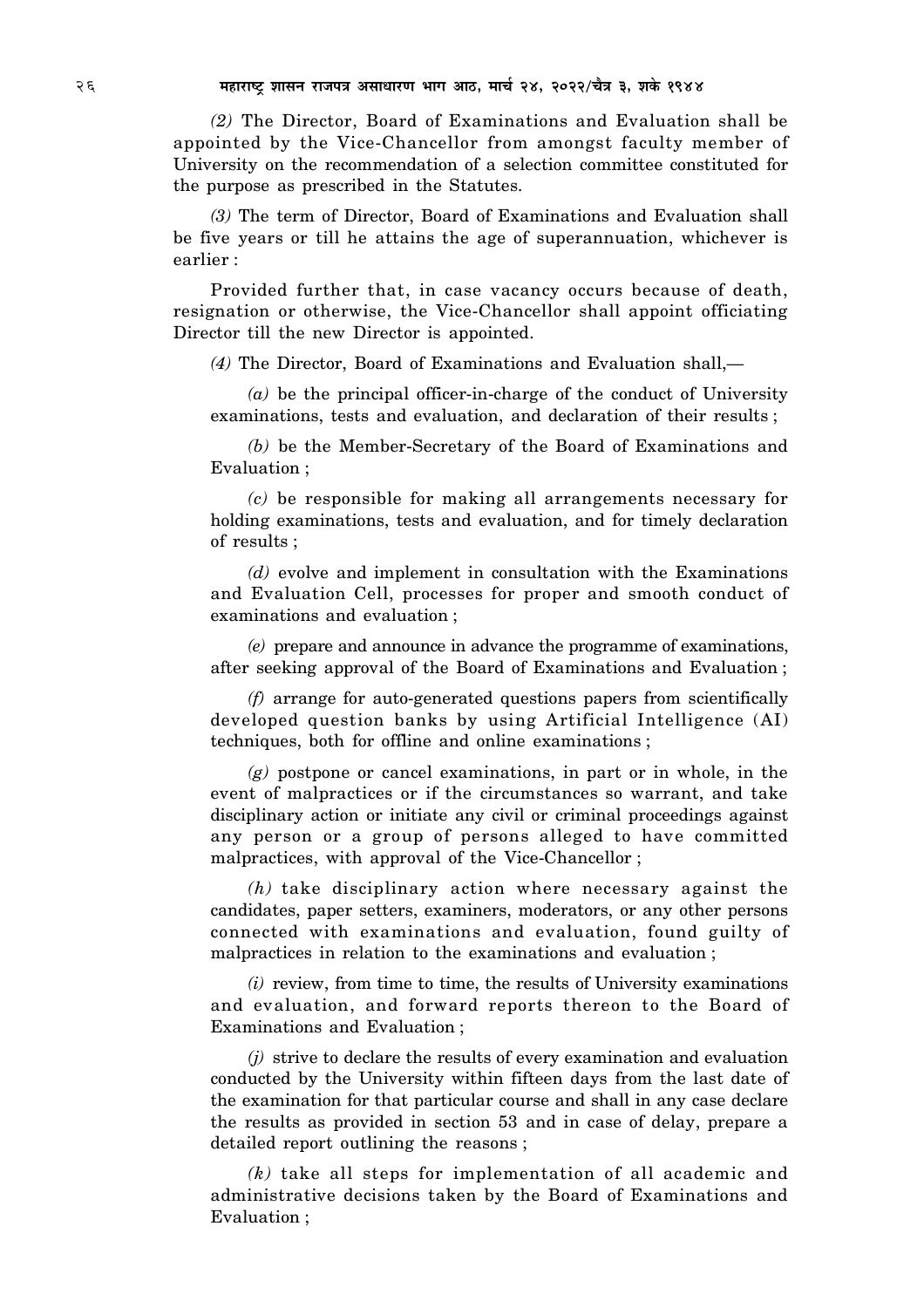*(l)* implement decisions taken by the various University authorities, connected with the examination and evaluation process ;

*(m)* implement all policy and operative decisions with reference to the choice based credit system, both at the under-graduate, postgraduate levels and in other teaching programmes ;

*(n)* organize workshops for teachers in the subjects concerned, in order to acquaint them with new trends in the assessment processes, such as cognitive and summative assessment, creation and use of repository of questions, use of technology in paper setting and conduct of examinations, tests and evaluation ;

*(o)* ensure innovative and effective use of information and communication technology in the entire process of the conduct of examinations and evaluation ;

*(p)* arrange for proper assessment of performance of candidates at the examinations and process the results ;

*(q)* ensure that answer books for all examinations are assessed through a mechanism and system as prescribed in the Ordinances ;

*(r)* ensure that every teacher and non-teaching employee in the University, renders necessary assistance and service in respect of examinations of the University and in evaluation process ;

*(s)* carry out all other duties and functions assigned to him by the Board of Examinations and Evaluation ;

*(t)* undertake any other task assigned to him by the University authorities to carry out the objectives of Board of Examinations and Evaluation, and to ensure that the objects of the University are accomplished ;

*(u)* exercise such other powers and perform such other duties as prescribed by or under this Act or assigned to him by the Vice-Chancellor from time to time.

**16.** (1) The Director of Board of Research, Innovation, Incubation and Director-Linkages shall be responsible for creation and cultivation of an enabling Board of environment to propagate the cutting edge research and concept of Research, innovation, for converting innovative ideas into working models through a Innovation, process of incubation which shall finally lead to creation of an enterprise and Linkages and to cultivate, establish, maintain and strengthen the link of the and his University with premier national and international universities and powers and institutions.

Incubation duties.

*(2)* The Director, Board of Research, Innovation, Incubation and Linkages shall be a full-time salaried officer and shall work directly under the superintendence, direction and control of the Vice-Chancellor. He shall be appointed by the Vice-Chancellor from amongst the faculty members of the University on the recommendation of a selection committee constituted for the purpose as prescribed in the Statutes.

*(3)* The term of Director, Board of Research, Innovation, Incubation and Linkages shall be five years or till he attains the age of superannuation, whichever is earlier.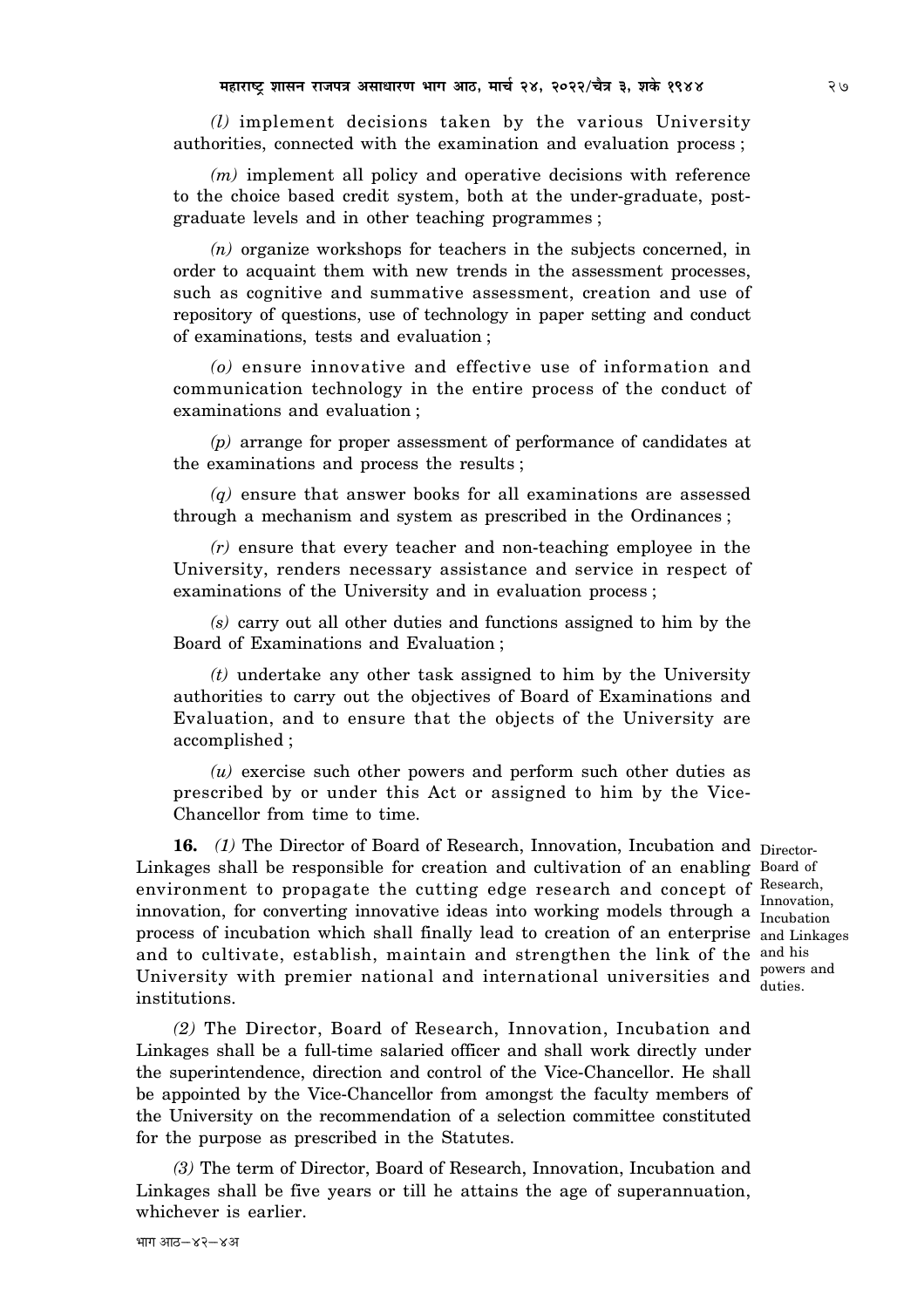28 **¨É½þÉ®úɹ]Åõ ¶ÉɺÉxÉ ®úÉVÉ{ÉjÉ +ºÉÉvÉÉ®úhÉ ¦ÉÉMÉ +É`ö, ¨ÉÉSÉÇ 24, 2022/SÉèjÉ 3, ¶ÉEäò 1944**

*(4)* The Director of Board of Research, Innovation, Incubation and Linkages shall,—

*(a)* be the principal officer who shall lead and provide vision to the Centre for Innovation, Incubation and Enterprise with his dynamism and enterprise ;

*(b)* spearhead the awareness and training programmes for imparting education on intellectual property rights and aspects associated therewith ;

*(c)* organize training programmes for creating awareness on the importance of entrepreneurship ;

*(d)* organize and create support system for cultivation and incubation of good ideas into a scalable mode that would eventually culminate into the establishment of small, medium and large industry ;

*(e)* work towards creating a liaison with national and international bodies and agencies involved in creating and developing entrepreneurial skills in students ;

*(f)* take all steps to facilitate and establish linkages with knowledge based and other types of industries ;

*(g)* conduct training programmes to guide the young entrepreneurs in operational aspects, legal aspects, intellectual property rights, patent related issues, business model creation and financial aspects ;

*(h)* implement the policies and strategies for promotion of international linkages with premier national and international universities and institutions, as envisaged by the Board ;

*(i)* process applications for visits of teachers and students from University departments to national and international universities or institutions and assist them on logistic support for such visits ;

*(j)* oversee and monitor administration of Foreign Students Assistance Cell of the University which gives facility of a Single Window Operation to the foreign students ;

*(k)* process the applications received from foreign students of the University for their visits to other parts of India ;

*(l)* supervise the working of the Migrant Indian Students' Cell of the University established for providing Single Window Operation for students coming from other parts of the country ;

*(m)* undertake any other task that may be assigned to him by the Board ;

*(n)* exercise such other powers and perform such other duties, as prescribed by or under this Act or assigned to him by the Vice-Chancellors, from time to time.

**17.** *(1)* The Director of Board of Students' Development shall work Board of Time of the superintendence, directions and control of the Vice-Chancellor. Development Director, Students'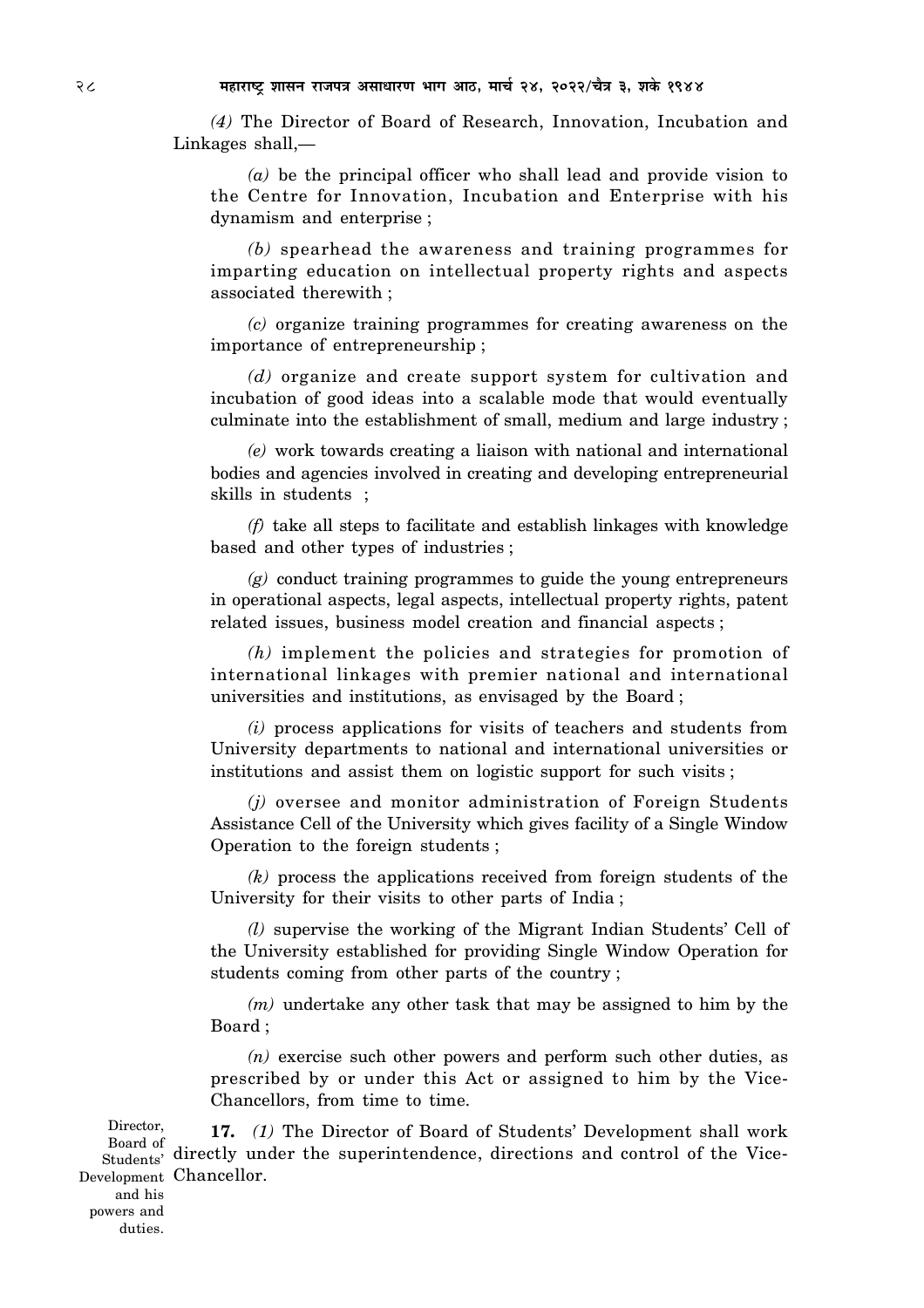*(2)* The Director, Board of Students' Development shall be a full-time salaried officer. He shall be appointed by the Vice-Chancellor from amongst the teachers having minimum teaching experience of ten years and desirable exposure in the field of extracurricular and extension activities on the recommendation of a selection committee constituted for the purpose as prescribed in the Statutes.

*(3)* The term of Director, Board of Students' Development shall be five years or till he attains the age of superannuation, whichever is earlier.

*(4)* The Director Board of Students' Development shall,—

*(a)* work towards promotion of cultural, recreational and welfare activities of students of University ;

*(b)* conduct leadership training programmes for students ;

*(c)* ensure that there are mentors and counseling cells for the young students in University ;

*(d)* organize anti-ragging committees and squads and ensure that all necessary measures are taken to prevent ragging in the University, ;

*(e)* look into the grievances and general welfare of the students ;

*(f)* help in building-up the all-round personality of students and to groom them to be future leaders and confident adults ;

*(g)* organize cultural and recreational activities jointly with regional, national and international bodies ;

*(h)* promote the interest of the youth and develop their skills for appreciation of the fine and performing arts, pure arts and literary skills ;

*(i)* organize University, state, national and international level competitions, skills development workshops and interactive programmes in various fields for the students ;

*(j)* train the students for state, national and international level competitions in various cultural activities ;

*(k)* conduct elections to the University Students' Council ;

*(l)* to prepare the report of the Board of Students' Development to be submitted before the Board of Governance ;

*(m)* undertake any other task assigned to him by the University authorities to carry out objectives of the Board of Students Development ;

*(n)* work towards promotion, co-ordination and conduct of different activities under National Service Scheme ;

*(o)* organize University, state, national and international level workshops, seminars, camps, competitions for National Service Scheme volunteers ;

*(p)* train the students for state, national and international competitions relating to National Service Scheme activities ;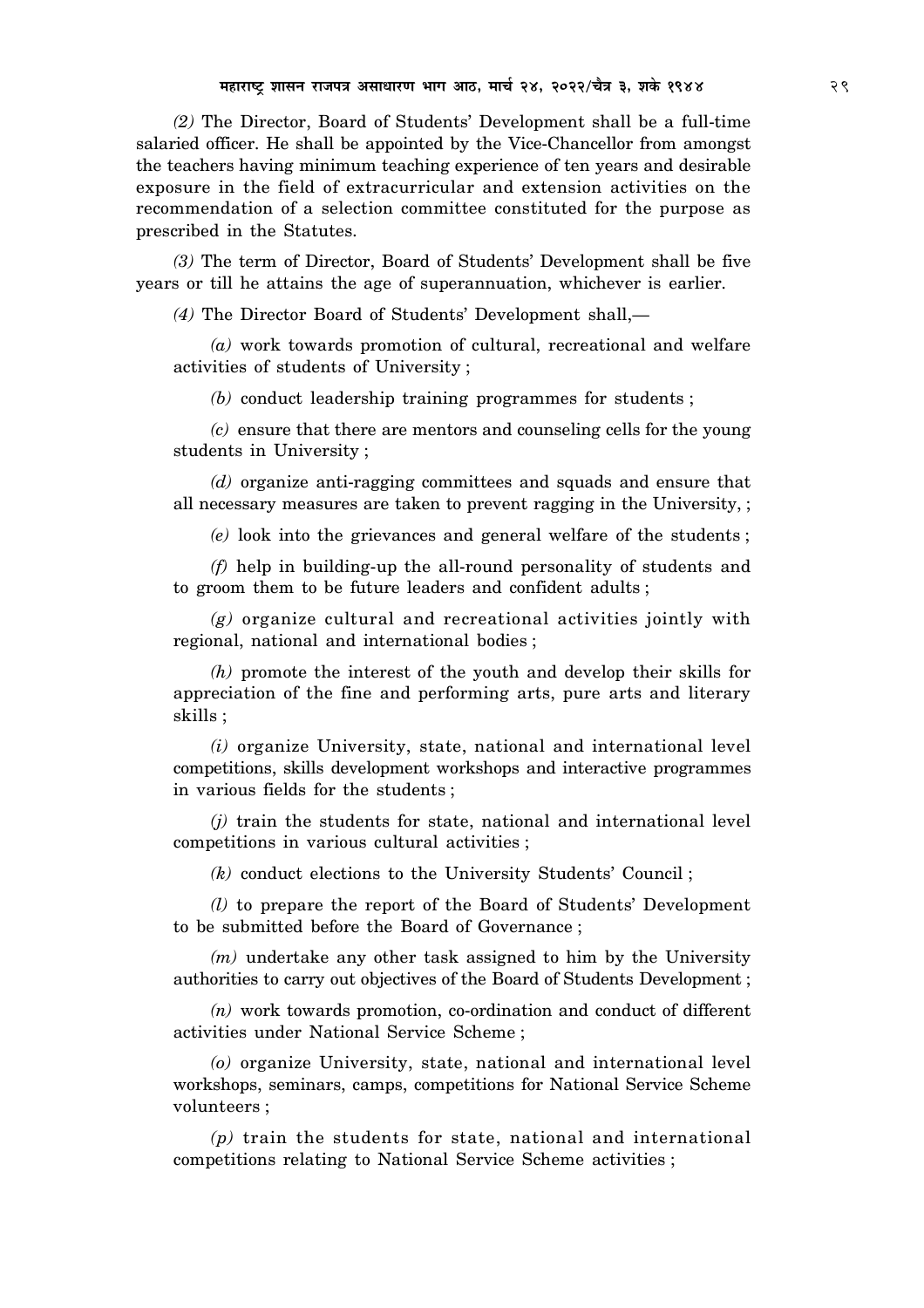*(q)* undertake any other task assigned to him by the State National Service Scheme coordinator to carry out the objectives of National Service Scheme ;

*(r)* train students for regional, national and international competitions in various sports ;

*(s)* exercise such other powers and perform such other duties as prescribed by or under this Act or assigned to him by the Vice-Chancellor, from time to time.

**18.** *(1)* The Director of Knowledge Resource Centre shall be a full time Knowledge salaried officer of the University and shall be in-charge of the Knowledge Resource Centre in the University. He shall work directly under the his powers superintendence, direction and control of the Vice-Chancellor.

> *(2)* The qualifications, experience, and terms and conditions of service of the Director, Knowledge Resource Centre shall be as recommended by the University Grants Commission, in the case of University librarian and adopted by the State Government.

> *(3)* The appointment of the Director Knowledge Resource Centre shall be made by the Vice-Chancellor on the recommendation of the selection committee constituted for the purpose as prescribed in the Statutes.

*(4)* The Director, Knowledge Resource Centre shall,—

*(a)* be a Member-Secretary of the Knowledge Resource Centre Committee and shall ensure proper implementation of the decisions taken by the Knowledge Resource Centre Committee ;

*(b)* be the custodian of all books, periodicals, manuscripts, journals in print, audio and digital format, and equipment in the Knowledge Resource Centre ;

*(c)* evolve and implement such processes and procedures to ensure that the books, periodical, manuscripts, journals and equipment in the Knowledge Resource Centre are not lost or damaged, and no irregularities take place in the Knowledge Resource Centre ;

*(d)* cause periodical verification of stock, prepare appropriate report that includes losses, and place it before the Knowledge Resource Centre Committee ;

*(e)* be responsible for the development, modernization, up keeping and management of University Knowledge Resource Centre ;

*(f)* render assistance and guidance to the concerned officer at Knowledge Resource Centre of the University ;

*(g)* conduct training programmes and workshops to update the skills and knowledge of librarians working in other engineering and technology universities in the State ;

*(h)* create awareness among the students of various departments of the University regarding the availability of resources, information, search techniques and databases through the information literacy programme ;

Director of Resource Centre and and duties.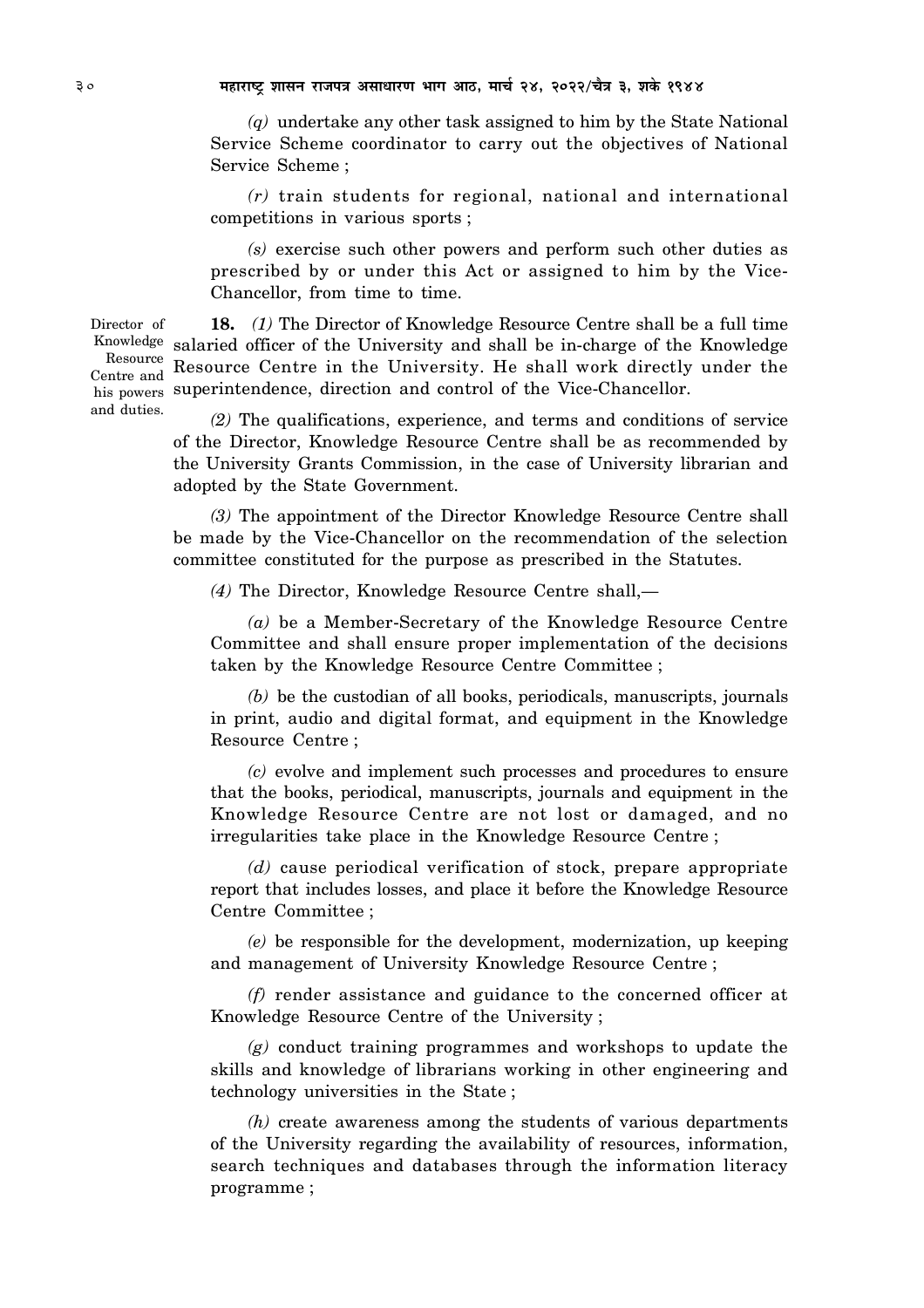*(i)* undertake any other task assigned to him by the University authorities to ensure that the objectives of Knowledge Resource Centre are accomplished ;

*(j)* exercise such other powers and perform such other duties as prescribed by or under this Act or assigned to him by the Vice-Chancellor, from time to time.

**19.** (1) The Finance and Accounts Officer shall be the principal finance, Finance and accounts and audit officer of the University. He shall be a full-time salaried Accounts officer and shall work directly under the superintendence, direction and  $\frac{\text{Officeer and}}{\text{his norms}}$ control of the Vice-Chancellor.

his powers and duties.

*(2)* The Finance and Accounts Officer shall be appointed by Board of Governance on the recommendation of the Selection Committee constituted for the purpose as mentioned in sub-section (*2*) of section 66, who shall be a chartered accountant or a cost accountant, with professional experience of not less than five years.

*(3)* The appointment of the Finance and Accounts Officer shall be for a term of five years or till the age of superannuation, whichever is earlier.

*(4)* The Finance and Accounts Officer shall,—

*(a)* exercise general supervision over the funds of the University and advise the Vice-Chancellor as regards the finances of the University ;

*(b)* hold and manage the funds, property and investments, including trust and endowed property, for furthering the objects of the University with the approval of Vice-Chancellor.

*(c)* ensure that the limits fixed by the University for recurring and non-recurring expenditure for a year are not exceeded, and that all allocations are expended for the purposes for which they are granted or allotted ;

*(d)* keep watch on the state of the cash and bank balances and investments ;

*(e)* ensure effective revenue management by keeping watch on the process and progress of collection of revenue, and advise the Vice-Chancellor on the methods to be employed in this regard ;

*(f)* perform the duties under clauses (*a*) to (*e*) as per the Maharashtra Account Code ;

*(g)* get the accounts of the University audited, regularly ;

*(h)* ensure that the registers of buildings, land, equipment, machinery and other assets are maintained up-to-date and that the physical verification and reconciliation of these assets and other consumable material in all offices, workshops and stores of the University are conducted regularly ;

*(i)* propose to the Vice-Chancellor that explanation be called for unauthorized expenditure or other financial irregularities from any academic member or non- vacation academic staff or an officer of the University of the rank of Assistant Registrar or equivalent and above ;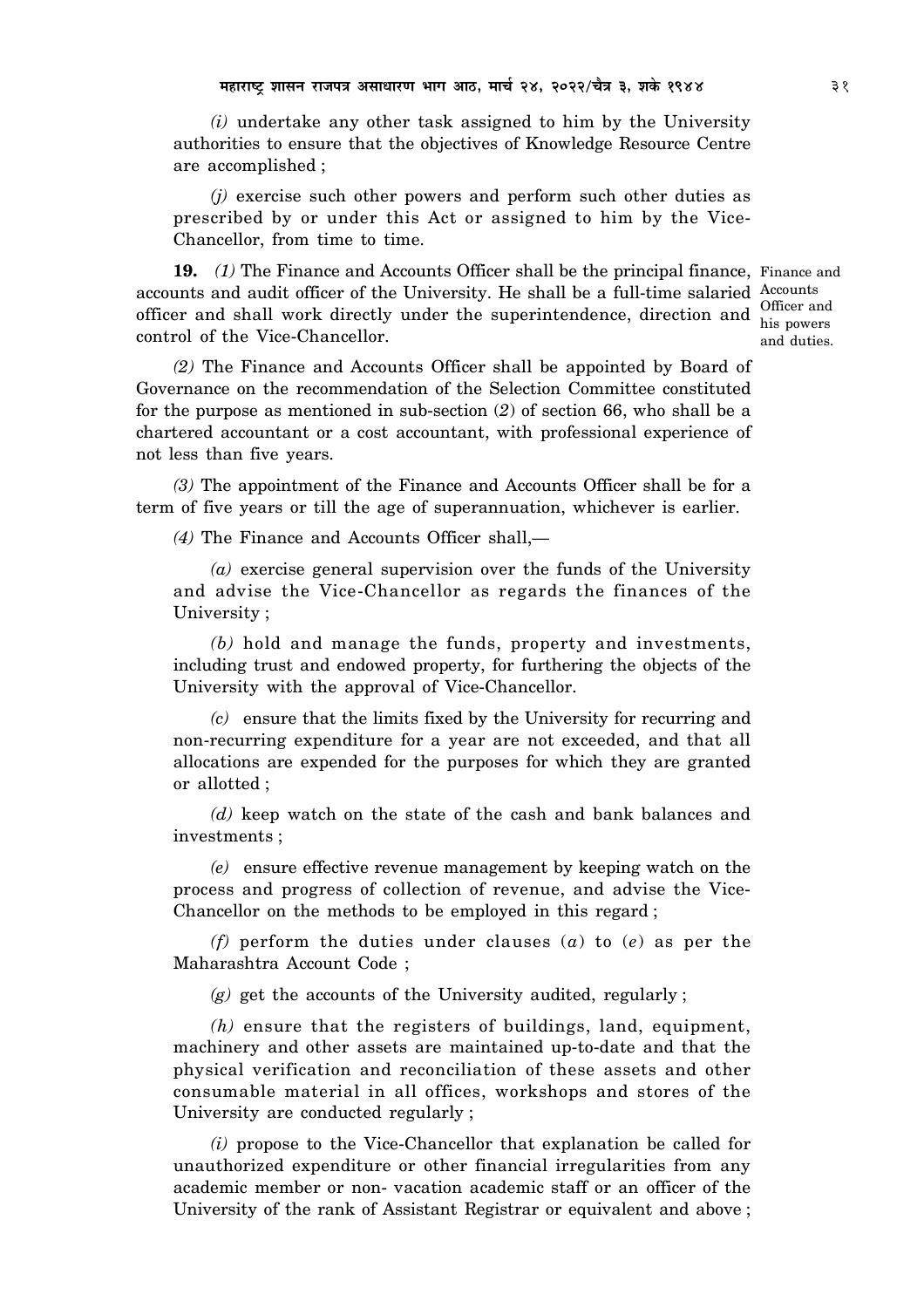*(j)* propose to the Registrar that explanation be called from any non- academic member of the University, other than the teacher, non-vacation academic staff and an officer of the University below the rank of Assistant Registrar or equivalent, for unauthorized expenditure or irregularities in any particular case, and recommend disciplinary action against the persons in default ;

*(k)* call for, from any office, centre, laboratory, department of the University, any information and returns that he thinks necessary for the proper discharge of his financial responsibilities ;

*(l)* maintain the minutes of the meetings of the Finance and Accounts Committee ;

*(m)* be responsible for preparation and maintenance of accounts either by following double entry accounting system, on accrual basis, presenting the annual financial estimates (budget), statement of accounts and audit reports, to the Finance and Accounts Committee and to the Board of Governance ;

*(n)* prepare financial reports as required by the various authorities or bodies of the University, the State Government, the Central Government, University Grants Commission and All India Council for Technical Education and any such body providing funds to the University ;

*(o)* exercise such other powers and perform such other duties as prescribed by or under this Act or assigned to him by the Vice-Chancellor, from time to time.

**20.** All salaried officers, members of the authorities, committees or bodies, teachers of the University and other employees of the University,  $\text{committees},$  shall be deemed to be public servants within the meaning of section 21 of 45 of bodies and the Indian Penal Code. Officers, members of authorities,

1860.

employees of University to be public servants. Lien of other

appointed on retirement.

**21.** The person appointed on the tenure post shall hold a lien, if any, on the substantive post held by him prior to the appointment and such person officers pointed on shall stand retired from his original post in accordance with terms and and their conditions of service of that post.

> *Explanation.-* For the purpose of this section, "tenure post" shall means the post which an individual may not hold for more than a limited period as specified by or under the Act.

## CHAPTER IV

### AUTHORITIES OF THE UNIVERSITY

Authorities of University.

- **22.** The following shall be the authorities of the University, namely :—
	- *(1)* the Board of Governance ;
	- *(2)* the Academic Council ;
	- *(3)* the School Council ;
	- *(4)* Board of Examinations and Evaluation ;
	- *(5)* Board of Research, Innovation, Incubation and Linkages ;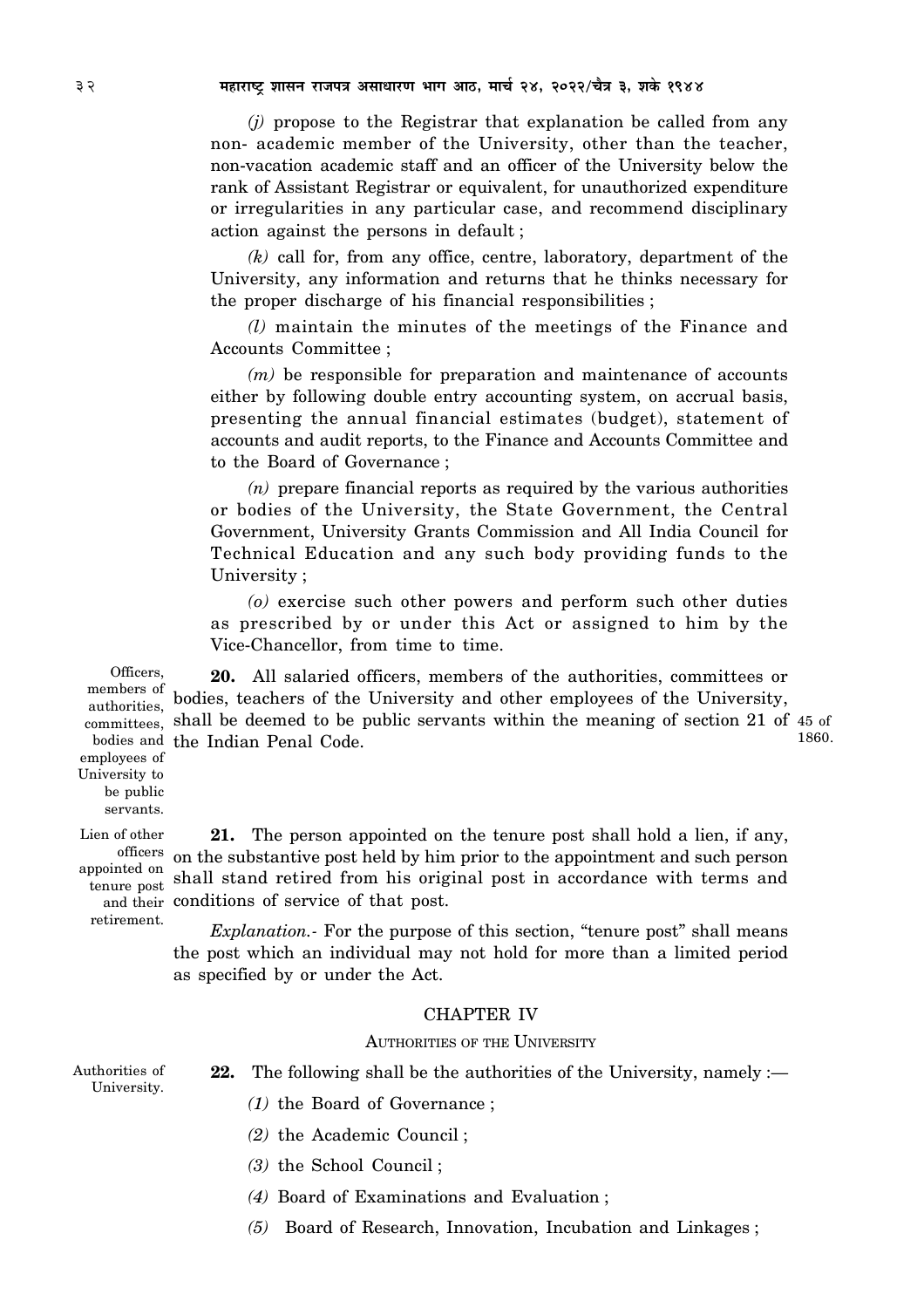*(6)* Board of Students' Development ;

*(7)* such other bodies of the University as are designated by the Statutes, to be the authorities of the University.

23. (1) The Board of Governance shall be the principal policy making Board of and executive authority of the University and shall be responsible for Governance. administering the affairs of the University and carrying out such duties, which are not specifically assigned to any other authority.

*(2)* There shall be not less than four meetings of the Board of Governance in a year.

*(3)* The procedure for conduct of business to be followed at a meeting including the quorum at the meeting and such other matters in relation to meetings as may be necessary, shall be such as may be prescribed by the Statutes.

*(4)* The Board of Governance shall consist of following members, namely :—

*(a)* the Chairman -Board of Governance ;

*(b)* the Vice-Chancellor ;

*(c)* Director, Indian Institute of Technology, Bombay (IIT Bombay) or his nominee ;

*(d)* the Joint Secretary or Deputy Secretary of the Department of Higher and Technical Education, Government of Maharashtra ;

*(e)* Director, Technical Education or his nominee ;

*(f)* one Dean of the Schools, one Professor and one Associate Professor nominated by the Vice-Chancellor by rotation and seniority, for a tenure of three years ;

*(g)* Director, National Chemical Laboratory, Pune or his nominee ;

*(h)* Director of Indian Institute of Science Education and Research, Pune or his nominee, or Director, Vishvesaraiya National Institute of Technology, Nagpur or his nominee, to be nominated by Vice-Chancellor ;

*(i)* one representative of industry, not below the rank of Chief Executive officer or Chief Technical Officer or Chief Operations Officer, which shall be from core technology domain, to be nominated by the Chancellor ;

*(j)* one representative of corporate, not below the rank of Chief Executive Officer or Chief Technical Officer or Chief Operations Officer, which shall be from Information Communication Technology (ICT) domain to be nominated by the Chairman of the Board of Governance ;

*(k)* one illustrious alumnus, to be nominated by all the Alumni Associations of the University (including Alumni of existing college) ;

*(l)* the Registrar-Member Secretary ;

*(m)* the Director Board of Examinations and Evaluation and Finance and Accounts Officer shall be the permanent invitees.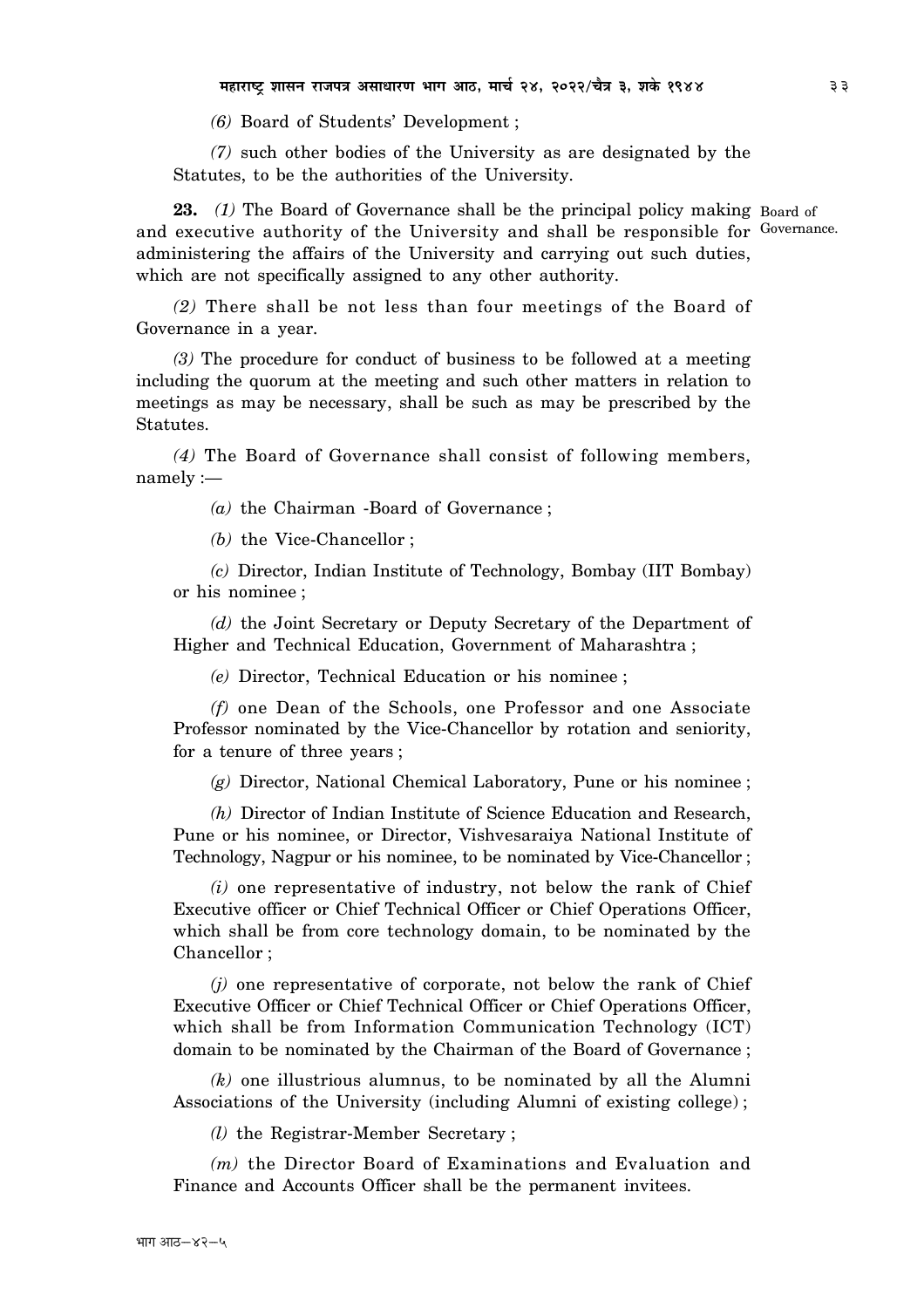*(5)* The term of members mentioned in clauses *(h), (i),(j)* and (*k*) shall be five years from the date of appointment and members mentioned in clauses *(i), (j)* and (*k*) shall not be eligible for re-nomination.

*(6)* There shall be invitees for the meetings of the Board of Governance, as may be decided by the Chairman of the Board of Governance.

**24.** The Board of Governance shall have the following powers and duties of the duties, namely :-Powers and Board of

> *(a)* to review and deliberate on short and long term reforms in academic, research and development activities, finances, management and governance that are taking place at the national and global level with a view to allow them to percolate into the University ;

> *(b)* to study and decide upon the operative mechanism for the reforms in all the domains of the University ;

> *(c)* to make such provisions, as may enable the University to undertake specialized studies and courses, and where necessary or desirable, organize and make provision for common laboratories, libraries, museums and equipment for teaching and research ;

> *(d)* to establish schools, departments, centres, cells for research and specialized studies, on the recommendation of the Academic Council ;

> *(e)* to approve the draft of Statutes or amendment or repeal of Statutes and submit, through the Vice-Chancellor to the Chancellor for his assent ;

*(f)* to make, amend or repeal Ordinances and Regulations ;

*(g)* to control and arrange for administration of assets and properties of the University ;

*(h)* to discuss and approve with modifications, if any, the annual financial estimates or budget, that is to say the fund which may be received from State Government, University funds and other funding agencies separately, as received from the Finance and Accounts Committee ;

*(i)* to consider proposals to enter into, amend, carry out and cancel contracts on behalf of the University ;

*(j)* to determine the form of common seal for the University and provide for its use ;

*(k)* to accept, on behalf of the University the transfer of any trusts, bequests, donations and transfer of any movable, immovable and intellectual property to the University ;

*(l)* to create immovable assets in the form of land, building and other infrastructure out of reserve funds, for its campus and sub-campuses ;

*(m)* to borrow, lend or invest funds on behalf of the University as recommended by the Finance and Accounts Committee ;

Governance.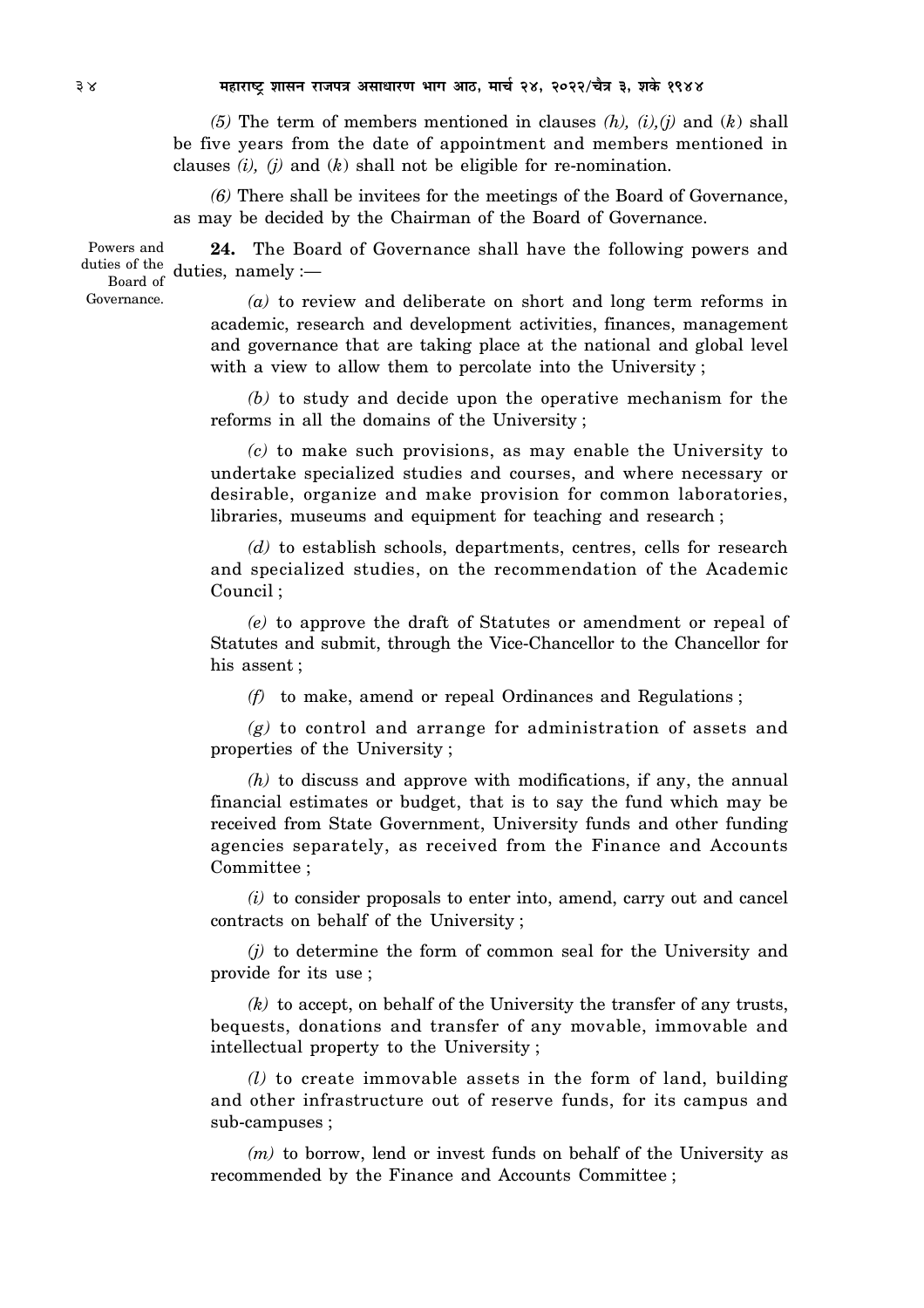*(n)* to lay down policy for administering funds at the disposal of the University for specific purposes ;

*(o)* to provide buildings, premises, furniture, equipment and other resources needed for the conduct of the work of the University ;

*(p)* to approve the conferment of honorary degrees and academic distinctions, as recommended by Academic Council ;

*(q)* to institute and confer such degrees, diplomas, certificates and other academic distinctions as recommended by the Academic Council and arrange for convocation for conferment of the same, as provided by the Ordinances ;

*(r)* to institute fellowship, travelling fellowship, scholarship, studentship, exhibitions, awards, medals and prizes and prescribe Regulations for their award ;

*(s)* to make Regulations for collaborations with other universities, institutions and organizations for mutually beneficial academic programs recommended by the Academic Council ;

*(t)* to create posts of University teachers and non-vacation academic staff from the funds of the University and from the funds received from other funding agencies (excluding State Government), on the recommendation of the Academic Council, as and when required, and prescribe their qualifications, experience and pay-scales and to approve the selection and appointments made by the University through the selection process as prescribed by the Statutes ;

 $(u)$  to create posts of officers, non-teaching skilled, administrative, ministerial staff and other posts from the funds of the University and from the funds received from other funding agencies (excluding State Government), as and when required, and prescribe their qualifications, experience and pay-scales and to approve the selection and appointments made by the University through the selection process as prescribed by the Statutes ;

*(v)* to prescribe honoraria, remunerations, fees and travelling and other allowances for paper-setters and other examination staff, visiting faculty, and fees or charges for any other services rendered to the University ;

 $(w)$  to receive and consider report of the development activities of the University from the Registrar every six months ;

*(x)* to assess and approve proposals for academic programmes received from the Academic Council ;

*(y)* to consider and approve the annual report, annual accounts and audit report in respect of State Government funds, University funds and funds received from other agencies separately ;

*(z)* to delegate any of its powers, except the power to make, amend or repeal Statutes and Ordinances, to the Vice-Chancellor or such officer or authority of the University or a committee appointed by it, as it thinks fit ;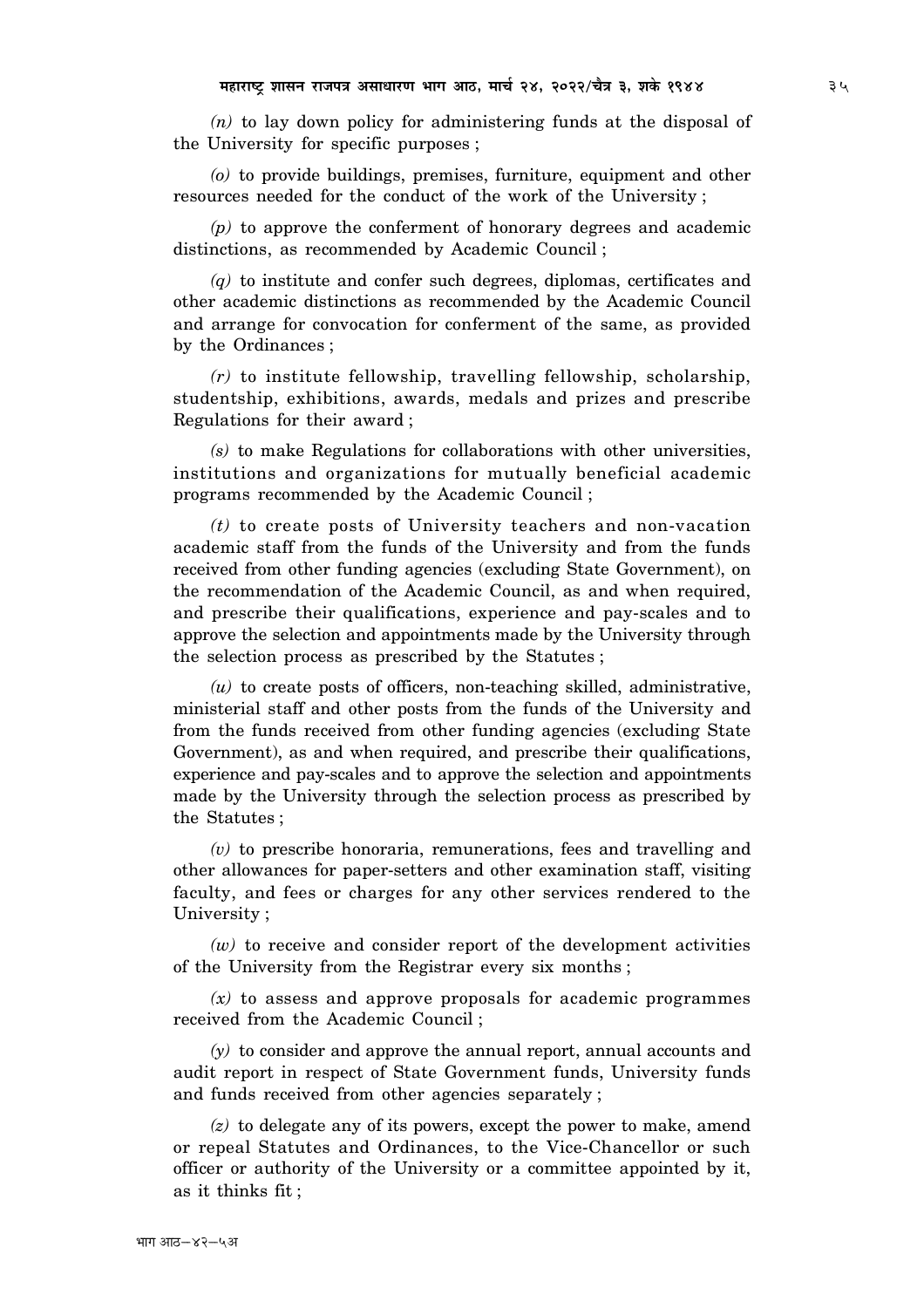*(za)* to define the functions, duties , powers and responsibilities of non-teaching employees in the University, in respect of the posts created from the funds of the University and from the funds received from other funding agencies ;

*(zb)* to approve the various fees recommended by the Fee Fixation Committee ;

*(zc)* to accept donations, gifts and other forms of financial support from alumni, philanthropists, industries and other stakeholders and prescribe the procedure to be followed by the University for accepting such donations, gifts, etc ;

- *(zd)* to develop and adopt students' charter ;
- *(ze)* to appoint statutory auditor for annual audits of the University.

**25.** *(1)* The Academic Council shall be the principal academic authority Council. of the University and shall be responsible for regulating and maintaining the standards of teaching, research and evaluation in the University. It shall also be responsible for laying down the academic policies in regard to maintenance and improvement of standards of teaching, research, extension, collaboration programmes in academic matters and evaluation of workload of the teachers. Academic

*(2)* The Academic Council shall meet not less than four times in a year.

*(3)* The Academic Council shall consist of the following members, namely:—

*(a)* the Vice-Chancellor, Chairperson ;

*(b)* all Deans of Schools ;

*(c)* all heads of the University departments and the University centres ;

*(d)* the Vice-Chancellor shall, with the approval of Chancellor, nominate six teachers of which two Professors, two Associate Professors and two Assistant Professors who are not the members of the School Council :

Provided that out of six teachers to be nominated, one shall be woman and one shall be a person belonging Scheduled Castes or Scheduled Tribes or De-notified Tribes (*Vimukta Jatis*) or Nomadic Tribes or Other Backward Class, by rotation ;

*(e)* not less than six eminent experts from the institutes or organizations of national repute, such as Indian Institute of Technology, Indian Institute of Science Education and Research, Indian Institute of Management, Indian Space Research Organization, Institute of Chartered Accountants of India, Institute of Cost Accountants of India, Institute of Company Secretaries of India, Indian Council for Social Research, Industrial Associations, Professional Societies, Indian Olympic Association and allied fields and as much as possible representing all the faculties and industry nominated by the Chairman of the Board of Governance ;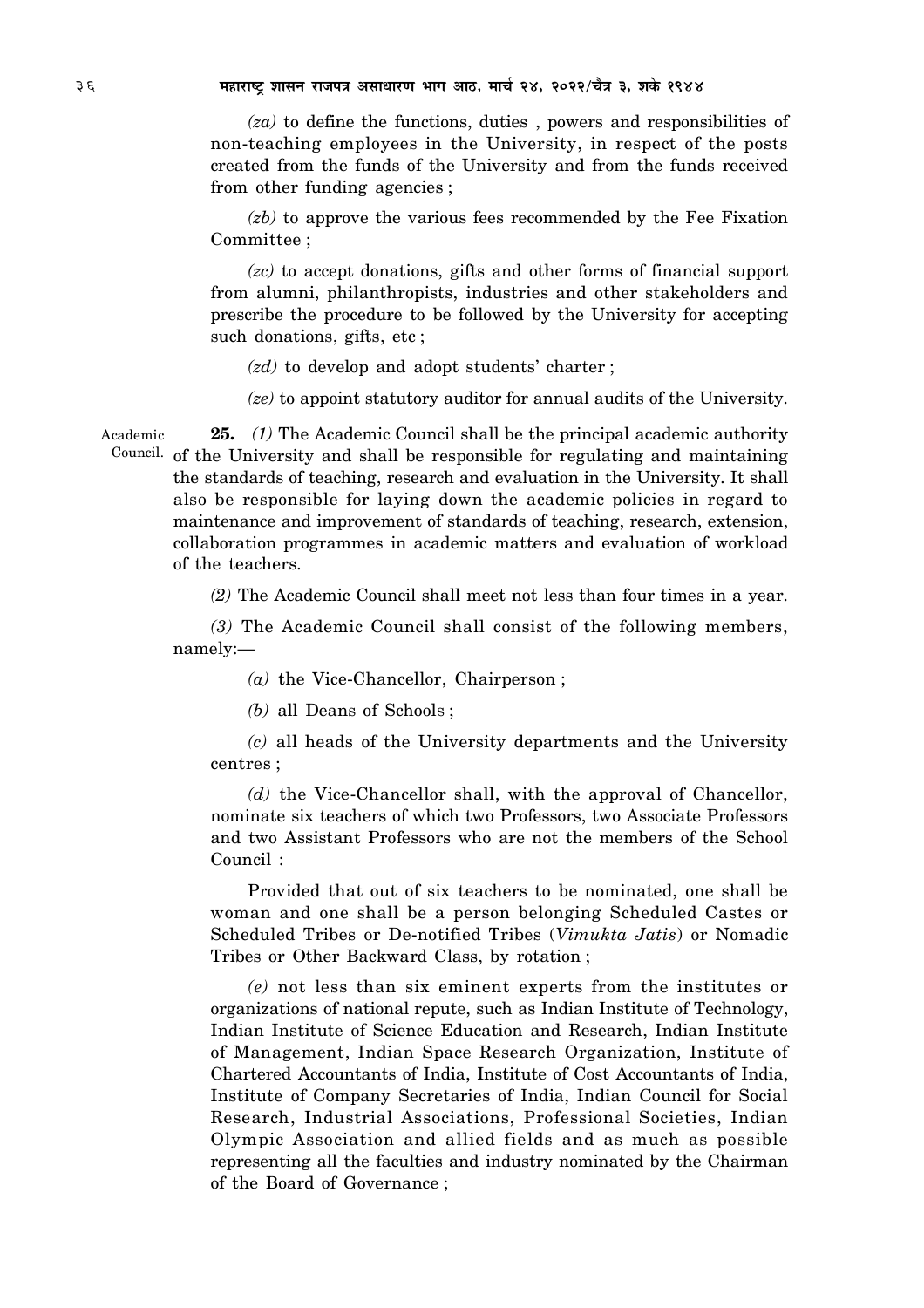*(f)* the Director of Technical Education or his nominee, not below the rank of the Joint Director, Technical Education ;

*(g)* Director, Board of Examinations and Evaluation ;

*(h)* Director, Board of Research, Innovation, Incubation and Linkages ;

*(i)* Registrar-Member– Secretary.

26. (1) The Academic Council shall have the following powers and Powers and duties, namely:—

duties of Academic

(a) to ensure that the University becomes a vibrant hub for Council. promotion of research and development, interactions and linkages with industries, cultivation of intellectual property rights and entrepreneurship and incubation of knowledge linked industries ;

*(b)* to consider and approve with modifications, if any, the matters referred to it by the School Council ;

*(c)* to ensure that there are choice based credit systems for all certificates, diplomas, degrees, post-graduate programmes and other academic distinctions ;

*(d)* to ensure that the spirit of research and entrepreneurship percolates to all schools and departments of the University ;

*(e)* to recommend to the Board of Governance the fees, other fees and charges as recommended by the Deans of Schools through the fee fixation committee ;

*(f)* to recommend to the Board of Governance, the institution of degrees, diplomas, certificates and other academic distinctions ;

*(g)* to propose draft of Ordinances relating to the academic matter to the Board of Governance ;

*(h)* to make, amend or repeal Ordinances and Regulations relating to academic matters ;

*(i)* to allocate subjects to the faculties ;

*(j)* to prescribe qualifications and norms for appointment of papersetters, examiners, moderators and others, concerned with the conduct of examinations and evaluation ;

*(k)* to consider and make recommendations to the Board of Governance for creation of posts of University teachers and nonvacation academic staff, required by the University from the funds of the University and from the funds received from other funding agencies (excluding State Government) and prescribe their qualifications, experience and pay-scales ;

*(l)* to appoint a Research and Recognition Committee for each School ;

*(m)* to recommend to the Board of Governance, the comprehensive perspective plan as prepared by the Academic Council ;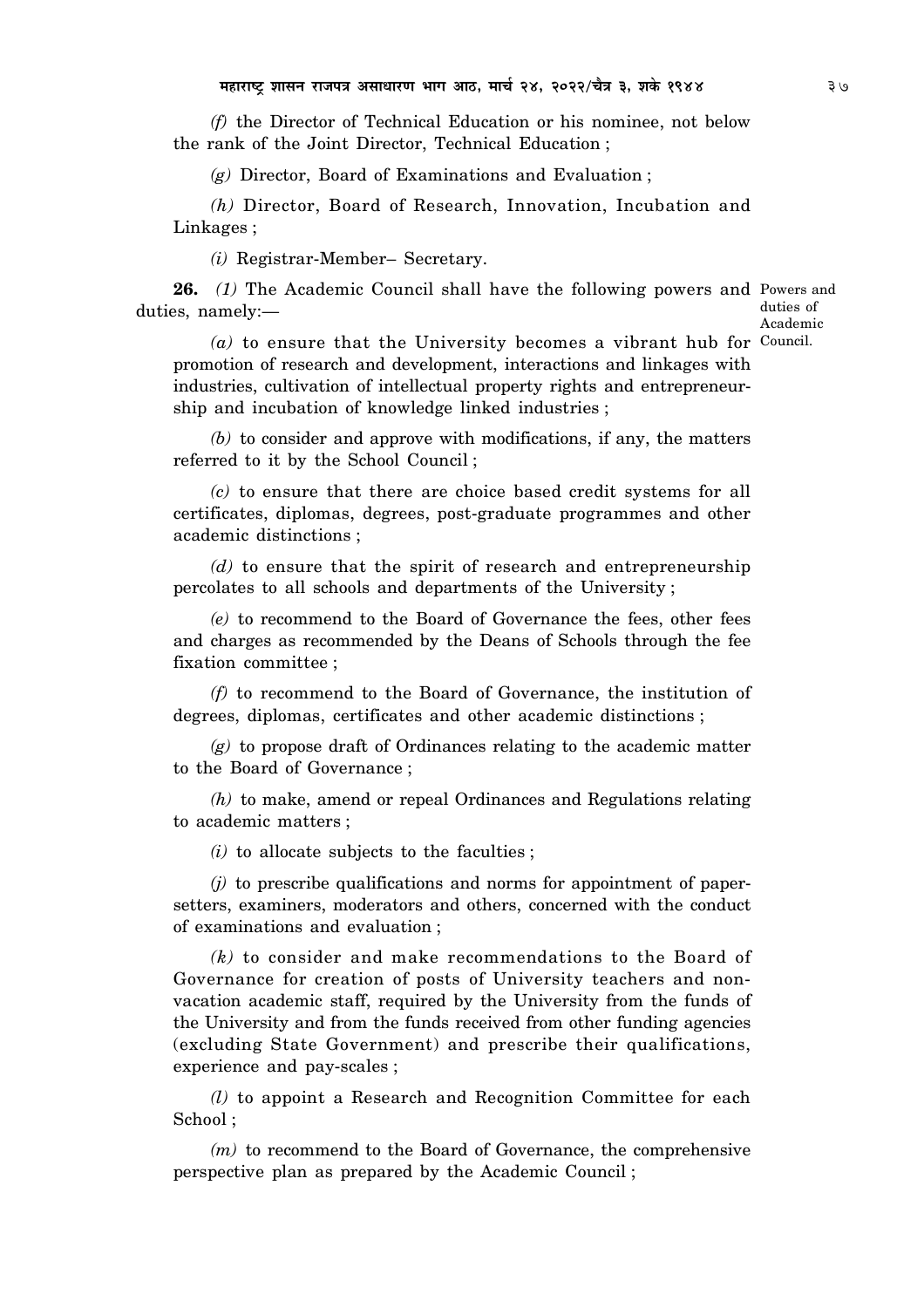*(n)* to approve new courses, inter-disciplinary courses and shortterm training programmes referred to it ;

*(o)* to approve the course syllabi, paper-setters, examiners and moderators and evaluation schemes of various courses recommended by the school concerned ;

*(p)* to advise the University on all academic matters and submit to the Board of Governance feasibility reports on academic programmes ;

*(q)* to create policy, procedure and practice for choice-based credit system for all academic programmes ;

*(r)* to create policy for mobility of students among various universities of the country and also lay down the policy for giving flexibility to choose and learn different course modules among different departments, school, centres in a University or other universities in the country ;

*(s)* to work out the procedures, policies and practices to introduce more flexible approach to education and of 'adaptive pace of learning' with minimum and maximum duration for completion of a degree and other academic programmes ;

*(t)* to introduce more flexible approach to education and of 'adaptive pace of learning' with minimum and maximum duration for completion of a degree and other academic programmes ;

*(u)* to ensure that the research projects are an integral part of choice based modules for post-graduate programmes ;

*(v)* to prepare academic calendar of the University for the subsequent academic year as per the guidelines from the regulatory authorities, three months before the expiry of the current academic year ;

*(w)* to recommend to the Board of Governance establishment of departments, schools, centres, research and specialized studies ;

*(x)* to exercise such other powers and perform such other duties as may be conferred or imposed on it by or under this Act, the Statutes, Ordinances and Regulations.

*(2)* The Academic Council shall refer all matters or decisions involving financial implications to the Board of Governance through Finance and Accounts Committee for its approval.

**27.** *(1)* There shall be a School Council for every school as prescribed. Councils. The School Council shall be the primary academic body of the University. School

*(2)* The School Council shall consist of following members, namely :—

*(a)* Dean of the School-Chairperson ;

*(b)* heads of departments and centres from amongst the departments, centres of the school ;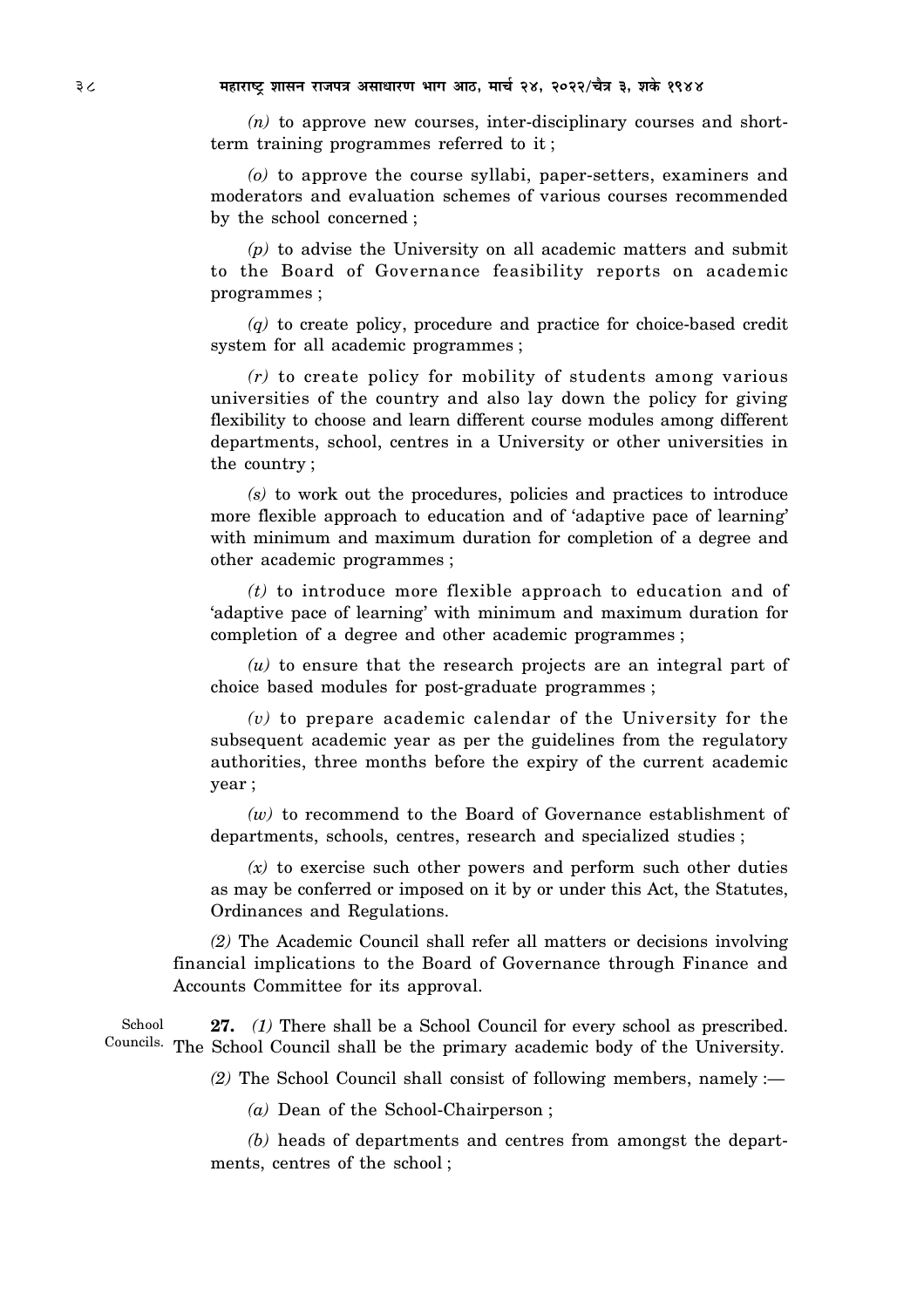*(c)* one teacher from each department and centre of the school to be nominated by head of the department, centre, who has minimum ten years teaching and research experience by rotation ;

*(d)* one Professor from Indian Institute of Technology (IIT) or Indian Institute of Science, Education and Research (IISER) or National Institute of Technology (NIT) or Indian Institute of Information Technology (IIIT) or Tata Institute of Fundamental Research (TIFR) or Public University, in the relevant subject of the school, nominated by the Vice-Chancellor ;

*(e)* five experts, nominated by the Vice-Chancellor, in consultation with the Dean of the respective School, as under :-

*(i)* one research scientist from Research and Development (R&D), not below the rank of associate professor, working in national laboratories ;

*(ii)* one eminent scholar in the subject, who is fellow of professional body or association ;

*(iii)* one eminent person from the subject-related industries ;

*(iv)* one person having at least ten years working or ownership or advisory or consultancy experience in the field relevant to the subject ;

*(v)* one distinguished alumnus ;

*(f)* rankers of the final year graduate and final year post graduate examination of immediately previous year, from amongst all departments of the school, as invitee members for discussions on framing or revision of syllabus of that subject or group of subjects for subsequent one year.

**28.** The School Council shall have the following powers and duties, Functions and namely :—

duties of School

(a) to recommend to the Board of Governance through the Councils. Academic Council, the introduction of new academic programs of diplomas, degrees, research, etc. ;

*(b)* to recommend to the Board of Governance through the Academic Council, the discontinuation of diplomas, degrees and other academic programs which have become irrelevant ;

*(c)* to recommend to the Academic Council concerned, the course syllabi, course structures and evaluation schemes of various courses ;

*(d)* to recommend the reference books or supplementary reading books and such other material useful for study of the course ;

*(e)* to recommend to the Academic Council, modifications in respect of addition or deletion or updating of courses ;

*(f)* to prepare the panels of paper-setters, examiners and moderators for the University examinations and evaluation, based on the criteria laid down by the Academic Council and recommend them to the Board of Examination and Evaluation ;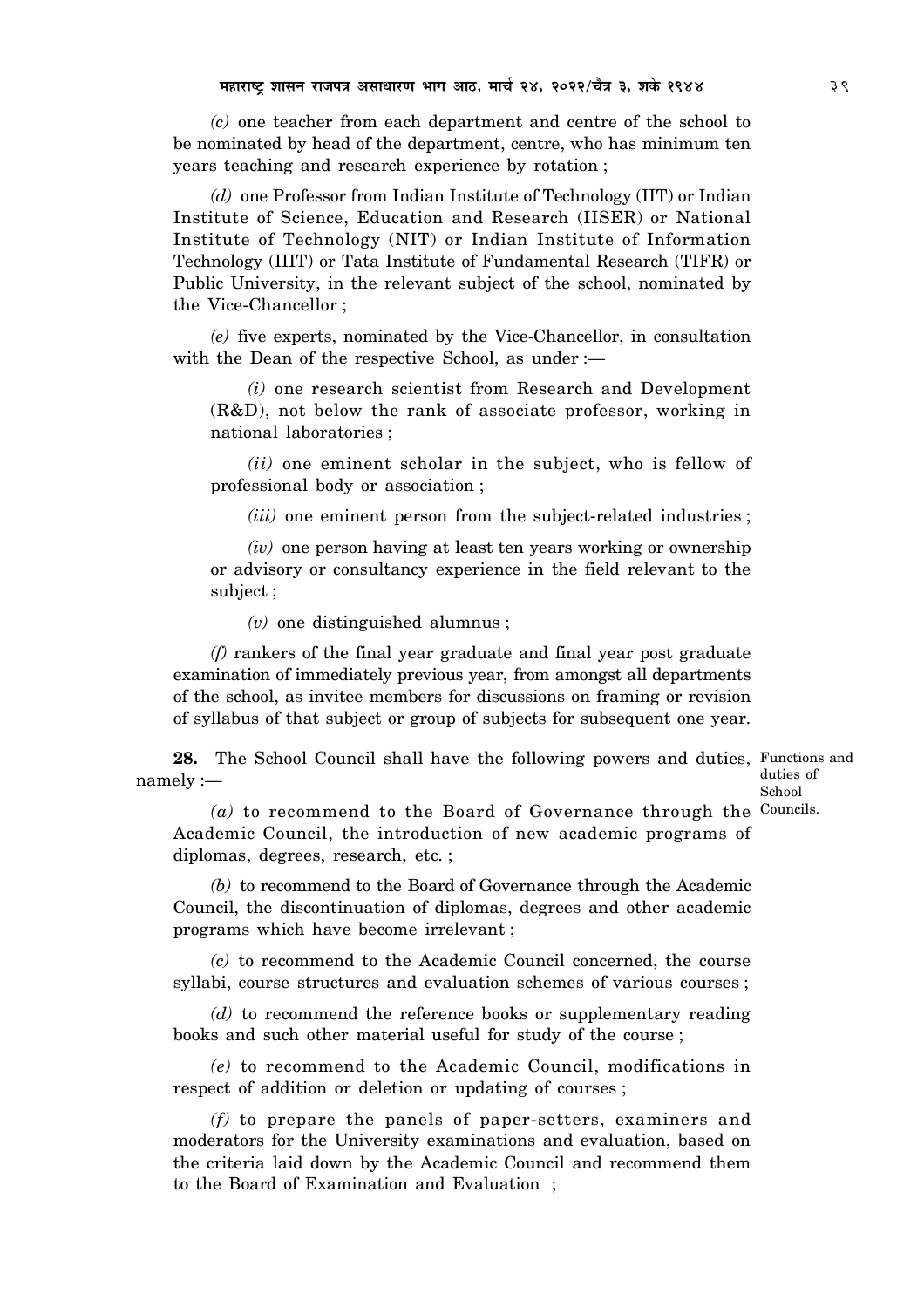*(g)* to suggest to the Dean of the school concerned, organization of orientation and refresher courses in the subject in the summer or winter vacations ;

*(h)* to prepare the requirements with regard to library, laboratory, equipment in respect of courses concerned ;

*(i)* to suggest extension programs with respect to the courses introduced ;

*(j)* to understand the requirements of industry or corporate or society at large and to incorporate them into the syllabi to make the teaching-learning process relevant to the needs of the time ;

*(k)* to encourage learning by collaboration and participation by using information and communication technology tools ;

*(l)* to design curricula, add vocational content for every discipline and to prescribe the minimum period to pursue skill development program and the level of proficiency expected ;

*(m)* to report the quality control parameters to the Academic Council.

**29.** *(1)* The Board of Examinations and Evaluation shall be the Examinations authority to deal with all matters relating to examinations and evaluation. Evaluation. The Board of Examinations and Evaluation shall also oversee the conduct of examinations in the University departments. Board of and

> *(2)* The Board of Examinations and Evaluation shall meet at least twice in an academic year or as and when required. The quorum for the meeting shall be six members.

> *(3)* The Board of Examinations and Evaluation shall consist of the following members, namely :—

> > *(a)* the Vice-Chancellor - Chairperson ;

*(b)* Deans of all schools ;

*(c)* two heads of the University departments or centres nominated by the Vice-Chancellor ;

*(d)* one Director, Board of Examinations and Evaluation from other University or Dean Academics of other higher learning institutes of repute, to be nominated by the Board of Governance ;

*(e)* one teacher each from schools, other than Deans of the schools or head of the department to be nominated by the Vice-Chancellor ;

*(f)* one evaluation expert nominated by the Vice-Chancellor ;

*(g)* one expert of Institute of Chemical Technology, Mumbai nominated by the Vice-Chancellor ;

*(h)* Director, Board of Examinations and Evaluation - Member - Secretary.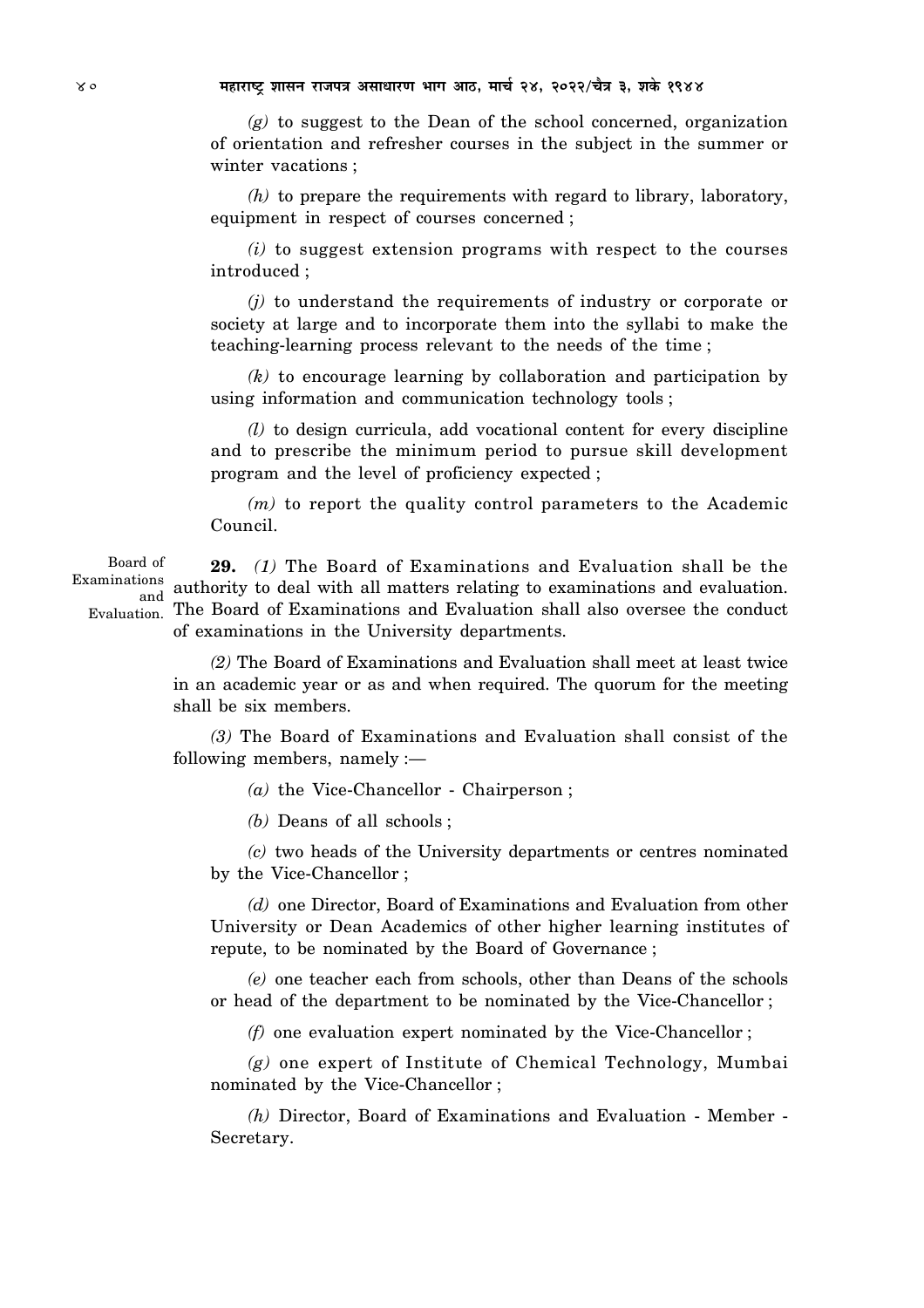**30.** *(1)* The Board of Examinations and Evaluation shall have the Functions and following functions and duties, namely :—

duties of Board of Evaluation.

(a) to devise policy, mechanism and operational strategies to do Examinations the tasks relating to assessment of performance of students efficiently  $\frac{and}{=}$ and in a time bound manner ;

*(b)* to ensure proper organization of examinations and tests of the University, including moderation, tabulation, evaluation and timely declaration of results:

*(c)* to prepare the financial estimates relating to examinations and evaluation for incorporation in the annual financial estimates (budget) of the University and shall submit the same to the Finance and Accounts Committee ;

*(d)* to arrange for strict vigilance during the conduct of examinations so as to avoid use of unfair means by the students, teachers, invigilators, supervisors, etc. ;

*(e)* to establish procedures and devise operative mechanism for credit assessment in the modular structure by the teachers and use computer technology for the entire process of assessment and evaluation including creating and effectively using a repository of question banks ;

*(f)* to ensure that the assessment of answer books shall be done centrally through central assessment system by following system of masking and de-masking of answer books or by on-screen assessment for ensuring the objective of secrecy ;

*(g)* to undertake examination and evaluation reforms to bring objectivity and transparency in the examination and evaluation system ;

*(h)* to appoint paper-setters, examiners and moderators from amongst the persons included in the panels prepared by the respective School Councils and where necessary, having regard to the recommendations made by the committee under clause (*b*) of sub-section (*5*), remove them or debar them ;

*(i)* to approve detailed programme of examinations and evaluation as prepared by the Director, Board of Examinations and Evaluation ;

*(j)* to consider the reports of review of results of University examinations forwarded by the Director, Board of Examinations and Evaluation ;

*(k)* to hear and decide the complaints relating to conduct of examinations and evaluation ;

*(l)* to exercise such other powers in relation to examinations and evaluation as may be assigned to it by or under this Act.

*(2)* In case of any emergency requiring immediate action to be taken, the Director of the Board of Examinations and Evaluation or any other officer or person authorized by him in that behalf, shall take such action as he thinks fit and necessary, and shall report the action taken by him at the next meeting of the Board of Governance.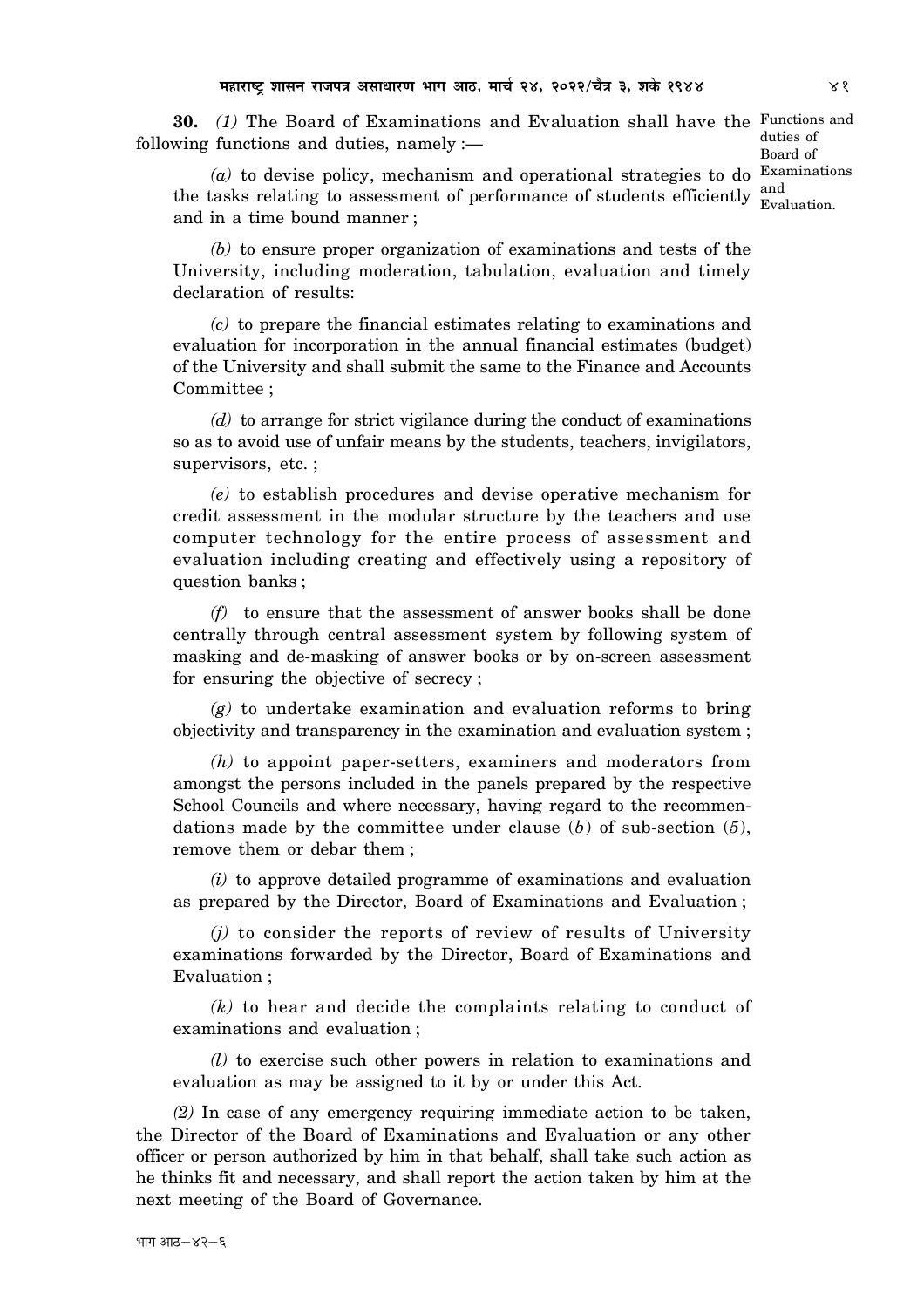*(3) (a)* In order to appoint paper-setters, examiners and moderators, the Board of Examinations and Evaluation shall constitute committees for every faculty consisting of,—

*(i)* Chairperson- Dean of concerned school,

*(ii)* the Heads of the Departments,

*(iii)* the Director of Board of Examinations and Evaluation shall act as a Secretary of such committee.

*(b)* No member of the Board of Examinations and Evaluation or the committees constituted under this section shall be appointed as a papersetter, examiner, moderator or referee :

Provided that a course teacher shall set the question paper of the course instructed by him in the academic term :

Provided further that, the Vice-Chancellor shall have power to appoint a member of the Board of Examinations and Evaluation or the committees constituted under this section, as a paper-setter, examiner, moderator or referee where no teacher relating to such subject who is not a member of the Board of Examinations and Evaluation or the committees is available.

*(4)* It shall be obligatory on every teacher and on the non-teaching employee of the University, to render necessary assistance and service in respect of examinations of the University and evaluation of students as prescribed by Statutes. If any teacher or non-teaching employee fails to comply with the order of the University, in this respect, it shall be treated as misconduct and the employee shall be liable for disciplinary action. In case of failure on the part of the teacher or non- teaching employee of University, to comply with the order of the University in this respect, the Vice-Chancellor shall have power to take an appropriate action against them, which may include imposing penalties including suspension of approval to the appointment of a teacher, as may be prescribed by the Statutes.

*(5) (a)* In order to investigate and take disciplinary action for failure to comply with the order of the University for rendering assistance or service in respect of examinations by or on behalf of the University or evaluation of students or formal practices and lapses on the part of candidates, papersetters, examiners, moderators, referees, teachers or any other persons connected with the conduct of examinations including the pre-examination stage and the post-examination stage or at any stage whatsoever, the Board of Examinations and Evaluation shall constitute a committee of not more than five persons of whom one shall be the Chairperson.

*(b)* Such committee shall submit its report and recommendations to the Vice-Chancellor, who may direct the Director, Board of Examinations and Evaluation, the disciplinary action to be taken against the person or persons involved in the malpractices, directly or indirectly, and the Director, Board of Examinations and Evaluation shall proceed to implement the decision of the Vice-Chancellor.

Board of Innovation, Incubation and Linkages.

**31.** *(1)* There shall be a Board of Research, Innovation, Incubation and Research, Linkages for creation and cultivation of an enabling environment to propagate the concept of innovation and to convert the innovative ideas into working models through a process of incubation which shall finally lead to the creation of enterprise.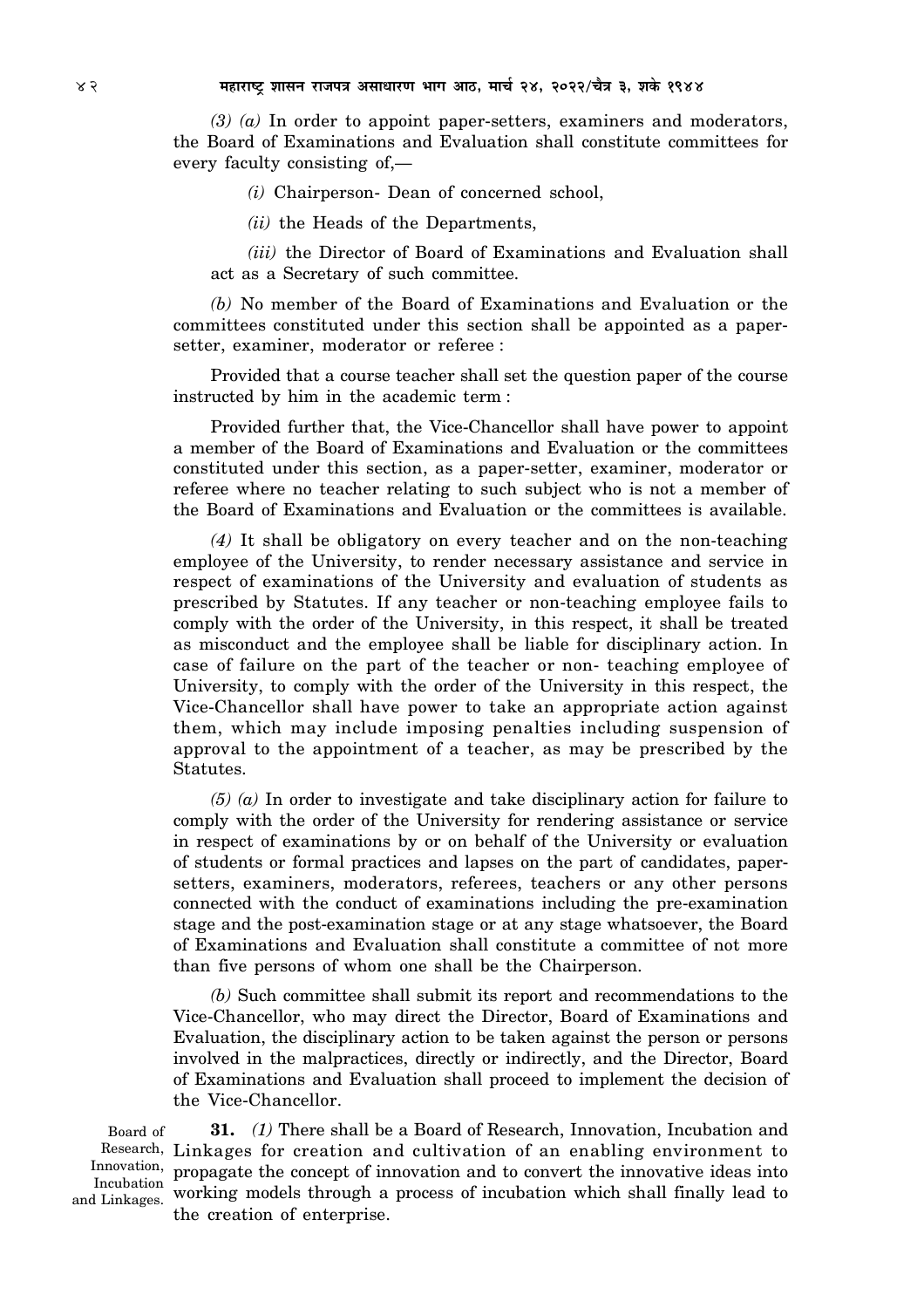*(2)* The University shall establish an independent Centre for Research, Innovation, Incubation and Linkages to carry out the objectives of the Board of Innovation, Incubation and Linkages. The centre shall exercise the powers and perform the duties as may be assigned to it by the Board of Governance, from time to time.

*(3)* The Board of Research, Innovation, Incubation and Linkages shall consist of the following members, namely :—

*(a)* the Vice-Chancellor - Chairperson ;

*(b)* all Deans of schools ;

*(c)* not less than five eminent industrialists, senior industry personnel, nominated by the Board of Governance from manufacturing, information and communication technology, bio-sciences and technology, environmental sciences, agro-industries, management, service industries, science and technology parks, research parks and incubation centres and others ;

*(d)* one Chief Finance officer or equivalent officer from the industry, corporate or bank to be nominated by the Chairman of the Board of Governance ;

*(e)* two teachers from University departments, centres, who are active in, research and development and innovation, to be nominated by the Vice-Chancellor ;

*(f)* two persons from Research and Development Organizations, to be nominated by the Vice-Chancellor ;

*(g)* two illustrious alumni who are successful entrepreneurs, to be nominated by the Chairman of the Board of Governance ;

*(h)* Commissioner, Directorate of Skill Development, Department of Skill Development and Entrepreneurship, Government of Maharashtra or his nominee ;

*(i)* Director, Board of Research, Innovation, Incubation and Linkages – Member-Secretary.

*(4)* There shall not be less than four meetings of the Board to be conducted in the year.

**32.** The Board of Research, Innovation, Incubation and Linkages shall Functions and have the following functions and duties, namely : duties of

*(a)* to work on long-term policy and strategy for promotion of Research, research culture in the University ;

Board of Innovation, Incubation

*(b)* to advise and encourage the teachers to take up research in and Linkages. emerging areas at individual and group level ;

*(c)* to promote inter-disciplinary research programmes by coordinating amongst teachers and also to make and articulate policies for sharing of research and development infrastructure ;

*(d)* to encourage the University departments, centres, to hold research seminars in all disciplines for the research students ;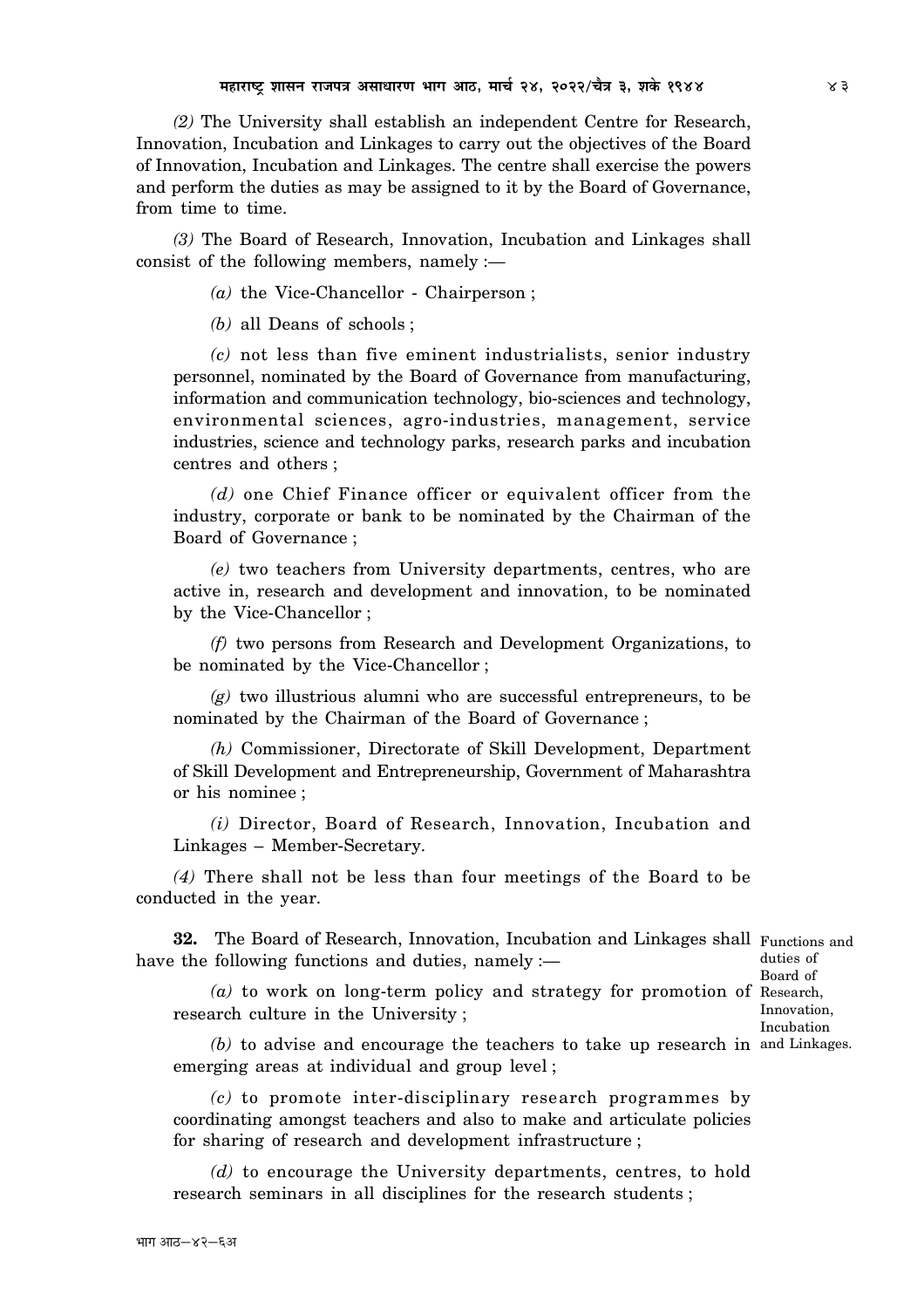*(e)* to publish research journals, monographs for different disciplines ;

*(f)* to decide upon policy for maintenance of standards of research for Ph.D. degrees, in consonance with the norms of the University Grants Commission and other regulatory bodies ;

*(g)* to work on creation of research and development data base for work done in University departments and schools, in a stand-alone mode or as group activity or in collaboration with industries and other research and development laboratories ;

*(h)* to work out and initiate research in delivery of education, pedagogy of face-to-face and e-learning, impact of e-learning and virtual classrooms on learning and understanding of students, open distance or online learning and conventional education ;

*(i)* to make efforts and also assist the teachers of University schools, departments, centres to raise the funds for research activities ;

*(j)* to work out the budget for research activities of the University ;

*(k)* to mobilize money from the industry for enhancing research activities ;

*(l)* to identify problems and issues within the jurisdiction of the University and to take special initiative to address such issues through systematic research ;

*(m)* to work on long-term policies and strategies for creating synergy between researchers and industries resulting into promotion of knowledge and technology transfer and productive conversion of research ;

*(n)* to encourage industries to promote, adopt and participate in the basic and applied research projects ;

*(o)* to establish central research laboratories with the help of participation of national and international industries ;

*(p)* to undertake any other task as may be assigned by the University authorities so as to carry out objectives of the Board ;

*(q)* to liaise and establish with industry support incubation centre, research park at the University or its sub-campus ;

*(r)* to create synergy at policy and operative level mechanism for co-existence and co-operation between various research and development activities in University schools or departments, and various industries in the State and in other States ;

*(s)* to create synergy through operative policy mechanism and support system for incubation of good ideas such as product, process, service and innovation, into a scalable mode so as to establish small, medium and large industries ;

*(t)* to establish a system to support protection of intellectual property rights at national and global level ;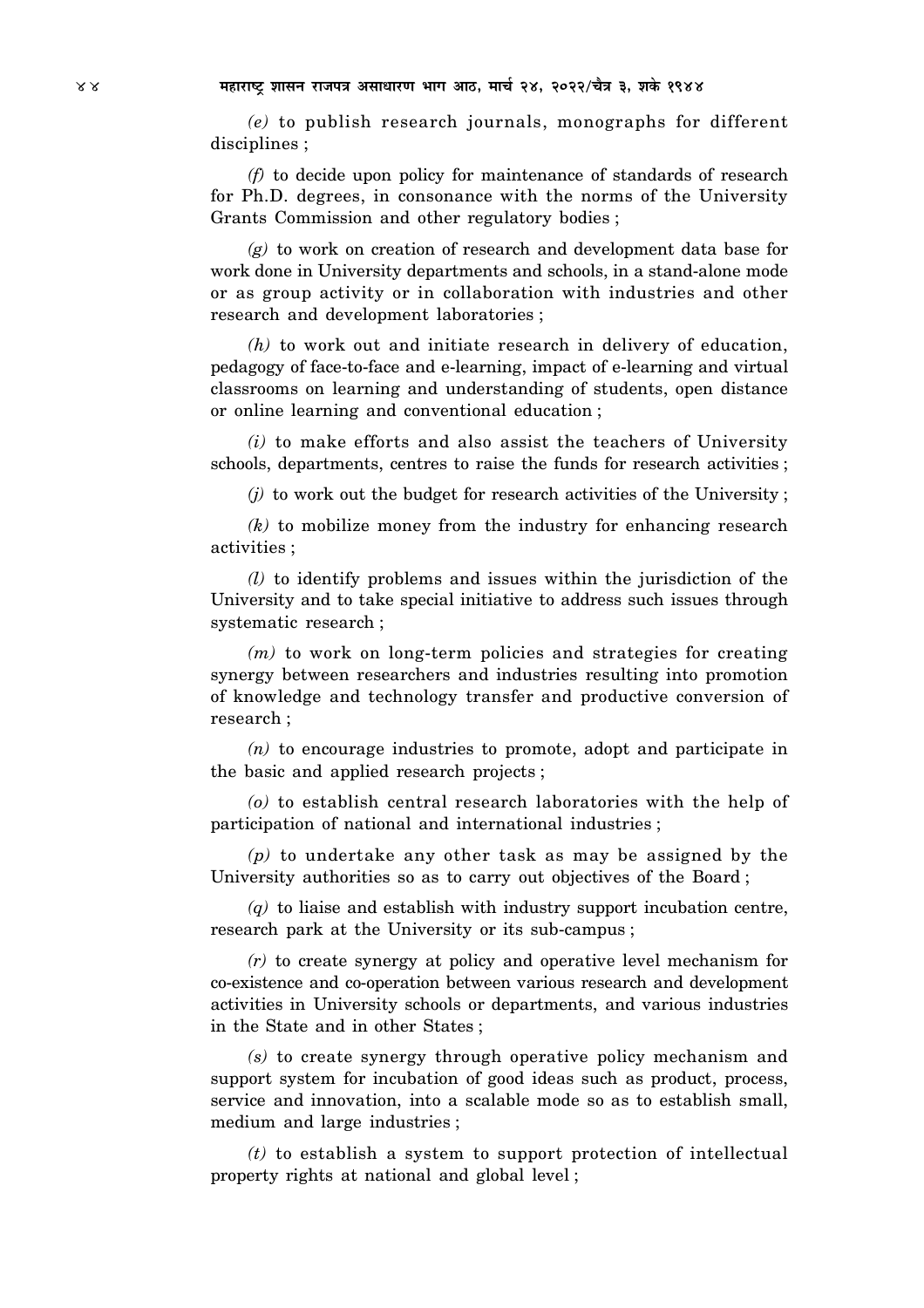*(u)* to establish a system so as to guide and help young entrepreneurs in operational, legal, business model creation and financial support ;

*(v)* to prepare and implement annual programmes of activities of the Centre for Research, Innovation, Incubation and Linkages and review the same periodically ;

*(w)* to prepare the annual budget of the Centre for Research, Innovation, Incubation and Linkages ;

*(x)* to oversee and monitor the activities of the Centre for Research, Innovation, Incubation and Linkages ;

*(y)* to submit an annual report of working of Centre for Research, Innovation, Incubation and Linkages to the Board of Governance ;

*(z)* to undertake any other task as may be assigned by the University authorities to carry out the objectives of the Board of Research, Innovation, Incubation and Linkages ;

*(za)* to put up to the Board of Governance for its approval the research and development, testing and consultancy criteria.

**33.** (1) There shall be a Board of Students' Development to plan and Board of oversee the various cultural, welfare, sports and extension activities of the Students' students in the University departments. The activities of the Board of Student's Development shall be carried out by the Director of Board of Students' Development.

Development.

*(2)* The Board of Students' Development shall consist of the following members, namely :—

*(a)* the Vice-Chancellor - Chairperson ;

*(b)* one professional each, to be nominated by the Vice-Chancellor, in the fields of Performing Arts, Fine Arts, Sports and National Service Scheme (NSS) ;

*(c)* one teacher each, to be nominated by the Vice-Chancellor, who are involved in cultural, welfare, sports, National Service Scheme (NSS) activities out of whom two shall be women ;

*(d)* not more than two office bearers of University Students Council, to be nominated by the Director- Board of Students' Development ;

*(e)* National Service Scheme (NSS) co-ordinator of the University ;

*(f)* Director, Board of Students' Development- Member-Secretary.

**34.** The Board of Students Development shall have the following Functions and powers and duties, namely :—

duties of Board of Development.

*(a)* to take necessary steps for promotion of culture, sports, Students' extension and other students' development activities in University ;

*(b)* to take up activities University to promote interest and skills for appreciation in the field of performing arts, pure art and painting skills, sports and other extension activities ;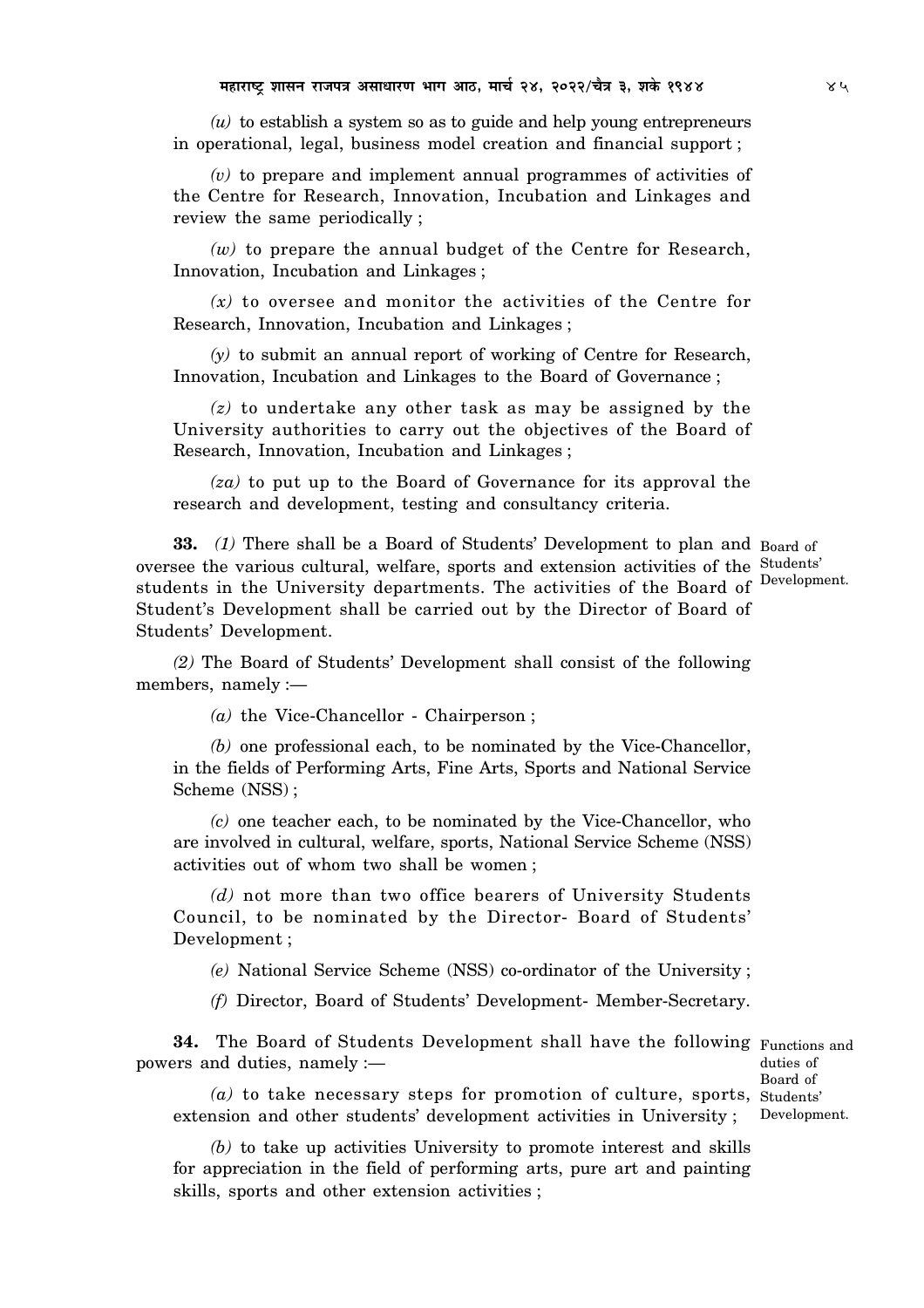*(c)* to hold University level competitions, skills development workshops, interactive activities in order to bring the society closer to the University ;

*(d)* to establish rapport with groups (excluding political parties), societies and other professional bodies so as to involve them in the activities of Board of Students' Development ;

*(e)* to devise, develop and implement innovative schemes of students development including Earn and Learn Scheme, Education Loan, Directors Aid Fund, Endowment Schemes, Student Exchange Schemes, etc ;

*(f)* to devise a mechanism of grievance redressal of student and prevention of sexual harassment and ragging of students and to prepare and submit the report of annual activities related to the Students' Development, National Service Scheme (NSS), and Sports to the Board of Governance for its approval ;

*(g)* to take necessary measures to ensure participation of welltrained teams in various regional, national and international level competitions, and cultural, recreational, sports and other activities ;

*(h)* to devise, develop and implement schemes of career counseling, psychological counseling and rehabilitation and upliftment of differentlyabled students ;

*(i)* to co-ordinate activities of National Service Scheme (NSS) and National Cadet Corps (NCC) in University ;

*(j)* to recommend to competent authority to make alternative arrangements regarding examinations for students participating in the inter-university or national or international sports, cultural competitions or National Cadet Corps (NCC), National Service Scheme (NSS) events during the relevant schedules of examinations as prescribed by Ordinances ;

*(k)* to undertake any other task as may be assigned by the University authorities so as to carry out objectives of the Board ;

*(l)* to take up activities in the University departments to promote interest and also skills in various sports as per the policy of the University and also national policies in the field of sports ;

*(m)* to assist students on the issues and difficulties in various facets related to their day to day life and other aspects connected with their academic world, personality development and healthy campus life ;

*(n)* to advise the Students Grievance Redressal Cell at the University to resolve the Grievances of Students and to suggest to the higher authorities different ways and means to minimize and prevent such grievances.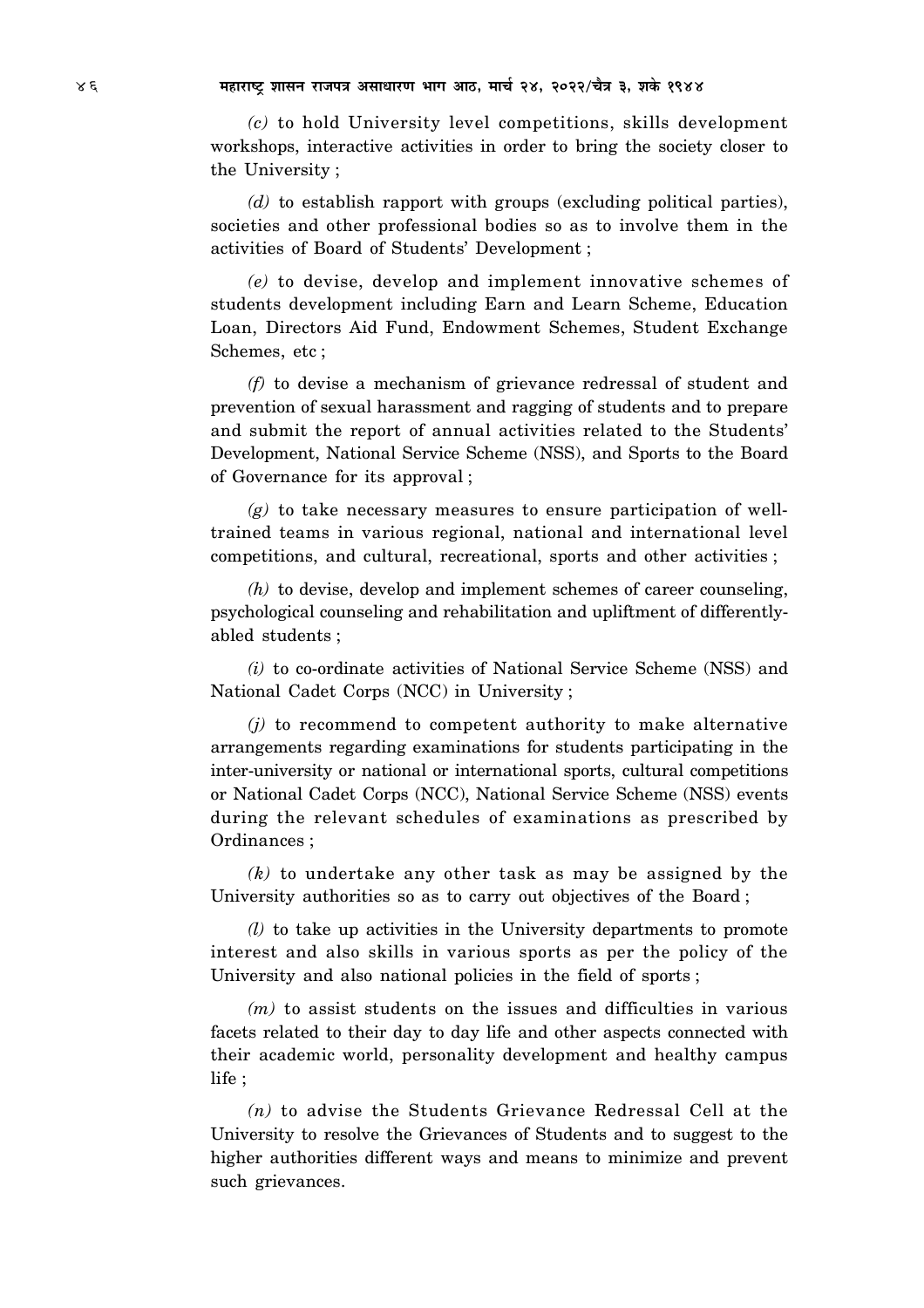**35.** The constitution, powers, functions and duties of the authorities Powers, of the University, not laid down under any of the provisions of this Act shall functions and be as prescribed by the Statutes.

**36.** *(1)* Save as otherwise provided in this Act, the term of other than Term of office ex-officio member of every authority constituted under this Act shall be five of members of years from the date on which he enters the office.

*(2)* The process of nomination shall be commenced at least six months before expiry of the term of other than *ex-officio* member of the authority.

**37.** Notwithstanding anything contained in this Act or the Statutes Cessation of made thereunder, where a person, nominated or appointed, as the case may membership. be, as an officer of University or a member of any of the authority or bodies of the University by virtue of his being eligible to be so nominated or appointed as such an officer or a member under any of the categories of officers or members specified by or under the relevant provisions of this Act in relation to such office, authority or body, he shall cease to be such an officer of the University or a member of such an authority or a body as soon as he ceases to belong to such category and shall be deemed to have vacated his office as such officer or member.

**38.** A person shall be disqualified for being a member of any of the Disqualification authorities, bodies and committees of University and voting to the authorities, for membership bodies and committees, if he,—

*(a)* is of unsound mind and stands so declared by a competent court ; or

*(b)* is an un-discharged insolvent and stands so declared by a competent court ; or

*(c)* has been convicted of any offence involving moral turpitude ; or

*(d)* is conducting or engaging himself in private tuitions or private coaching classes ; or

*(e)* has been punished for indulging in or promoting unfair practices in the conduct of any examination and evaluation, in any form, anywhere ; or

*(f)* has willfully omitted or refused to carry out the provisions of this Act, Statutes, Ordinances or Regulations or has acted in any manner detrimental to the interests of the University ; or

*(g)* has been punished in any form, by the competent authority for committing a misconduct ; or

*(h)* discloses or causes to disclose to the public, in any manner whatsoever, any confidential matter, in relation to the examination and evaluation, the knowledge of which he has come to be in possession, due to his official position :

Provided that, the right of voting of the person in respect of clauses *(e)* and (*g*) shall remain suspended during the term of punishment under the said clauses.

duties of authorities.

authority.

of authority.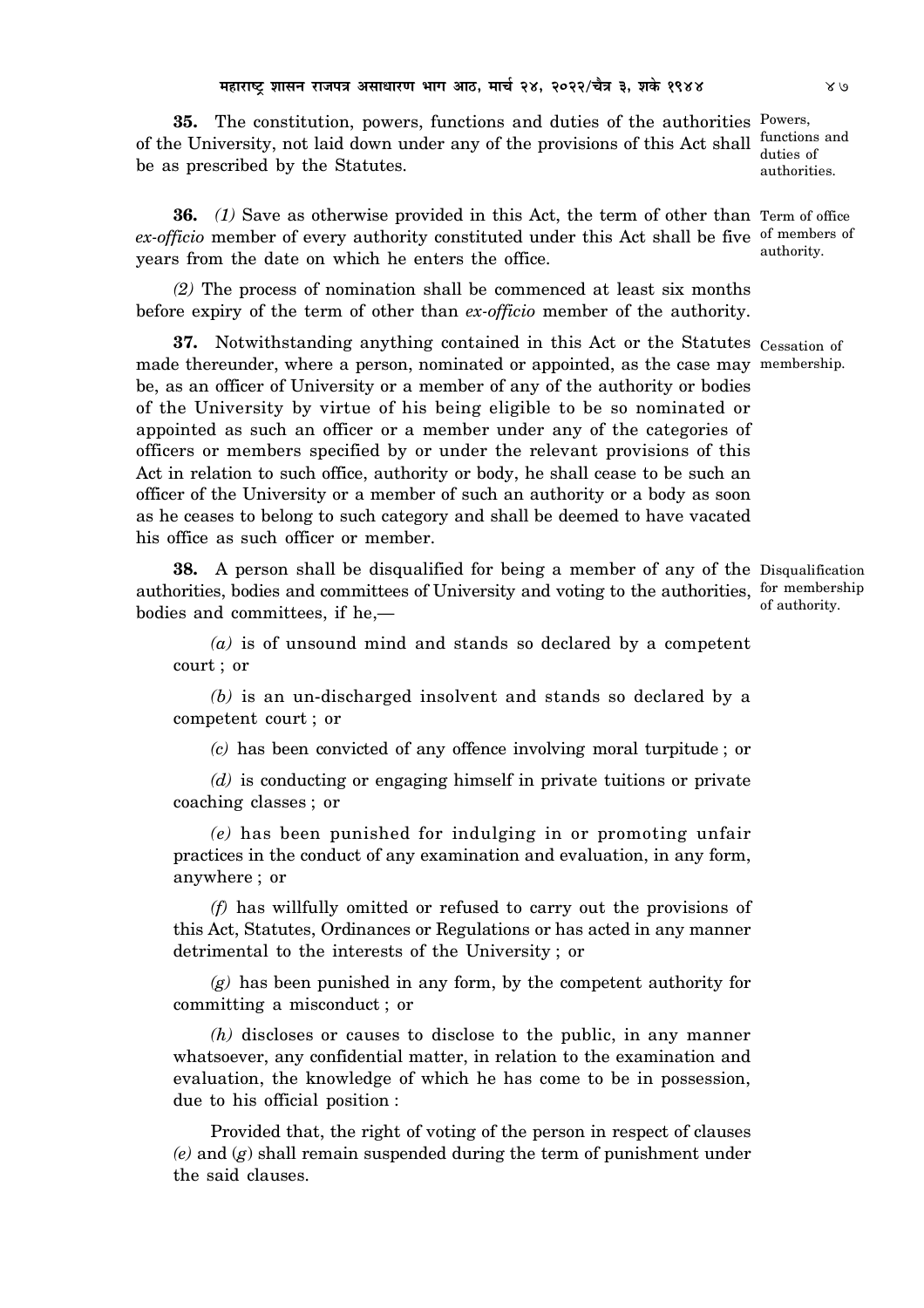**39.** Save as otherwise provided by or under the provisions of this Act, of decision of each authority of the University while acting and exercising its powers and discharging functions or duties assigned to it by or under the provisions of this Act, shall have the exclusive jurisdiction to deal with and decide the matters assigned to it and discharging functions or duties assigned to it by or under the provisions of this Act. Conclusiveness authority.

**40.** *(1)* A member, other than an *ex-officio* member, may resign by writing under his signature. A nominee of the Chancellor may resign by addressing to the Chancellor, and any other member may resign by addressing to the Chairman of the Board of Governance or the Vice-Chancellor. The person shall cease to be a member upon his resignation being accepted by the Chancellor, or the Chairman of the Board of Governance or the Vice-Chancellor, as the case may be, or upon expiry of thirty days from the date of resignation, whichever is earlier. Resignation of membership.

> *(2)* If a person nominated or appointed to any authority or body remains absent without prior permission of the authority or body for three consecutive meetings, he shall be deemed to have vacated his membership and he shall cease to be a member from the date of the third such meeting in which he has remained absent.

**41.** *(1)* Save as otherwise provided by this Act, all matters with regard authorities. to the conduct of meetings of the authorities, bodies or committees, if any, constituted by the University, shall be such as may be prescribed by the Statutes. Meetings of

> *(2)* A meeting of an authority or body shall be convened on the date determined by the Chairperson by a notice issued by its Secretary.

> *(3)* Except as otherwise provided, the quorum for a meeting shall ordinarily be one-third of the number of the sitting members. If there is no quorum, the meeting shall be adjourned by the Chairperson to a specific time on the same day, or on a later date and no quorum shall be necessary for such adjourned meeting. No quorum shall be necessary on the following day of the continued meeting.

> *(4)* Where no provision is made by or under the Statutes for a Chairperson to preside over a meeting of any authority or body of the University or when the Chairperson so provided for is absent and no provision is made for any other person to preside, the members present shall elect a person from amongst themselves to preside at the meeting.

> *(5)* Save as otherwise provided, all items, questions, matters or proposals on the agenda shall be decided by a majority of votes of members present. The Chairperson shall have a vote. In case of equality of votes, the Chairperson shall have the casting vote. The secretary, if not a member, shall have the right to participate in the deliberations but shall not have the right to vote.

**42.** (*1)* When any vacancy occurs in the office of a member, other than vacancy. an ex-officio member the vacancy shall be filled, within a period of three months, from the same category. Filling of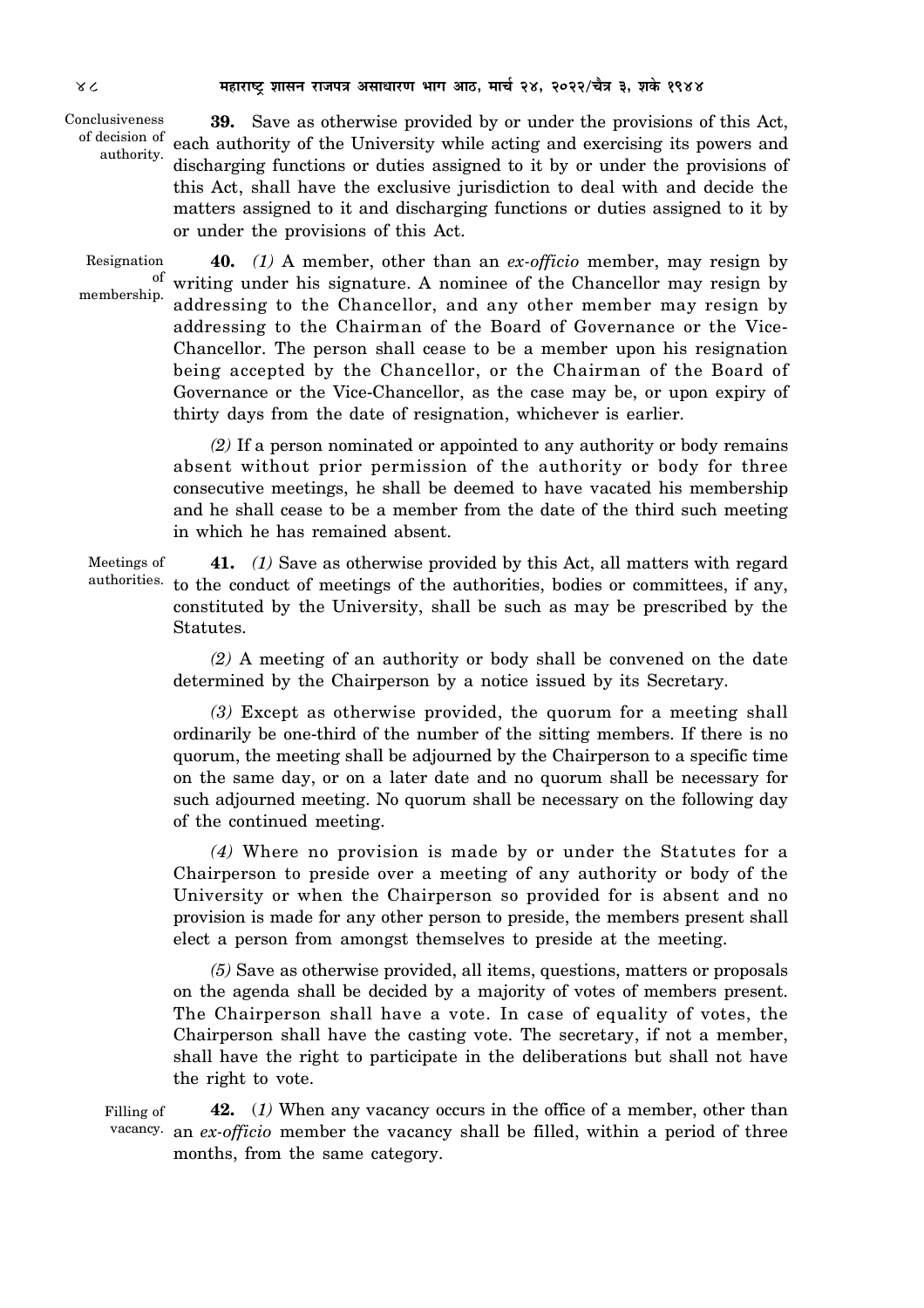### CHAPTER V

### STATUTES, ORDINANCES AND REGULATIONS

**43.** Subject to the provisions of this Act, the Statutes may provide for Statutes and all or any of the following matters, namely :—

their subject matters.

*(a)* conferment of honorary degrees and academic distinctions ;

*(b)* establishment and maintenance of the sub-campuses, University departments, schools and hostels ;

*(c)* constitution, powers, duties and functions of authorities and bodies of the University not laid down under any of the provisions of this Act ;

*(d)* abolition of the University schools, departments or centres ;

*(e)* rules of procedure for conduct of business at the meetings of authorities of the University ;

*(f)* appropriation of funds of the University for furtherance of the objects of the University ;

*(g)* acceptance and management of trusts, bequests, donations, endowments and grants from individuals or organizations ;

*(h)* disciplinary action against defaulting teachers, officers and other employees of the University ;

*(i)* conditions of residence, conduct and discipline of the students of the University, and the action to be taken against them for breach of discipline or misconduct, including the following :-

*(i)* use of unfair means in an examination, or abetment thereof ;

*(ii)* refusal to appear or give evidence in any authorized inquiry by an officer in charge of an evaluation and examination, or by any officer or authority of the University ; or

*(iii)* disorderly or otherwise objectionable conduct, whether within or outside the University ;

*(j)* mechanism and procedure for redressal of grievances of the students ;

*(k)* functions and duties of Students' Council in the University ;

*(l)* norms and procedure to be followed while nominating members on authorities, boards and committees by the Vice-Chancellor under this Act ;

*(m)* qualifications, recruitment, code of conduct, terms of office, duties and conditions of service including periodic training and advance training, field exposure, deputation, assessment of teachers, officers and other employees of the University, retirement benefits and the manner of termination of their services as approved by the Board of Governance which shall not be in contravention of the State Government policies in this regard ;

*(n)* procedure to be followed for purchases under sub-section *(6)* of section 60 ;

*(o)* any matter which is to be prescribed by Statutes or which is necessary to give effect to the provisions of this Act.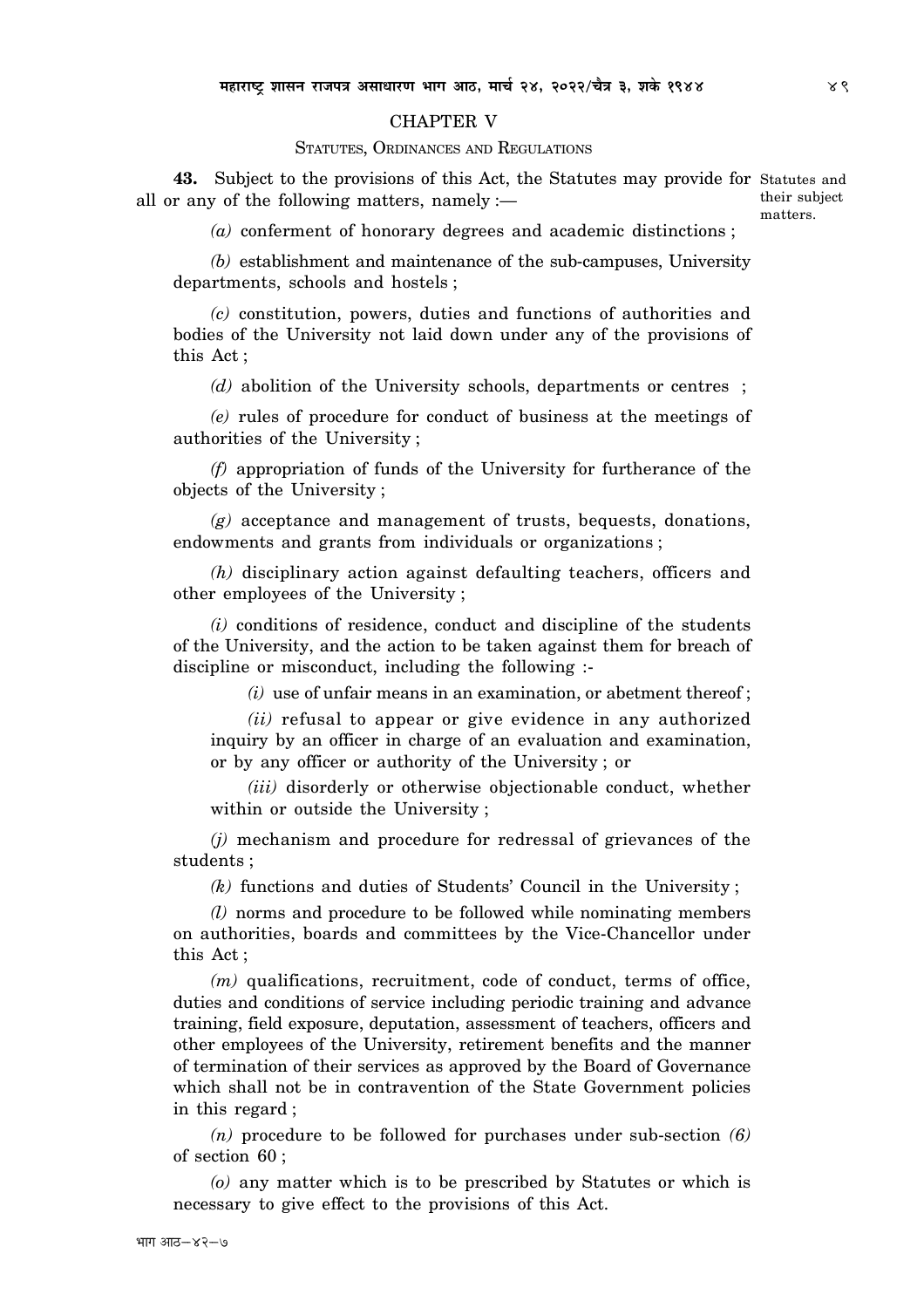**44.** *(1)* The Board of Governance may, from time to time, make new Statutes. or additional Statutes or may amend or repeal the Statutes in the manner hereinafter provided : Making of

> Provided that, the first Statutes shall be made within one year from the appointed date.

> *(2)* The Statute Committee shall be constituted by the Board of Governance as under :—

> > *(a)* Vice-Chancellor-Chairperson,

*(b)* Dean of each School of university,

*(c)* one Professor of University,

*(d)* Registrar of the University, as Member-Secretary,

*(e)* one legal advisor, or counsel appointed by the Board of Governance,

*(f)* Registrar of any Indian Institute of Technology or any Indian Institute of Information Technology or any Indian Institute of Science and Research or any Indian Institute of Management, nominated by Vice-Chancellor.

*(3)* The Statute Committee shall prepare and propose draft Statutes concerning the matters referred to in the last preceding section and shall present to the Board of Governance.

*(4)* Every Statute passed by the Board of Governance shall be submitted to the Chancellor who may give or withhold his assent thereto or send it back to the Board of Governance for reconsideration. The Chancellor may send the draft Statutes to the State Government for its views, if there are implications, financial or otherwise, on the part of the State Government in the implementation of such Statutes.

*(5)* No Statute passed by the Board of Governance shall be valid or shall come into force until assented to by the Chancellor.

*(6)* Notwithstanding anything contained in the foregoing sub-sections, the Chancellor, either *suo moto* or on the advice of the State Government, may, direct the University to make provisions in the Statutes in respect of any matter specified by him and if the Board of Governance fails to initiate to adopt the direction within thirty days of its receipt, the Chancellor may, after considering the reasons, if any, communicated by the Board of Governance for its inability to comply with such direction, make or amend the Statutes in that respect, suitably.

*(7)* The Board of Governance may take into consideration the draft of a Statute either of its own motion or on a proposal by the Statutes Committee. In the case of a draft which is not proposed by the Statutes Committee, the Board of Governance, before considering the same, shall obtain the opinion of the Statutes Committee :

Provided that, if the Statutes Committee fails to submit its opinion within three months from the date on which it receives the draft, the Board of Governance may proceed to take the draft into consideration.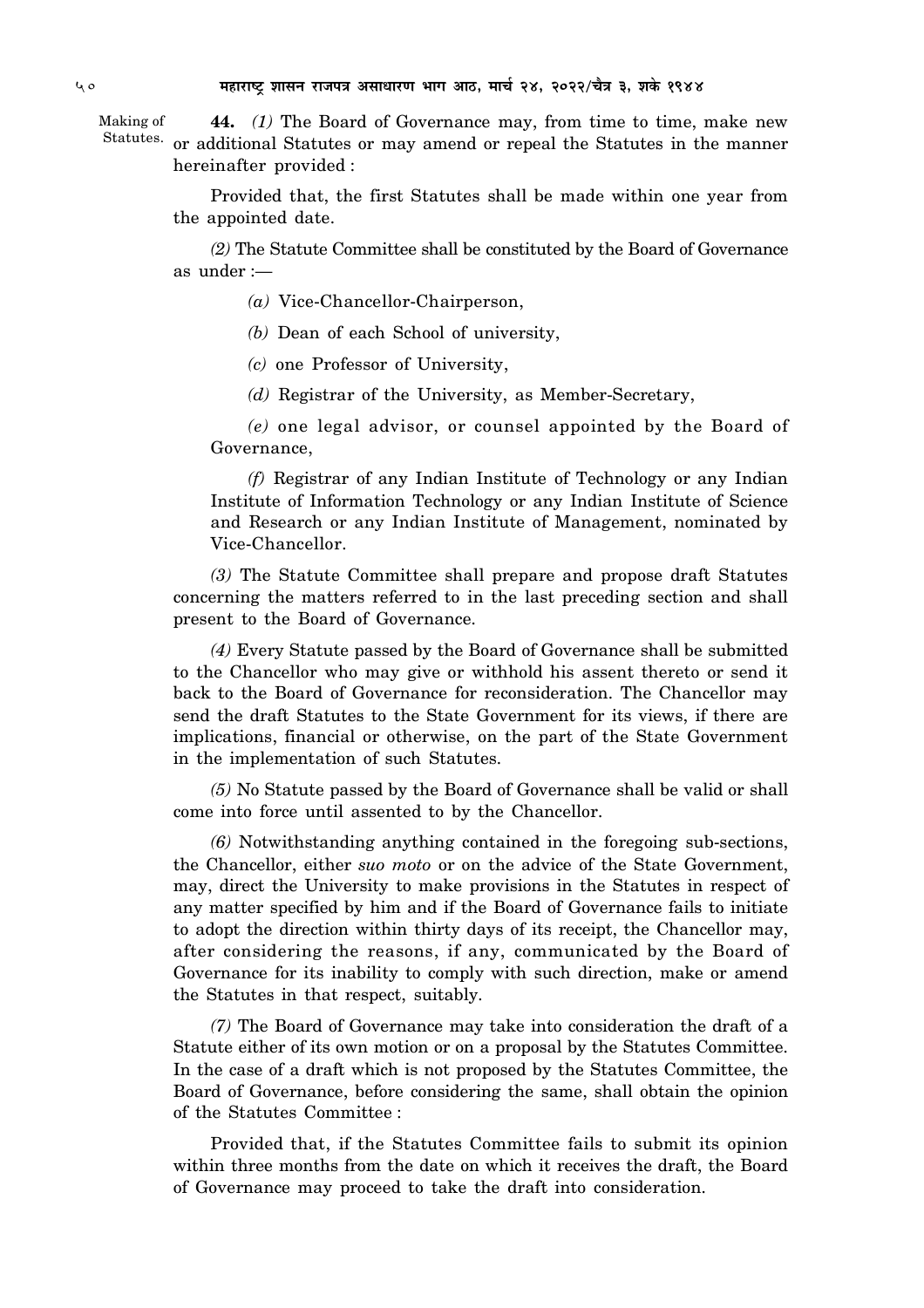*(8)* The Board of Governance if it thinks necessary may also obtain the opinion of any officer, authority or body of the University in regard to any draft Statute which is before it for consideration :

Provided that, if any such draft Statute pertains to academic matters, the Board of Governance shall obtain the opinion of the Academic Council before considering the same.

*(9)* The Board of Governance, shall pass the statutes and shall submit to the Chancellor for his assent.

**45.** Subject to the provisions of this Act, the Ordinances may provide Ordinances for all or any of the following matters, namely :—

and their subject

*(a)* conditions under which students shall be admitted to courses matters. of study for degrees, diplomas, certificates and other academic distinctions ;

*(b)* norms and process of fixation of fees, other fees and charges for courses and programs to be adopted by the fee fixation committee under this Act ;

*(c)* conditions governing the appointment and duties of examiners ;

*(d)* conduct of examinations, other tests and evaluation, and the manner in which the candidates may be assessed or examined by the examiners ;

*(e)* the constitution, powers, duties and functions of the Equal Opportunity Cell including provisions for establishing a Cell in accordance with the provision of the Rights of Persons with Disabilities Act, 2016 and the guidelines and directives of the University Grants Commission issued from time to time ;

*(f)* mechanism for prevention of ragging of students of University ;

*(g)* mechanism for prevention of sexual harassment of teachers, employees, students of University and redressal of grievances relating to sexual harassment and incidences related thereto and penalty for those who indulge in sexual harassment, in accordance with the provisions of the Sexual Harassment of Women at Workplace (Prevention, Prohibition and Redressal) Act, 2013 ;

*(h)* any academic matter which, by or under this Act or the Statutes is to be prescribed by the Ordinance or which is necessary to give effect to the provisions of this Act.

**46.** *(1)* The Board of Governance may, from time to time, make new Ordinances or additional Ordinances or may amend or repeal the Ordinances in the and their manner hereinafter provided.

making.

*(2)* No Ordinance concerning academic matters shall be made, amended or repealed by the Board of Governance unless a draft thereof has been proposed by the Academic Council.

*(3)* All Ordinances made by the Board of Governance shall have effect from the date of the meeting or from such date as it may direct, but every Ordinances so made shall be submitted to the Chancellor within two weeks from the date of the Board of Governance meeting. The Chancellor shall

14 of 2013.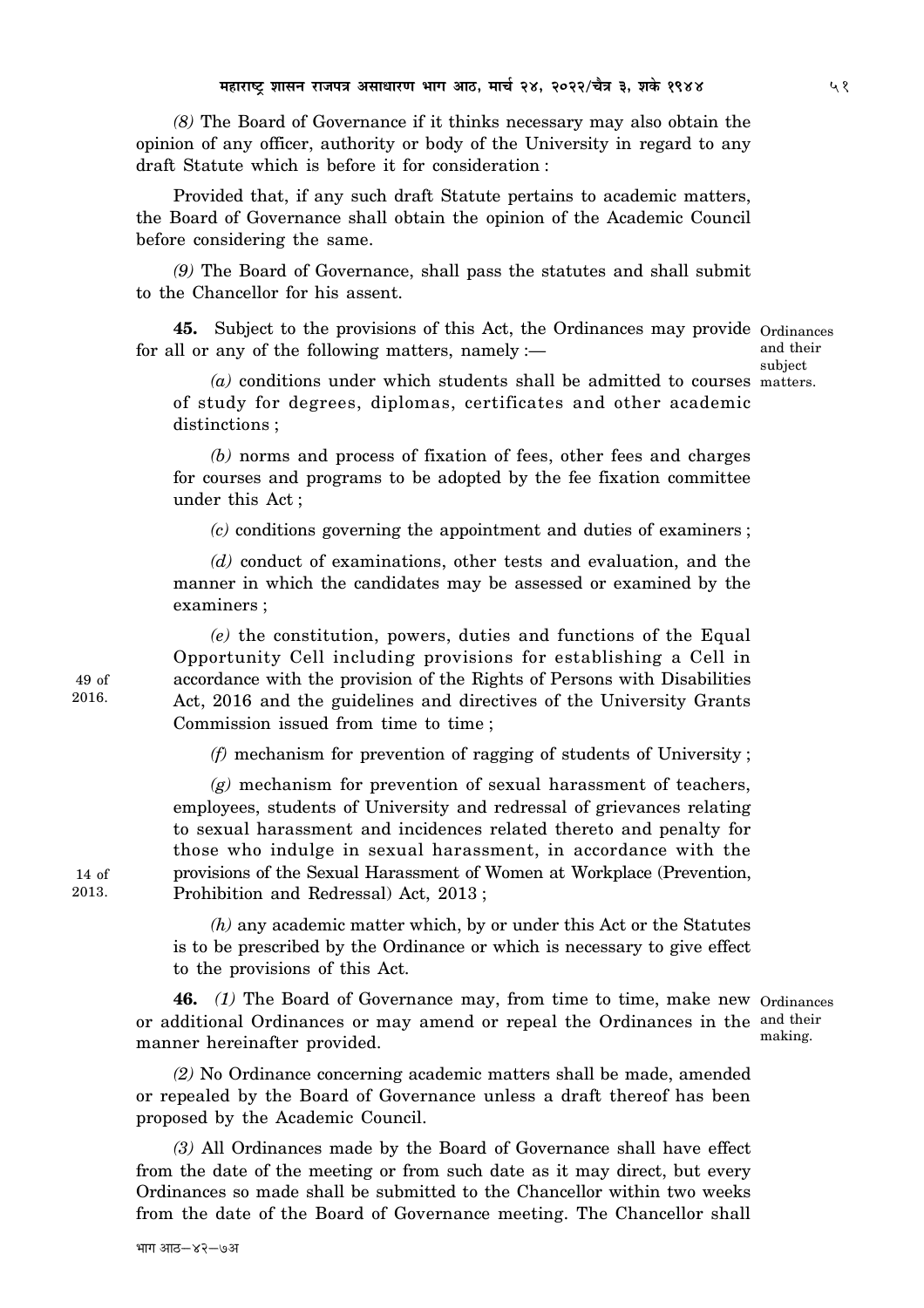have the power to direct the Board of Governance, within four weeks of the receipt of the Ordinances, to suspend its operation, and he shall, as soon as possible, inform the Board of Governance of his objection to it. He may, after receiving the comments of the Board of Governance either withdraw the order suspending the Ordinances or disallow the Ordinances, and his decision thereon shall be final.

Regulations.

**47.** *(1)* Subject to the provisions prescribed by or under this Act, Board of Governance may make Regulations consistent with this Act, Statutes and Ordinances, for,—

*(a)* institution of fellowship, travelling fellowship, scholarship, studentship, medals and prizes and for their award ;

*(b)* collaborations with other universities, institutions and organizations for mutually beneficial academic programmes ;

*(c)* preservation of record of the University ;

*(d)* providing for all or any of the matters which, by or under this Act, Statutes or Ordinances, are to be or may be provided by Regulations ;

*(e)* all non-academic matters for which provision is, in the opinion of the Board of Governance, necessary for the purposes of this Act, Statutes or Ordinances.

*(2)* Subject to the provisions prescribed by or under this Act, the Academic Council may make Regulations relating to the academic matters, consistent with this Act, Statutes and Ordinances.

*(3)* The Deans of schools shall draft and place for approval of the Board of Governance or the Academic Council, as the case may be, the Regulations, providing for the matters referred to in sub-sections *(1)* and *(2)* and for all or any of the matters which, by or under this Act, Statutes or Ordinances, are to be or may be provided by Regulations.

# CHAPTER VI

GRIEVANCES REDRESSAL OF TEACHERS, EMPLOYEES AND STUDENTS

Grievances Committee.

**48.** *(1)* There shall be a Grievances Redressal Committee in the Redressal University to deal with all types of grievances; except grievances against the State Government including its officials, teachers and other employees of the University, which are not within the jurisdiction of University and College Tribunal and Students Grievances Redressal Cell of the University.

> *(2)* The University shall establish a Grievances Redressal Cell headed by the officer of the University not below the rank of the Assistant Registrar, for providing administrative assistance to the Grievances Redressal Committee.

> *(3)* The Grievances Redressal Committee shall consist of the following members, namely :—

*(a)* retired Judge not below the rank of the District Judge, nominated by the Vice-Chancellor-Chairperson ;

*(b)* one Dean of School, nominated by the Vice-Chancellor ;

*(c)* one member of the Board of Governance, nominated by its Chairman ;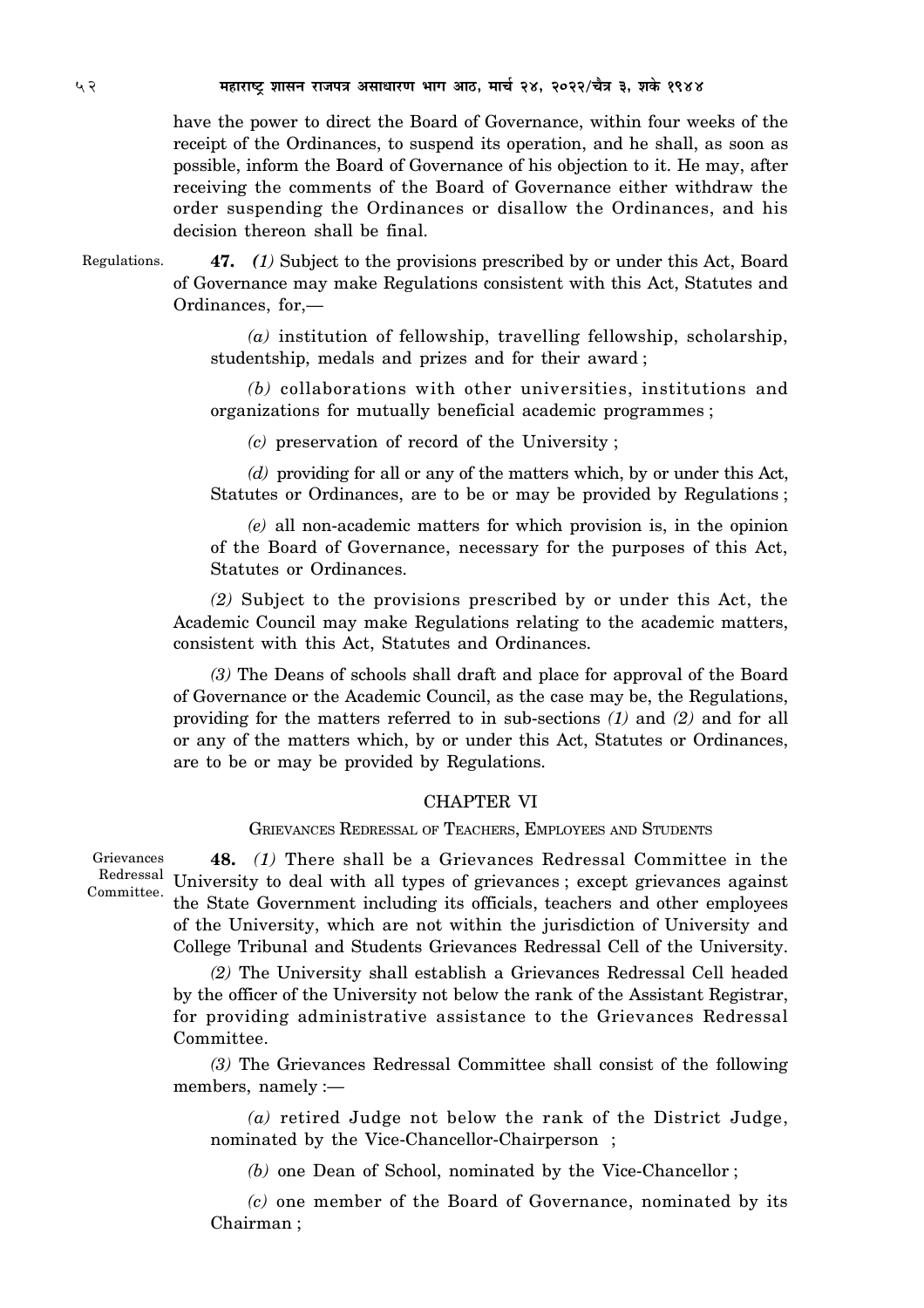*(d)* Registrar-Member-Secretary ;

*(e)* one teacher belonging to Scheduled Castes or Scheduled Tribes or De-notified Tribes (*Vimukta Jatis*) or Nomadic Tribes or Other Backward Classes and one non-teaching employee of the University nominated by the Board of Governance ;

*(f)* one legal advisor, or counsel appointed by the Board of Governance :

Provided that, one member shall be a woman.

*(4)* The nomination of a retired Judge as the Chairperson and a Dean of a School as the member of the Grievances Redressal Committee, shall be for such period, not exceeding three years in aggregate, as the Vice-Chancellor may, from time to time, in each case decide.

*(5)* The Chairperson of the Grievances Redressal Committee shall be entitled for remuneration and conveyance charges, as may be determined by the University.

*(6)* The Grievances Redressal Committee shall hear, settle and decide grievances as per the law, as far as may be practicable, within three months, from the date of filing of the complaint.

*(7)* It shall be lawful for the Grievances Redressal Committee to entertain and decide grievances or complaints relating to service of the employees, which are not within the jurisdiction of the University and College Tribunal, after giving reasonable opportunity of being heard to both the parties.

*(8)* There shall be a Students Grievance Redressal Cell at the University to resolve the grievances of students and to suggest to the higher authorities different ways and means to minimize and prevent such grievances. The functional mechanism of working of Students Grievance Redressal Cell shall be as prescribed by Statutes, prepared in accordance with the provisions of the University Grants Commission (Grievance Redressal) Regulations, 2012, or any other regulations for the time being in force.

**49.** *(1)* The Tribunal established for the Savitribai Phule Pune University University, Pune, shall be the Tribunal for the purposes of this Act, for and College adjudication of disputes between the employees of the University and University.

Tribunal.

*(2)* Sections 80, 81, 82, 83, 84 and 85 of the Maharashtra Public Universities Act, 2016 shall be applicable *mutatis mutandis* to the University. Mah. VI 35of 2017.

# CHAPTER VII

ADMISSIONS, EXAMINATIONS, EVALUATION AND OTHER MATTERS RELATING TO STUDENTS

**50.** Subject to all the reservation policies of the State Government for Admissions. the admission in educational institutions, the admissions to all courses in the University, schools, departments, centres and sub-campuses shall be made by the University, on the basis of competitive merit, in accordance with notifications, orders or rules made or issued by the State Government, from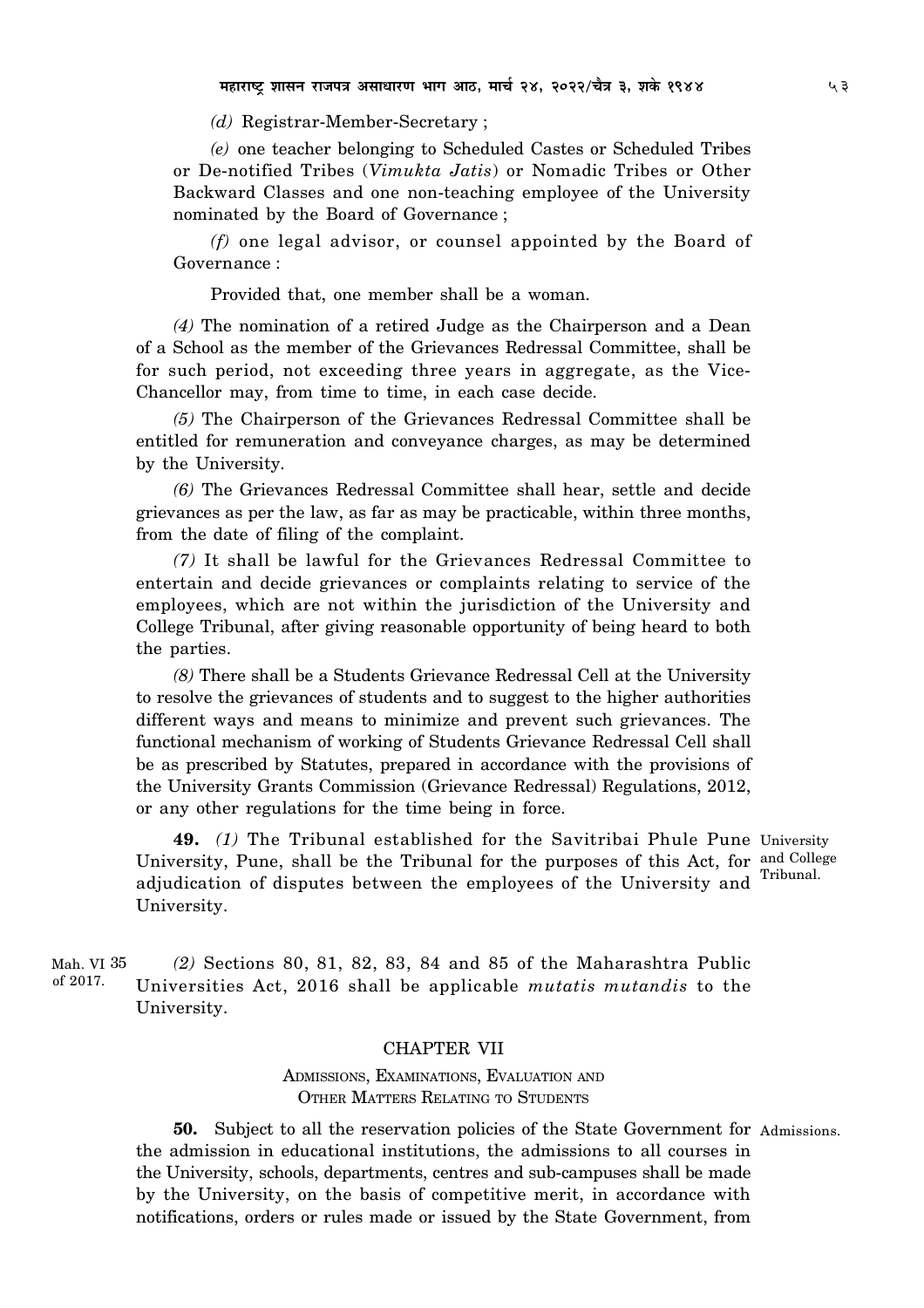time to time, and the same shall be published by the University before the commencement of the academic session :

Provided that, having regard to the maintenance of discipline, the authority concerned shall have the power to refuse admission to a student, except at the entry point of any academic program.

Disputes relating to admissions.

**51.** All the disputes relating to admissions to the University schools, departments and centres including sub-campuses, shall be adjudicated by the Students Grievance Redressal Cell as per sub-section *(8)* of section 48.

Examination evaluation.

**52.** Before the end of each academic year, the Board of Examinations and Evaluation shall prepare and publish a schedule of examinations for and the next academic year and choice based credit system of evaluations for each and every course wherever applicable, conducted by the University and shall strictly adhere to the schedule. Failing which the concerned authority or officer of the University shall have to make a reasoned report to the Board of Governance within thirty days and the directions or decisions of the Board of Governance in this regard shall be final and binding :

Provided that, in case the University is unable to follow the said schedule due to reasons and circumstances beyond its control it shall, as soon as practicable, submit a report to the Chancellor and to the State Government incorporating the detailed reasons for making a deviation from the published schedule.

*Explanation.—*"schedule of examinations" means a table giving details about the time, day and date of the commencement of each paper which is a part of a scheme of examinations and shall also include the details about the practical examinations.

**53.** The University shall strive to declare the results of every results. examination conducted by it within fifteen days from the last date of the examination for that particular course and shall in any case declare the results latest within thirty days thereof : Declaration of

> Provided that, if for any reasons whatsoever, the University is unable to finally declare the results of any examination and evaluation within the aforesaid period of thirty days, Director, Board of Examinations and Evaluation shall prepare a detailed report incorporating the reasons for such delay and submit the same through Vice-Chancellor to the Chancellor and to the Board of Governance and the direction of the Chancellor in this regard shall be final and binding.

with schedule. be. Examinations and evaluation not invalid for

**54.** No examination or evaluation or the results of an examination or evaluation shall be held invalid only for the reasons that the University has non-compliance not followed the schedule as stipulated in Section 52 or 53, as the case may

Sports and activities.

**55.** The authorities of the University shall frame appropriate Statutes, extracurricular Ordinances and Regulations to ensure that the students selected to represent their classes, as the case may be, for sports, culture and all other extra-curricular activities are selected entirely on the basis of merit, through open merit competition alone and on no other basis.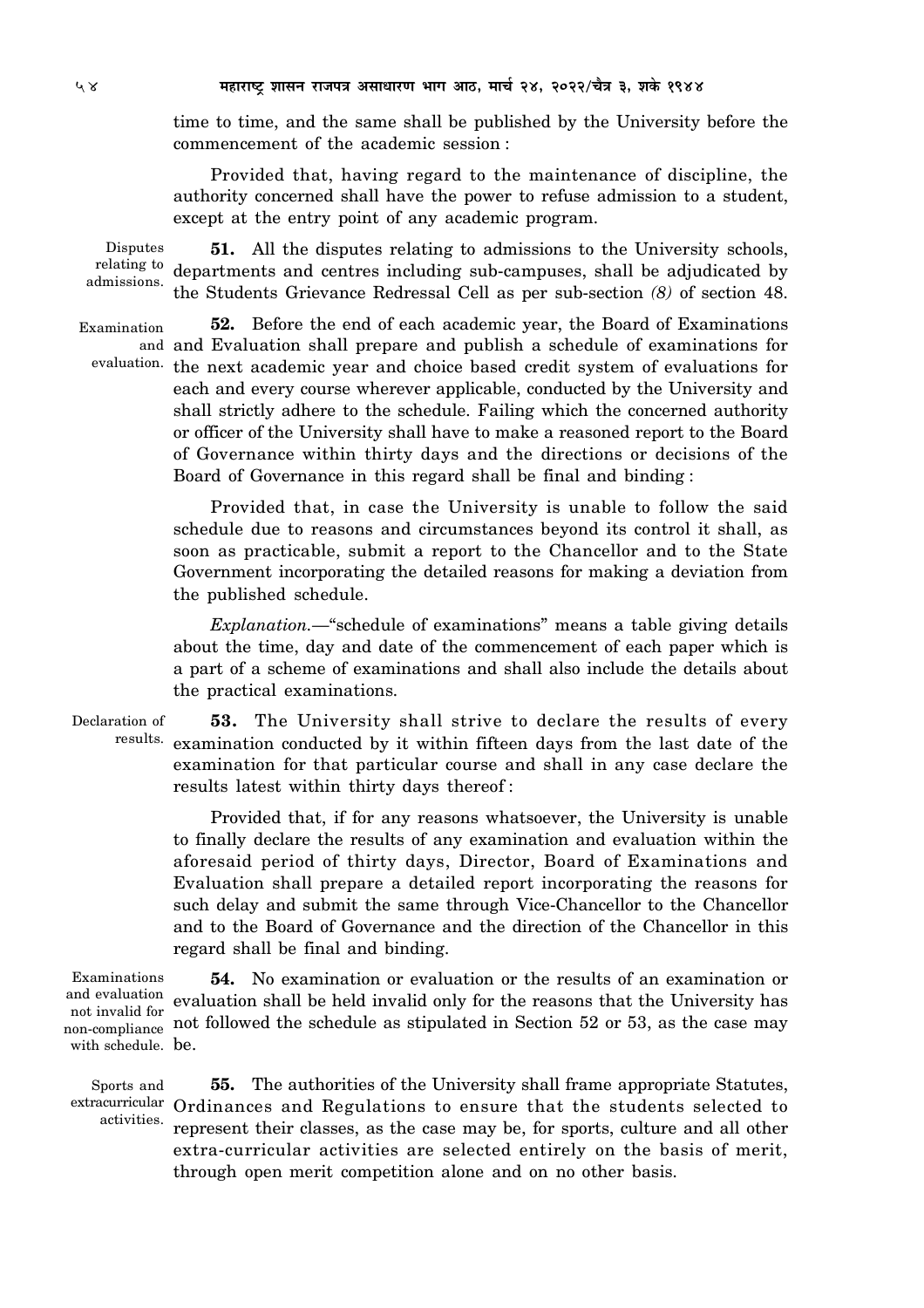# CHAPTER VIII

# COUNCILS AND COMMITTEES

**56.** The following shall be the Committees and Councils constituted Councils and under this Act, namely :— Committees.

*(i)* Students' Council ;

*(ii)* Finance and Accounts Committee ;

*(iii)* Buildings and Works Committee ;

*(iv)* Purchase and Sales Committee ;

*(v)* Knowledge Resource Committee ;

*(vi)* Fee Fixation Committee ;

*(vii)* Selection and Appointment Committee ;

*(viii)* Internal Quality Assurance Committee.

**57.** *(1)* There shall be a Students' Council to look after the welfare of Students' the students and to promote and co-ordinate the extra-curricular activities <sup>Council.</sup> of different student's associations for better corporate life. The Students' Council shall not engage in political activities.

*(2)* The Students' Council shall consist of the following members, namely :—

*(a)* Director, Board of Students' Development – Chairperson ;

*(b)* General Secretary, elected by the members of Students' Council from amongst themselves, as prescribed – Member-Secretary ;

*(c)* Gymkhana Secretary, nominated by the Vice-Chancellor ;

*(d)* one lady student representative, nominated by the Vice-Chancellor ;

*(e)* one student representative belonging to the Scheduled Castes or Scheduled Tribes or De-notified Tribes (*Vimukta Jatis*) or Nomadic Tribes or Other Backward Classes or Special Backward Category, by rotation, nominated by the Vice-Chancellor on the recommendation of Director, Board of Students' Development, National Service Scheme (NSS) and Sports, as prescribed ;

*(f)* one student each from (*i*) National Service Scheme (NSS) or National Cadet Corps (NCC), (*ii*) Sports and (*iii*) cultural activities, nominated by the Director, Board of Students' Development, from amongst the students of the University departments who are engaged in National Service Scheme, National Cadet Corps, Sports and cultural activities respectively, as prescribed.

*(3)* The first meeting of the Students' Council shall be presided over by the Vice-Chancellor and shall be attended by such other officers as he may deem fit.

*(4)* A student shall be eligible to be, or continue to be, a member of the Students' Council, only if he is enrolled as a full time student.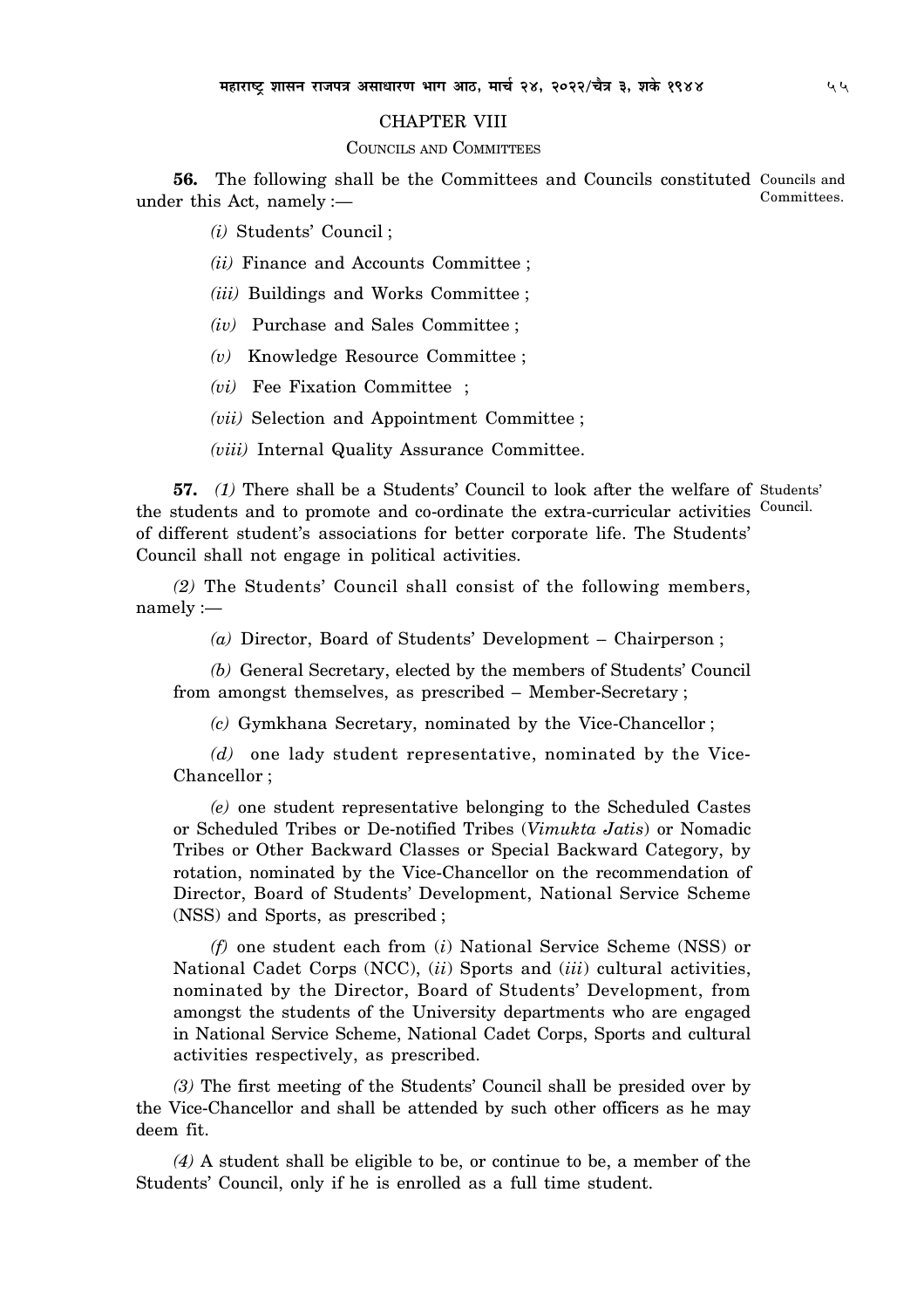*(5)* The budget, frequency of meeting of the Students' Council shall be such as may be prescribed by the Statutes.

*(6)* The nomination or election, as the case may be, of the student members of the Students' Council shall be made every year, as soon as possible, after the commencement of the academic year, on a date as may be prescribed. The term of office of the student members shall begin with effect from the date of nomination or election and shall extend up to the last day of the academic year, unless they have, in the meantime, incurred any of the disqualifications specified by or under the Act, and shall then expire.

*(7)* One third of the members of the Students' Council shall constitute the quorum. The procedure for conduct of business of the meetings and such other matters shall be such as may be prescribed by the Statutes. The Students' Council shall meet at least once in every three months.

*(8)* The procedure for nomination or election, the powers and duties, authority for the conduct of election, mechanism for conduct of such elections, code of conduct for the candidates and election of administrators and grievances redressal mechanism in respect of such election, shall be such as may be specified by the Board of Governance, by order.

*(9)* The provisions of this section shall come into effect from such date after issuing the order under sub-section *(8),* as specified by the Board of Governance in such order.

Finance and Committee.

**58.** *(1)* There shall be a Finance and Accounts Committee to plan, Accounts coordinate and oversee the financial operations of the University. It shall examine the accounts, the progress of expenditure and all new proposals involving fresh expenditure in the light of the provisions available.

*(2)* The Finance and Accounts Committee shall consist of the following members, namely :—

*(a)* the Vice-Chancellor-Chairperson ;

*(b)* the Director of Accounts and Treasuries or his representative, not below the rank of Joint Director of Accounts and Treasuries ;

*(c)* the Chancellor's nominee from the Board of Governance ;

*(d)* one person from the Academic Council, nominated by the Vice-Chancellor ;

*(e)* two experts nominated by the Board of Governance, one of whom shall be a Chartered Accountant who is an expert in the field of accounting and auditing and the other shall be an expert in the area of finance ;

*(f)* Registrar ;

*(g)* Finance and Accounts Officer - Member-Secretary.

*(3)* The quorum for a meeting of the committee shall be five.

*(4)* All members of the committee other than *ex-officio* members shall hold office for a term of five years and shall not be eligible for re-nomination.

*(5)* The committee shall meet at least four times in a year.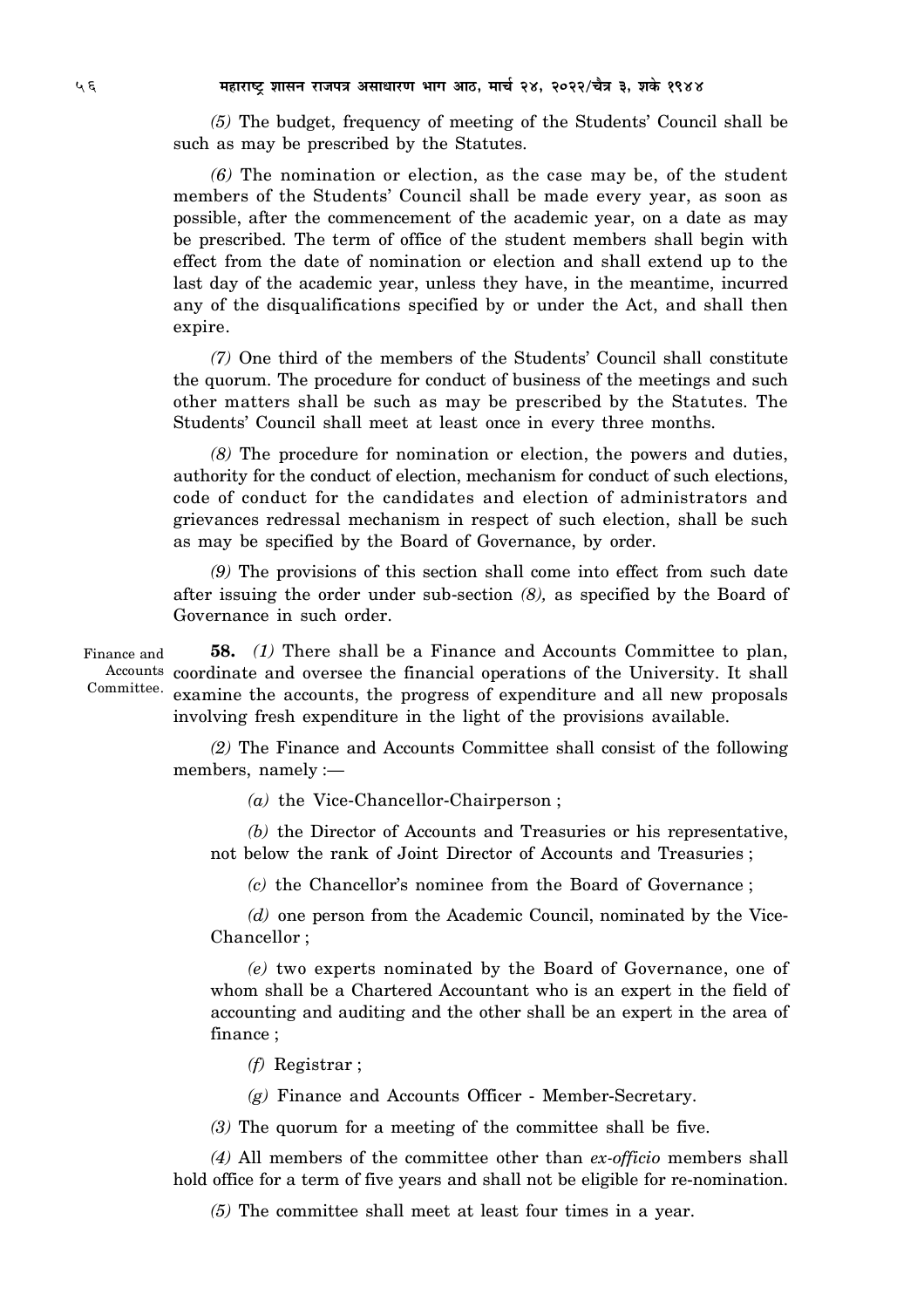*(6)* The Finance and Accounts Committee shall,—

*(a)* examine and consider Annual Statement of Accounts, audited final statement of accounts and Audit Report and its compliance report, and the annual financial estimates to be presented by the Finance and Accounts Officer and recommend the same to the Board of Governance for its approval ;

*(b)* examine the progress of expenditure and all new proposals involving fresh expenditure in the light of the provisions available ;

*(c)* recommend to the Board of Governance, the limits for the total recurring and non-recurring expenditure for the year, based on the income and resources of the University, including the proceeds of loans for productive work ;

*(d)* recommend to the Board of Governance productive investment and management of University assets and resources ;

*(e)* explore the possibilities of, augmenting further the resources for the development of the University ;

*(f)* take necessary steps to have the University accounts audited by auditors appointed by the Board of Governance ;

*(g)* advise the Board of Governance on matters related to the administration of the property and the funds of the University ;

*(h)* ensure proper implementation of the orders issued by the State Government, from time to time, in respect of funds, assets, and other resources received from the State Government ;

*(i)* advise on financial matters referred to it by the Board of Governance, Academic Council or any other authority, body or committee or any officer of the University ;

*(j)* report to the Vice-Chancellor any lapse or irregularity in financial matter which comes to its notice so that he may take suitable prompt actions after assessing the seriousness of the matter or refer it to the Board of Governance ;

*(k)* ensure that the annual accounts of the University, is open for audit by the auditors appointed by the Board of Governance and the statutory audits of the State Government ;

*(l)* study various reforms for management of financial resources, maintenance of accounts and use of modern technologies to enhance the efficiency in accounts maintenance and audit procedures ;

*(m)* carry out any other functions and tasks relating to finance and account as may be assigned by the University authorities.

**59.** (1) There shall be a Buildings and Works Committee to carry out Buildings and minor and major infrastructure development activities of the University Works efficiently and in a time bound manner. Committee.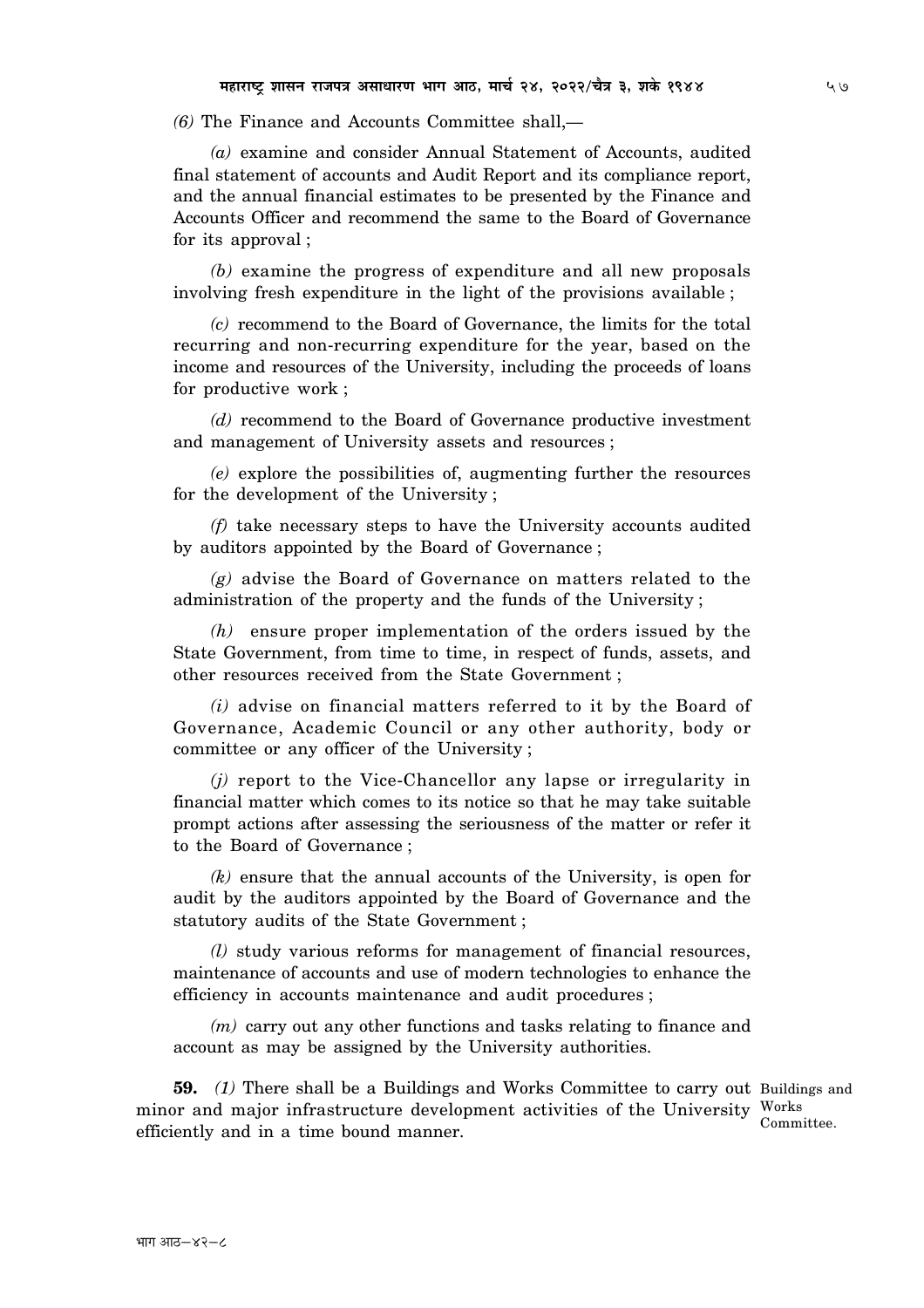*(2)* The Buildings and Works Committee shall consist of the following members, namely :—

*(a)* the Vice-Chancellor - Chairperson ;

*(b)* Chancellor's nominee from the Board of Governance ;

*(c)* Chief Engineer of the Public Works Department, in-charge of the region in which the University is situated, or his nominee not below the rank of Executive Engineer from that region ;

*(d)* one eminent engineer, nominated by the Vice-Chancellor from the private sector ;

*(e)* an eminent Architect, nominated by the Vice-Chancellor from the private sector ;

*(f)* Head of the Planning and Architecture Department, if any ;

*(g)* Registrar ;

*(h)* Finance and Accounts Officer ;

*(i)* Head of the Department of Civil Engineering or in absence of Head of Civil Engineering Department, then faculty member of Civil Engineering, nominated by the Vice-Chancellor - Member-Secretary.

*(3)* All members of the committee, other than *ex-officio* members shall hold office for a term of three years and shall not be eligible for renomination.

*(4)* If any vacancy occurs in the office of a member, the same shall be filled within one month, by the Chancellor or Vice-Chancellor, as the case may be.

*(5)* The Buildings and Works Committee shall,—

*(a)* under the direction and overall superintendence of the Board of Governance, be responsible for the execution of all types of works, including major works to be executed through the private agency or contractor or the Public Works Department ;

*(b)* accord administrative approval and financial sanction, subject to availability of funds in the budget, to the maintenance work ;

*(c)* recommend and obtain administrative approval and expenditure sanction of the Board of Governance in respect of all minor and major works ;

*(d)* recommend to the Board of Governance through the Finance and Accounts Committee, a 'Programme of Works' to be executed in the ensuing year, specifying maintenance works, minor works and major works, separately ;

*(e)* prepare a panel of three Architects and other specialized consultants of proven experience and merit, for the University works and get the same approved by the Board of Governance ;

*(f)* on getting administrative approval and expenditure sanction of the Board of Governance to minor and major works, to get the plans and estimates of such works prepared from the Head of the Civil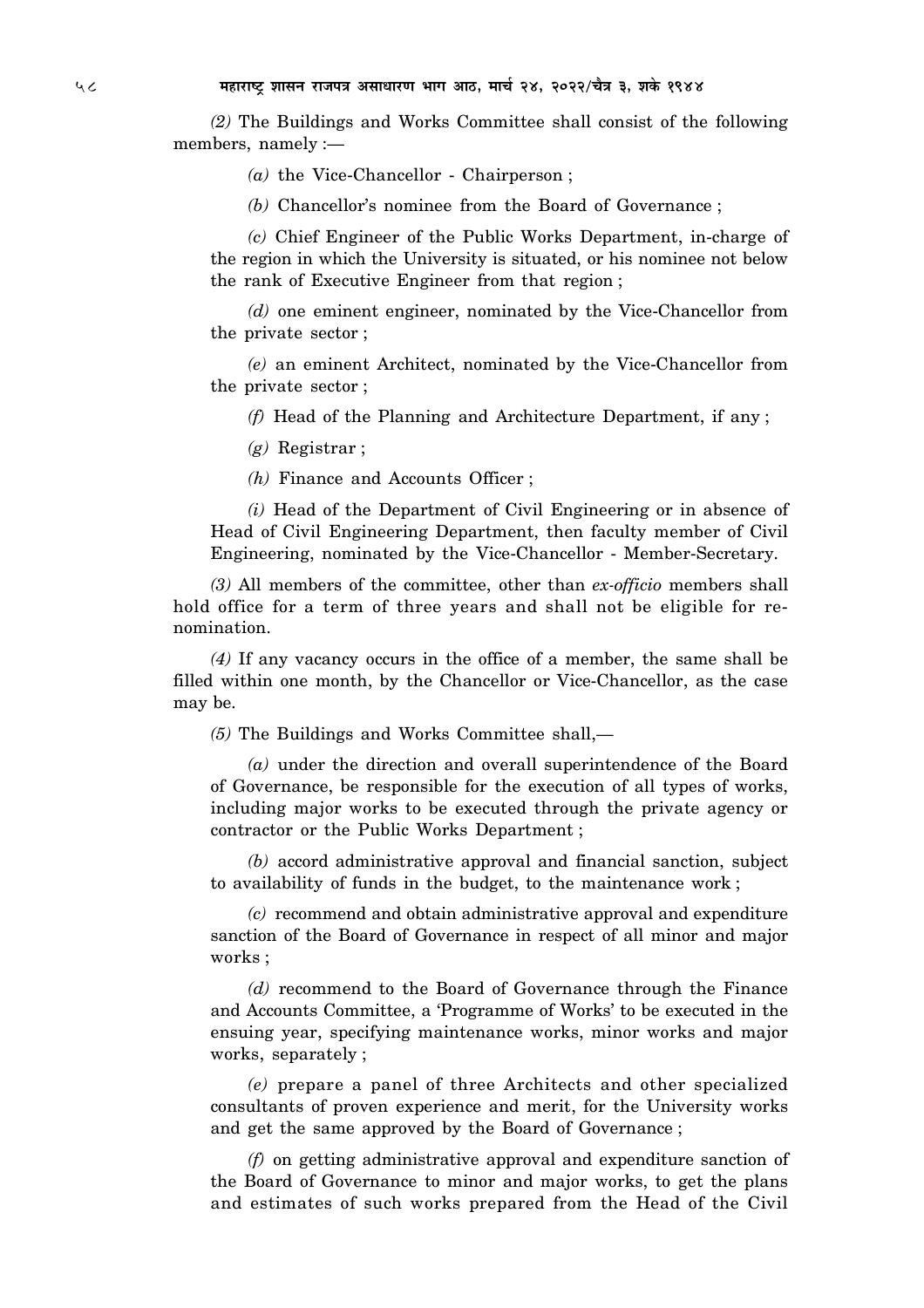Engineering Department of the University or the Architect selected for a project, borne on the panel of approved Architects of the University ;

*(g)* maintain a list of approved contractors on the basis of their technical experience and financial capability for execution of maintenance works and minor works ;

*(h)* be responsible for making technical scrutiny as may be considered necessary by it ;

*(i)* be responsible, after careful scrutiny, for the acceptance of tenders received for maintenance works and major works ;

*(j)* exercise general supervision over the work of the technical staff of the University, and in particular, ensure that essential records and data are maintained up-to-date and that the rejected tenders are retained for a reasonable period ;

*(k)* ensure that the Head of the Civil Engineering Department of the University or in his absence, faculty member of Civil Engineering certifies the completion of works in accordance with the designs finally approved by the architect, if appointed, in respect of maintenance works and minor works ;

*(l)* associate and deliberate with the consulting Architects, as and when necessary ;

*(m)* settle rates not covered by the tender and settle claims and disputes with contractors in respect of approved major works, minor works and maintenance works :

Provided that, if any claims or disputes are likely to cause excess over the approved estimated cost of the works, prior sanction of the Board of Governance shall be obtained to such an excess amount ;

*(n)* exercise such other powers and perform such other duties as may be conferred upon it by the Statutes.

*(6)* The Chairperson of the committee shall, in respect of major works, minor works and maintenance works, have the power to sanction the payment of monthly Running Account Bills of a work, subject to such bills having been examined by the Architect, where appointed, and certified as 'fit for payment' by the Head of the Civil Engineering Department of the University or in his absence, faculty member of Civil Engineering. The bills so paid shall be put up for approval of the committee at its ensuing next meeting.

*(7)* If there are reasonable grounds for the Chairperson of the committee to believe that there is an emergency which requires immediate action to be taken, he may exercise the powers of the committee. Such cases shall be reported by the Chairperson at the ensuing next meeting of the committee.

*(8)* Procedure for the execution of all types of works in the University and procedure for conduct of business at the meetings of the committee shall be as prescribed by the Statutes.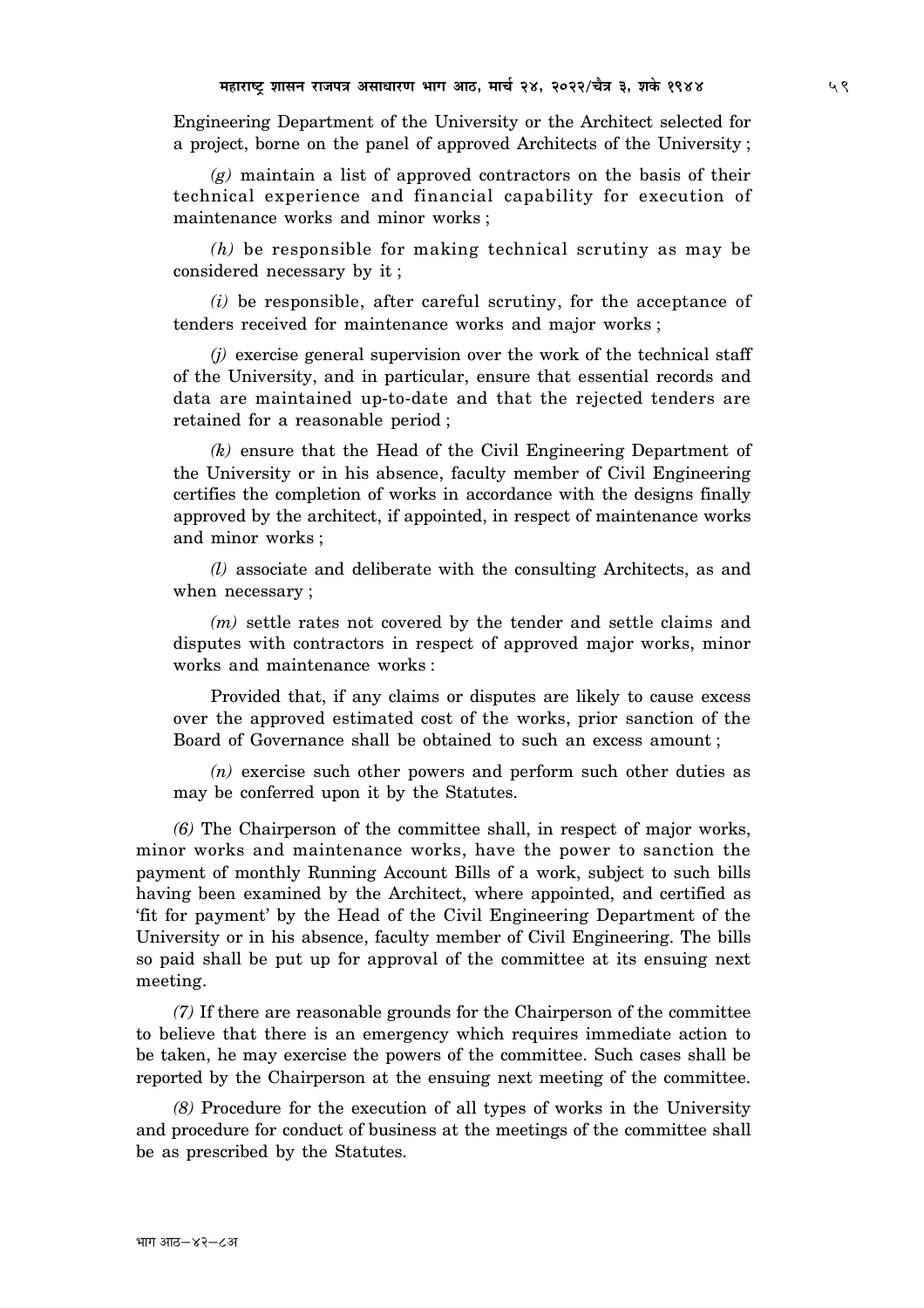**60.** *(1)* There shall be a Purchase Committee for dealing with all Committee. matters pertaining to all purchases of the University, in respect of such items where individual cost of each item exceeds rupees ten lakh at a time. Purchase

> *(2)* The Purchase Committee shall consist of the following members, namely :—

> > *(a)* the Vice-Chancellor - Chairperson ;

*(b)* Chancellor's nominee from the Board of Governance ;

*(c)* one Dean of the Schools and one Head of University departments nominated by the Vice-Chancellor ;

*(d)* one expert, nominated by the Vice-Chancellor preferably in the area of Materials Management from the Industry or Institute of Chemical Technology (ICT) ;

*(e)* Registrar ;

*(f)* Finance and Accounts Officer-Member-Secretary.

*(3)* During the absence of the Finance and Accounts Officer, the Registrar shall act as the Secretary of the Purchase Committee.

*(4)* The Purchase Committee shall invite the Head of the Department or Head of the Centre for which the purchases are to be made.

*(5)* All members of the committee, other than *ex-officio* members shall hold office for a term of three years and shall not be eligible for a second consecutive term in the University.

*(6)* All matters pertaining to all purchases of the University in respect of such item where individual cost of each item is not more than rupees ten lakh at a time, shall be as prescribed by the Statutes.

*(7)* The powers and duties of the Purchase Committee and the procedure for its meetings shall be as prescribed by the Statutes.

*(8)* If any vacancy occurs in the office of a member, the same shall be filled within one month by the Chancellor or Vice-Chancellor, as the case may be.

Knowledge Resource Committee.

**61.** *(1)* There shall be a Knowledge Resource Committee for administering, organizing and maintaining the Knowledge Resource Centre, print and electronic material and related services of the University.

*(2)* The Knowledge Resource Committee shall consist of the following members, namely :—

*(a)* the Vice-Chancellor - Chairperson ;

*(b)* all Deans and Directors ;

*(c)* one Head of the Department nominated by the Vice-Chancellor ;

*(d)* two members nominated by the Vice-Chancellor, of whom one shall be from industry and the other shall be Librarian from a national level organization ;

*(e)* Registrar ;

*(f)* Finance and Accounts Officer ;

*(g)* Director, Knowledge Resource Centre - Member-Secretary.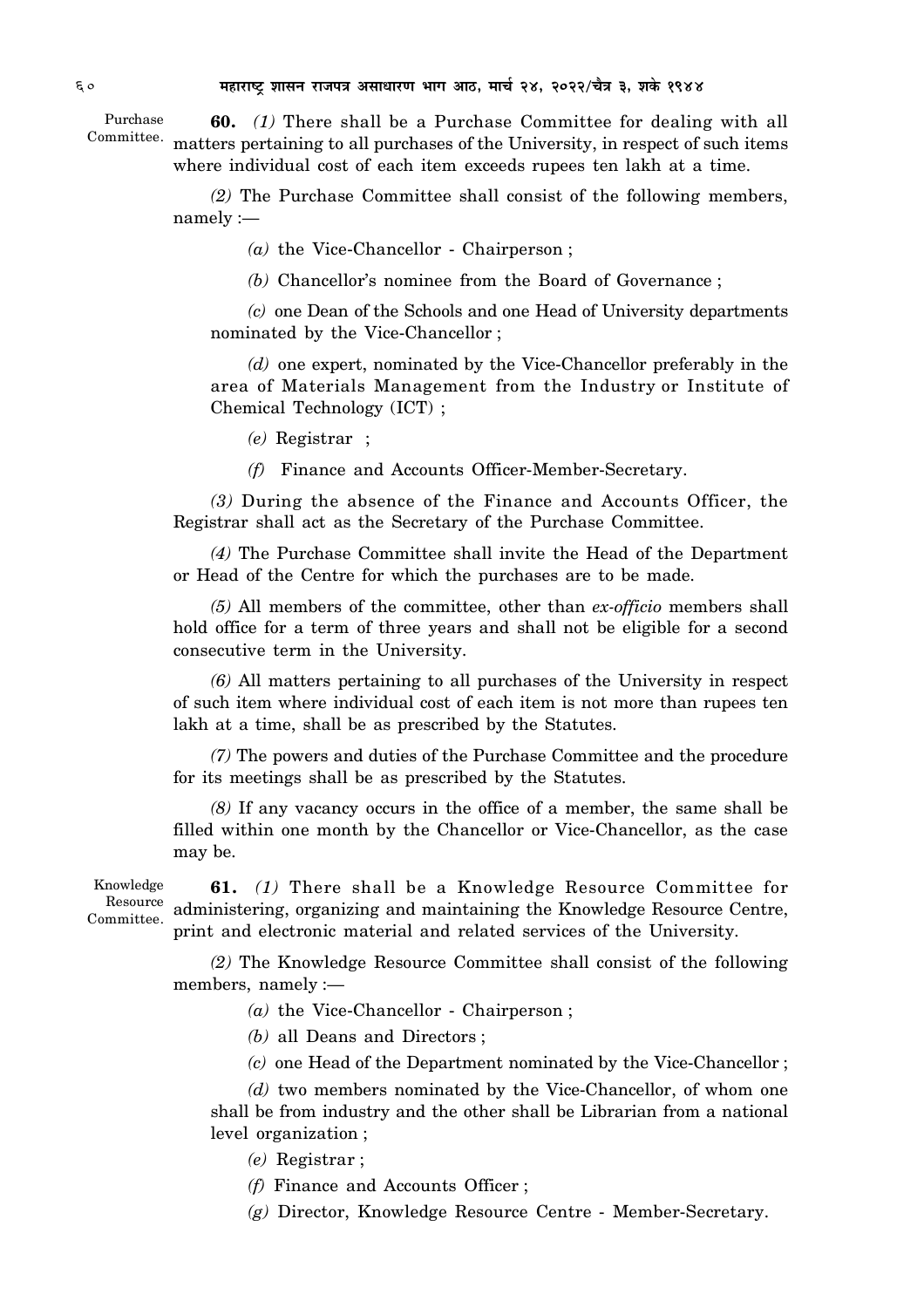*(3)* All nominated members of the Knowledge Resource Committee, other than the *ex-officio* members, shall hold office for a period of three years and shall not be eligible for re-nomination.

*(4)* The Knowledge Resource Committee shall meet at least three times in a year.

*(5)* The Knowledge Resource Committee shall,—

*(a)* provide for proper organization and support for the functioning of the Knowledge Resource Centre, documentation services and maintenance of records in analogue and digital form ;

*(b)* provide the approach and operational plan for modernization and improvement of Knowledge Resource Centre and documentation services in both analogue and digital format ;

*(c)* recommend to the Academic Council fees and other charges for the services and use of the Knowledge Resource Centre by students and others ;

*(d)* prepare the annual budget and proposal for development of the Knowledge Resource Centre for approval of the Board of Governance through the Finance and Accounts Committee ;

*(e)* submit the annual report on the functioning of the Knowledge Resource Centre to the Board of Governance through Vice-Chancellor ;

*(f)* establish a network with regional, national and international libraries and information centres ;

*(g)* hold the information pertaining to all administrative, governance, academic and other documents and information and data pertaining to the working of University schools, departments and administrative offices of the University and related to assessment and accreditation of the University ;

*(h)* undertake any other task as may be assigned by the Vice-Chancellor and University authorities so as to carry out objectives of the Knowledge Resource Centre.

*(6)* If any vacancy occurs in the office of a member, the same shall be filled within one month by the Vice-Chancellor.

**62.** (1) There shall be a Fee Fixation Committee to work out the real Fee Fixation cost of delivery of each and every under-graduate and post-graduate courses Committee. or programmes run by the University.

*(2)* The Fee Fixation Committee shall decide the tuition fees, development fees, other fees and charges for various courses or programmes as recommended by the Academic Council, and recommend it to the Board of Governance for approval.

*(3)* The Fee Fixation Committee shall consist of the following members, namely :—

*(a)* A retired Vice-Chancellor or an eminent educationist having wide experience in the field of education, who shall not be connected with the University- Chairperson ;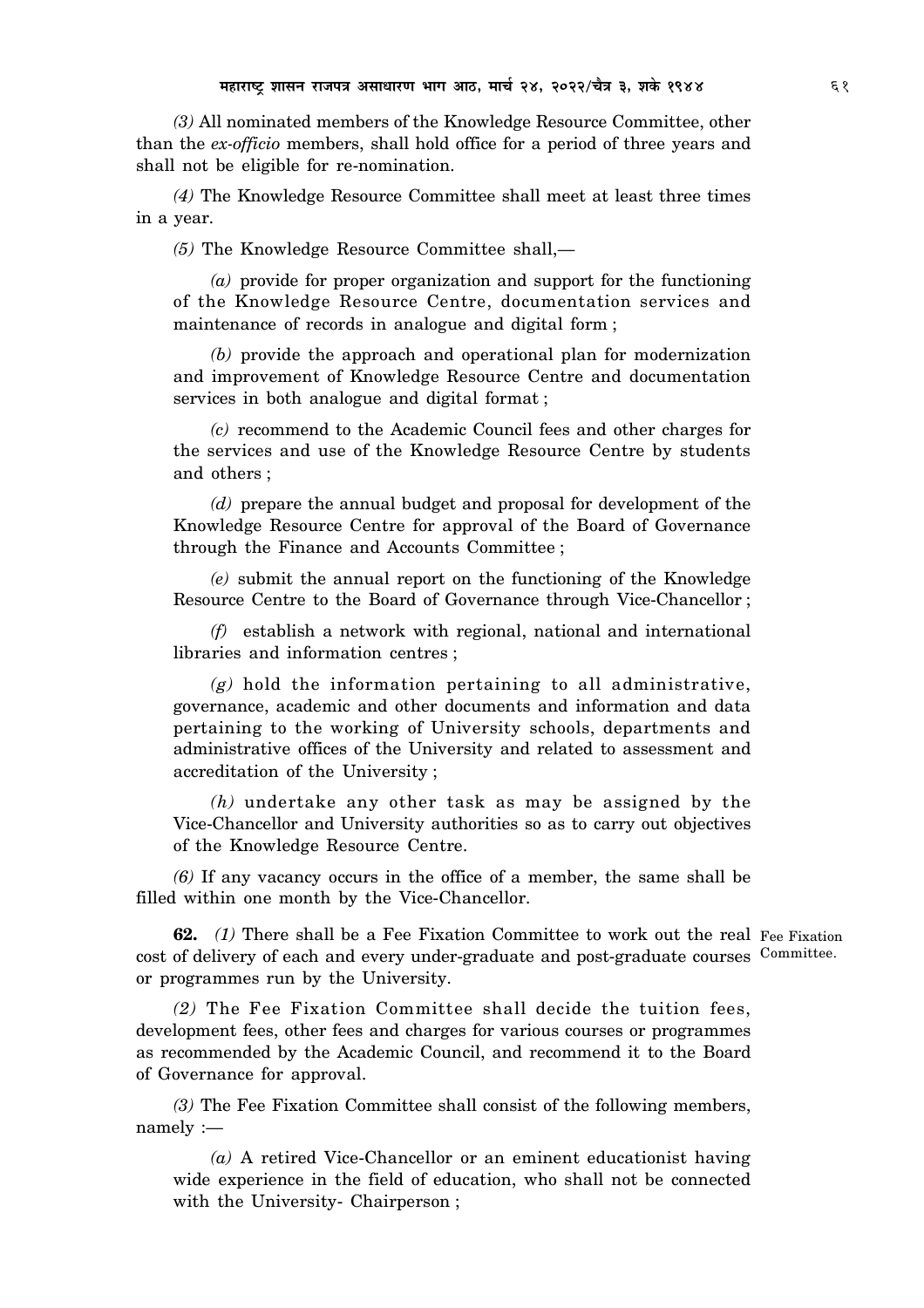*(b)* all Deans of schools and Directors ;

*(c)* Chancellor's nominee from the Board of Governance ;

*(d)* one finance expert nominated by the Vice-Chancellor, preferably a Chartered Accountant, not connected with the University ;

*(e)* one legal advisor, not connected with the University and appointed by the Board of Governance ;

*(f)* Registrar – Member-Secretary.

*(4)* The quorum for a meeting of the committee shall be seven.

*(5)* All members of the committee, other than *ex-officio* members shall hold office for a term of five years and shall not be eligible for re-nomination.

*(6)* The tuition fees, development fees, other fees, and charges for various courses or programmes as recommended by fee fixation committee and finally approved by the Board of Governance shall be applicable in general :

Provided that these fees shall not be in contravention of the State Government policies in this regard.

*(7)* The committee shall meet at least twice a year to examine and consider the fee fixation proposals on the basis of the norms as prescribed in Ordinances and shall hold as many meetings as needed. The committee shall decide tuition fees, development fees, other fees and charges for various courses or programmes, at least six months before the commencement of academic year.

*(8)* If any vacancy occurs in the office of a member, the same shall be filled within one month by the Chancellor or Vice-Chancellor, as the case may be.

Selection and appaintment teachers.

**63.** *(1)* Subject to the provisions of this Act, Statutes and Ordinances, appointment the Vice-Chancellor shall appoint according to the order of merit and committee for recommendations made by the selection committee, a University teacher and of University Director of the Knowledge Resource Centre.

> *(2)* The selection committee for making recommendations, for appointment of the University teachers and Director of Knowledge Resource Centre shall consist of the following members, namely:—

> > *(a)* the Vice-Chancellor-Chairperson ;

*(b)* one person, not below the rank of professor, nominated by the Chancellor ;

*(c)* the Dean of the school concerned as a Member-Secretary ;

*(d)* the Head of the concerned University department, centre, nominated by the Vice-Chancellor ;

*(e)* not less than three experts nominated by the Board of Governance out of a panel of not less than six names of experts not connected with the University recommended by the Academic Council, who have special knowledge of the subject for which the teacher is to be selected ;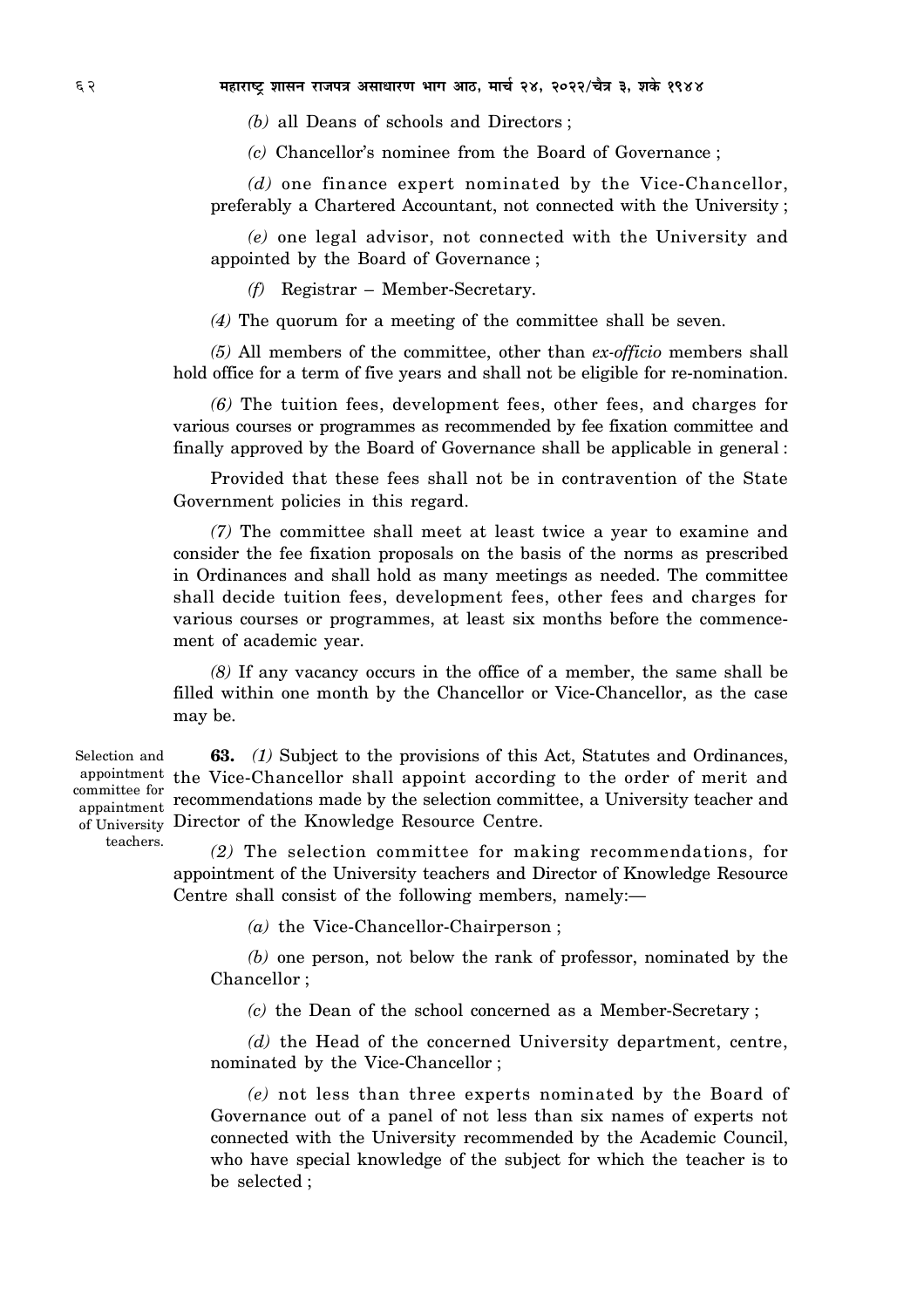*(f)* one person not below the rank of Professor belonging to Scheduled Castes or Scheduled Tribes or De-notified Tribes (*Vimukta Jatis*) or Nomadic Tribes or Other Backward Classes, nominated by the Vice-Chancellor ;

*(g)* one nominee of the Board of Governance not below the rank of Professor ;

*(h)* one nominee of the Government not below the rank of the Joint Director, Technical Education:

Provided that, a Head referred to in clause *(d),* who is an Associate Professor shall be a member of the selection committee for the selection to the rank below Associate Professor :

Provided further that, one of the person to be nominated as a member of selection committee shall be a woman.

*(3)* Every vacant post of a University teacher, University created and Government approved, to be filled by selection, shall be duly and widely advertised, according to the draft approved by the Vice-Chancellor, together with particulars of the minimum and additional qualifications, as prescribed by Statutes, the emoluments and number of posts to be filled, the number of posts which are reserved for the members of the Scheduled Castes or Scheduled Tribes or De-notified Tribes (*Vimukta Jatis*) or Nomadic Tribes or Other Backward Classes, to be determined by the Vice-Chancellor on the recommendation of the Board of Governance, and reasonable time shall be allowed within which the applicants may, in response to the advertisement, submit their applications.

*(4)* The date of the meeting of every selection committee shall be so fixed as to allow a notice of at least fifteen days of such meeting, be given to each member ; and the particulars of each candidate shall be sent to each member of the selection committee so as to reach him at least seven days before the date of meeting.

*(5)* The quorum to constitute a meeting of every selection committee shall be seven members, of whom at least two shall be persons nominated under clause *(e)* of sub-section *(2).*

*(6)* If, on petition by any person directly affected, or *suo motu*, the Chancellor, after making or having made such inquiries or obtaining or having obtained such explanations, including explanations from the teachers whose appointments are likely to be affected, as may be or may have been necessary, made by any authority or officer of the University at any time was not in accordance with the law at that time in force, the Chancellor, may, by order, notwithstanding anything contained in the contract relating to the conditions of service of such teacher, direct the Vice-Chancellor to terminate his appointment after giving him one month's notice or one month's salary in lieu of such notice, and the Vice-Chancellor shall forthwith comply and take steps for a fresh selection to be made. The person whose appointment has been so terminated shall not be eligible to apply again for the same post.

*(7)* Any order made by the Chancellor, under the last preceding subsection shall be final and a copy of the order shall be served on the teacher concerned by the Vice-Chancellor within three days from its receipts.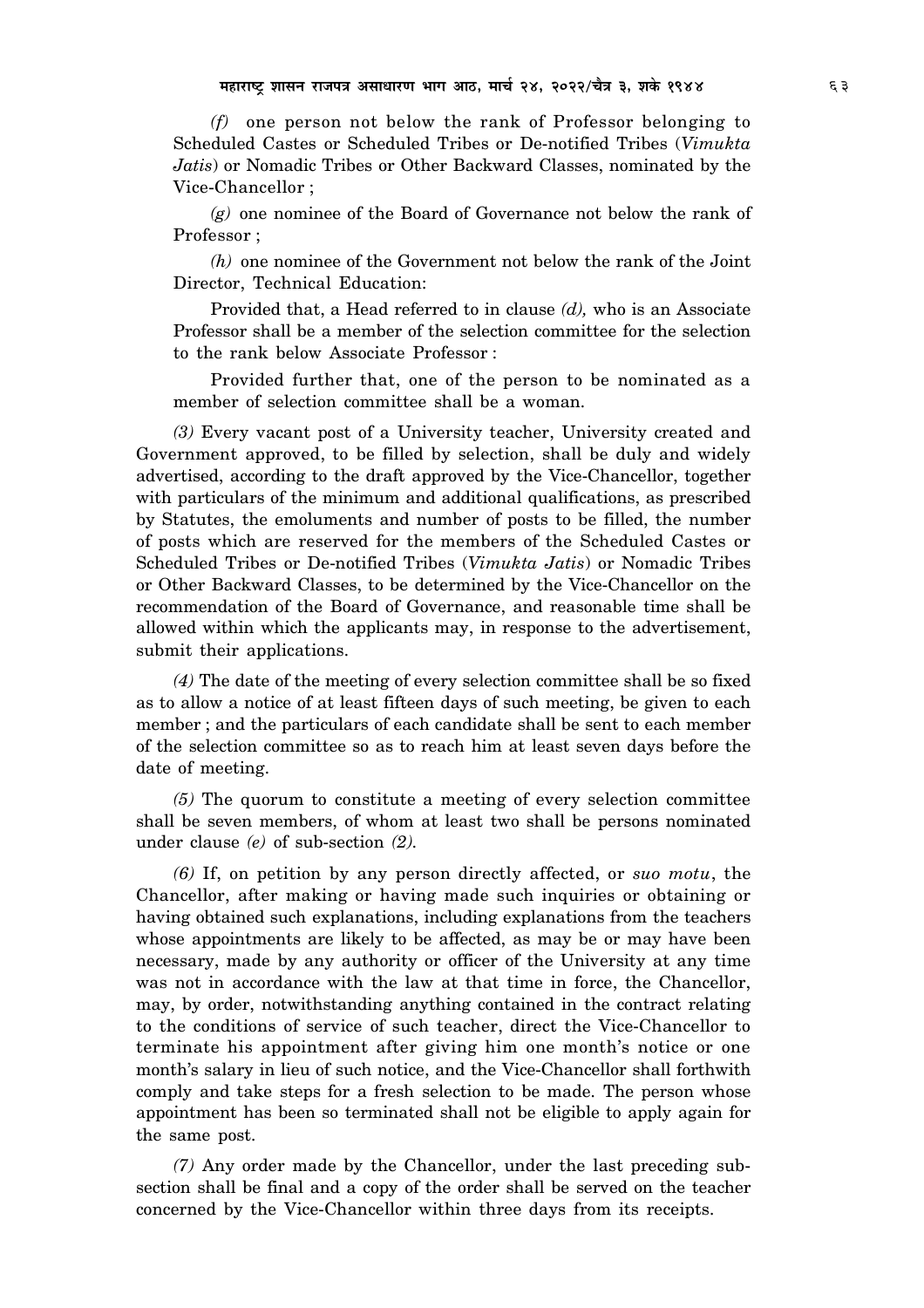*(8)* It shall be the duty of the Vice-Chancellor, to ensure that no payment whatsoever is made to any person, by way of salary or allowance, from the funds of the University, for any period after the termination of his services, and any authority or officer authorizing or making any such payment shall be liable to reimburse the amount so paid to the University.

Internal Committee.

**64.** *(1)* There shall be an Internal Quality Assurance Committee Quality (IQAC) in the University to plan, guide and monitor quality assurance and Assurance<br>
ommittee quality enhancement in all the academic and administrative activities of the University.

> *(2)* The Internal Quality Assurance Committee in the University shall be constituted and function as prescribed by the Statutes and in accordance with the guidelines of the University Grants Commission, accrediting agencies, State Government and any regulating authority, from time to time.

> *(3)* The Annual Quality Assurance Report shall be prepared by the Internal Quality Assurance Committee (IQAC) and shall be placed before the Board of Governance for its approval and follow-up actions and for the necessary quality enhancement measures. The University shall regularly submit the Annual Quality Assurance Report to the National Assessment and Accreditation Council or other accreditation bodies.

> *(4)* The Internal Quality Assurance Committee shall closely work with State level Quality Assurance bodies, if any.

**65.** Where an appointment is to be made on a temporary vacancy of temporary teacher of the University because of resignation, leave or any reason, vacancies of whatsoever, the appointment shall be made, if the vacancy is for a period of more than one year, on the recommendation of the selection committee in accordance with the provisions of section 63. The quorum for the selection committee shall be seven. Filling University teachers.

**66.** *(1)* For the purposes of sub-section *(2)* of section 13 and sub-section committees (2) of section 19, there shall be a selection committee for making <sub>and</sub> recommendations of suitable candidates for appointment to the posts of the employees of Registrar and the Finance and Accounts officer. Selection for officers University.

*(2)* The selection committee shall consist of,—

*(a)* the Vice-Chancellor, Chairperson ;

*(b)* the Chancellor 's nominee from the Board of Governance ;

*(c)* two experts having special knowledge in the field related to the post to be filled, who are not connected with the University, nominated by the Vice-Chancellor ;

*(d)* one person belonging to Scheduled Castes or Scheduled Tribes or De-notified Tribes (*Vimukta Jatis*) or Nomadic Tribes, or Other Backward Classes, not below the rank of Principal or Professor nominated by the Vice-Chancellor ;

*(e)* one woman representative not below the rank of Professor, nominated by the Vice-Chancellor ;

*(f)* the Director of Technical Education or his nominee, not below the rank of the Joint Director of Technnical Education ;

*(g)* the Registrar, Member-Secretary.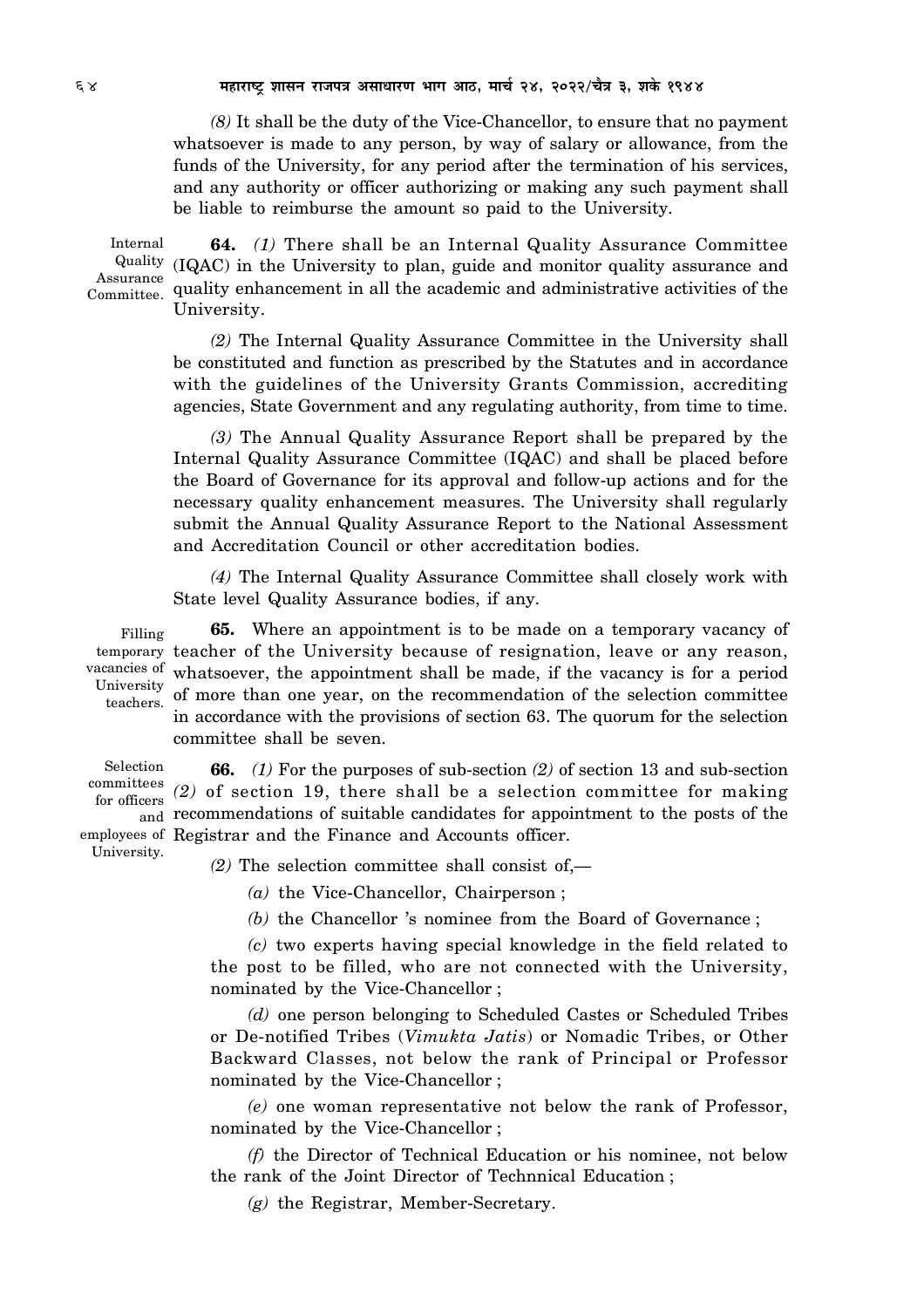*(3)* All posts mentioned in sub-section *(1)* shall be duly and widely advertised.

*(4)* The date of the meeting of every selection committee shall be so fixed as to allow a notice of at least fifteen days of such meeting, being given to each member ; and the particulars of each candidate shall be sent to each member of the selection committee so as to reach him at least seven days before the date of meeting.

*(5)* In case of appointment to the post referred to in sub-section *(1),* if, on petition by any person directly affected, or *suo motu*, the Chancellor, after making or having made such inquiries or obtaining or having obtained such explanations, including explanations from the persons whose appointments are likely to be affected, as may be or may have been necessary, made by any authority or officer of the University at any time was not in accordance with the law at that time in force, the Chancellor, may, by order, notwithstanding anything contained in the contract relating to the conditions of service of such person, direct the Vice-Chancellor to terminate his appointment after giving him one month's notice or one month's salary in lieu of such notice, and the Vice-Chancellor shall forthwith comply and take steps for a fresh selection to be made. The person whose appointment has been so terminated shall be eligible to apply again for the same post.

*(6)* Any order made by the Chancellor, under the last preceding subsection shall be final and a copy of the order shall be served on the person concerned by the Vice-Chancellor within three days from its receipts.

*(7)* It shall be the duty of the Vice-Chancellor, to ensure that no payment whatsoever is made to any person, by way of salary or allowance, from the funds of the University, for any period after the termination of his services, and any authority or officer authorizing or making any such payment shall be liable to reimburse the amount so paid to the University.

*(8)* The selection committee and mode of appointments and nominations of other officers of the University shall be as prescribed in the Statutes.

**67.** In addition to the committees constituted under this Act, the Other authorities of the University may appoint committee with suitable terms Committees. and reference for any specific task, and such committee shall consist of members of the same authority constituting such a committee and also of such other persons as that authority may nominate.

## CHAPTER IX

#### ENROLMENTS, DEGREES AND CONVOCATIONS

**68.** All instruction, teaching, training, research, research collaborations Teaching and and partnerships, shall normally be conducted within the University in such research. manner as may be prescribed by Statutes.

**69.** A person to be enrolled as student of the University shall possess Enrolment of such qualifications and fulfill such conditions as may be prescribed by the students. Ordinances.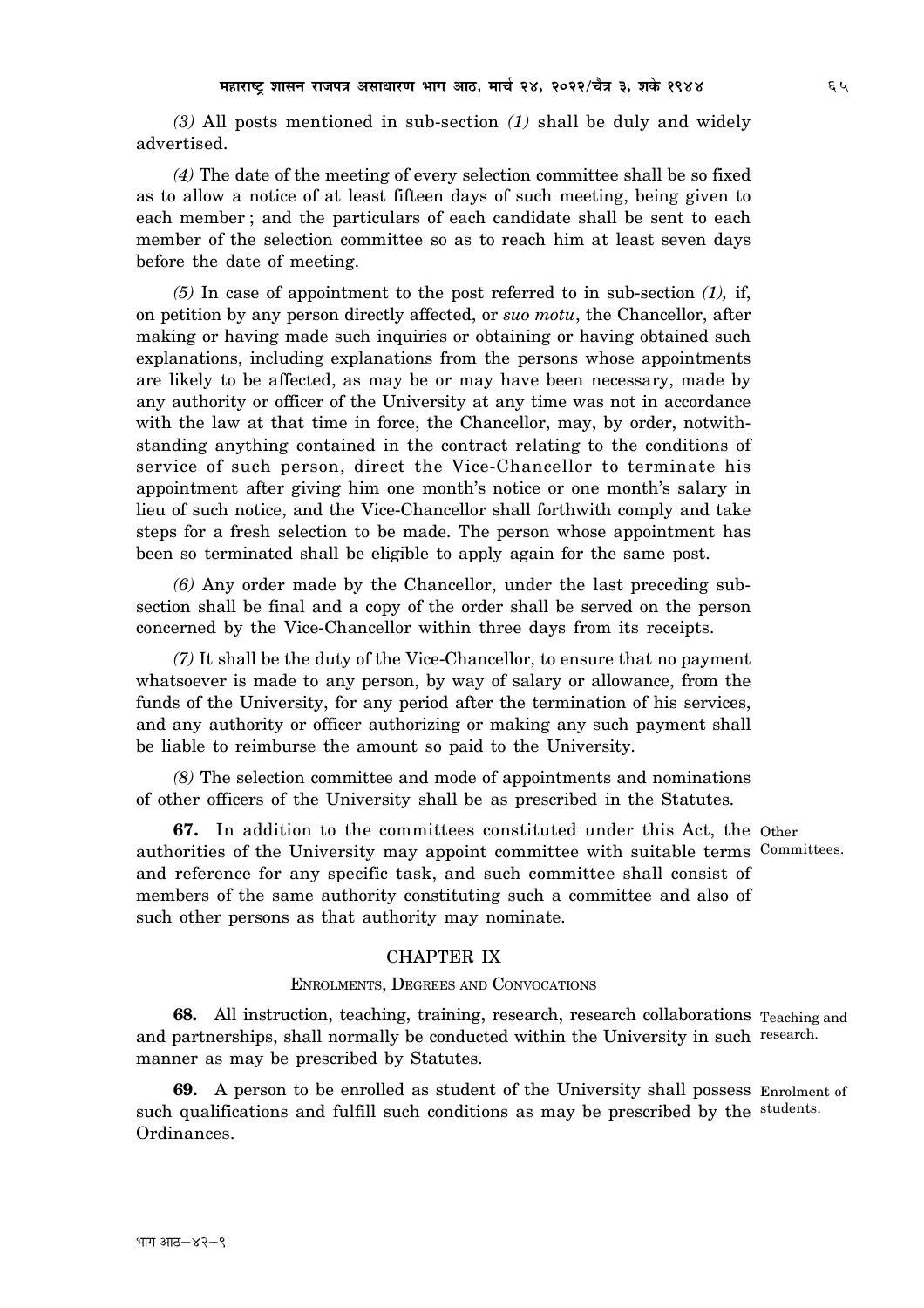Disciplinary discipline students.

**70.** *(1)* All powers relating to discipline and disciplinary action in powers and relation to the students of the University schools and departments, shall amongst vest in the Vice-Chancellor.

> *(2)* The Vice-Chancellor may, by an order, delegate all or any of his powers under sub-section *(1),* as he deems fit, to such other officer as he may nominate in that behalf.

> *(3)* The Vice-Chancellor may, in the exercise of his powers, by an order, direct that any student or students be expelled or rusticated for a specified period, or be not admitted to a course or courses of study in the University for a specified period, or be punished with fine, as prescribed by Statutes by the University, or be debarred from taking an examination or evaluation conducted by the University, for a specified period not exceeding five years or that the result of the student or students concerned in the examination or evaluation in which he or they have appeared, be cancelled :

> Provided that, the Vice-Chancellor shall give reasonable opportunity of being heard to the student concerned, if expulsion is for a period exceeding one year.

> *(4)* Without prejudice to the powers of the Vice-Chancellor and the heads of departments, centres of the University shall have authority to exercise all such powers over the student in their respective charge as may be necessary for the maintenance of proper discipline.

> *(5)* Provisions as regards discipline and proper conduct for students of the University and the action to be taken against them for breach of discipline or misconduct, shall be as may be prescribed by the Statutes, which shall apply to the students of the University.

> *(6)* Statutes relating to discipline and proper conduct for students, and the action to be taken against them for breach of discipline or misconduct, shall also be published in the prospectus and the website of the University and every student shall be informed accordingly.

> *(7)* At the time of admission, every student shall sign a declaration to the effect that he submits himself to the disciplinary jurisdiction of the Vice-Chancellor and the other officers and authorities or bodies of the University and shall observe and abide by the Statutes made in that behalf .

Degrees, diplomas, certificates academic distinctions.

**71.** *(1)* The Board of Governance may institute and confer such degrees, diplomas, certificates and other academic distinctions as may be and other recommended by the Academic Council.

> *(2)* The Board of Governance may institute and confer post-doctoral degrees such as Doctor of Science (D.Sc.) and Doctor of Literature (D.Litt.) by Research, as may be recommended by Academic Council.

> *(3)* The Chancellor may, on the recommendation of the Board of Governance and the Academic Council, supported by a majority of not less than two-third members of each such authority, present at its meeting, such majority comprising not less than one-half of the members of each such authority, withdraw the degree or diploma or certificate or any other academic distinction permanently or for such period as the Chancellor thinks fit, if such a person is convicted by a court of law for any offence involving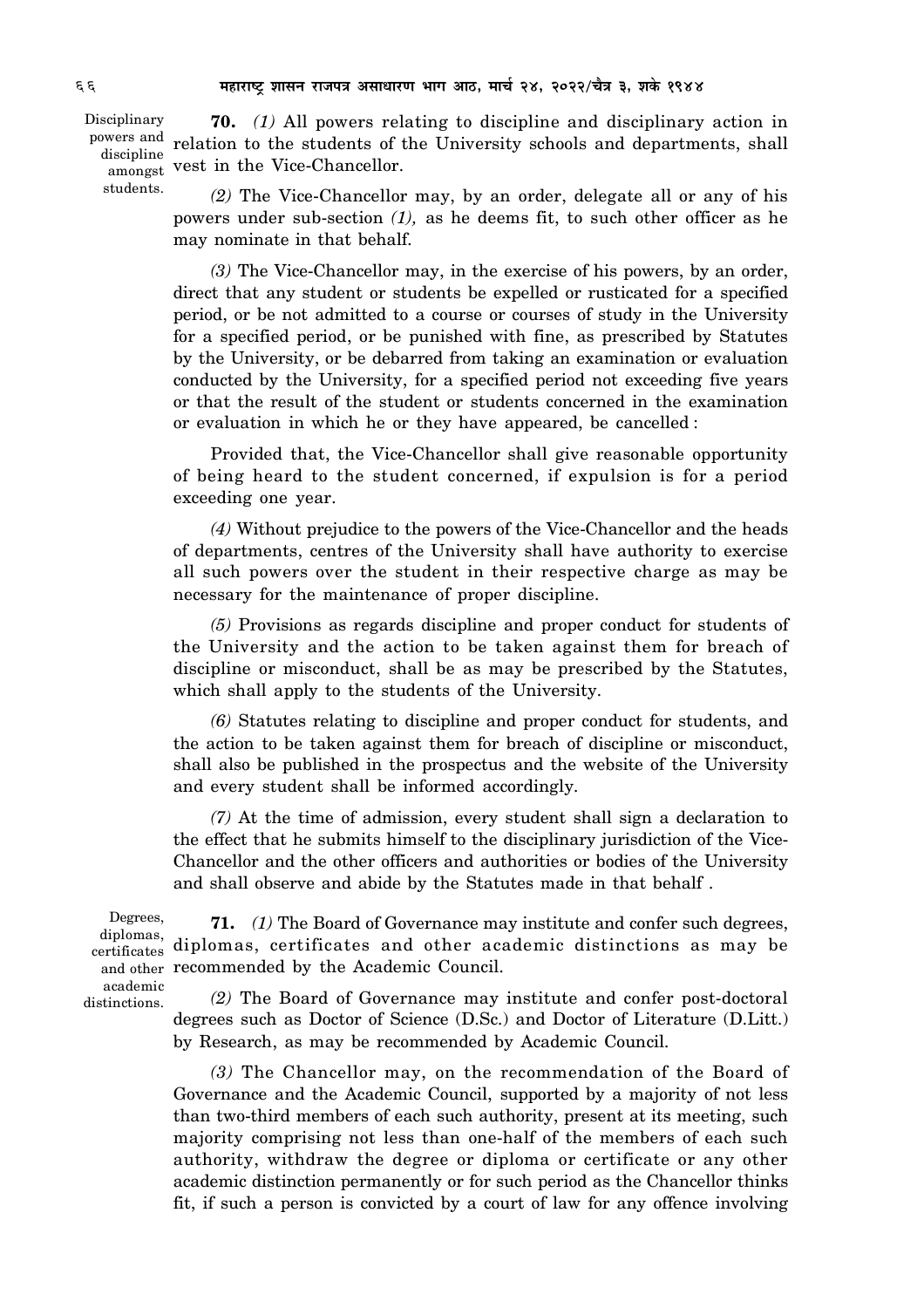moral turpitude or has been found to have sought admission to any degree or diploma or certificate course by fraudulent means or has been found to have obtained such degree or diploma or certificate or any other academic distinction by fraudulent means. No such action under this section shall be taken unless the person concerned is given an opportunity to defend himself.

**72.** The Academic Council may consider and recommend to the Board Honorary of Governance the conferment of an honorary degree or other academic degree. distinction on any person, without requiring him to undergo any test or examination or evaluation, on the ground solely that he, by reason of his eminent position or attainments in any field relating to Engineering, Industry or Technology, is a fit and proper person to receive such degree or other academic distinction, and such recommendation shall be deemed to have been duly passed if supported by a majority of not less than twothirds of the members present at the meeting of the Board of Governance, being not less than one-half of its total membership :

Provided that, such degree or other academic distinction shall not be conferred without the Vice-Chancellor having obtained the previous approval of the Chancellor.

**73.** The convocation of the University shall be held at least once during Convocation. an academic year in the manner prescribed by the Statutes for conferring degrees, post-diplomas, post-graduate diplomas or for any other purpose.

# CHAPTER X

### UNIVERSITY FUNDS, ACCOUNTS AND AUDIT

**74.** *(1)* The annual financial estimate (budget) of the University for Annual ensuing financial year shall be prepared by the Finance and Accounts Officer financial under the direction of the Finance and Accounts Committee, at least two estimate. months before the commencement of the financial year.

*(2)* The Finance and Accounts Officer shall thereafter forward copies of annual financial estimate (budget) to the Board of Governance for its approval and then shall send to the Chancellor and the State Government.

*(3)* The financial year of the University shall be the same as that of the State Government.

**75.** (1) The University shall establish the following funds, namely :— University

*(a)* general fund ;

*(b)* salary fund, for all teaching and non-teaching posts created and approved by the State Government ;

(*c*) salary fund for all teaching and non-teaching posts, created by the University separately ;

*(d)* trust fund ;

*(e)* development and programme fund ;

*(f)* contingency fund ;

*(g)* any other fund which, in the opinion of the University, is deemed necessary to establish.

funds.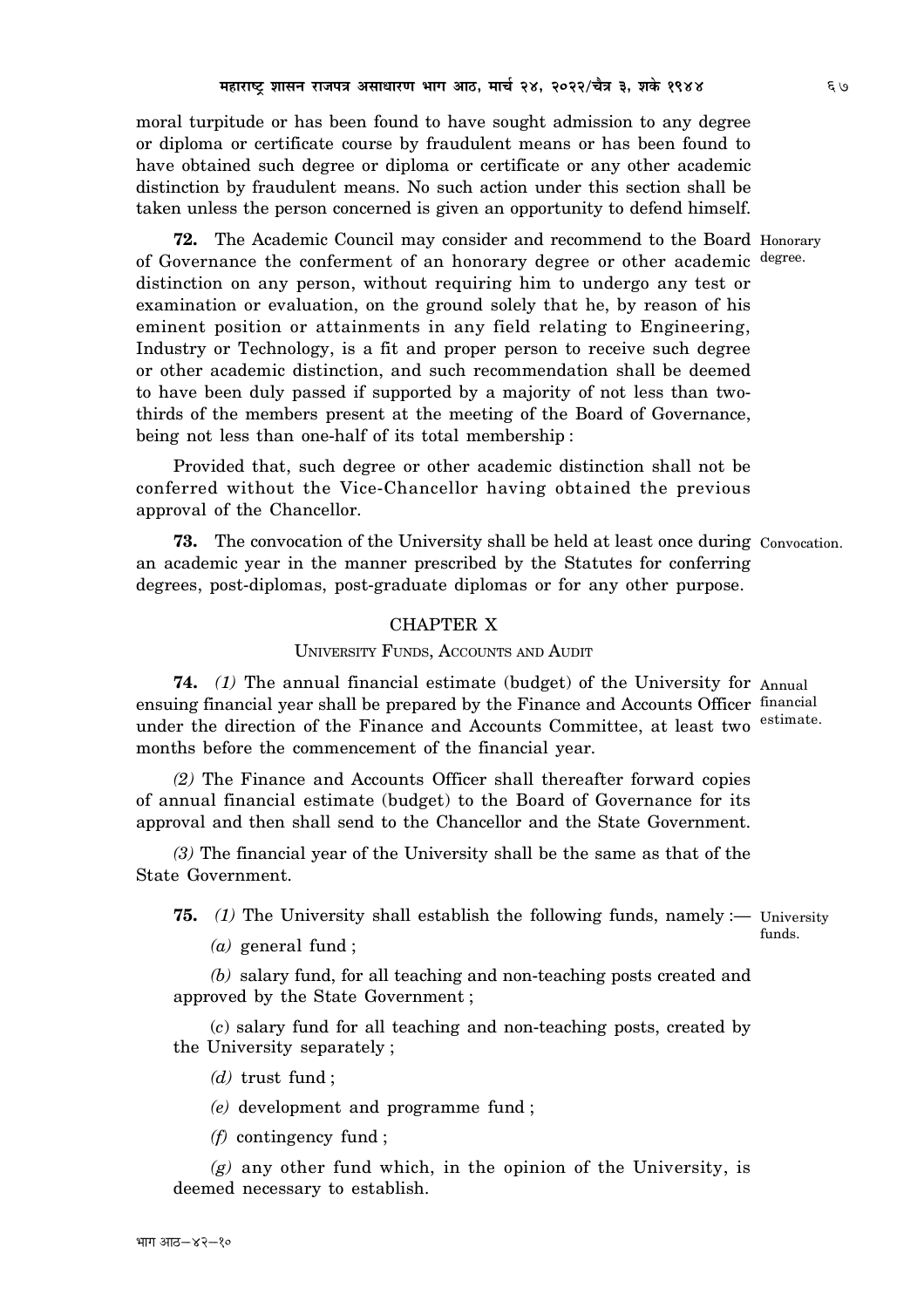*(2)* The following shall form part of, or be paid into, the general fund :—

*(a)* non-salary contribution or grants, received from the State Government or Central Government or University Grants Commission or any other Central or State authority or Central or State body ;

*(b)* all incomes of the University from any source whatsoever, including income from fees, other fees and charges ;

*(c)* any sums borrowed from the banks or any other agency, with the permission of the Board of Governance ;

*(d)* sums received from any other source or agency.

*(3)* The salary fund mentioned in clause *(b)* of sub-section (*1*) shall consist of all amounts received from the State Government for all of its sanctioned posts of both teaching and non-teaching staff, Central Government or University Grants Commission, or any other Central or State authority or Central or State body, towards full or part payment of the salary and allowances. The amount from this fund shall be utilized only for the purpose mentioned in clause *(b)* of sub-section *(1).*

*(4)* The salary fund mentioned in clause *(c)* of sub-section *(1)* shall consist of all amounts, appropriated by the University from its own resources towards full or part payment of the salary and allowances for all teaching and non-teaching posts, created by the University separately. The amount from this fund shall be utilized only for the purpose mentioned in clause *(c)* of sub-section *(1).*

*(5)* All contributions, income or moneys from trusts, societies, bequests, donations, Corporate Social Responsibility (CSR), endowments, subventions and similar grants shall form part of the trust fund.

*(6) (a)* The development and programme fund of the University shall consist of all infrastructure development grants received from the State Government, all contributions made by the University Grants Commission for development and research grants received from other funding agencies of the Central Government, United Nations and its affiliates, other international agencies, industry, banks and financial institutions or any person or institution ;

*(b)* no amount from this fund shall be appropriated to any other fund of the University or expended for any other purpose ;

*(c)* the development and programme fund shall be utilized in the manner consistent with the object of the programme and as per guidelines of the funding agency on expenditure and audit, to be granted and approved by the Board of Governance.

*(7)* The University shall have and maintain a contingency fund under a separate head of the University accounts which shall be used only for the purpose of meeting any unforeseen expenditure.

*(8)* The surplus money at the credit of these funds, including accruals thereto, which cannot immediately or at any early date be applied for the purposes aforesaid shall, from time to time, be deposited in the Nationalized Banks.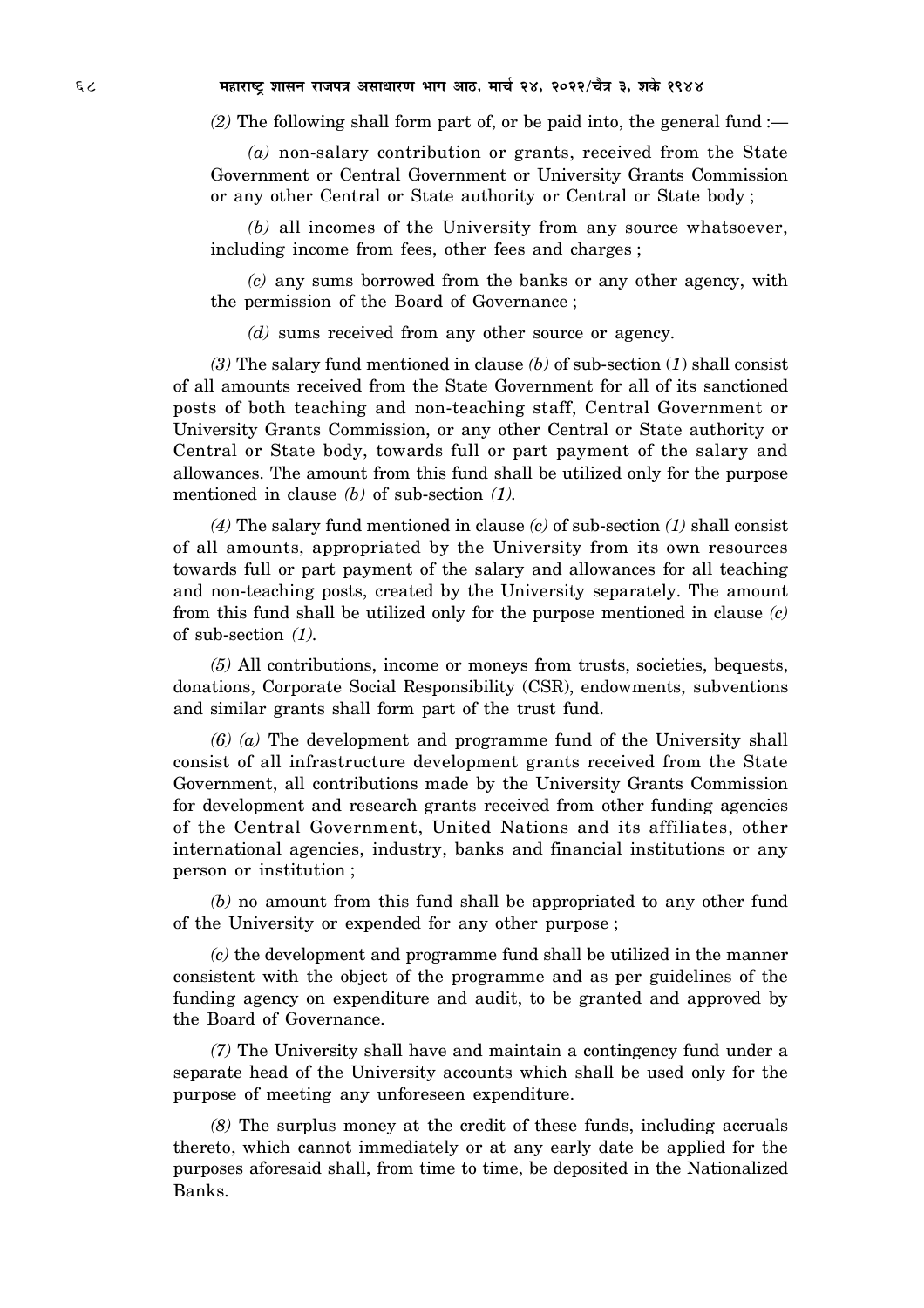**76.** *(1)* The accounts of the University shall be maintained on the basis Annual and principles of double entry accounting system, and the method of accounts and accounting to be followed shall be the mercantile system by following the Account Code as prescribed by State Government. audit.

*(2)* The accounts of the University shall be audited at least once every year and in any case within four months of the close of the financial year by the auditors appointed by the Board of Governance from amongst the firms of Chartered Accountants whose partners have no interest in any of the authorities or affairs of the University. The University shall comply with the remarks and discrepancies as shown in the audit report in any case within one month of the receipt of such audit report.

*(3)* The audited accounts shall be published by the University and a copy thereof, together with the copy of the auditor's report and compliance report shall be submitted to the Chancellor and the State Government and shall be submitted for approval before the Board of Governance in any case within six months from the close of the financial year.

*(4)* The State Government shall cause the audited annual accounts of the University, received by it, to be laid before each House of the State Legislature.

*(5)* The State Government shall provide for conduct of the test audit or full audit of the accounts of the University at regular intervals by the auditors appointed by the State Government, which shall be in accordance with the provisions of the Maharashtra Local Fund Audit Act, and the authorities of the University shall be bound to facilitate the same, failing which, provisions of section 7 of that Act shall apply.

**77.** *(1)* The Academic Council shall prepare the annual report, with Annual the help of Deans, containing the administrative, academic, research and report. development and other activities of the University, for each academic year and submit it to the Board of Governance for its approval. Such report as approved by the Board of Governance shall be submitted to the Chancellor and the State Government, within one year from the conclusion of the academic year.

*(2)* The State Government shall cause the annual report to be laid before each House of the State Legislature as soon as may be received by it.

### CHAPTER XI

#### **MISCELLANEOUS**

**78.** *(1)* It shall be the duty of every authority or body and officer of Authorities the University including the employees thereof to ensure that the interests and officers of the University are duly safeguarded.

*(2)* If it is found that a damage or loss has been caused to the University by any action on the part of any authority or body or officer of the University including the employees thereof, not in conformity with the provisions of this Act, Statutes, Ordinances or Regulations, except when done in good faith, or any failure so as to act in conformity thereof, by willful neglect or default on its or his part, such damages or loss shall be liable to be recovered from the authority or body or the concerned members thereof, jointly or severally, or from the officer concerned, as the case may be, in accordance with the procedure prescribed in the Statutes.

responsible for damages.

XXV of 1930.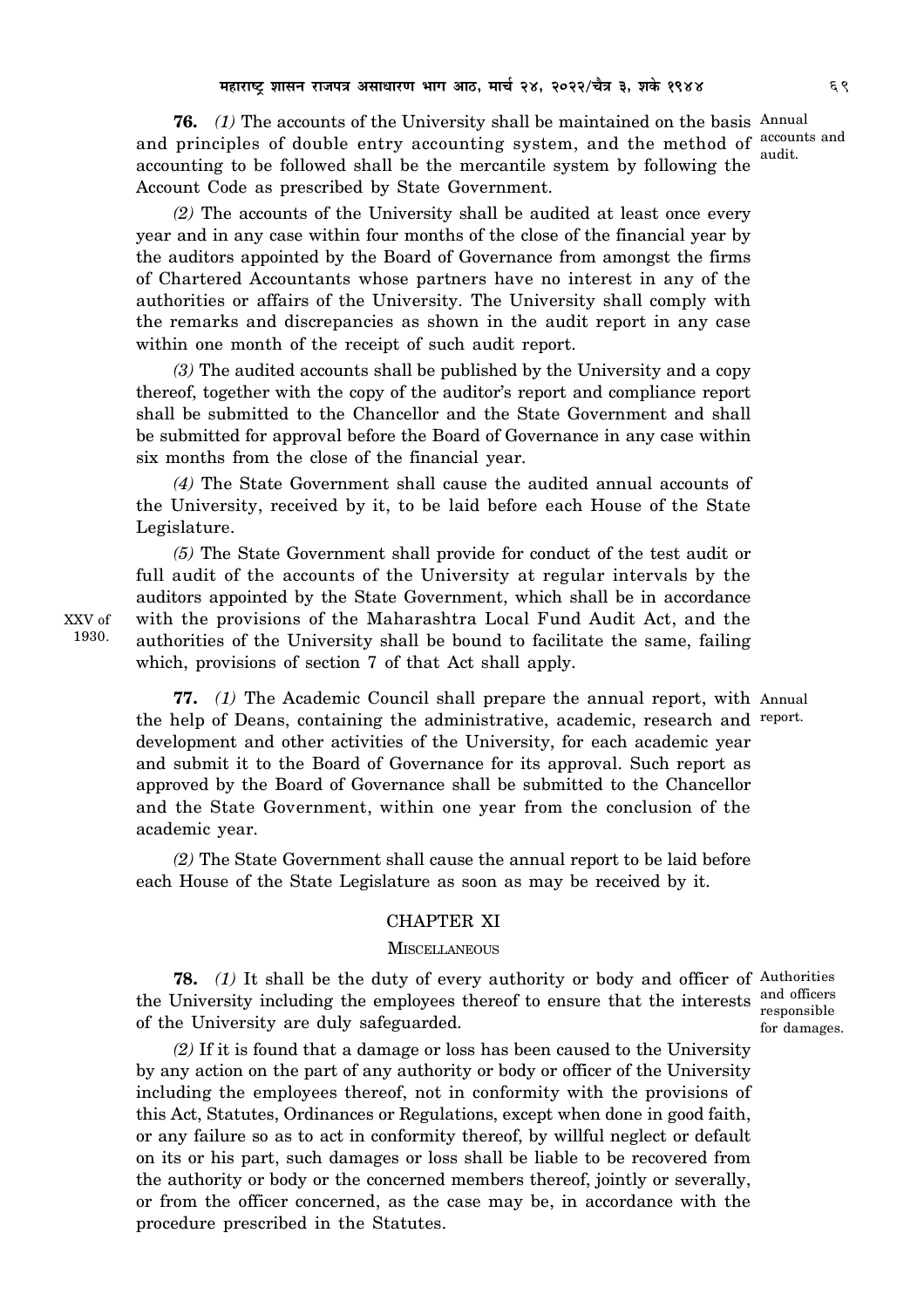**79.** *(1)* A teacher or a non-teaching employee of a University shall not be disqualified for continuing as such teacher or a non-teaching employee or a nonmerely on the ground that he has been elected or nominated as a member teaching employee of of the Legislative Assembly or of the Legislative Council of the State or of University the Parliament. Teacher

not to be disqualified.

*(2)* A teacher or a non-teaching employee of a University elected or nominated as a member of the Legislative Assembly or of the Legislative Council of the State, or of the Parliament shall be entitled to treat the period of his membership of the Legislative Assembly or of the Legislative Council or of the Parliament as on leave without salary and allowances.

*(3)* A teacher or a non-teaching employee referred to in sub-section *(2)* shall also be entitled to count the period of his membership of the Legislative Assembly or of the Legislative Council or of the Parliament for the purposes of pension, seniority and increments.

Questions regarding interpretation authority or

**80.** If any question arises regarding the interpretation of any provision of this Act, or of any Statutes, Ordinances or Regulations or Rules, or and disputes whether a person has been duly elected or appointed or nominated or coregarding opted as a member or is entitled to be a member of any authority or body of constitution the University, the matter may, be referred, on petition by any person or of University body directly affected or *suo motu* by the Vice-Chancellor through the Board body, etc. of Governance to the Chancellor, who shall after taking such advice as he thinks necessary, decide the question, and his decision shall be final :

> Provided that, such reference shall be made by the Vice-Chancellor upon a requisition signed by not less than one fourth members of the Board of Governance.

Protection of acts and orders.

**81.** All acts and orders done or passed in good faith by the University or any of its officers, authorities or bodies, shall subject to the other provisions of this Act, be final ; and accordingly, no suit or other legal proceedings shall be instituted against, or maintained, or damages claimed from the University or its officers, authorities or bodies for anything done or passed, or purporting to have been done or passed in good faith and in pursuance of the provisions of this Act and the Statutes, Ordinances and Regulations.

**82.** Subject to the provisions of this Act and the Statutes, any officer powers. or authority of the University may, by order, delegate his or its powers, except the power to make Statutes, Ordinances and Regulations, to any other officer or authority under his or its control, and subject to the condition that the ultimate responsibility for the exercise of the powers so delegated shall continue to vest in the officer or authority delegating them. Delegation of

Acts and proceedings merely on constitution, vacancies, irregularity in procedure, etc.

**83.** No act or proceeding of the Board of Governance or the Academic Council or any other authority or body or committee of the University, not invalid<br>merely on including a committee appointed by the Chancellor for the appointment of ground of a Vice-Chancellor, shall be deemed to be invalid at any time merely on the defect in ground that,—

> *(a)* any of the members of any such authority, body or committee are not elected, appointed or nominated or for any other reason are not available to take office at the time of the constitution or to attend any meeting thereof or any person is a member in more than one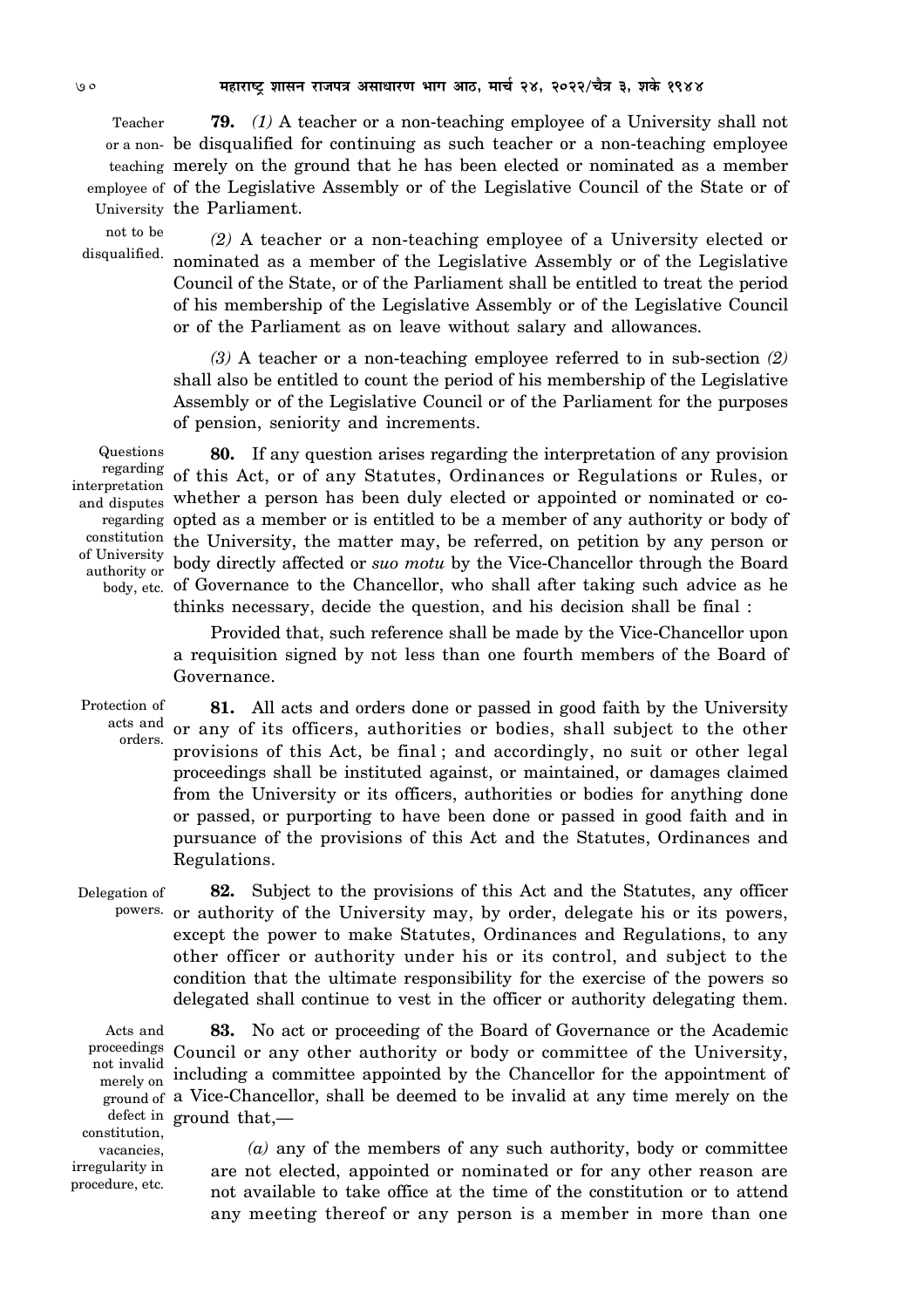capacity or there is any other defect in the constitution thereof or there are one or more vacancies in the offices of members thereof ;

*(b)* there is any irregularity in the procedure of any such authority, body or committee not affecting the merits of the matter under consideration, and the validity of such act or proceeding shall not be questioned in any court or before any authority or officer merely on any such ground.

**84.** (1) The Government may, at any time, and shall, on the expiry of Appointment five years from the commencement of this Act and thereafter at the  $\frac{6}{5}$ expiration of every five years, by an order published in the *Official Gazette*, constitute a Commission which shall consist of a Chairman and such other members not exceeding five, as the Government may appoint, and such order shall define the procedure to be followed by the Commission. Commission.

*(2)* The Commission constituted under sub-section *(1)* shall inquire into, and make a report on,—

*(a)* the working of the University with special reference to quality and relevance of courses of studies and instructions ;

*(b)* the financial position of the University ;

*(c)* the suitability of the provisions of this Act or the Statutes, Regulations, Ordinances and Rules, with a view to bringing about improvements in the affairs of the University ; and

*(d)* such other matters as may be referred to it by the Government, and make such recommendations to the Government as it thinks fit.

*(3)* On receipt of the report and the recommendations of the Commission under sub-section *(2),* the Government shall forthwith refer such report and recommendations to the Board of Governance for consideration and report.

# CHAPTER XII

# TRANSITORY PROVISIONS

**85**. *(1)* Subject to the fulfillment of qualifications and experience, the Provisions for teaching and non-teaching employees working in other Government existing Engineering Colleges as on the appointed date shall be given preference by  $\frac{\text{employees in}}{\text{at } \text{emgl} }$ the University while filling up vacancies of Government sanctioned teaching Government and non-teaching posts arising in the University.

other Engineering College and

If any such employee is selected to serve as University employee, he College of shall become employee of the University and shall hold office or service Engineering therein for the same tenure, at the same remuneration and with the same <sup>Pune.</sup> rights and privileges as to pension, family pension, gratuity, provident fund, group insurance, leave encashment, medical reimbursement, and other matters as he would have had prior to the date of appointment in the University, and shall continue to do so unless and until his employment under the University is terminated or until such tenure, remuneration and terms and conditions are duly altered by the Statutes:

Provided that the tenure, remuneration and terms and conditions of services of any such person shall not be altered to his disadvantage.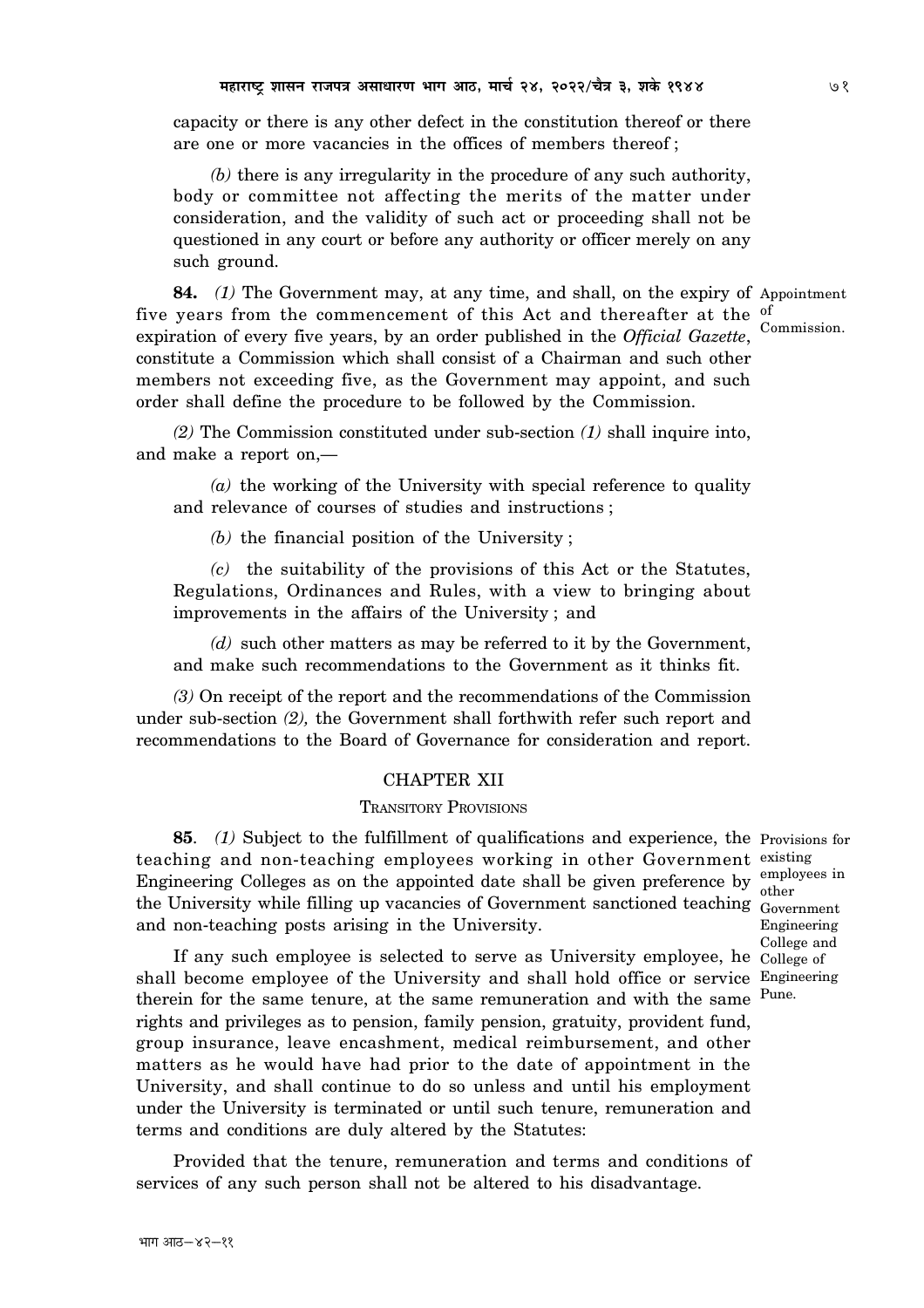(2) Subject to the other provisions of this Act, every teacher duly selected and appointed in accordance with the law applicable therefor serving in existing college on the date immediately before the appointed date shall become teacher of the University and shall hold his post for the same tenure and upon the same terms and conditions of service and with the same rights as to retirement benefits or other matters as he would have held if this Act had not been enacted until his tenure, remuneration or other terms and conditions of service are duly altered in accordance with this Act or Statutes made thereunder :

Provided that the tenure, remuneration and terms and conditions of services of any such person shall not be altered to his disadvantage :

Provided further that, nothing contained in this section shall apply to any such teacher appointed by the Government on the Government sanctioned post in existing college and serving the date immediately preceding before the appointed date on such post, who has by notice in writing given to the Government, within a period of thirty days from the appointed date intimated his intention of not becoming a teacher of the University; and the service of such teachers who are serving in the college shall, till the expiry of the period allowed for exercising the option, be treated as on deputation without any deputation allowance:

Provided also that, if any such teacher is not willing to serve under the University, he may be transferred to equivalent post in any other Government college or institute and his services will be treated as on deputation from the expiry of notice period till he is posted elsewhere.

(3) Subject to the other provisions of this Act, every employee other than teachers, duly selected and appointed in accordance with the law applicable therefor, in connection with the affairs of the existing college and serving therein, as such immediately before the appointed date, shall hold the position as notified in this regard in the University by the same tenure, at the same remuneration and upon the same terms and conditions and with the same rights and privileges as to pension, leave, gratuity, provident fund and other matters as he would have held if this Act had not been enacted, and shall continue to do so unless and until his employment under the University is terminated or until such tenure, remuneration and terms and conditions are duly altered by the Statutes :

Provided that the tenure, remuneration and terms and conditions of services of any such person shall not be altered to his disadvantage :

Provided further that, nothing contained in this section shall apply to any such non-teaching employee appointed by the Government on the Government sanctioned post in such college or institution and serving immediately before the appointed date on such post, who has by notice in writing given to the Government, within a period of thirty days from the appointed date intimated his intention of not becoming a non-teaching employee of the University ; and the service of such non-teaching employee who are serving in the college shall, till the expiry of the period allowed for exercising the option, be treated as on deputation without any deputation allowance :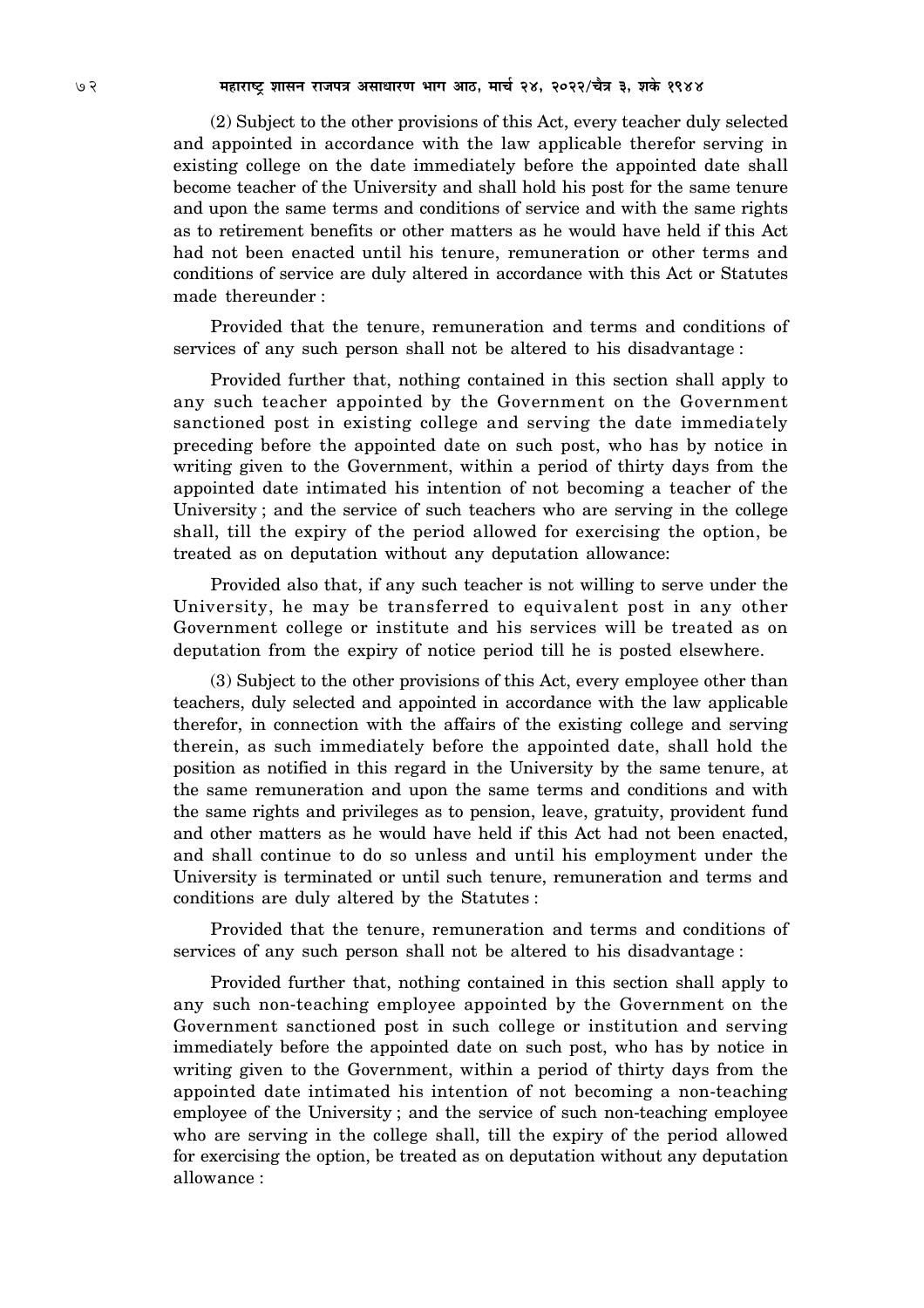Provided also that, if any such non-teaching employee is not willing to serve under the University, he shall be transferred to other Government college or institute and his services will be treated as on deputation from the expiry of notice period till he is posted elsewhere.

**86.** *(1)* Save as otherwise provided by or under this Act, the present Provisions Board managing the existing college shall continue to function as Board of relating to Governance of the University for a period of one year or until the new Board continuance of of Governance is established under this Act, whichever is earlier, and shall constitution exercise such powers and perform such duties as are conferred on it by or of authorities. under this Act. officers and

*(2)* Save as otherwise provided by or under this Act, the present Chairman of the Board of Governors of existing college shall be the First Chairman of the Board of Governance of the University, for a period of one year, or until regular Chairman of Board of Governance is appointed by the State Government, whichever is earlier.

*(3)* Save as otherwise provided by or under this Act, the first Vice-Chancellor of the University shall be appointed by the State Government, from amongst the persons possessing the requisite qualifications and experience therefor, for the period of one year or regular Vice-Chancellor is appointed by the Chancellor, whichever is earlier.

*(4)* If on the date of commencement of this Act, any authority or body cannot be constituted in accordance with the provisions of this Act, the Vice-Chancellor may, after approval of the Chancellor take such measures for interim constitution of such authority or body.

*(5)* The term of such authority or body constituted under sub-section (*4*) shall be for a period of one year from its constitution or till such authority or body is duly constituted under this Act, whichever is earlier.

*(6)* For the removal of doubt, it is hereby declared that on expiry of a period of one year of the interim constitution of such authority or body, such authority or body shall cease to function.

**87.** *(1)* All property, movable or immovable and all rights, interest of Savings. whatsoever kind, powers and privileges vested in the existing college on the appointed date, shall stand transferred to and shall, without further assurance, vest in, the University and be applied to the objects and purposes for which the University is constituted.

*(2)* All proceedings relating to students of the existing college pending before the Grievance Committee of the parent University on the appointed date shall stand transferred to the Grievance Committee under this Act for disposal.

*(3)* All benefactions accepted or received by the existing college, and held by it immediately before the commencement of this Act, shall be deemed to have been accepted or received or held by the University under this Act, and all the conditions on which such benefactions were accepted or received or held shall be deemed to be valid under this Act, notwithstanding that such conditions may be inconsistent with any of the provisions of this Act.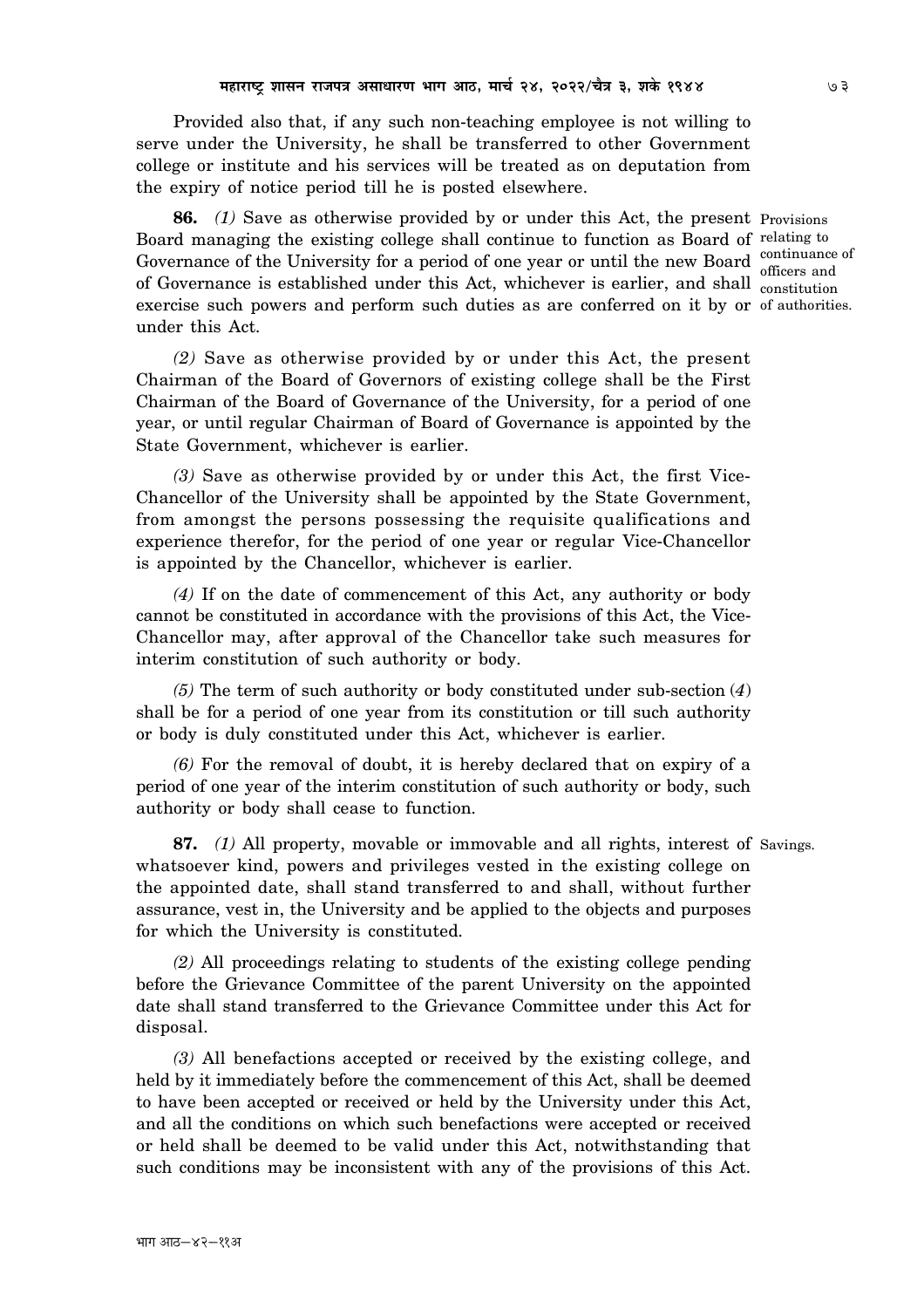*(4)* All debts, liabilities and obligations incurred before the commencement of this Act, and lawfully subsisting against the existing college, shall be discharged and satisfied by the University.

*(5)* Any will, deed or other document made before the commencement of this Act, which contains any bequest, gift, term or trust in favor of the existing college, shall be deemed to have been made thereunder and for the purposes of this Act in favor of the University.

*(6)* All references in any enactment or other instruments issued under any enactment to the existing college before the commencement of this Act, shall be deemed to have been construed under and for the purposes of this Act.

*(7)* All notices and orders made or issued by any authority under the Maharashtra Public University Act, 2016 or by the State Government shall, in so far as they are not inconsistent with the provisions of this Act, continue to be in force and be deemed to have been made or issued by that authority or by the State Government until they are superseded or modified under this Act.

*(8)* All Statutes, Ordinances and regulations made under the Maharashtra Public University Act, 2016 in respect of the parent University of the existing college shall, in so far as they are not inconsistent with the provisions of this Act, continue to be in force and be deemed to have been made under this Act in respect of that University, until they are superseded or modified by the Statutes or Ordinances, as the case may be, made under this Act. Mah. VI of 2017

*(9)* A standard code, if any, prescribed under the Maharashtra Public University Act, 2016 in respect of the parent University of the existing college shall be deemed to have been prescribed under this Act and shall, save as otherwise provided by or under this Act, continue to remain in force, until it is superseded in accordance with the provisions of this Act. Mah. VI

*(10)* In all suits and legal proceedings pending before any court or authority on the appointed day, to which the existing college was a party, the successor university of the existing college shall be deemed to have been substituted therefor.

Removal of difficulties.

**88.** *(1)* If any difficulty arises in giving effect to the provisions of this Act, the State Government may, as occasion arises, by an order published in the *Official Gazette*, do anything, not inconsistent with the provisions of this Act, which appears to it to be necessary or expedient for the purpose of removing the difficulty :

Provided that, no such order shall be made after the expiry of the period of two years from the date of commencement of this Act.

*(2)* Every order made under sub-section *(1)* shall be laid, as soon as may be, after it is made, before each House of the State Legislature.

Mah. VI of 2017.

of 2017.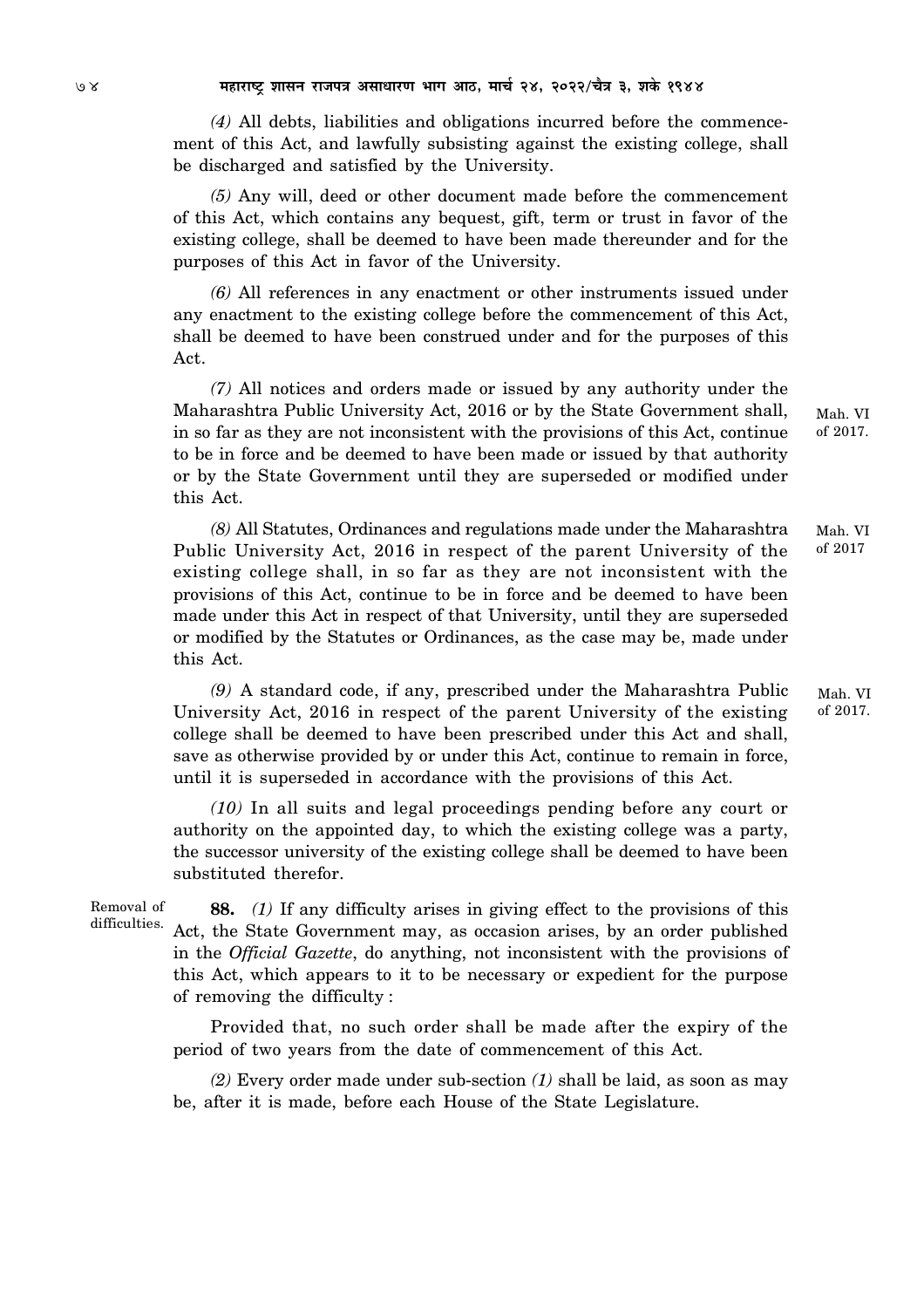## STATEMENT OF OBJECTS AND REASONS

The College of Engineering, Pune, established in 1854, and colloquially called as "COEP", is one of the oldest college of engineering in country. The Government has granted autonomous status to "COEP" in July, 2002 to achieve greater heights of performance in engineering and recognition. Today "COEP" stands for a hallmark of its own kind, on the national and global map of engineering education.

2. The State of Maharashtra is the forefront of higher and technical education in the country with a wide spectrum of its public and private universities, institutes of eminence and excellence, both the Government supported and self-financed, grooming the future of aspiring youth.

3. The New Education Policy (NEP-2020) envisages radical changes in the academics with focus on overall development of students and inculcates the values and societal belongingness. To achieve the objects envisaged under the New Education Policy, the Government considers it expedient to confer a special Unitary Technological University status to the College of Engineering, Pune, which is the legacy in engineering education.

4. The salient features of the Bill are as follows,—

*(a)* to promote the spirit of intellectual inquiry that contributes to a fearless global academic community to the sustained pursuit of excellence ;

*(b)* to provide for efficient and responsive administration, scientific and technology management ;

*(c)* to establish links, to collaborate and engage in partnerships with colleges, universities, research institutions, profit and non-profit organizations, corporate, industry, industry associations and professional societies, in India and overseas ;

*(d)* to create options of multi-entry and exit and opportunities for movement across universities or domains or sectors to provide vertical mobility to students undergoing technical education in high growth sectors and to prepare the youth towards gainful employment and entrepreneurship ;

*(e)* to lead to an emergence as a University par excellence known for its scientific and technological breakthroughs, collaborations and symbiotic associations ;

*(f)* to make provision for research and for the advancement and dissemination of knowledge and to cultivate and promote the engineering and technology ;

*(g)* to serve as a centre for fostering co-operation and interaction between the academic and research community on the one hand and industry on the other ;

*(h)* to organize exchange programmes with other institutions of repute in India and abroad with a view to keeping abreast of the latest developments in relevant areas of teaching and research ;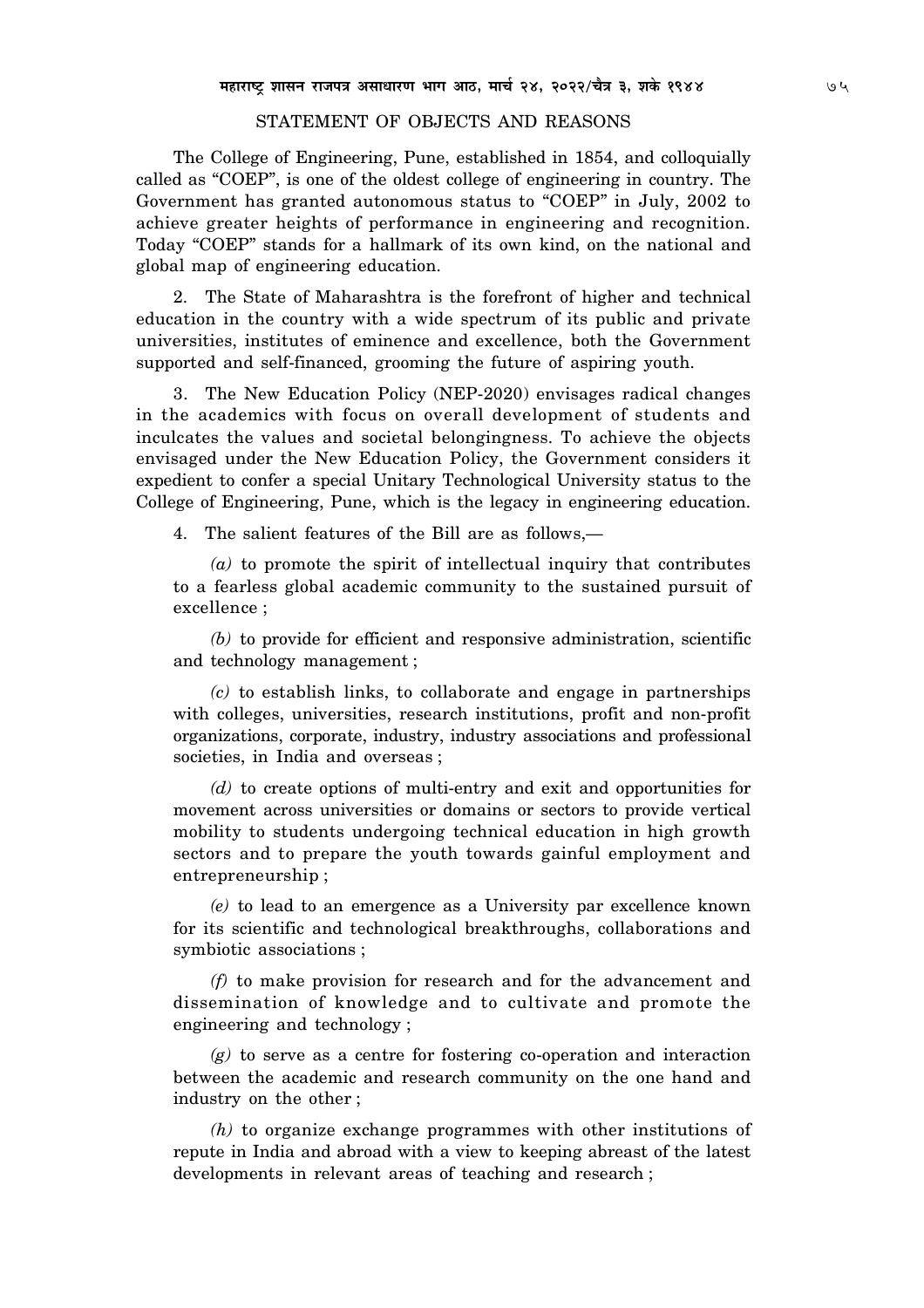$(i)$  to promote better interaction and co-ordination among different universities and other universities in the State, in the region, in the nation and at global level;

 $(j)$  to provide students an opportunity of life long and continuous training through the University courses offered through conventional or blended or distance or open or online education for different pedagogical approaches and system.

5. The Bill seeks to achieve the above mentioned objectives.

Mumbai, Dated the 23rd March 2022.

UDAY SAMANT, Minister for Higher and Technical Education.